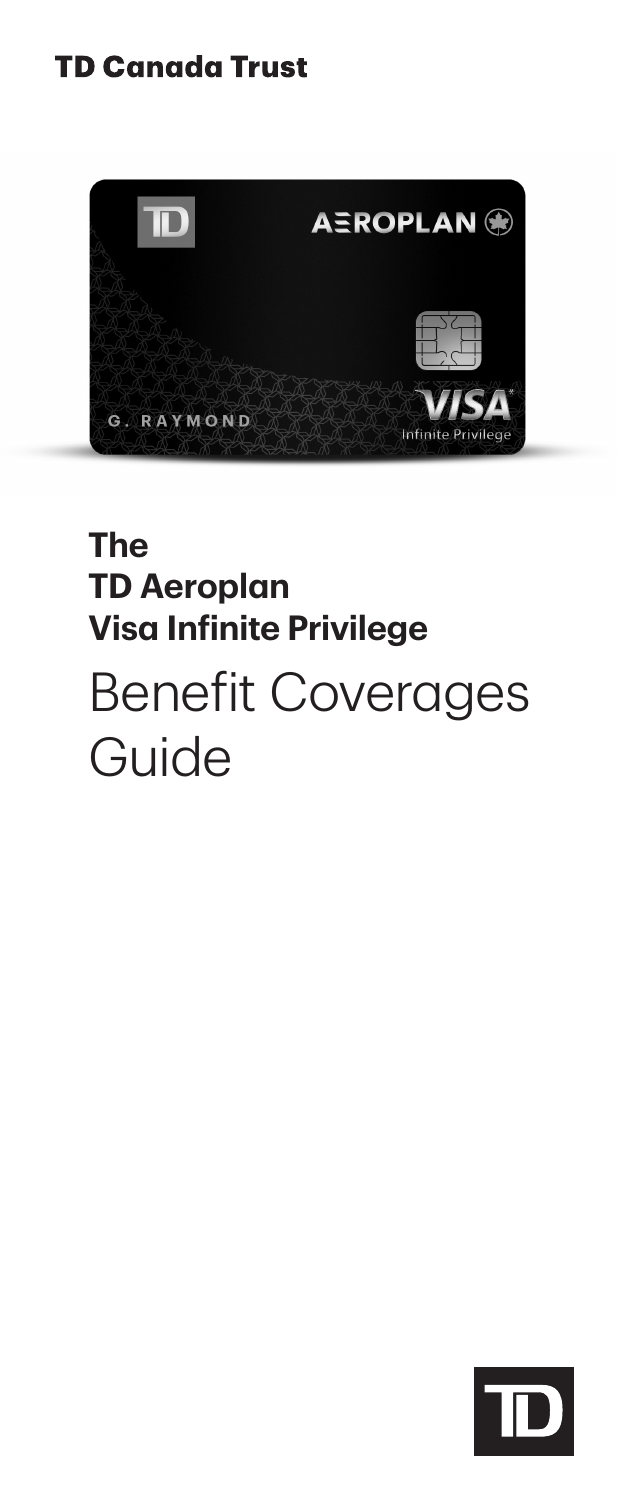*This document contains important and useful information about your embedded Insurance Benefits and Services for your TD*® *Aeroplan*® *Visa Infinite Privilege*\* *Card. Please keep this document in a secure place for future reference. A copy of this document is also available online at [td.com/agreements](https://td.com/agreements) for future reference.*

#### This document includes:

| • Travel Medical Insurance Certificate 1                               |
|------------------------------------------------------------------------|
| • Trip Cancellation/Trip Interruption                                  |
| • Common Carrier Travel Accident                                       |
| • Delayed and Lost Baggage                                             |
| • Flight/Trip Delay Insurance Certificate 81                           |
| • Auto Rental Collision/Loss Damage                                    |
| • Purchase Security and Extended<br>Warranty Protection Certificate103 |
| • Emergency Travel Assistance Services  112                            |
| • Mobile Device Insurance Certificate 116                              |
| • Hotel/Motel Burglary                                                 |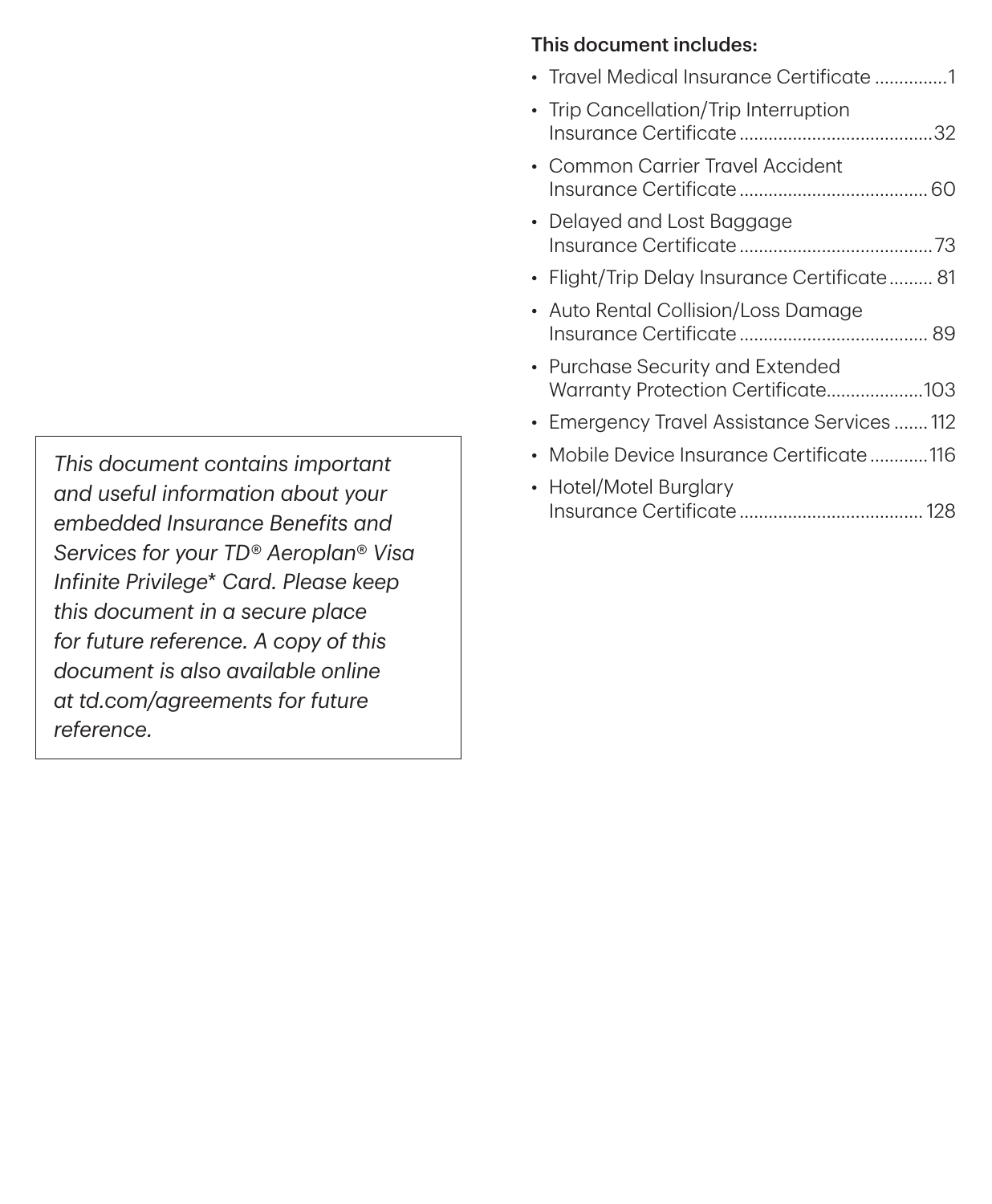## TRAVEL MEDICAL INSURANCE

If *You* are 64 years of age or under: Coverage is provided for the first 31 consecutive days of *Your Covered Trip*. If *You* are 65 years of age or older: Coverage is provided for the first 4 consecutive days of *Your Covered Trip*. If the duration of *Your* trip will be longer than 31 days or 4 days, *You* can apply to extend *Your* coverage by contacting *Our Administrator* at 1‑866‑374‑1129.

#### Coverage under this Certificate is provided by:

TD Life Insurance Company ("Insurer") P.O. Box 1, TD Centre, Toronto, ON M5K 1A2

#### Claims administration and adjudication services are provided by:

Global Excel Management Inc. ("Administrator") 73 Queen Street, Sherbrooke, QC J1M 0C9 Phone: 1‑866‑374‑1129 or +1‑416‑977‑4425

#### IMPORTANT NOTICE – READ CAREFULLY BEFORE *YOU* TRAVEL

*We* want *You* to understand (and it is in *Your* best interest to know) what *Your* coverage includes, what it excludes, and what is limited (payable but with limits). Please take time to read through *Your Certificate* before *You* travel. Italicized and capitalized terms are defined in *Your Certificate*.

- Travel insurance covers claims arising from sudden and unexpected situations (e.g., accidents and emergencies).
- To qualify for this insurance, *You* must meet all the eligibility requirements.
- This insurance contains limitations and exclusions (e.g., *Medical Conditions* that are not *Stable*, pregnancy, child born on trip, excessive use of alcohol, high-risk activities, etc.).
- This insurance may not cover claims related to *Pre‑Existing Medical Conditions* whether disclosed or not.
- Contact *Our Administrator* at 1‑866‑374‑1129 (toll-free) from Canada or the U.S., or +1‑416‑977‑4425 (collect) from other countries before seeking *Treatment* or *Your* benefits may be limited or denied.
- In the event of a claim *Your* prior medical history may be reviewed.

IT IS *YOUR* RESPONSIBILITY TO UNDERSTAND *YOUR* COVERAGE. Please read *Your Certificate* for specific coverage, details, limitations and exclusions. If *You* have questions call 1‑866‑374‑1129 or visit td.com/agreements

## Section 1 – Summary of Benefits

| <b>Benefit</b>                        | <b>Maximum Benefit</b><br>Payable                     |
|---------------------------------------|-------------------------------------------------------|
| <b>Medical Emergency</b><br>Insurance | \$5,000,000<br>per Insured Person<br>per Covered Trip |

## Section 2 – Introduction

### Certificate of Insurance

This *Certificate* applies to the TD Aeroplan Visa Infinite Privilege Card, which will be referred to as a "TD Credit Card" throughout the *Certificate*. TD Life Insurance Company ("TD Life") provides the insurance for this *Certificate* under Group Policy No. TGV002 (the "Group Policy"). *Our Administrator* administers the insurance on behalf of TD Life, and provides medical and claims assistance, claims payment and administrative services under the Group Policy. This *Certificate* contains important information. Please read it carefully and take it with *You* on *Your* trip.

### How to contact *Us*

- Prior to travel, contact *Our Administrator*: Call 1‑866‑374‑1129 (toll-free) from 8 a.m. to 8 p.m. ET, Monday to Friday.
- When travelling and *You* require emergency health care or 24‑Hour Emergency Assistance, contact *Our Administrator*: Call 1‑866‑374‑1129 (toll-free)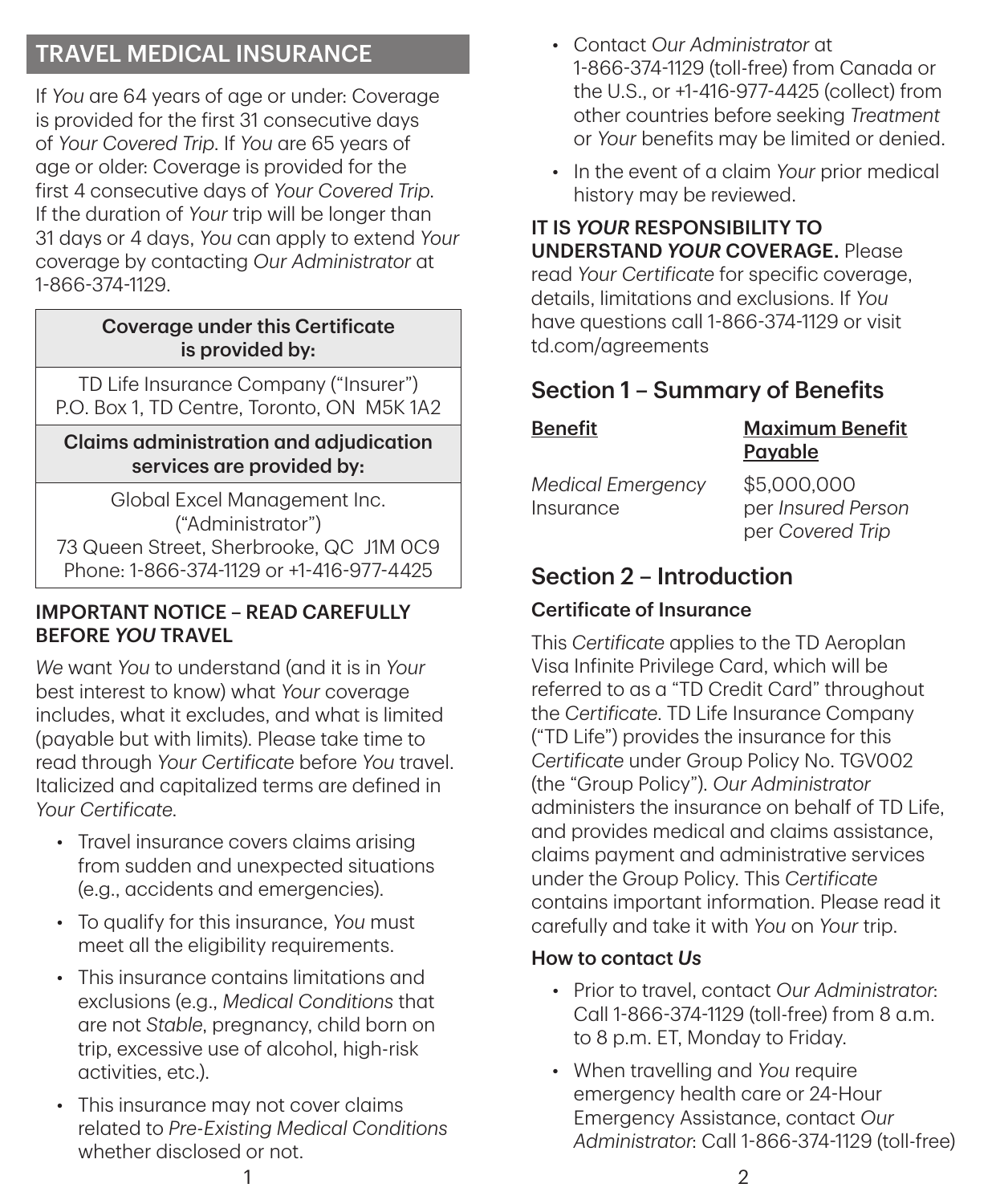from Canada or the U.S., or +1‑416‑977‑4425 (collect) from other countries.

• In a *Medical Emergency*, *You* must call *Our Administrator* immediately, or as soon as reasonably possible. If not, benefits will be limited as described in Section 6 -"Limitations and Exclusions", under "*Medical Emergency Treatment* requires pre-approval of *Our Administrator*." Some expenses will only be covered if *Our Administrator* approves them in advance.

## Section 3 – Eligibility

The *Primary Cardholder* is eligible to be insured under this *Certificate* if, throughout the *Covered Trip*, the *Primary Cardholder*:

- is a resident of Canada;
- is covered under a *GHIP* or a valid health care plan in Canada for members of the Canadian Armed Forces; and
- has an *Account* in *Good Standing*.

The *Primary Cardholder's Spouse* is eligible to be insured under this *Certificate* if, throughout the *Covered Trip*:

- the *Primary Cardholder* is eligible to be insured under this *Certificate* as described above, even if the *Primary Cardholder* is not travelling; and
- the *Spouse*:
	- is a resident of Canada;
	- is covered under a *GHIP* or a valid health care plan in Canada for members of the Canadian Armed Forces; and
	- continues to meet the definition of *Spouse* of the *Primary Cardholder*.

The *Primary Cardholder's Dependent Child* is eligible to be insured under this *Certificate* whether or not the *Primary Cardholder* or the *Primary Cardholder's Spouse* travels with them if, throughout the *Covered Trip*:

• the *Primary Cardholder* is eligible to be

insured under this *Certificate* as described above, even if the *Primary Cardholder* is not travelling; and

- the *Dependent Child*:
	- is a resident of Canada;
	- is covered under a *GHIP* or a valid health care plan in Canada for members of the Canadian Armed Forces; and
	- continues to meet the definition of *Dependent Child*.

Exclusion: If a *Dependent Child* is born while the child's mother is outside of her province or territory of residence, the *Dependent Child* will not be eligible to be insured with respect to that trip.

An *Additional Cardholder* is eligible to be insured under this *Certificate* if, throughout the *Covered Trip*:

- the *Primary Cardholder* is eligible to be insured under this *Certificate* as described above, even if the *Primary Cardholder* is not travelling; and
- the *Additional Cardholder*:
	- is a resident of Canada;
	- is covered under a *GHIP* or a valid health care plan in Canada for members of the Canadian Armed Forces; and
	- continues to meet the definition of *Additional Cardholder*.

Note: The *Spouse* and children of an *Additional Cardholder* are not eligible for coverage under this *Certificate* unless they meet other eligibility requirements set out above (e.g., if the child of an *Additional Cardholder* is also the *Dependent Child* of the *Primary Cardholder*).

Coverage after the *Maximum Number of Covered Days*:

• This *Certificate* does not offer any coverage after the end of the *Maximum Number of Covered Days*.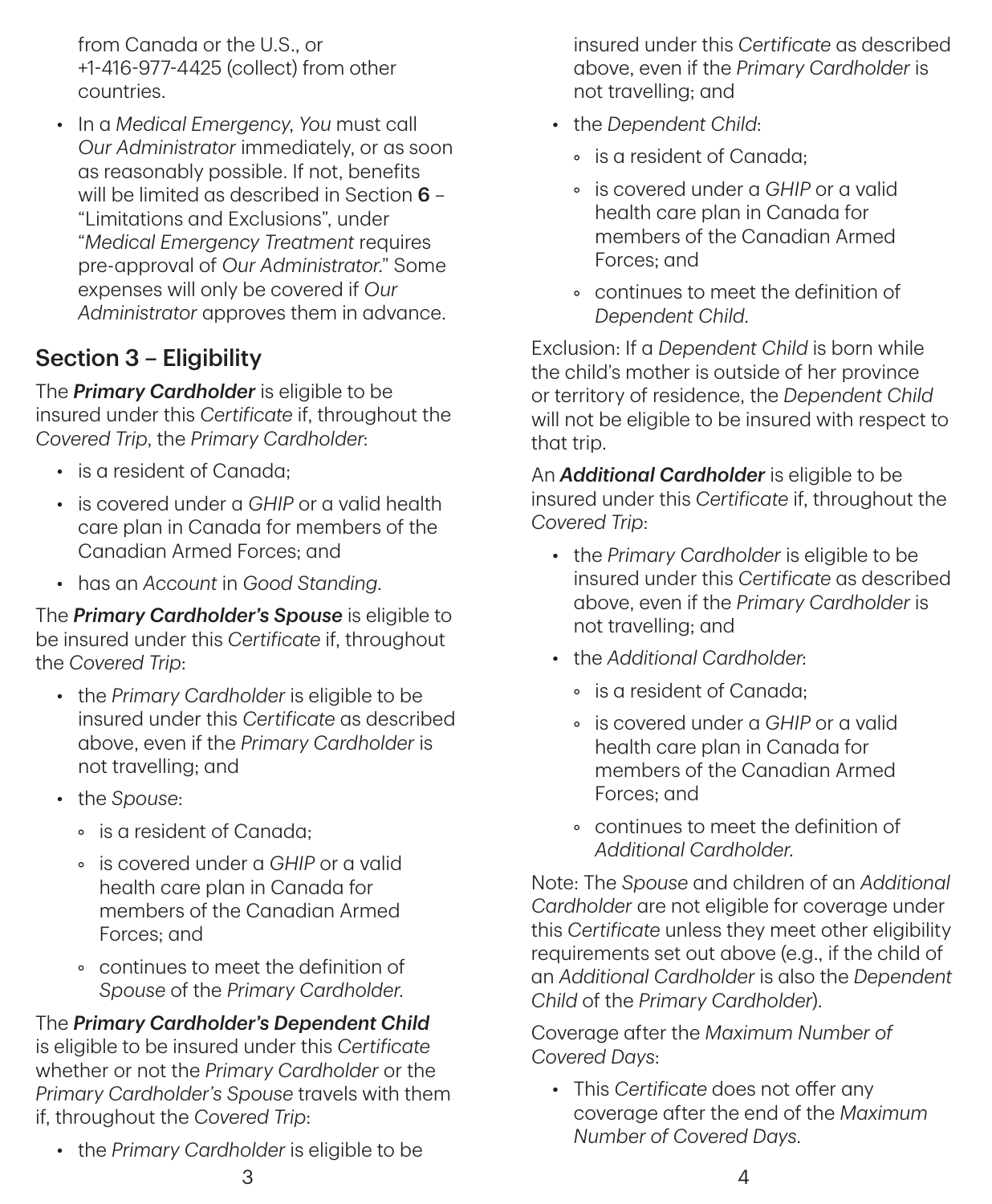- If an *Insured Person* 64 years of age and under is planning a trip that will last more than 31 days, or an *Insured Person* 65 years of age or older is planning a trip that will last more than 4 days, the *Insured Person* may want to purchase separate insurance for the number of days that the trip will exceed the *Maximum Number of Covered Days*.
- Coverage may be available under a different TD Life group policy. Different terms and conditions will apply and, depending on the *Insured Person's* age and the length of their trip, the *Insured Person* may be required to provide information about their health. Call *Our Administrator* at 1‑866‑374‑1129 prior to *Your Departure Date* for more information or if *You* would like to obtain a quote.

## Section 4 – Definitions

In this *Certificate*, the following words and phrases capitalized and italicized have the meanings shown below. As *You* read through the *Certificate*, *You* may need to refer to this Section to ensure *You* have a full understanding of *Your* coverage, limitations and exclusions.

Account means the *Primary Cardholder's* TD Credit Card Account that the *Bank* maintains.

Additional Cardholder means a person to whom a TD Credit Card has been issued at the authorization of the *Primary Cardholder*.

**Bank** means The Toronto-Dominion Bank.

Certificate means this Certificate of Insurance.

**Coverage Period** means the time between when the eligible *Insured Person* departs on a *Covered Trip* and the return date up to the *Maximum Number of Covered Days*. Please see Section 7 – "How to Become Insured or Extend Coverage" of the Certificate for full details.

### Covered Trip means a trip:

• made by an *Insured Person* outside the *Insured Person's* province or territory of residence;

- that does not exceed the *Maximum Number of Covered Days*, including the *Departure Date*; and
- that does not extend to or past:
	- the date the *Insured Person* no longer meets the eligibility requirements; or
	- the date coverage terminates.

Note: In the event of a claim, the *Insured Person* will be required to submit proof of the departure. Only a *Medical Emergency* occurring during a *Covered Trip* will be eligible for consideration. Note that the day of departure counts as a full day for this purpose.

#### Exclusions:

- A *Covered Trip* does not include any trip for the purpose of commuting to or from an *Insured Person's* usual place of employment.
- Coverage is only provided under the Group Policy if the *Medical Emergency* occurs within the *Maximum Number of Covered Days* that the *Insured Person* is first away from their province or territory of residence. Note that the day of departure counts as a full day for this purpose.

Note: If the *Insured Person's* trip exceeds the *Maximum Number of Covered Day*s, the *Insured Person* may want to purchase separate insurance under a different TD Life group policy for the number of days that the trip will exceed the *Maximum Number of Covered Days*.

Different terms and conditions will apply and, depending on the *Insured Person's* age and the length of their trip, the *Insured Person* may be required to provide information about their health. Call *Our Administrator* at 1‑866‑374‑1129 prior to *Your Departure Date* for more information or if *You* would like to obtain a quote.

Departure Date means the date the *Insured Person* left their home province/territory of residence.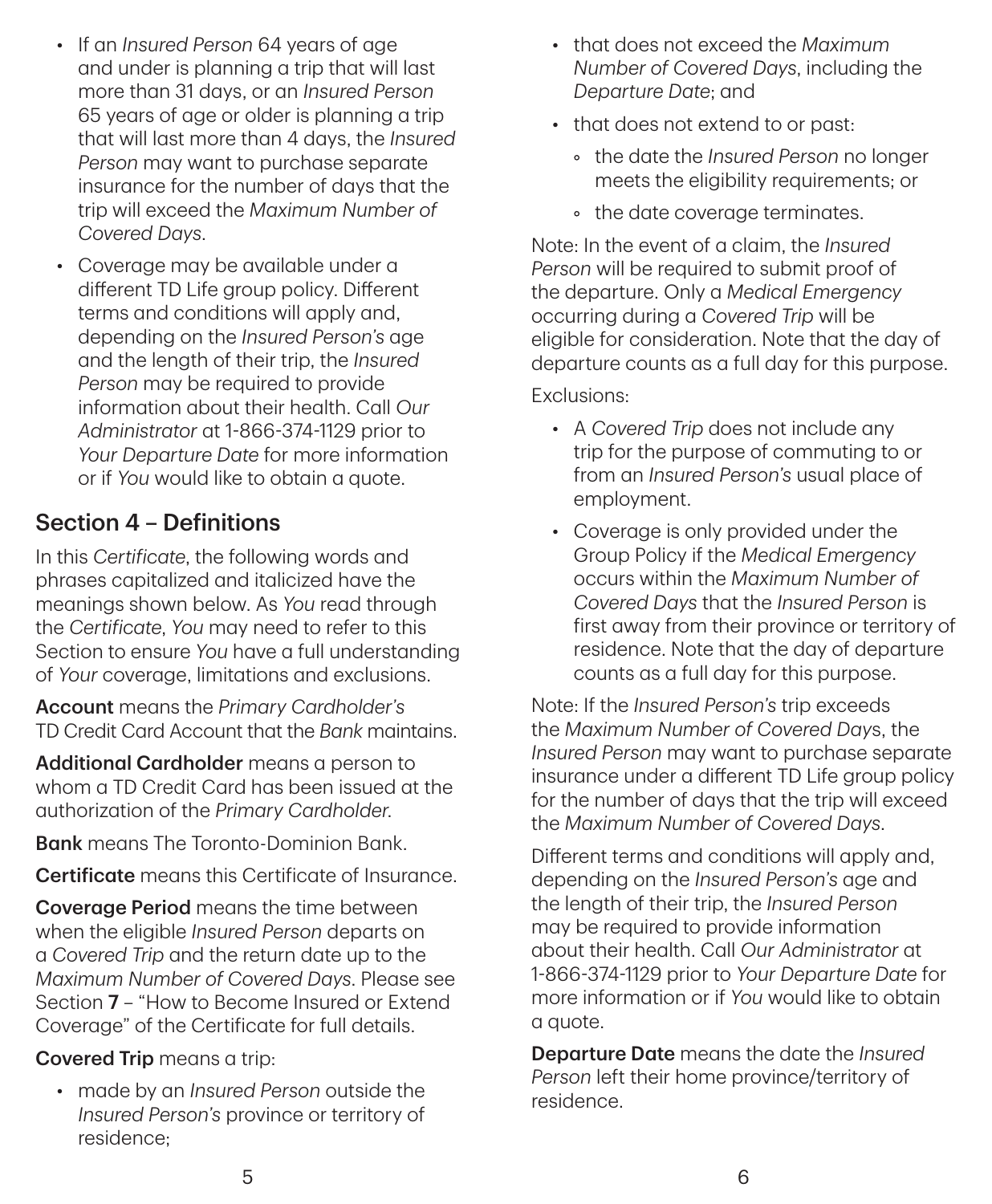Dependent Children mean *Your* natural, adopted, or stepchildren who are:

- unmarried:
- dependent on *You* for financial maintenance and support; and
	- under 22 years of age; or
	- under 26 years of age and attending an institution of higher learning, full time, in Canada; or
	- mentally or physically handicapped.

**Dollars** and \$ mean Canadian dollars.

Eligible Medical Emergency Expenses are defined in Section 5 – "Description of Insurance Coverage".

#### Government Health Insurance Plan (GHIP)

means a Canadian provincial or territorial government health insurance plan.

Good Standing means an *Account* is in *Good Standing* if:

- the *Primary Cardholder* has applied for the *Account*;
- the *Bank* has approved and opened the *Account*;
- the *Primary Cardholder* has not advised the *Bank* to close the *Account*; and
- the *Bank* has not suspended or revoked credit privileges or otherwise closed the *Account*.

#### Hospital means:

- an institution that is licensed as an accredited hospital that is staffed and operated for the care and *Treatment* of in-patient and outpatients. *Treatments* must be supervised by *Physicians* and there must be registered nurses on duty 24 hours a day. Diagnostic and surgical capabilities must also exist on the premises or in facilities controlled by the establishment;
- a *Hospital* is not an establishment used mainly as a clinic, extended or palliative

care facility, rehabilitation facility, addiction treatment centre, convalescent, rest or nursing home, home for the aged or health spa.

Hospitalized or Hospitalization means confined as an in-patient in a *Hospital*.

Immediate Family Member means an *Insured Person's*:

- *Spouse*, parents, stepparent, grandparents, natural or adopted children, stepchildren or legal ward, grandchildren, brothers, sisters, stepbrothers, stepsisters, aunts, uncles, nieces, nephews; and
- mother-in-law, father-in-law, brothers-in-law, sisters-in-law, sons-in-law, daughters-in-law; and
- the *Insured Person's Spouse's* grandparents, brothers-in-law and sisters-in-law.

Insured Person means a person who is eligible to be insured under this *Certificate* described in Section 3 - "Eligibility".

Maximum Number of Covered Days means the first 31 consecutive days for *Insured Persons* 64 years of age and under, and the first 4 consecutive days for *Insured Persons* 65 years of age or older. The *Departure Date* counts as 1 full day for this purpose. Age will be measured as of the *Departure Date* for this purpose.

Medical Condition means any disease, illness, or injury (including symptoms of undiagnosed conditions; complication of pregnancy within the first 31 weeks of pregnancy; a mental or emotional disorder, including acute psychosis that requires admission to a *Hospital*).

Medical Emergency means a sudden and unforeseen *Medical Condition* that occurs during the *Covered Trip* and requires immediate *Treatment*. A *Medical Emergency* no longer exists when the evidence reviewed by *Our Administrator* indicates that no further *Treatment* is required at destination or *You*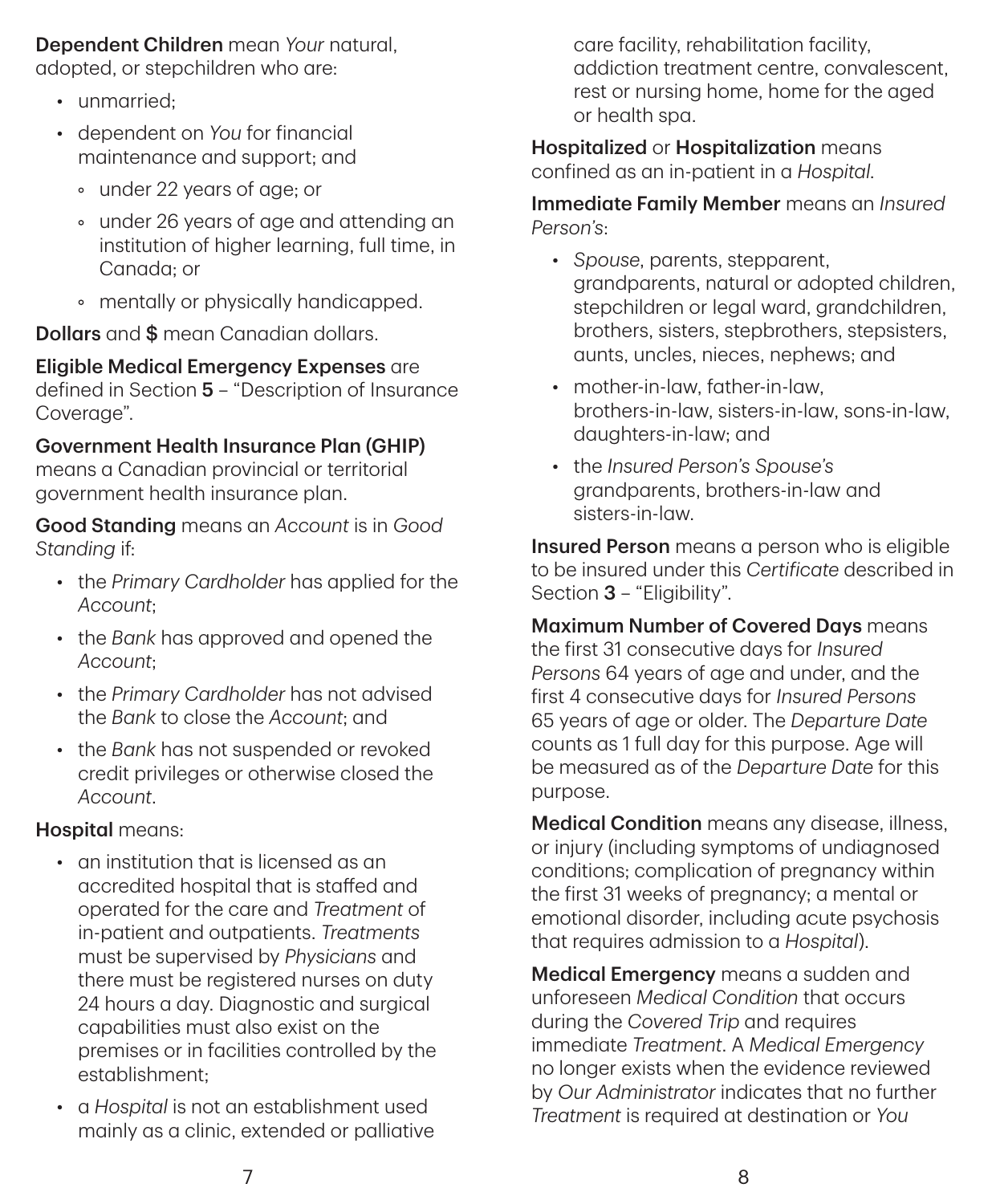are able to return to *Your* province/territory of residence for further *Treatment*.

Mountaineering means the ascent or descent of a mountain requiring the use of specialized equipment, including crampons, pick-axes, anchors, bolts, carabineers or lead-rope or top-rope anchoring equipment.

Physician means a person who is not *You* or *Your Immediate Family Member* or *Your Travelling Companion*, licensed in the jurisdiction where the services are provided, to prescribe and administer medical treatment.

Pre‑Existing Medical Condition means any *Medical Condition* that exists in the *Pre‑existing Medical Condition Period*.

Pre‑Existing Medical Condition Period with respect to any benefit under this *Certificate* is as follows:

- *Insured Persons* 64 years of age and under – 90 days immediately before the beginning of the *Coverage Period*; and
- *Insured Persons* 65 years of age or older – 180 days immediately before the beginning of the *Coverage Period*.

Primary Cardholder means a person who applied for a TD Credit Card, whose name is on the *Account* and to whom a TD Credit Card has been issued. A *Primary Cardholder* does not include an A*dditional Cardholder*.

#### Spouse means:

- the person who the *Insured Person* is legally married to; or
- the person the *Insured Person* has lived with for at least 1 continuous year in the same household and publicly refers to as their partner.

Stable: a *Medical Condition*, is considered *Stable* when all of the following statements are true:

1. There has not been any new *Treatment* prescribed or recommended, or change(s) to existing *Treatment* (including a stoppage in *Treatment*); and

- 2. there has not been any change to any existing prescribed drug (including an increase, decrease, or stoppage to prescribed dosage), or any recommendation or starting of a new Prescription Drug; and
- 3. the *Medical Condition* has not become worse; and
- 4. there has not been any new, more frequent or more severe symptoms; and
- 5. there has been no *Hospitalization* or referral to a specialist; and
- 6. there have not been any tests, investigation or *Treatment* recommended, but not yet complete, nor any outstanding test results; and
- 7. there is no planned or pending *Treatment*.

All of the above conditions must be met for a *Medical Condition* to be considered *Stable*.

Note: The following exceptions are considered *Stable*:

- the routine adjustment of Coumadin, warfarin or insulin (as long as they are not newly prescribed or stopped) and there has been no change in *Your Medical Condition*; or
- a change from a brand name medication to a generic brand medication of the same dosage.

**Travelling Companion** means any person who travels with *You* during the *Covered Trip* and who is sharing transportation and/or accommodation with *You*.

Exceptions: No more than 3 individuals (including *You*) will be considered travel companions on any one trip.

**Treated or Treatment** means a procedure prescribed, performed or recommended by a *Physician* or other authorized health care professional for a *Medical Condition*. This includes but is not limited to prescribed medication, investigative testing or surgery.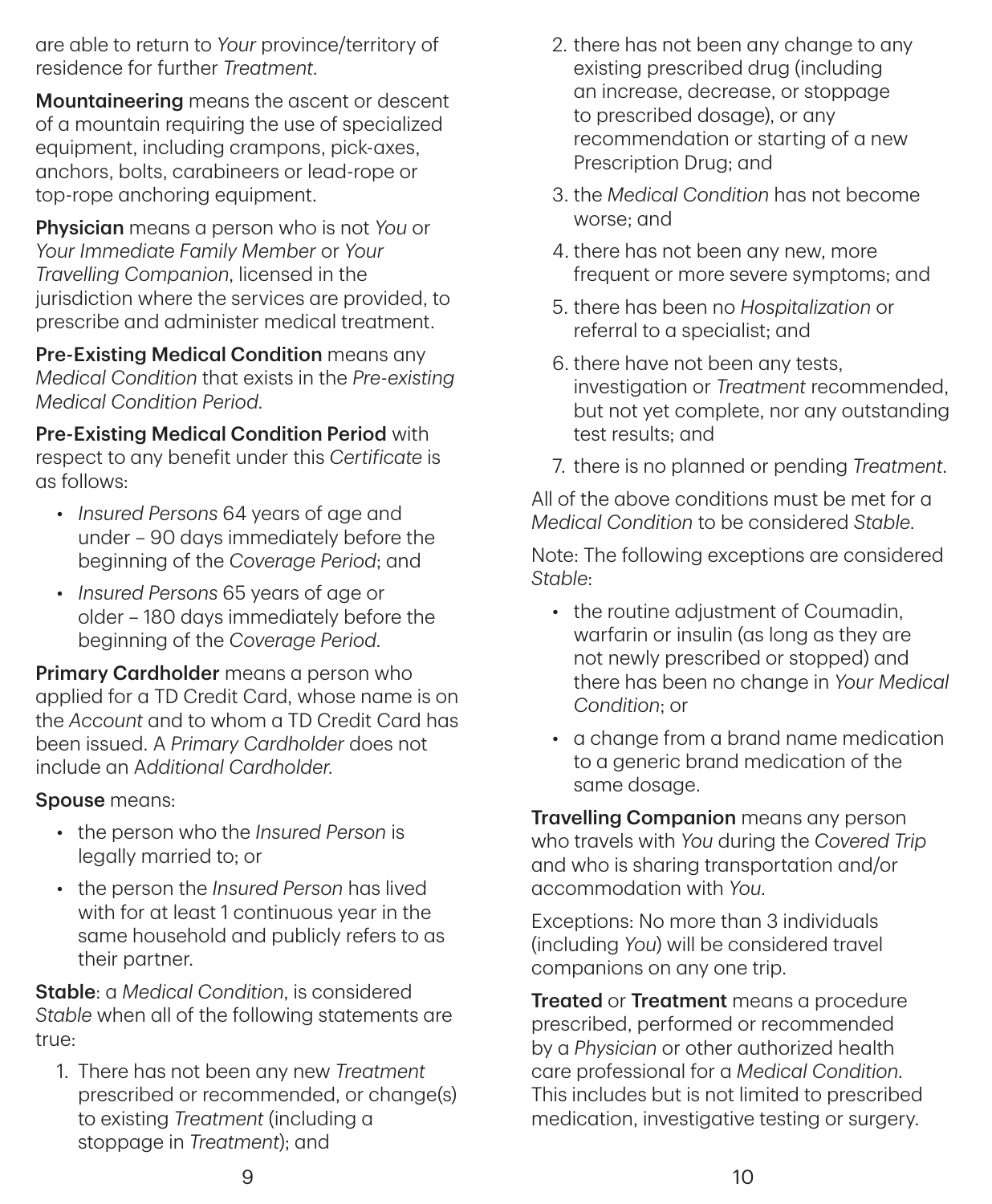### Usual, Customary and Reasonable Charges

mean charges that do not exceed the general level of charges made by other providers of similar standing in the geographical area where charges are incurred for comparable *Treatment*, services or supplies for a similar *Medical Emergency*.

We. Us and Our mean TD Life Insurance Company.

You and Your mean the *Primary Cardholder*.

## Section 5 – Description of Insurance Coverage

### Travel *Medical Emergency* Coverage

Travel *Medical Emergency* coverage provides benefits to travellers in emergency medical situations outside of *Your* province/territory of residence. *We* will pay a *Medical Emergency Benefit* if an *Insured Person* suffers a *Medical Emergency* during the *Coverage Period* on a *Covered Trip*.

Medical Emergency Benefit means, subject to the maximum benefit payable of up to \$5,000,000 or the benefit amount payable described below (whichever is lower), the *Usual, Customary and Reasonable Charges* for *Eligible Medical Emergency Expenses*, less all amounts payable or reimbursable under a *GHIP* or any group or individual health plans or insurance policies.

#### Eligible Medical Emergency Expenses mean:

- 1. Hospital benefit: Attendance at a *Hospital* for *Treatment* as an inpatient, outpatient, and emergency basis, when approved in advance by *Our Administrator*.
- 2. **Physicians' bills**: Fees charged by a *Physician*, when required as part of *Treatment* for a *Medical Emergency* and approved in advance by *Our Administrator*.
- 3. Private duty nursing: Up to \$5,000 for services performed and deemed necessary by a registered nurse; including medically necessary nursing supplies.

### 4. Diagnostic services:

- Charges for diagnostic tests, laboratory tests and X-rays, which are:
	- prescribed by the treating *Physician*; and
	- approved in advance by *Our Administrator* if the tests involve:
		- magnetic resonance imaging (MRI);
		- computerized axial tomography (CAT) scans;
		- sonograms:
		- ultrasounds: or
		- **a** any invasive diagnostic procedures including angioplasty.

### 5. Ambulance:

• charges for emergency ambulance service to the nearest approved *Hospital*.

### 6. Air Ambulance:

- charges for emergency air ambulance only if:
	- *Our Administrator* determines that the *Insured Person's* physical condition precludes the use of any other means of transportation; and
	- *Our Administrator* makes the determination before the service is provided; and
	- *Our Administrator* pre-approves this service; and
	- *Our Administrator* arranges this service.
- 7. Prescription Drugs:
	- reimbursement of prescription drugs prescribed during the *Covered Trip* and required as part of emergency *Treatment*.

**Exclusion**: Vitamins and patent. proprietary and experimental drugs are excluded.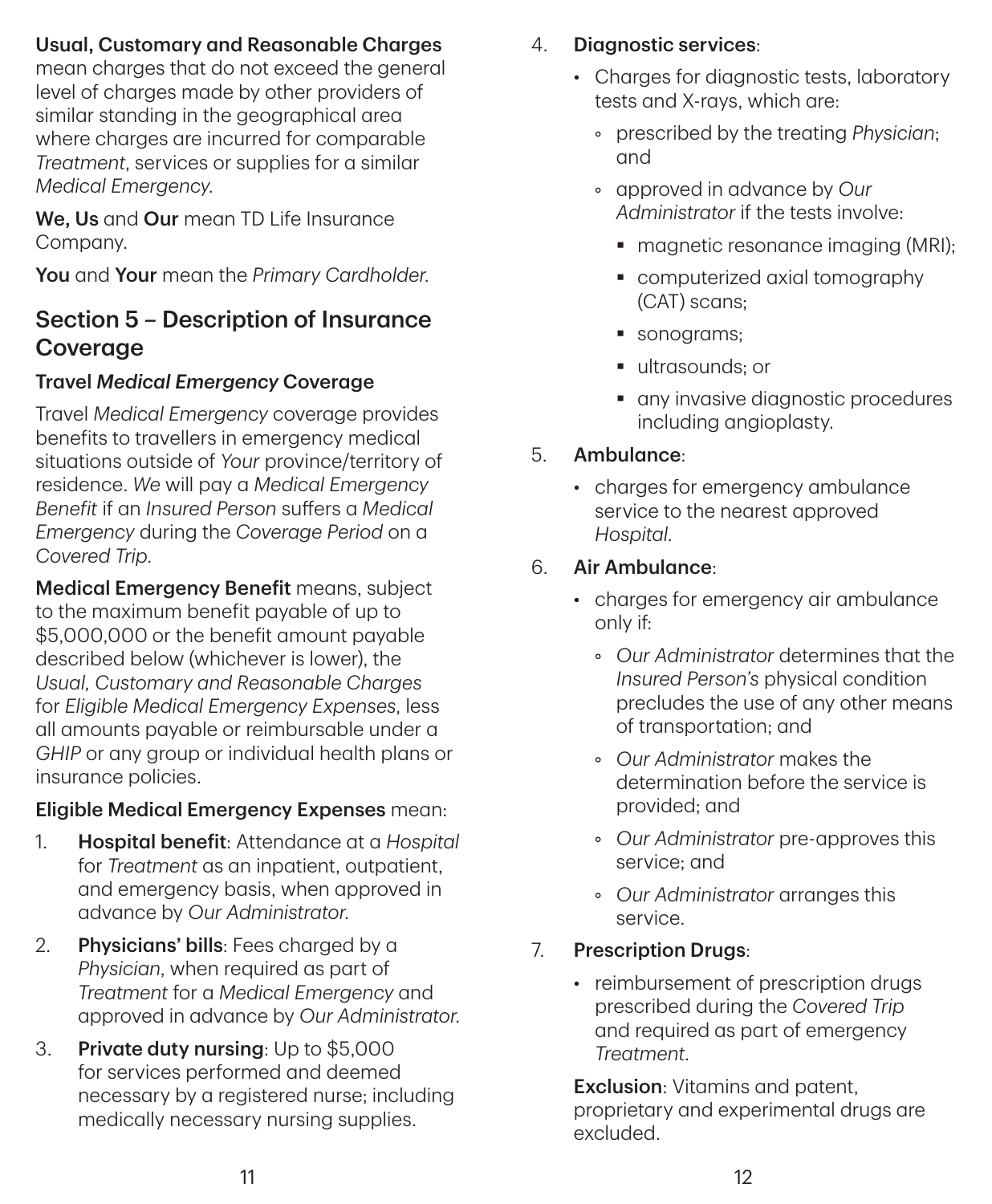- 8. Accidental Dental: Up to \$2,000 for dental *Treatment* that is:
	- required during the *Coverage Period*; and
	- necessary because of a blow to natural or permanently installed teeth, which results from an accident causing a *Medical Emergency*.
- 9. Emergency relief of dental pain: *Treatment* for emergency relief of dental pain is covered up to a maximum of \$200.
- 10. Medical Appliances: cost of casts, crutches, trusses, braces, slings, splints, medical walking boots and/or the rental cost of a wheelchair or walker if:
	- prescribed by a *Physician*; and
	- required as a result of a *Medical Emergency*.
- 11. **Emergency return home**: The cost for a one way economy fare and, if required to accommodate a stretcher, a second one way economy fare if:
	- as a result of a *Medical Emergency*, *Our Administrator* determines that an *Insured Person* should return to Canada for medical reasons; and
	- *Our Administrator* approves the transportation in advance.
- 12. Transportation to Bedside: if an *Insured Person* is *Hospitalized* and is expected to remain *Hospitalized* for at least 3 consecutive days, the cost of one round-trip economy airfare from *Your Bedside Companion's* province or territory of residence, if it is:
	- for the *Insured Person's Spouse*, parent, child, brother or sister; and
	- approved in advance by *Our Administrator*.

### 13. Bedside Companion Benefit

• up to \$150 per day, to a maximum of \$1,500, for food and accommodation for a person if:

- *Our Administrator* has approved transportation for the person under either a Transportation to Bedside benefit or a *Travelling Companion* Benefit; and
- *Our Administrator* has approved the Bedside Companion Benefit in advance.

### 14. Travelling Companion Benefit

- The cost of a single one-way economy airfare if:
	- an *Insured Person* suffers a covered *Medical Emergency*; and
	- as a result, a *Travelling Companion* stays beyond their scheduled return date; and
	- *Our Administrator* approves, in advance, the cost of a one-way economy airfare back to the *Travelling Companion's* place of departure.

### 15. Meals and accommodation

- Up to \$350 per day to a maximum of \$3,500, for *Your*:
	- commercial accommodations and meals; and
	- essential telephone calls and internet usage fees; and
	- taxi fares (or rental car in lieu of taxi fares).
- If, upon a *Physician's* discretion, *You*, or *Your Travelling Companion*, are relocated to receive medical attention for a *Medical Emergency* covered under this insurance; or
- *You* are delayed beyond *Your* return date in order to receive *Medical Emergency Treatment*; or
- *Your Travelling Companion* requires *Medical Emergency Treatment* for any *Medical Condition* covered under this insurance.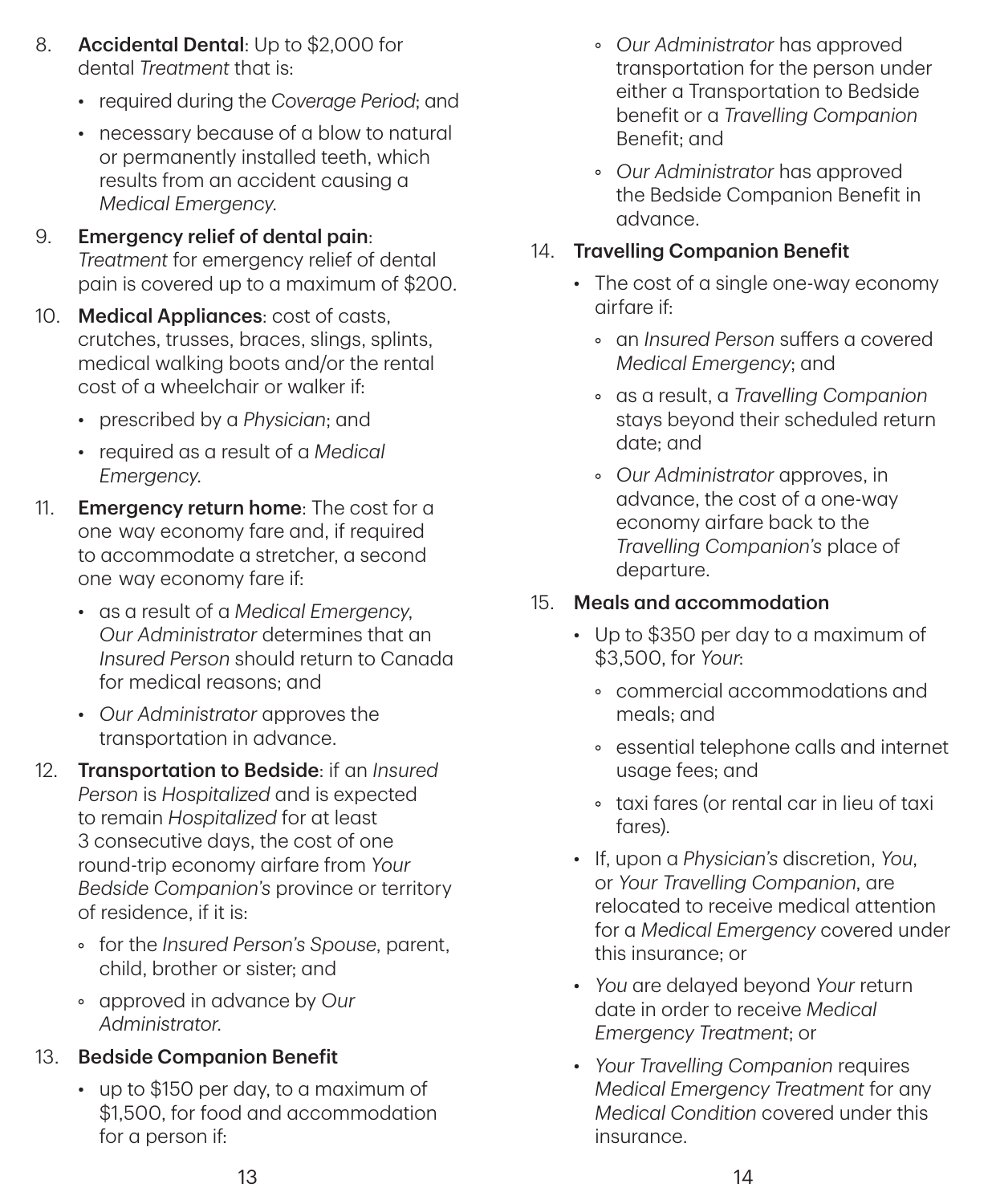Note: Subject to pre-authorization from *Our Administrator*.

#### 16. Incidental Hospital Expenses

Up to \$50 per day to a maximum of \$500, for the *Insured Person's* incidental *Hospital* expenses (telephone calls, television rental, parking), while the *Insured Person* is *Hospitalized* for at least 48 hours.

- 17. **Vehicle Return**: up to \$1,000 towards the cost of returning an *Insured Person's* vehicle to their home or the nearest appropriate vehicle rental agency if:
	- the *Insured Person* is unable to return the vehicle because of a *Medical Emergency*; and
	- *Our Administrator* arranges for the return of the vehicle.

### 18. Return of Deceased

- up to \$5,000 towards the cost of preparation and transportation home of a deceased *Insured Person* if death results from a covered *Medical Emergency*; or
- one round-trip economy airfare, if:
	- an *Immediate Family Member* is required to identify or obtain release of the deceased; and
	- *Our Administrator* approves the transportation in advance.

Note: The cost of a burial casket or urn is not covered. The cost of funeral expenses at home province or territory is also not covered.

### 19. Baggage Return

• If an *Insured Person* returns to their province or territory of residence by air ambulance because of their *Medical Emergency*, this insurance covers the cost to return the *Insured Person's* baggage up to an overall maximum of \$500 per *Covered Trip*.

## What to do in a *Medical Emergency*

In a *Medical Emergency*, *You* or someone on your behalf must call *Our Administrator* immediately, or as soon as reasonably possible. If not, benefits will be limited as described below in Section 6 – "Limitations and Exclusions", under "Failure to Report". Some expenses will only be covered if *Our Administrator* approwves them in advance.

*You* can get help 24 hours a day, 7 days a week by contacting *Our Administrator*: Call 1‑866‑374‑1129 (toll-free) from Canada or the U.S., or +1‑416‑977‑4425 (collect) from other countries.

*Our Administrator* will verify whether coverage is in effect and, if so, will direct *You* to the nearest appropriate medical facility. *Our Administrator* will arrange for direct payment to the medical services provider wherever possible. If a direct payment cannot be arranged, *You* may be asked to pay for services and then submit a claim for reimbursement of eligible expenses.

NOTE: All payments and payment guarantees are subject to the terms, conditions, limitations and exclusions of this *Certificate*.

## Section 6 – Limitations and Exclusions

Limitations and exclusions that apply to a particular benefit are found above, in the description of those benefits. In addition, for all benefits, this *Certificate* does not cover any *Treatment*, services, or expenses of any kind caused directly or indirectly as a result of the following:

1. *Pre‑Existing Medical Condition*

There is no coverage and no benefit will be paid for any *Pre‑Existing Medical Condition* that was not *Stable* during the *Pre‑Existing Medical Condition Period* immediately preceding the beginning of the *Coverage Period*.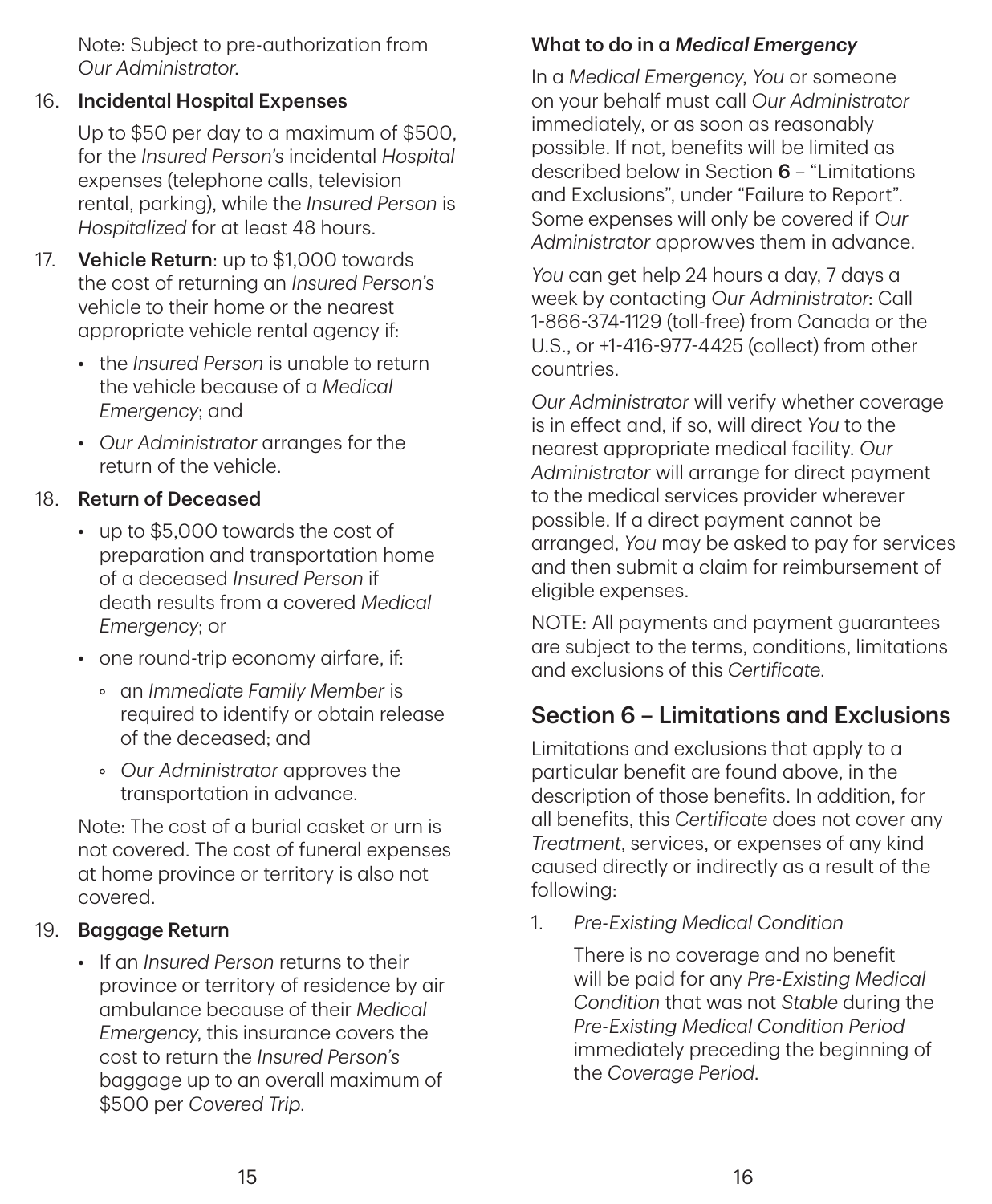- *Pre‑Existing Medical Condition Period*:
	- For *Insured Persons* 64 years of age and under – 90 days immediately before the beginning of the *Coverage Period*; and
	- For *Insured Persons* 65 years of age or older – 180 days immediately before the beginning of the *Coverage Period*.
- 2. Failure to report
	- A *Medical Emergency* must be reported by *You* to *Our Administrator* within 48 hours of admission to a *Hospital*, or as soon as reasonably possible. If it is medically impossible for *You* to call, *We* ask that *You* have someone call *Our Administrator* on *Your* behalf within 48 hours of admission to a *Hospital*, or as soon as reasonably possible.
	- If the *Medical Emergency* is not reported as required, the maximum benefit payable with respect to the *Medical Emergency* will be 80% of the *Eligible Medical Emergency Expenses*, to a limit of \$30,000.
- 3. Failure to obtain advance approval
	- Where an *Eligible Medical Emergency Expense* specifies that it must be approved in advance by *Our Administrator*, if advance approval is not obtained, no benefit will be payable for that expense.
	- No benefit will be paid with respect to any surgery or invasive procedure that has not been approved in advance by *Our Administrator*, except in extreme circumstances where a request for prior approval would delay necessary surgery in a life-threatening medical crisis
- 4. *Treatment* once fit to transfer to another facility or return to *Your* home province or territory

If *Our Administrator* determines that *You* should transfer to another facility or return to *Your* home province/territory of residence for *Treatment*, and *You* choose not to, benefits will not be paid for further medical *Treatment*.

5. Ongoing *Medical Emergency Treatment* requires pre-approval (Investigations, *Treatment* and surgery)

> After *Your Medical Emergency Treatment* has started, *Our Administrator* must assess and pre-approve additional medical *Treatment*. If *You* undergo tests as part of a medical investigation, *Treatment* or surgery, obtain *Treatment* or undergo surgery that is not pre-approved, *Your* claim will not be paid. This includes but not limited to invasive testing, surgery, cardiac catheterization, other cardiac procedures, transplant, and MRI.

6. Non-Emergency Services

*We* will not pay a benefit with respect to non-*Medical Emergency*, experimental or elective *Treatment*, including:

- cosmetic surgery, chronic care, rehabilitation including any expenses for directly or indirectly related complications;
- placement of new crowns, bridges, dentures.
- 7. Recurrence or ongoing *Treatment* once *Medical Emergency* has ended
	- *We* will not pay a benefit with respect to the continued *Treatment*, recurrence or complication of a *Medical Condition* or related condition, following *Treatment* during *Your* trip, if *Our Administrator* determines that *Your Medical Emergency* has ended.
	- *We* will not pay a benefit with respect to the continued *Treatment*, recurrence or complication of a *Medical Condition* or related condition where *Treatment* was received without notification to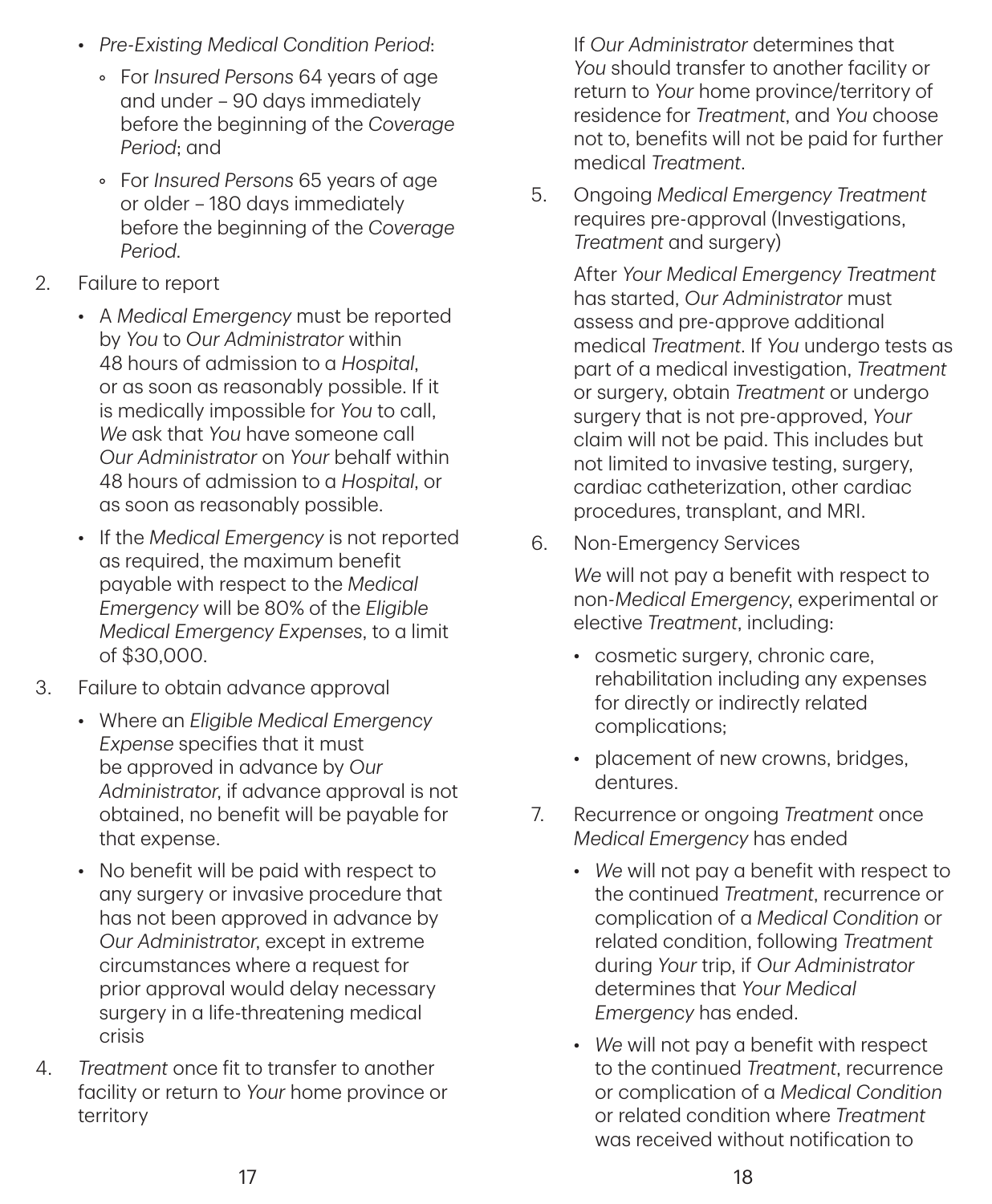*Our Administrator* and *Your Medical Emergency* has ended.

8. Failure to meet the requirement to be covered by a *GHIP* or Canadian Armed Forces health care plan

> *We* will not pay a benefit if *You* are not covered under the *GHIP* of *Your* province or territory of residence prior to and for the entire duration of the trip. It is *Your* responsibility to check that *You* do have this coverage. There is no coverage if *You* do not have a valid *GHIP*. Members of the Canadian Armed Forces must have a valid health care plan in Canada prior to and for the entire duration of the *Covered Trip*.

- 9. Travelling for the purpose of obtaining *Treatment*
	- *We* will not pay a benefit if a trip is made for the purpose of obtaining a diagnosis, medical *Treatment*, surgery, investigation, palliative care, or any alternative therapy, as well as any directly or indirectly related complication.
- 10. Travelling when *Treatment* could be expected
	- *We* will not pay a benefit if any *Medical Condition* or symptoms for which it is reasonable to believe or expect that *Treatment* or *Hospitalization* will be required during *Your* trip.
	- *We* will not pay a benefit if any evident symptoms that would be reasonable to expect *You* to investigate in the 3 months prior to *Your Departure Date* on a *Covered Trip*.
- 11. *Medical Emergency* occurring outside the *Coverage Period*

*We* will not pay a benefit if a *Medical Emergency* that occurs before the *Coverage Period* begins or after it ends:

• For an *Insured Person* 64 years of age and under, this means, for example, that no benefit will be paid with respect to

any *Medical Emergency* if an *Insured Person's Medical Emergency* occurs after the first 31 days following an *Insured Person's Departure Date* from their province or territory of residence.

• For an *Insured Person* 65 years of age or older, this means, for example, that no benefit will be paid with respect to any *Medical Emergency* if an *Insured Person's Medical Emergency* occurs after the first 4 days following an *Insured Person's Departure Date* from their province or territory of residence.

For clarity, no benefit will be paid with respect to a *Medical Emergency* that occurs after 11:59 p.m. ET on the last day of the *Coverage Period*, if *You* have not purchased top-up coverage. Note: The day of departure counts as a full day for this purpose.

12. General

As noted above, the benefits payable under the Group Policy will be the actual cost of the covered expense less:

- the amount reimbursable under *GHIP*; and
- the amount reimbursable through any other insurance or health plan coverage.
- 13. No benefit will be payable in connection with *Treatment*, services or expenses related to or resulting from:

a) Misrepresentation

- Any *Medical Condition* for which *You* or an *Insured Person* provided *Our Administrator* or *Us* with false or inaccurate information regarding *Hospitalizations*, *Treatment* or medications.
- b) Claims related to expectant mother's complications of pregnancy, or delivery
	- claim related to routine pre-natal or post-natal care; or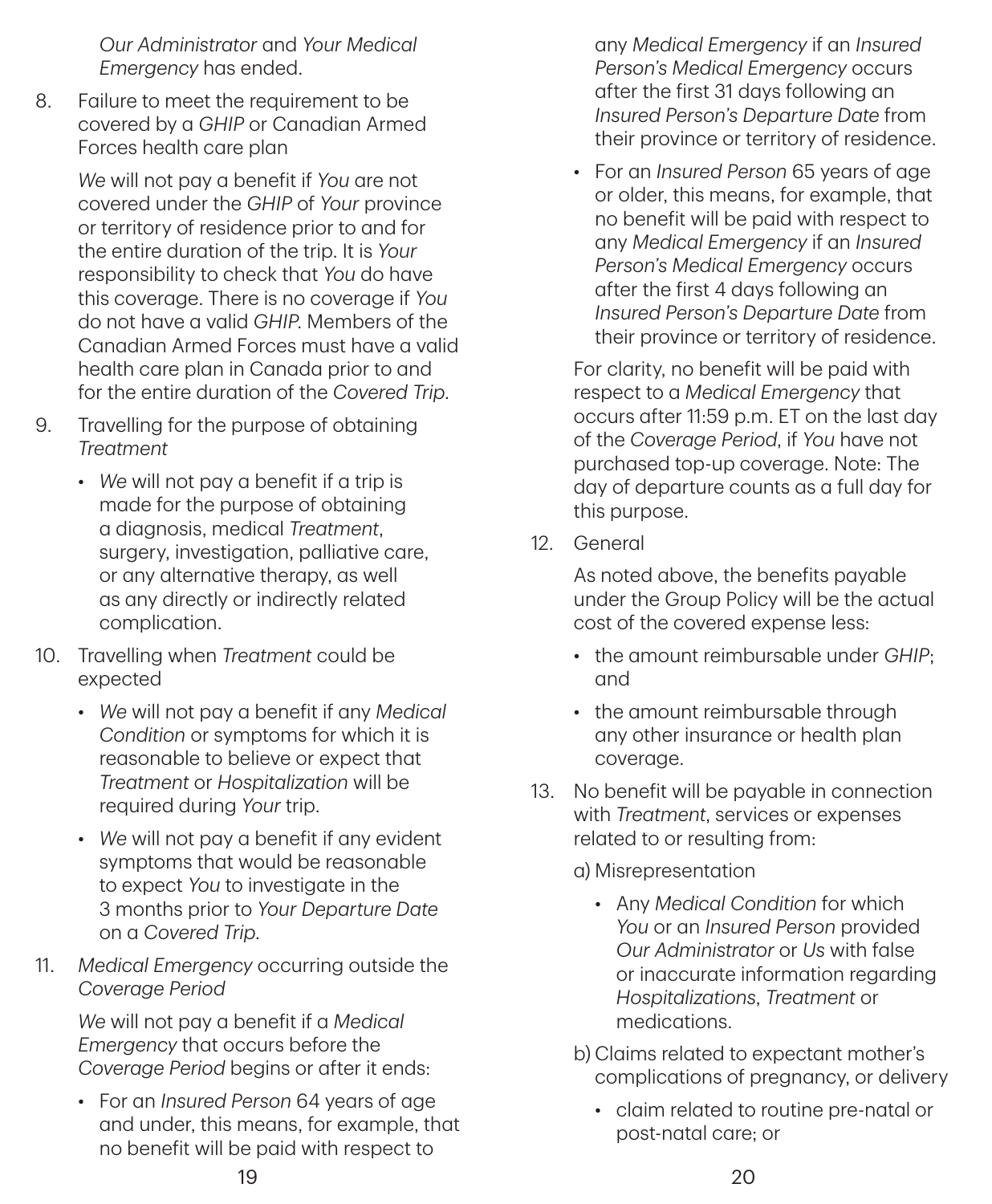- claim related to pregnancy, delivery or complications of either, arising 9 weeks before the expected date of delivery or any time after delivery; or
- child born during the *Covered Trip*.

c) Intentionally self-inflicted injuries

- intentionally self-inflicted injuries, suicide or attempted suicide, (whether or not the *Insured Person* is aware of the result of their actions), regardless of the *Insured Person's* state of mind.
- d) Non-compliance with prescribed *Treatment*
	- any *Medical Condition* that is the result of *You* not following medical *Treatment* as prescribed to *You*, including prescribed or over-the-counter medication.

e) Abuse of alcohol, drugs or intoxicants

- Any *Medical Condition*, including symptoms of withdrawal, arising from, or in any way related to, *Your* chronic use of alcohol, drugs or other intoxicants whether prior to or during *Your* trip.
- Any *Medical Condition* arising during *Your* trip from, or in any way related to, the abuse of alcohol, drugs or other intoxicants.
- f) Illegal Act
	- Claim that results from or is related to *Your* involvement in the commission or attempted commission of a criminal offence or illegal act in the country where the claim was incurred, including driving while impaired or over the legal limit.

g) Professional Sports or Racing

• participation in professional sports or any organized racing or speed contests.

h) War or civil unrest

- an act of war, whether declared or undeclared; or
- hostile or warlike action in time of peace or war; or
- willing participation in a war, riot or civil unrest; or
- rebellion; or
- revolution: or
- insurrection; or
- any service in the armed forces while on duty.
- i) Commuting
	- any trip that is primarily for the purpose of commuting to or from the *Insured Person*'s usual place of employment.
- j) Sports and High-Risk Activities
	- accident that occurs while *You* are participating in:
		- any sporting activity for which *You* are paid;
		- any sporting event for which the winners are awarded cash prizes;
		- any extreme sport or activity involving a high level of risk, such as those indicated below, but not limited to:
			- parasailing, hang-gliding and paragliding;
			- **parachuting and sky diving;**
			- **bungee** jumping;
			- *Mountaineering*;
			- cave exploration;
			- scuba diving, outside the limits of *Your* certification;
			- any airborne activity in any aircraft other than a passenger aircraft that holds a valid certificate of airworthiness;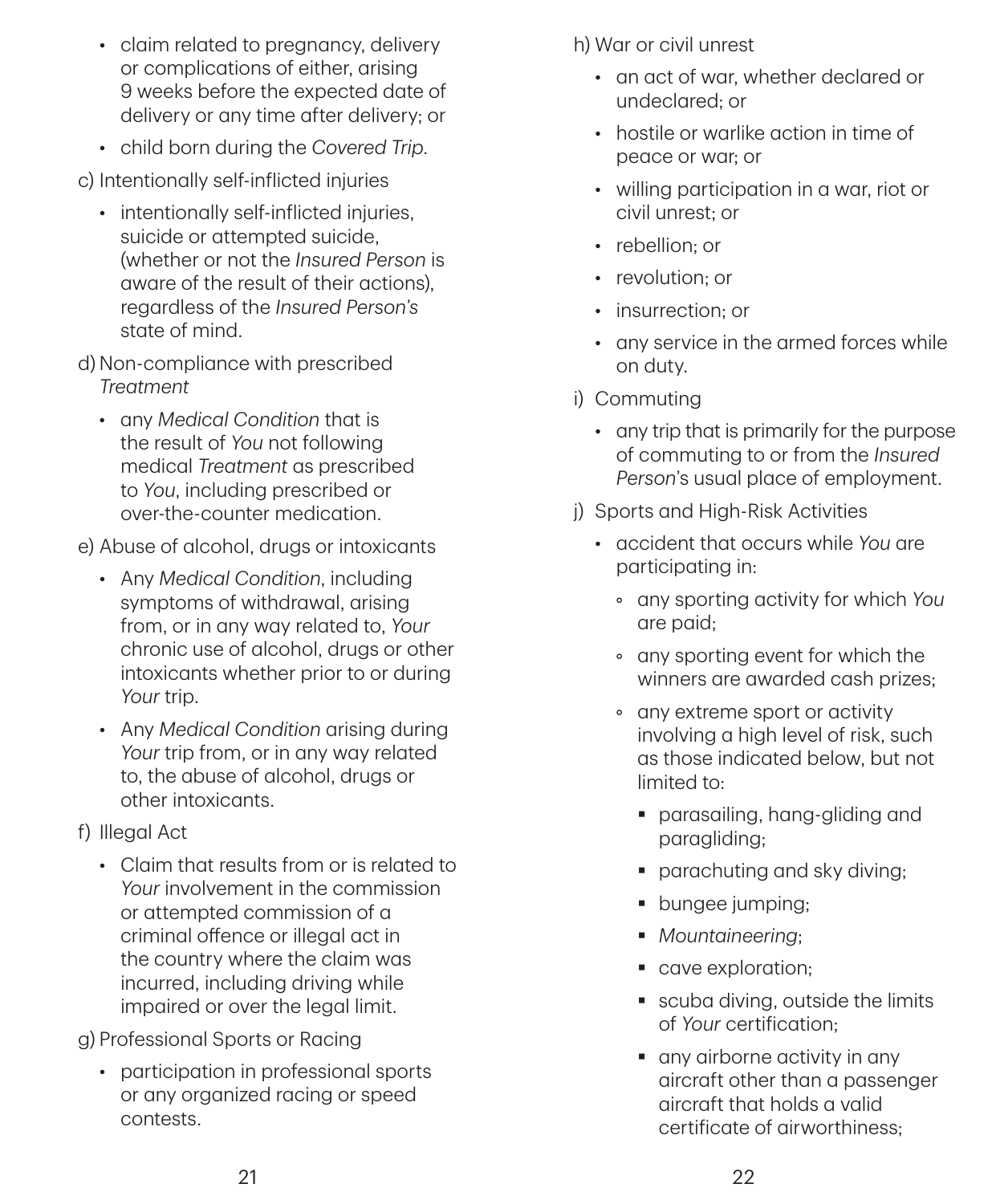- **a** any competition, motorized speed event or other high-risk activity on land, water or air, including training activities, whether on approved tracks or elsewhere.
- k) Travel Advisory
	- where an official travel advisory was issued by the Canadian government stating, "Avoid all non-essential travel" or "Avoid all travel" regarding the country, region or city of *Your* destination, before *Your Departure Date*; or
	- if the travel advisory or formal notice stating "Avoid all non-essential travel" or "Avoid all travel" is issued after *Your Departure Date*, *Your* coverage under this policy in that specific country, region or area will be limited to a period that is reasonably necessary for *You* to safely evacuate the country, region or area.

To view the travel advisories, visit the Government of Canada Travel site.

This exclusion does not apply to claims for a *Medical Emergency* or a *Medical Condition* unrelated to the travel advisory.

- 14. Travel against medical advice
	- any claim incurred after a *Physician* advised *You* not to travel.
- 15. Coverage and/or payment benefit prohibited by law
	- this coverage shall be null and void and no benefit will be payable where the coverage and/or payment of the benefit is prohibited by Canadian law or by any other applicable national economic or trade sanctions law or regulation.
- 16. Family Members of an *Additional Cardholder*
	- No benefit will be payable with respect to a person merely because that person is the *Spouse* or a *Dependent Child* of an *Additional Cardholder*, unless that person is otherwise eligible for insurance under this *Certificate*.

## Section 7 – How to Become Insured or Extend Coverage

#### How to Become Insured

*You* will have coverage if *You* meet the Eligibility Requirements for insurance described under Section 3 – "Eligibility".

#### When does Coverage Start and End

When *Your Coverage Period* Starts:

The *Coverage Period* begins on the *Insured Person's Departure Date* for their *Covered Trip*.

Note: If the *Insured Person's* trip is longer than the *Maximum Number of Covered Days* (31 consecutive days for *Insured Persons* 64 years of age and under, and 4 consecutive days for *Insured Persons* 65 years of age or older), then only a *Medical Emergency* occurring within the first *Maximum Number of Covered Days* following the departure from the *Insured Person's* province or territory of residence will be eligible for coverage. The day of departure counts as a full day for this purpose.

When *Your Coverage Period* Ends:

*Your Coverage Period* ends on the earliest of the following:

- the date the *Insured Person* returns to their province/territory of residence from the *Covered Trip*; or
- the end of the *Maximum Number of Covered Days* for that *Insured Person* (except as described in the Automatic Extension of Coverage section); or
- the date the Group Policy terminates.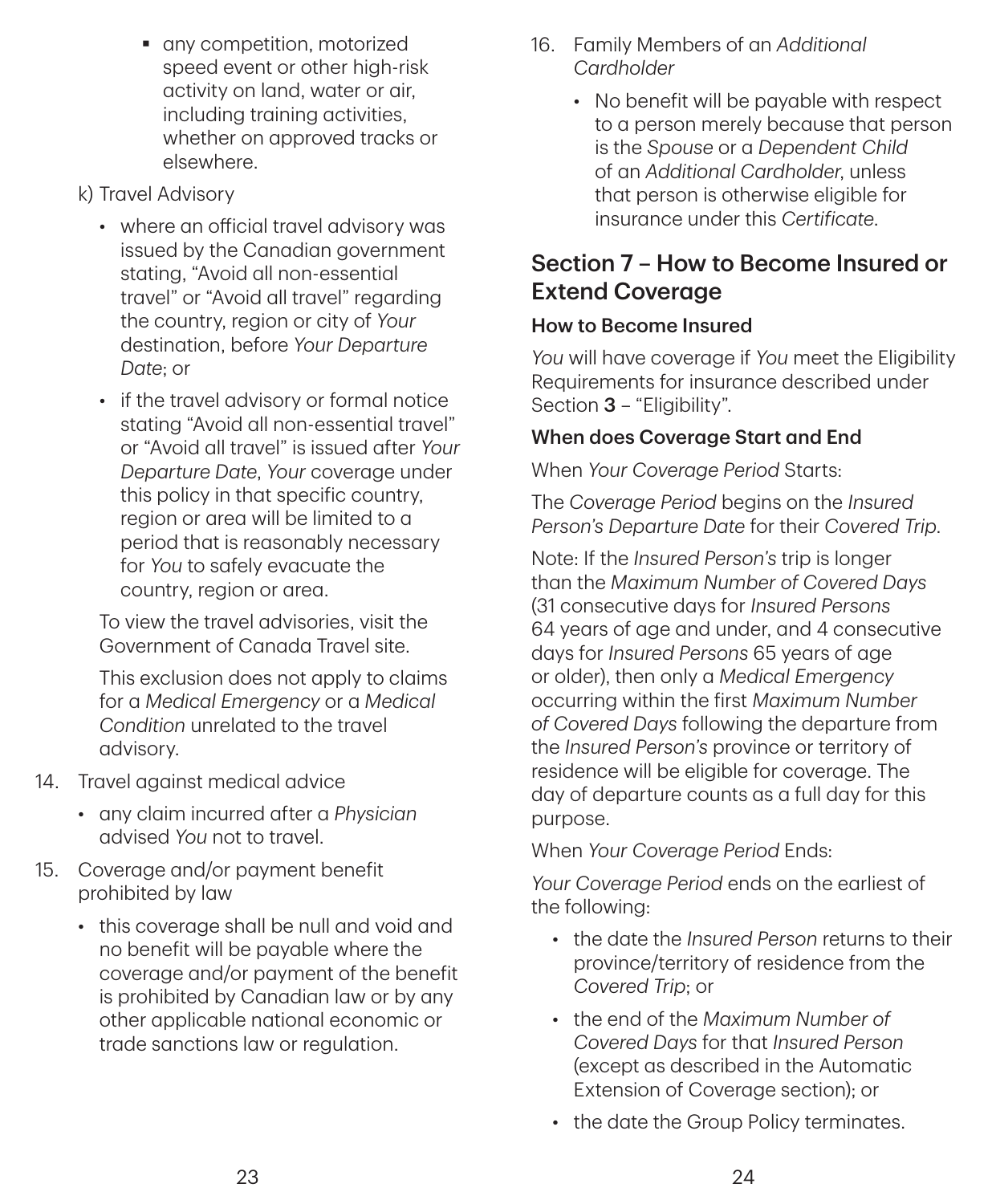### When *Your* Coverage Terminates:

Coverage for the *Primary Cardholder* under this *Certificate* will terminate on the earliest of the following dates:

- the date the *Account* is cancelled, closed or otherwise ceases to be in *Good Standing*;
- the date *You* cease to be eligible for coverage; or
- the date the Group Policy terminates.

Coverage for an *Insured Person* other than the *Primary Cardholder* under this *Certificate* will terminate on the earliest of the following dates:

- the date coverage terminates for the *Primary Cardholder*; or
- the date the *Insured Person* ceases to be eligible for coverage.

No benefits will be paid under this *Certificate* for losses incurred after coverage has terminated.

## Automatic Extension of Coverage

If an *Insured Person* is suffering from a *Medical Emergency* at the end of the *Maximum Number of Covered Days* for that *Insured Person* (the "Termination Date"), then the *Coverage Period* is automatically extended to 72 hours following the end of the *Medical Emergency*:

- for that *Insured Person*; and
- for any other *Insured Person* if:
	- *Our Administrator* has approved a *Travelling Companion Benefit* for that other *Insured Person*; and
	- that other *Insured Person* was insured under this *Certificate* with respect to the *Covered Trip* at the *Termination Date*.

However, under no circumstances will coverage continue after termination of the Group Policy or the *Account*.

## How to Top Up the *Coverage Period*

*You* can apply to top up the *Coverage Period* by contacting *Our Administrator*.

Coverage may be available under a different TD Life group policy. Different terms and conditions will apply and, depending on the *Insured Person's* age and the length of their trip, the *Insured Person* may be required to provide information about their health. Call *Our Administrator* at 1‑866‑374‑1129 prior to *Your Departure Date* for more information or if *You* would like to obtain a quote.

## Section 8 – How to Submit a Claim

## Who to Contact to Submit a Claim:

A *Medical Emergency* should always be reported immediately, or benefits will be limited. *You* can get help 24 hours a day, 7 days a week by contacting *Our Administrator* at 1‑866‑374‑1129 (toll-free) from Canada or the U.S., or +1‑416‑977‑4425 (collect) from other countries.

## Complete the Required Form

- a) Request the Form: To request a claim form, call *Our Administrator* at 1‑866‑374‑1129 (toll-free) from 8 a.m. to 8 p.m. ET, Monday to Friday.
- b) Time limit from date of event: If *You* are making a claim, *You* must send *Our Administrator* the appropriate claim forms, together with written proof of loss (e.g., original invoices and tickets, medical and/or death certificates) as soon as possible. In every case, *You* must submit *Your* completed claim form with required documentation within 1 year from the date of the accident or the date the claim arises. Failure to provide the applicable documentation may invalidate *Your* claim.

## Provide the Information Requested

To make a *Medical Emergency* claim, as part of the requirements above, under "Time limit from date of event," *We* will need documentation to substantiate the claim, including but not limited to the following:

- completed claim form; and
- proof of payment by *You* and by any other benefit plan; and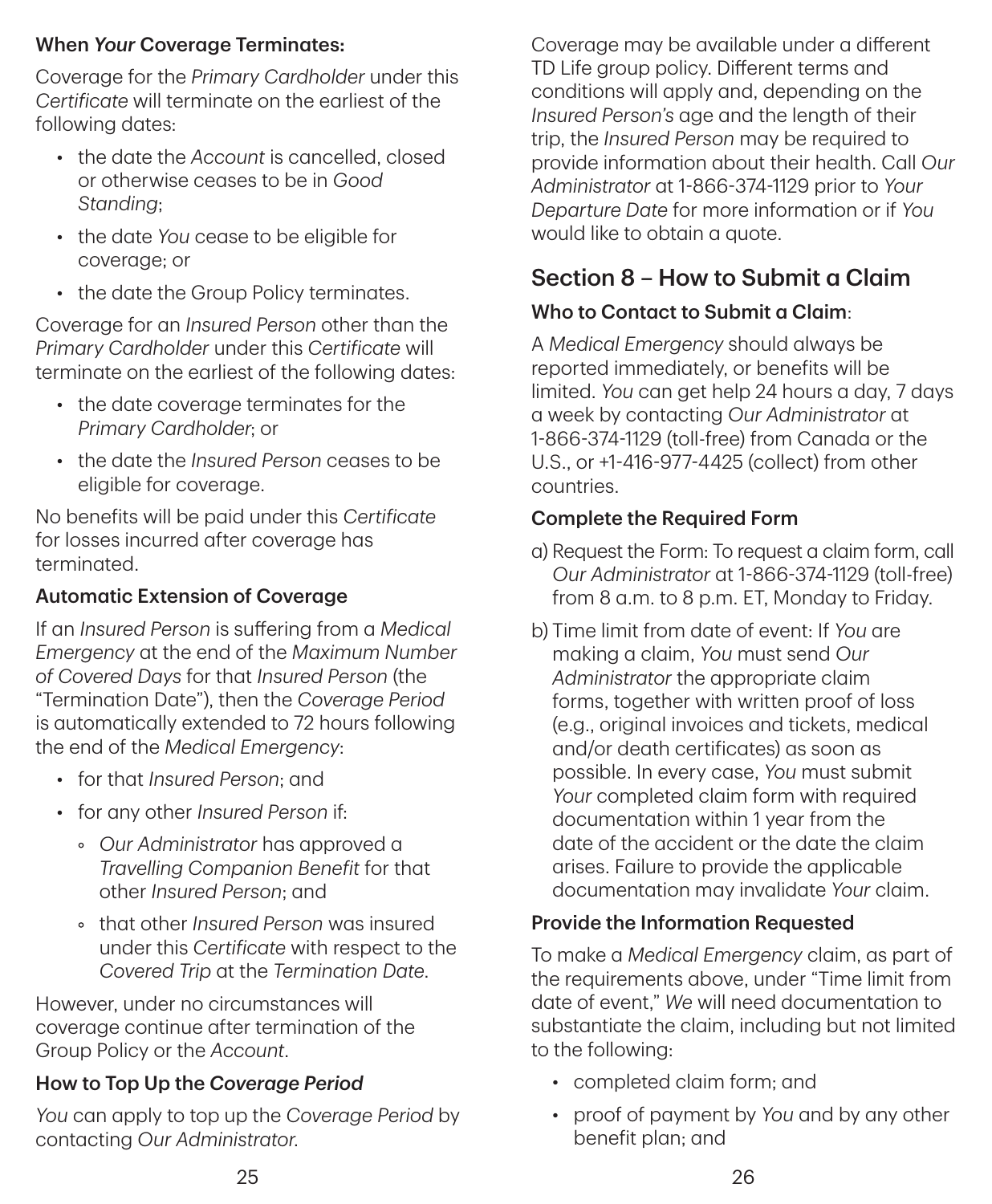- the original itemized receipts for all bills and invoices; and
- proof of travel (including departure and return dates); and
- medical records, including complete diagnosis by the attending *Physician* or documentation by the *Hospital*, which must support that the *Treatment* was medically necessary; and
- proof of the accident if *You* are submitting a claim for dental expenses resulting from a *Medical Emergency*; and
- *Your* historical medical records (if *We* determine applicable).

### If *You* Do Not Report the Claim Immediately

In a *Medical Emergency*, *You* must call *Our Administrator* immediately, or as soon as is reasonably possible. If not, benefits will be limited as described in Section 6 – "Limitations and Exclusions". If an *Insured Person* incurs *Eligible Medical Emergency* expenses without first contacting *Our Administrator* for assistance and claim management, they must first submit receipts and other proof to:

- *GHIP*; and
- then to any group or individual health plan(s) and/or insurer(s).

*Eligible Medical Emergency* expenses not covered by a *GHIP* or other plan or insurance must be submitted to *Our Administrator* with proof of claim, receipts and payment statements.

#### The *Insured Person* must also provide proof of the actual *Departure Date* from their province or territory of residence.

### What Claimant Can Expect from Insurer

Once *We* have approved the claim, *We* will notify *You* and payment will be after receipt of the required claim forms, documentation and written proof of loss. If the claim has been denied, *We* will inform *You* of the claim denial reasons after receipt of the required claim forms and written proof of loss.

## If *You* Report the Claim Immediately

If *Our Administrator* guarantees or pays eligible expenses on behalf of an *Insured Person*, then *You* and, if applicable, the *Insured Person* must sign an authorization form allowing *Our Administrator* to recover those expenses:

- from the *Insured Person's GHIP*; and
- from any health plan or other insurance: and
- through rights *You* may have against other insurers or other parties (see Section 10 – "General Conditions", under "Right of Subrogation").

If *Our Administrator* pays eligible expenses that are covered under other insurance or another plan, *You*, and if applicable, the *Insured Person* must help *Our Administrator* to seek reimbursement as required. The *Insured Person* must also provide evidence of the actual *Departure Date* from their province or territory of residence. If requested, an *Insured Person* must confirm any return dates to their province or territory of residence, including any return dates related to an interruption in a *Covered Trip*.

Note: If *Our Administrator* makes an advance payment for expenses that are later discovered to be ineligible under this *Certificate*, the *Insured Person* must reimburse *Us*.

## Section 9 – How To Contact *Our Administrator*

1. 24‑Hour Emergency Assistance Number

To report a *Medical Emergency* or apply for a top-up or extension for a *Covered Trip*, contact *Our Administrator*, 24 hours a day, 7 days a week, at 1‑866‑374‑1129 (toll-free) from Canada or the U.S., or +1‑416‑977‑4425 (collect) from other countries.

2. Customer Service

Re: TD Travel Insurance c/o Global Excel Management Inc.

73 Queen Street, Sherbrooke, Quebec J1M 0C9 Fax: +1‑819‑569‑2814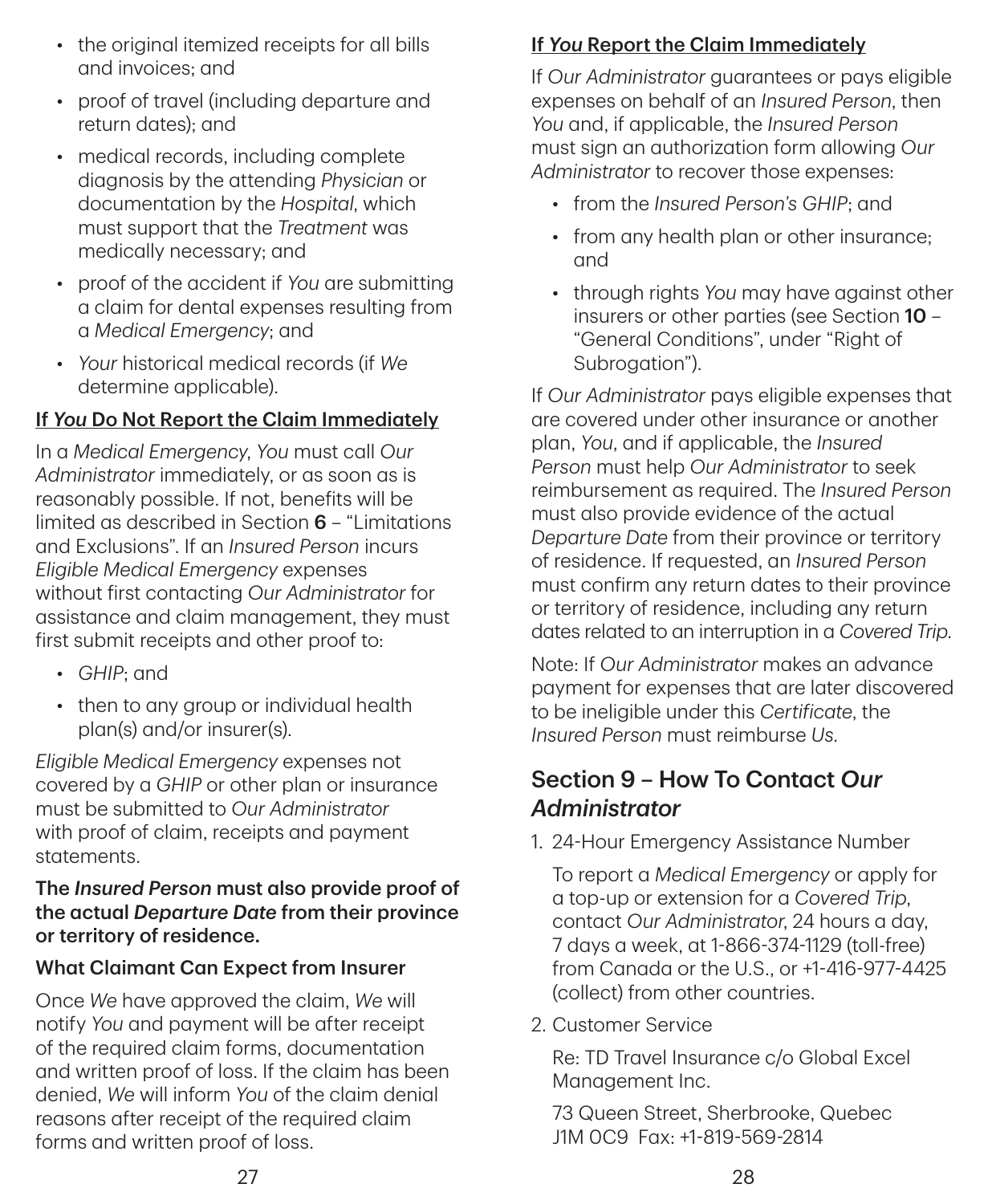To request a claim form or for claims support, call *Our Administrator* at 1‑866‑374‑1129 (toll-free) from 8 a.m. to 8 p.m. ET, Monday to Friday.

## Section 10 – General Conditions

Unless this *Certificate* or the Group Policy states otherwise, the following conditions apply to *Your* coverage:

### Access to Medical Care

*We* and/or *Our Administrator* will assist *You* to access care whenever possible, however will not be responsible for the availability, quality or results of any medical *Treatment* or transport, or for the failure of any *Insured Person* to obtain medical *Treatment*.

#### Benefit Payments

This *Certificate* contains provisions removing or restricting the right of the *Insured Person* to designate persons to whom or for whose benefit money is to be payable. This means that under the Group Policy, neither *You* nor any *Insured Person* has the right to choose a beneficiary who will receive any benefits payable under this *Certificate*. Benefits are payable to *You* or, on *Your* behalf, to *Your* medical service provider.

### Coordination of Benefits with other insurance

- All of *Our* coverages are excess insurance, meaning that any other sources of recovery *You* have will pay first, and this insurance coverage will be the last to pay. The total benefits payable under all *Your* insurance, including this *Certificate*, cannot be more than the actual expenses for a claim. If an *Insured Person* is also insured under any other insurance certificate or policy, *We* will coordinate payment of benefits with the other insurer.
- In no case will *We* seek to recover against employment-related plans if the lifetime maximum for all in-country and out-of-country benefits is \$50,000 or less. If the lifetime maximum for all in-country

and out-of-country benefits is over \$50,000, *We* will coordinate benefits only above this amount.

#### **Currency**

All amounts are shown in Canadian currency.

#### False Claim

If *You* or an *Insured Person* make a claim knowing it to be false or fraudulent in any respect, neither *You* nor the *Insured Perso*n will be entitled to the benefits of this coverage, nor to the payment of any claim under the Group Policy.

#### Group Policy

All benefits under this *Certificate* are subject in every respect to the *Group Policy*, which alone constitutes the agreement under which benefits will be provided. The principal provisions of the *Group Policy* affecting *Insured Persons* are summarized in this *Certificate*. The *Group Policy* is on file at the office of the Policyholder and upon request, *You* are entitled to receive and examine a copy of the *Group Policy*.

### Legal Action Limitation Period

Every action or proceeding against the Insurer for the recovery of insurance money payable under the contract is absolutely barred unless commenced within the time set out in the *Insurance Act* (for actions or proceedings governed by the laws of Alberta or British Columbia), The *Insurance Act* (for actions or proceedings governed by the laws of Manitoba), the *Limitations Act*, 2002 (for actions or proceedings governed by the laws of Ontario), or other applicable legislation. For actions or proceedings governed by the laws of Quebec, the prescriptive period is set out in the *Civil Code of Quebec*.

### Proof of Loss

The appropriate claims forms together with written proof of loss must be furnished as soon as reasonably possible, but in all events within 1 year from the date on which the loss occurred.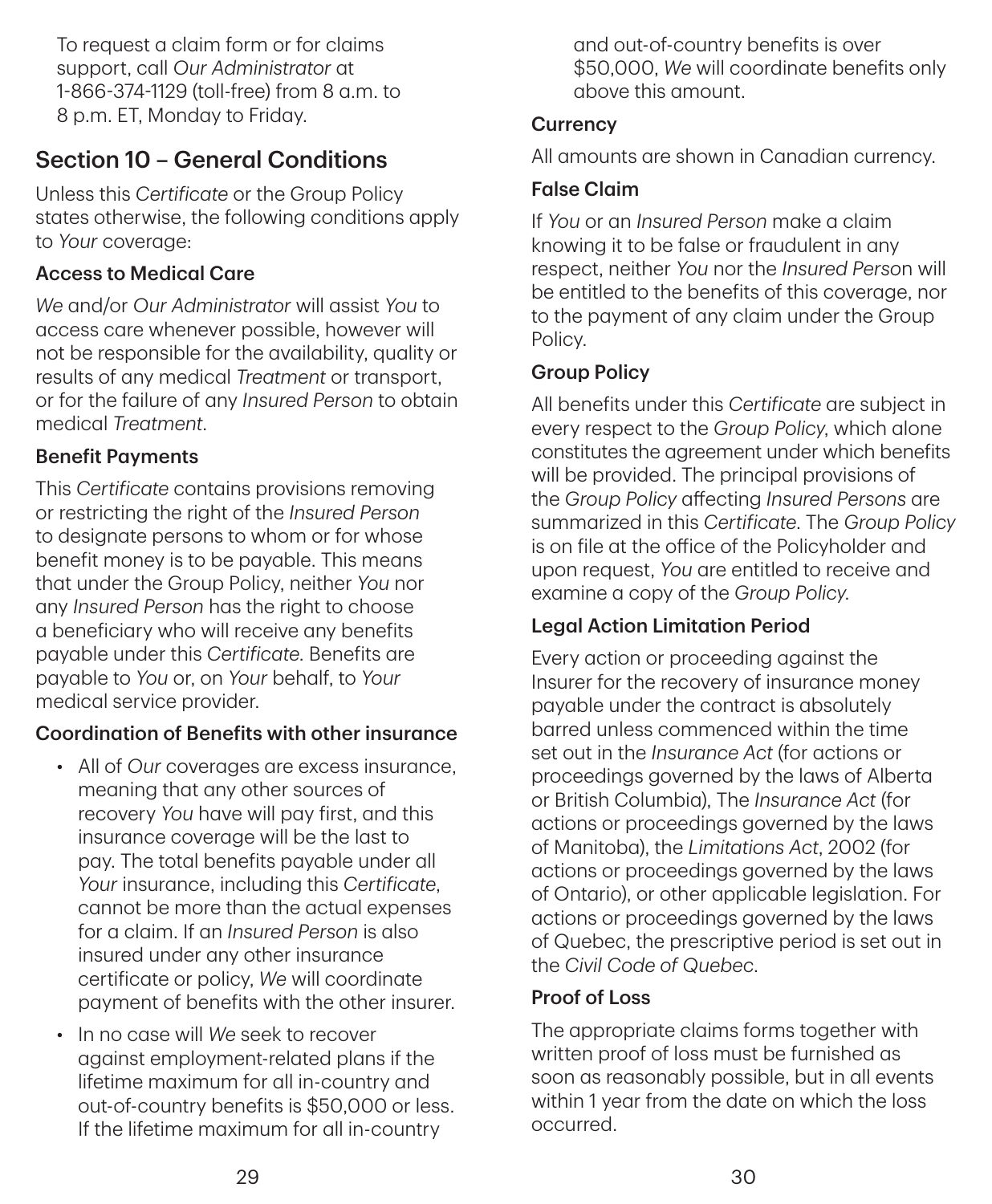#### Relationship between *Us* and the Group Policyholder

TD Life Insurance Company is affiliated with The Toronto-Dominion Bank ("TD Bank").

#### Review and Medical Examination

When a claim is being processed, *We* will have the right and the opportunity, at *Our* own expense, to review all medical records related to the claim and to examine the *Insured Person* medically when and as often as may be reasonably required.

#### Right of Subrogation

There may be circumstances where another person or entity should have paid *You* for a loss but instead *We* paid *You* for the loss. If this occurs, *You* agree to cooperate with *Us* so *We* may demand payment from the person or entity who should have paid *You* for the loss. This may include:

- transferring to *Us* the debt or obligation owing to *You* from the other person or entity;
- permitting *Us* to bring a lawsuit in *Your* name;
- if *You* receive funds from the other person or entity, *You* will hold it in trust for *Us*;
- acting so as not to prejudice any of *Our* rights to collect payment from the other person or entity.

*We* will pay the costs for the actions *We* take.

## TRIP CANCELLATION / TRIP INTERRUPTION INSURANCE

#### Coverage under this Certificate is provided by:

TD Life Insurance Company and TD Home and Auto Insurance Company ("Insurer") P.O. Box 1, TD Centre, Toronto, ON M5K 1A2

Claims administration and adjudication services are provided by:

Global Excel Management Inc. ("Administrator") 73 Queen Street, Sherbrooke, QC J1M 0C9 Phone: 1‑866‑374‑1129 or +1‑416‑977‑4425

### This Certificate contains a clause which may limit the amount payable.

### IMPORTANT NOTICE – READ CAREFULLY BEFORE *YOU* TRAVEL

*We* want *You* to understand (and it is in *Your* best interest to know) what *Your* coverage includes, what it excludes, and what is limited (payable but with limits). Please take time to read through *Your Certificate* before *You* travel. Italicized and capitalized terms are defined in *Your Certificate*.

- Travel insurance covers claims arising from sudden and unexpected situations (e.g., accidents and emergencies).
- To qualify for this insurance, *You* must meet all the eligibility requirements.
- This insurance contains limitations and exclusions (e.g., *Medical Conditions* that are not *Stable*, pregnancy, child born on trip, excessive use of alcohol, high-risk activities, etc.).
- This insurance may not cover claims related to *Pre‑Existing Medical Conditions* whether disclosed or not.
- Contact *Our Administrator* at 1‑866‑374‑1129 (toll-free) from Canada or the U.S., or +1‑416‑977‑4425 (collect) from other countries before *You* need to cancel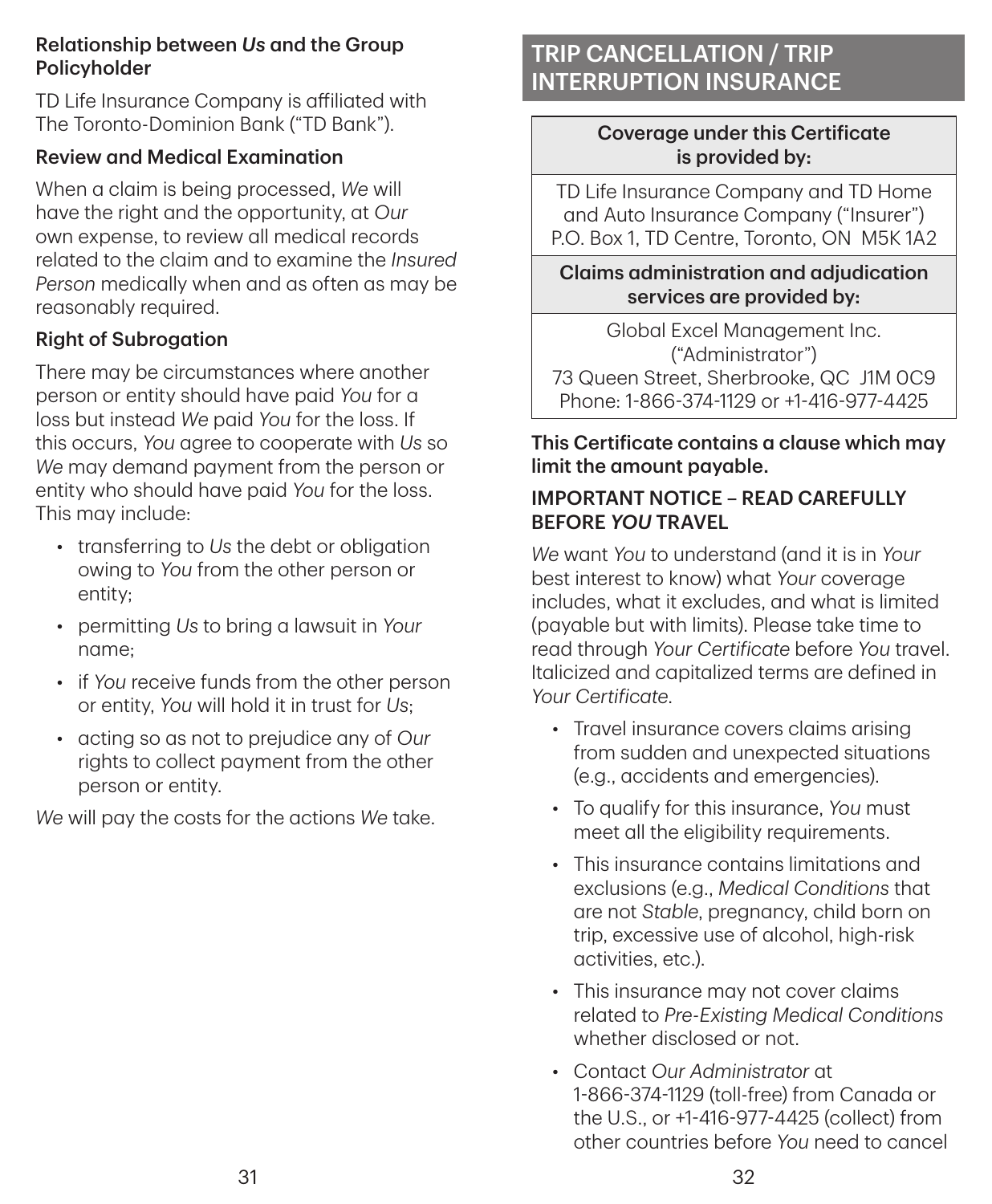or interrupt *Your Covered Trip* or *Your* benefits may be limited or denied.

• In the event of a claim *Your* prior medical history may be reviewed.

IT IS *YOUR* RESPONSIBILITY TO UNDERSTAND *YOUR* COVERAGE. Please read *Your Certificate* for specific coverage, details, limitations and exclusions.

## Section 1 – Introduction

### Certificate of Insurance

Claims administration and adjudication services are provided by Global Excel Management Inc. This *Certificate* applies to the TD Aeroplan Visa Infinite Privilege Card, which will be referred to as a "TD Credit Card" throughout the *Certificate*. TD Life Insurance Company ("TD Life") provides the insurance for the Medical Covered Causes for Cancellation and the Medical Covered Causes for Interruption under this *Certificate* under Group Policy No. TGV003.

TD Home and Auto Insurance Company ("TDH&A") provides the insurance for the Non-Medical Covered Causes for Cancellation and the Non-Medical Covered Causes for Interruption under this Certificate under Group Policy TGV006. Together, these policies are referred to as the "Group Policies". This *Certificate* contains important information. Please read it carefully and take it with *You* on *Your* trip.

## Section 2 – Summary of Benefits

| <b>Benefits</b>                       | <b>Maximum Benefit</b><br>Payable                                                        |
|---------------------------------------|------------------------------------------------------------------------------------------|
| <b>Trip Cancellation</b><br>Insurance | \$2,500<br>per Insured Person<br>per Covered Trip                                        |
|                                       | \$5,000 total<br>per Covered Trip for all<br>Insured Persons on the<br>same Covered Trip |

Trip Interruption Insurance

\$5,000 per *Insured Person* per *Covered Trip*

\$25,000 total per *Covered Trip* for all *Insured Persons* on the same *Covered Trip*

Note: If the value of an *Insured Person's Covered Trip* exceeds the amounts listed above, *You* may wish to speak to our travel agent or other travel supplier for excess coverage.

If *You* need to cancel or interrupt a trip: If a Covered Cause for Cancellation or Interruption occurs, *You* or, if applicable, an *Insured Person*, must call the *Administrator*.

## Section 3 – Eligibility

The *Primary Cardholder* is eligible to be insured under this *Certificate* if, throughout the *Covered Trip*, the *Primary Cardholder*:

- is a resident of Canada; and
- has an *Account* in *Good Standing*.

The *Primary Cardholder's Spouse* is eligible to be insured under this *Certificate* if, throughout the *Covered Trip*:

- *You* are eligible to be insured under this *Certificate* as described above, even if *You* are not travelling; and
- the *Spouse*:
	- is a resident of Canada; and
	- continues to meet the definition of *Spouse* of the *Primary Cardholder*.

The *Primary Cardholder's Dependent Child* is eligible to be insured under this *Certificate* whether or not the *Primary Cardholde*r and the *Primary Cardholder's Spouse* travels with them if, throughout the *Covered Trip*:

• *You* are eligible to be insured under this *Certificate* as described above, even if *You* are not travelling; and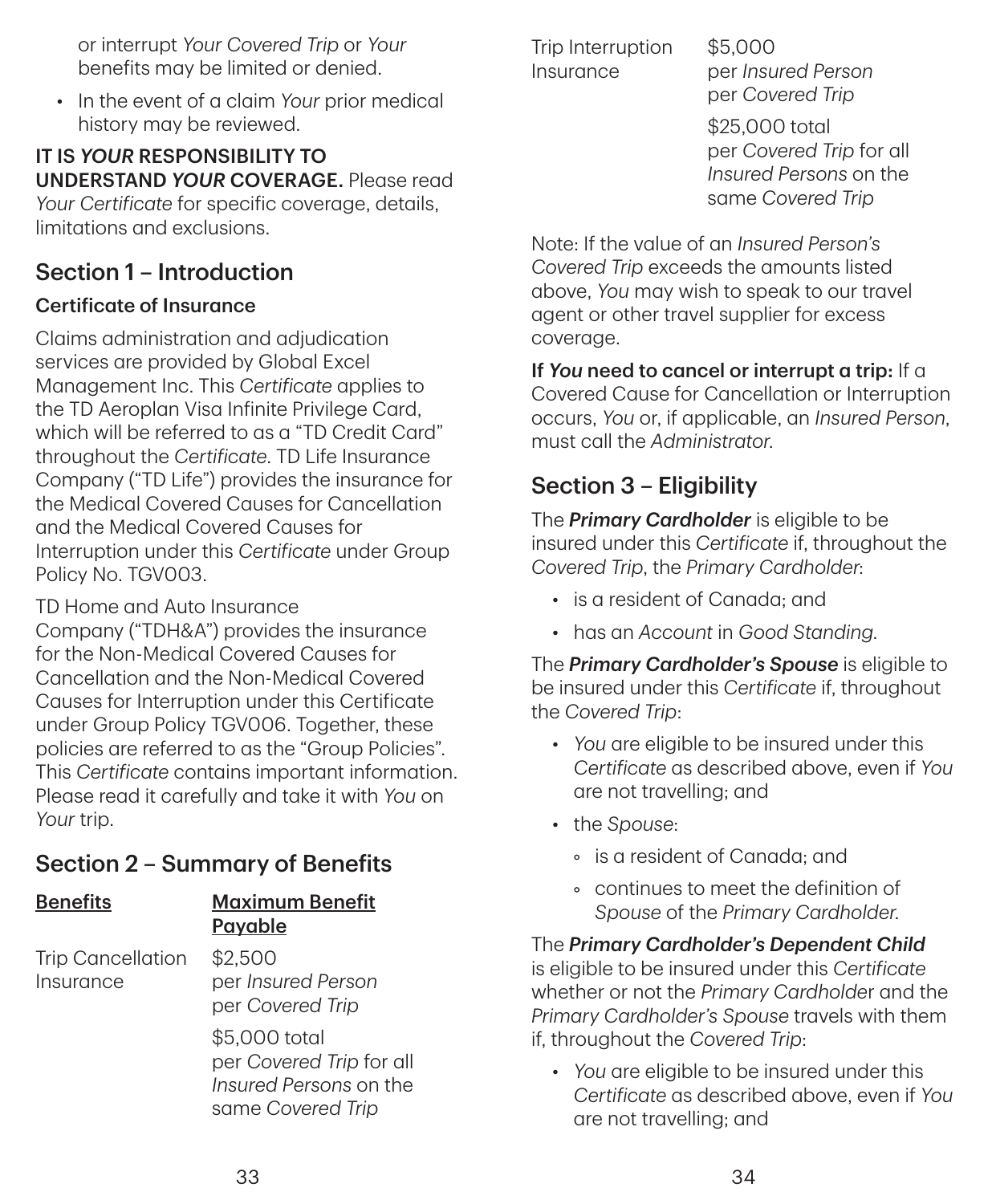- the *Dependent Child*:
	- is a resident of Canada; and
	- continues to meet the definition of *Dependent Child*.

An *Additional Cardholder* is eligible to be insured under this *Certificate* if, throughout the *Covered Trip*:

- *You* are eligible to be insured under this *Certificate* as described above, even if *You* are not travelling; and
- the *Additional Cardholder*:
	- is a resident of Canada; and
	- continues to meet the definition of *Additional Cardholder*.

Note: An *Additional Cardholder's Spouse* and children are not eligible to be insured, unless they meet one of the other eligibility requirements described above (e.g., if the *Additional Cardholder's* child is also the *Primary Cardholder's Dependent Child*).

## Section 4 – Definitions

In this *Certificate*, the following words and phrases shown in italics have the meanings shown below. As *You* read through the Certificate, *You* may need to refer to this Section to ensure *You* have a full understanding of *Your* coverage, limitations and exclusions.

Account means the *Primary Cardholder's* TD Credit Card Account that the *Bank* maintains.

Account Holder means the person who was issued a TD Credit Card, whose name is on the *Account* and who is a resident of Canada.

Additional Cardholder means a person to whom a TD Credit Card has been issued at the authorization of the *Primary Cardholder*.

Aeroplan Points mean the points awarded through the Aeroplan program which can be redeemed for rewards. *Aeroplan Points* have no monetary value.

**Bank** means The Toronto-Dominion Bank.

Certificate means this Certificate of Insurance.

Common Carrier means any land, air or water conveyance (e.g., passenger plane, ferry, cruise ship, bus, limousine, taxi or train), which is licensed to carry passengers without discrimination and for hire, excluding courtesy transportation provided without a specific charge.

Coverage Period means the period of time during which a covered event must occur for a benefit to be payable. Furthermore, it means the Trip Cancellation Coverage Period or the Trip Interruption Coverage Period, as applicable and as defined in Section 7 – "How to Become Insured" of the *Certificate*.

### Covered Trip means a trip:

- made by an *Insured Person* outside the *Insured Person's* province or territory of residence;
- that does not extend to or past:
	- the date the *Insured Person* no longer meets the eligibility requirements; or
	- the date coverage terminates
- that was booked or reserved prior to *Departure Date* from the *Insured Person's* province or territory of residence; and
- for which at least 75% of the cost of the *Covered Trip* has been charged to *Your Account* and/or using *Your Aeroplan Points*.

Departure Date means the date the *Insured Person* left their province/territory of residence.

Dependent Children mean *Your* natural, adopted, or stepchildren who are:

- unmarried; and
- dependent on *You* for financial maintenance and support; and
	- under 22 years of age; or
	- under 26 years of age and attending an institution of higher learning, full time, in Canada; or
	- mentally or physically handicapped.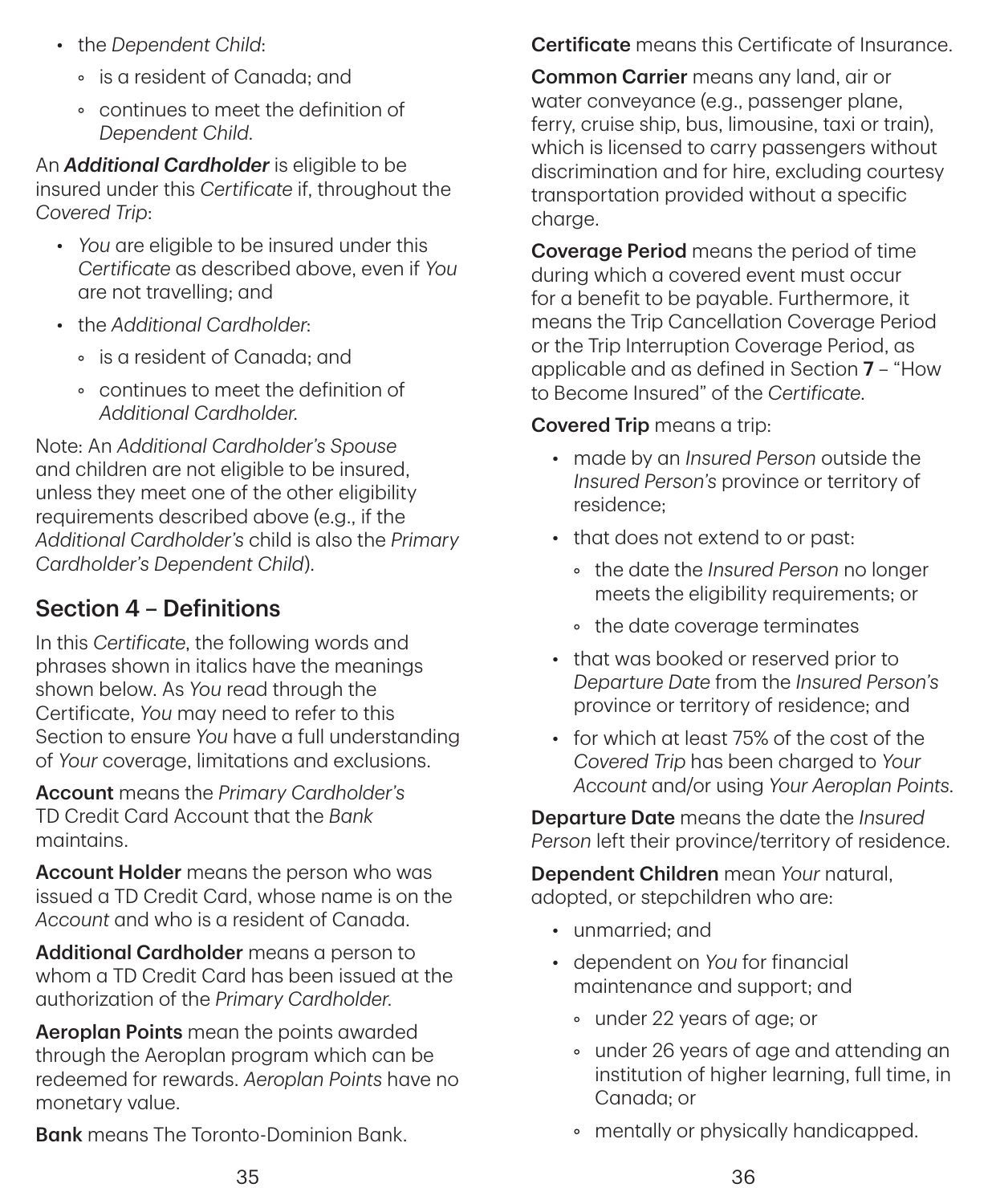Note: A *Dependent Child* does not include a child born while the child's mother is outside her province or territory of residence during the *Covered Trip*. The child will not be insured with respect to that trip.

Effective Date means the date *Your Certificate* takes effect with respect to *You*, which is the date on which an *Account* is opened by the *Bank* for *You* and *You* meet the eligibility requirements. *Covered Trips* booked on or after the *Effective Date* shall be eligible for coverage.

Good Standing means an *Account* is in *Good Standing* if:

- the *Primary Cardhold*er has applied for the *Account*;
- the *Bank* has approved and opened the *Account*;
- the *Primary Cardholder* has not advised the *Bank* to close the *Account*; and
- the *Bank* has not suspended or revoked credit privileges or otherwise closed the *Account*.

**Hospital** means an institution that is licensed as an accredited hospital that is staffed and operated for the care and *Treatment* of in-patients and out-patients. *Treatment* must be supervised by *Physicians* and there must be registered nurses on duty 24 hours a day. Diagnostic and surgical capabilities must also exist on the premises or in facilities controlled by the establishment.

Note: A *Hospital* is not an establishment used mainly as a clinic, extended or palliative care facility, rehabilitation facility, addiction treatment centre, convalescent, rest or nursing home, home for the aged or health spa.

Hospitalized or Hospitalization means to be an in-patient in a *Hospital*.

Immediate Family Member means an *Insured Person's*:

• *Spouse*, parents, stepparent, grandparents, natural or adopted children, stepchildren or legal ward, grandchildren,

brothers, sisters, stepbrothers, stepsisters, aunts, uncles, nieces, nephews; and

- mother-in-law, father-in-law, brothers-in-law, sisters-in-law, sons-in-law, daughters-in-law; and
- the *Insured Person's Spouse's* grandparents, brothers-in-law and sisters-in-law.

Insured Person means a person who is eligible to be insured under this *Certificate.*

**Medical Condition** means any disease, illness, or injury (including symptoms of undiagnosed conditions; complication of pregnancy within the first 31 weeks of pregnancy; a mental or emotional disorder, including acute psychosis that requires admission to a *Hospital*).

Mountaineering means the ascent or descent of a mountain requiring the use of specialized equipment, including crampons, pick-axes, anchors, bolts, carabineers and lead-rope or top-rope anchoring equipment.

**Physician** means a person who is not *You* or *Your Immediate Family Member* or *Your Travelling Companion*, licensed in the jurisdiction where the services are provided, to prescribe and administer medical treatment.

Pre-Existing Medical Condition means any *Medical Condition* that exists in the *Pre‑Existing Medical Condition Period*.

Pre‑Existing Medical Condition Period with respect to any benefit under this *Certificate* is as follows:

- *Insured Persons* 64 years of age and under – 90 days immediately before the beginning of the *Coverage Period*; and
- *Insured Persons* 65 years of age or older – 180 days immediately before the beginning of the *Coverage Period*.

Primary Cardholder means a person who applied for a TD Credit Card, whose name is on the *Account* and to whom a TD Credit Card has been issued. A *Primary Cardholder* does not include an *Additional Cardholder*.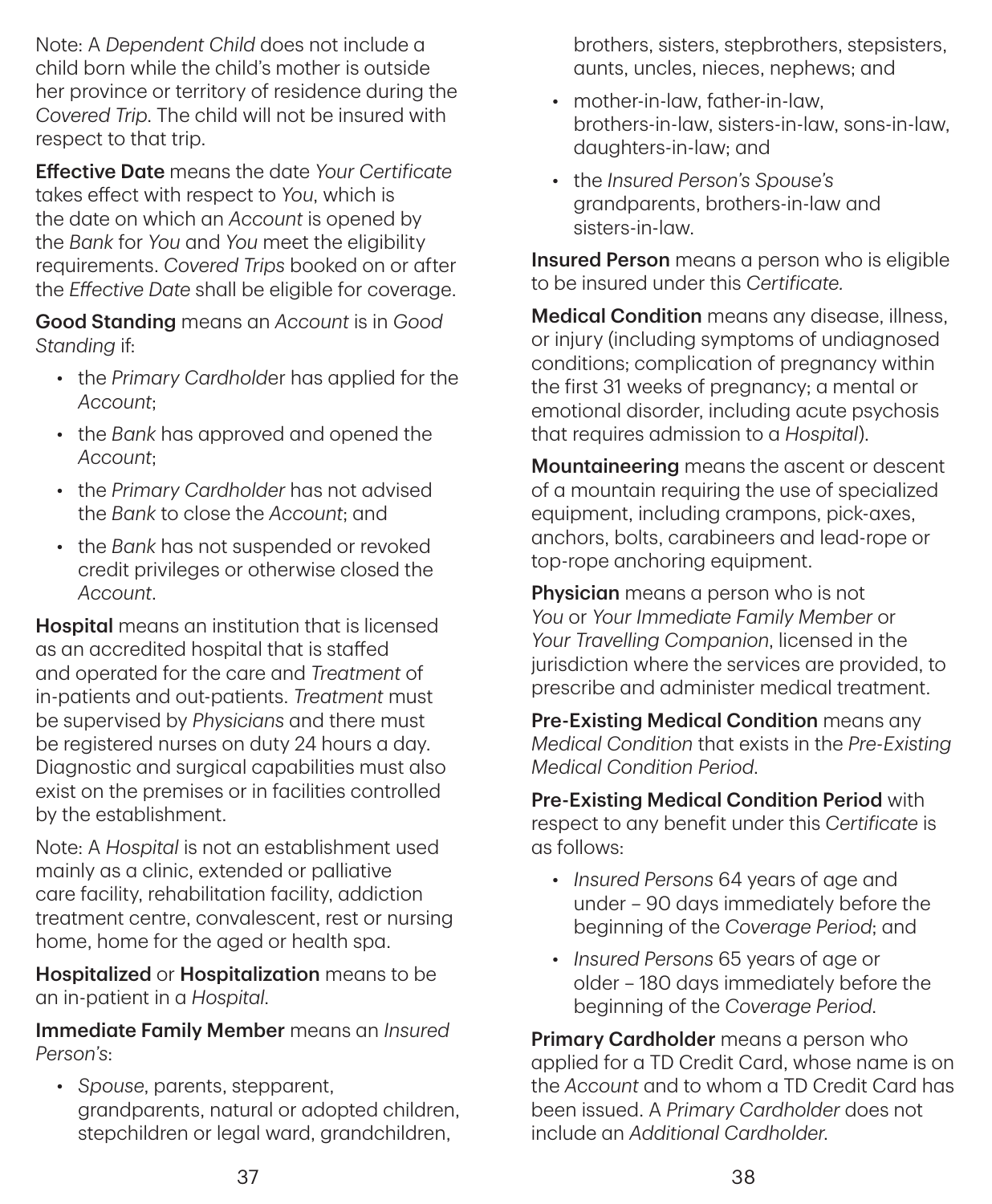Spouse means:

- the person who the *Insured Person* is legally married to; or
- the person the *Insured Person* has lived with for at least 1 continuous year in the same household and publicly refers to as their partner

Stable: a *Medical Condition*, is considered *Stable* when all of the following statements are true:

- 1. there has not been any new *Treatment* prescribed or recommended, or change(s) to existing *Treatment* (including a stoppage in *Treatment*); and
- 2. there has not been any change to any existing prescribed drug (including an increase, decrease, or stoppage to prescribed dosage), or any recommendation or starting of a new prescription drug; and
- 3. the *Medical Condition* has not become worse; and
- 4. there has not been any new, more frequent or more severe symptoms; and
- 5. there has been no *Hospitalization* or referral to a specialist; and
- 6. there have not been any tests, investigation or *Treatment* recommended, but not yet complete, nor any outstanding test results; and
- 7. there is no planned or pending *Treatment*.

All of the above conditions must be met for a *Medical Condition* to be considered *Stable*.

Note: The following exceptions are considered *Stable*

- the routine adjustment of Coumadin, warfarin or insulin (as long as they are not newly prescribed or stopped) and there has been no change in *Your Medical Condition*; or
- a change from a brand name medication to a generic brand medication of the same dosage.

**Travelling Companion** means any person who travels with *You* during the *Covered Trip* and who is sharing transportation and/or accommodation with *You*.

Exceptions: No more than 3 individuals (including *You*) will be considered *Travel Companions* on any one trip.

**Treated or Treatment** means a procedure prescribed, performed or recommended by a *Physician* for a *Medical Condition*. This includes but is not limited to prescribed medication, investigative testing and surgery.

We. Us and Our mean:

- TD Life with respect to the medically covered causes for Trip Cancellation and Trip Interruption Insurance; and
- TD Home & Auto with respect to the non-medically covered causes for Trip Cancellation and Trip Interruption Insurance.

You and Your mean the *Primary Cardholde*r.

## Section 5 – Description of Insurance Coverage

### Trip Cancellation and Trip Interruption Insurance Benefits

Trip Cancellation and Trip Interruption Insurance provides coverage for the following causes for Cancellation and Interruption.

### Trip Cancellation Insurance Benefits

*We* will pay a Trip Cancellation Benefit with respect to an *Insured Person* if they are required to cancel a *Covered Trip* due to a Covered Cause for Cancellation listed below that occurs during the Trip Cancellation *Coverage Period* for the *Covered Trip*.

**Trip Cancellation Benefit means Eligible** Trip Cancellation Expenses, subject to the Maximum Benefit Payable described in Section 2 – "Summary of Benefits".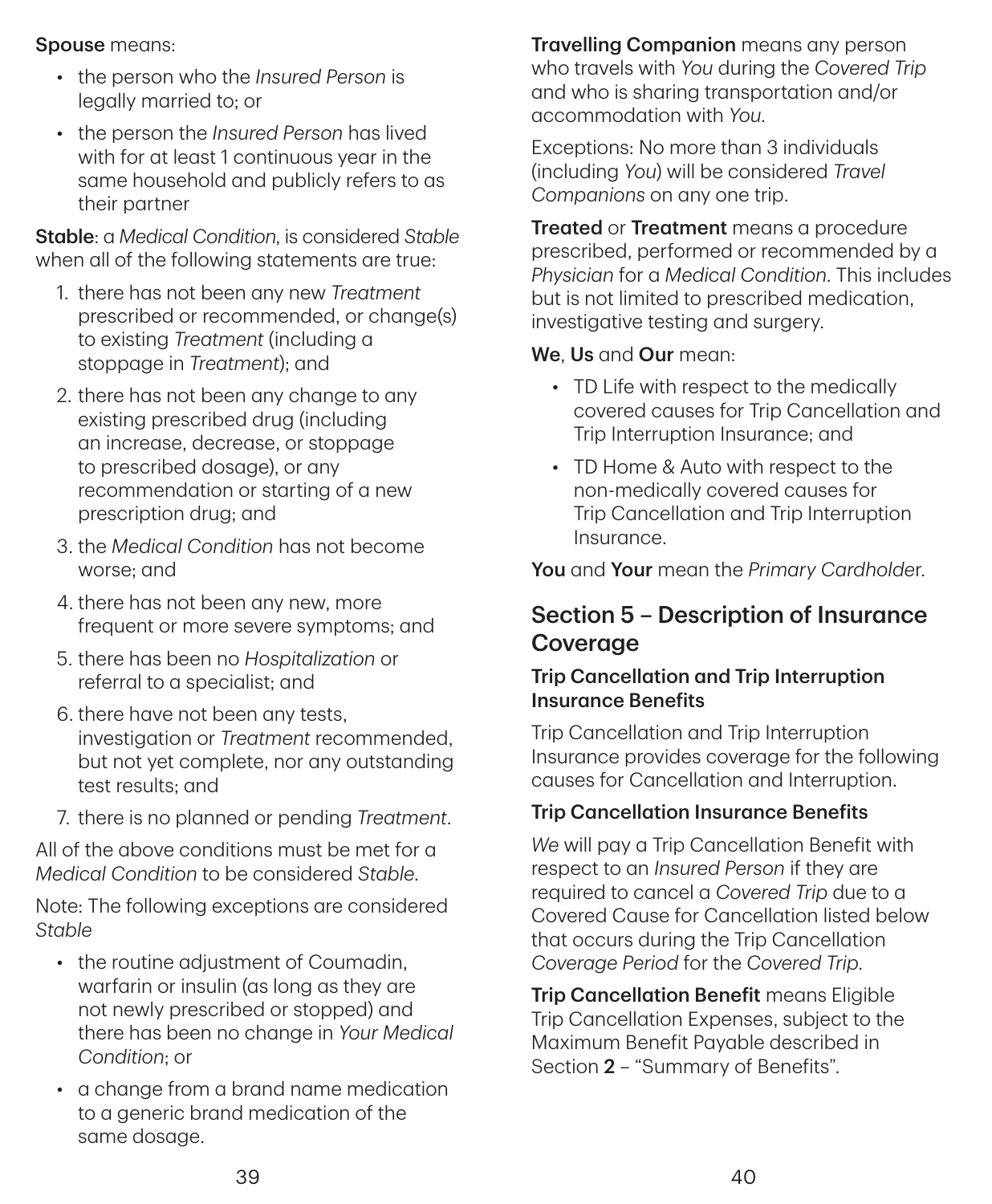## Eligible Trip Cancellation Expenses mean one

of the following two options:

- 1. Reimbursement for:
	- a) the portion of the *Insured Person's* unused travel arrangements, which were:
		- Paid in advance and at least 75% of the cost was charged to *Your Account* and/or using *Your Aeroplan Points*;
		- Forfeited as a result of a Covered Cause for Cancellation; and
		- Non-refundable on the date the Covered Cause for Cancellation arose; and
	- b) travel point administration cancellation fees that applied on the date the Covered Cause for Cancellation arose, where applicable; but

Exclusion: There will be no reimbursement for the cost of any additional travel insurance;

- 2. Or, in the alternative, if the *Insured Person* misses the scheduled departure as a result of a Covered Cause for Cancellation, payment of reasonable transportation costs that are:
	- a) required for the *Insured Person* to travel to the destination of the *Covered Trip* by the most direct route; and
	- b) approved in advance by the *Administrator*.

## Covered Causes for Cancellation

Covered Causes for Cancellation mean Medical Covered Causes for Cancellation and Non-Medical Covered Causes for Cancellation, as described below.

- a) Medical Covered Causes for Cancellation mean:
	- death of an *Insured Person* or *Travelling Companion*;
	- sudden and unexpected sickness or accidental injury of an *Insured Person* or

*Travelling Companion* if:

- it did not result from a *Pre‑Existing Medical Condition* that was not *Stable* during the *Pre‑Existing Medical Condition Period* immediately preceding the beginning of the *Coverage Period*;
- it prevents the *Insured Person* from starting the *Covered Trip*;
- a *Physician* certifies, in writing:
	- they have advised the *Insured Person* or *Travelling Companion* to cancel the *Covered Trip*; or
	- the sickness or injury made it impossible for the *Insured Person* or *Travelling Companion* to start the *Covered Trip*; and
	- the medical reason for the decision; and
	- the *Insured Person* or *Travelling Companion* provides the *Physician's* certification to the *Administrator* before the scheduled *Departure Date*;
- death of an *Immediate Family Member* of the *Insured Person*;
- sudden and unexpected sickness or accidental injury of an *Immediate Family Member* of the *Insured Person*; or
- the sudden and unexpected death or hospitalization of an *Insured Person's* host at the destination.

### b) Non‑Medical Covered Causes for Cancellation mean:

• an enforceable call of an *Insured Person* or *Travelling Companion* to jury duty or sudden and unexpected subpoena of an *Insured Person* or *Travelling Companion* to act as a witness in a court of law requiring the *Insured Person's* or *Travelling Companion's* presence in court during the *Covered Trip*;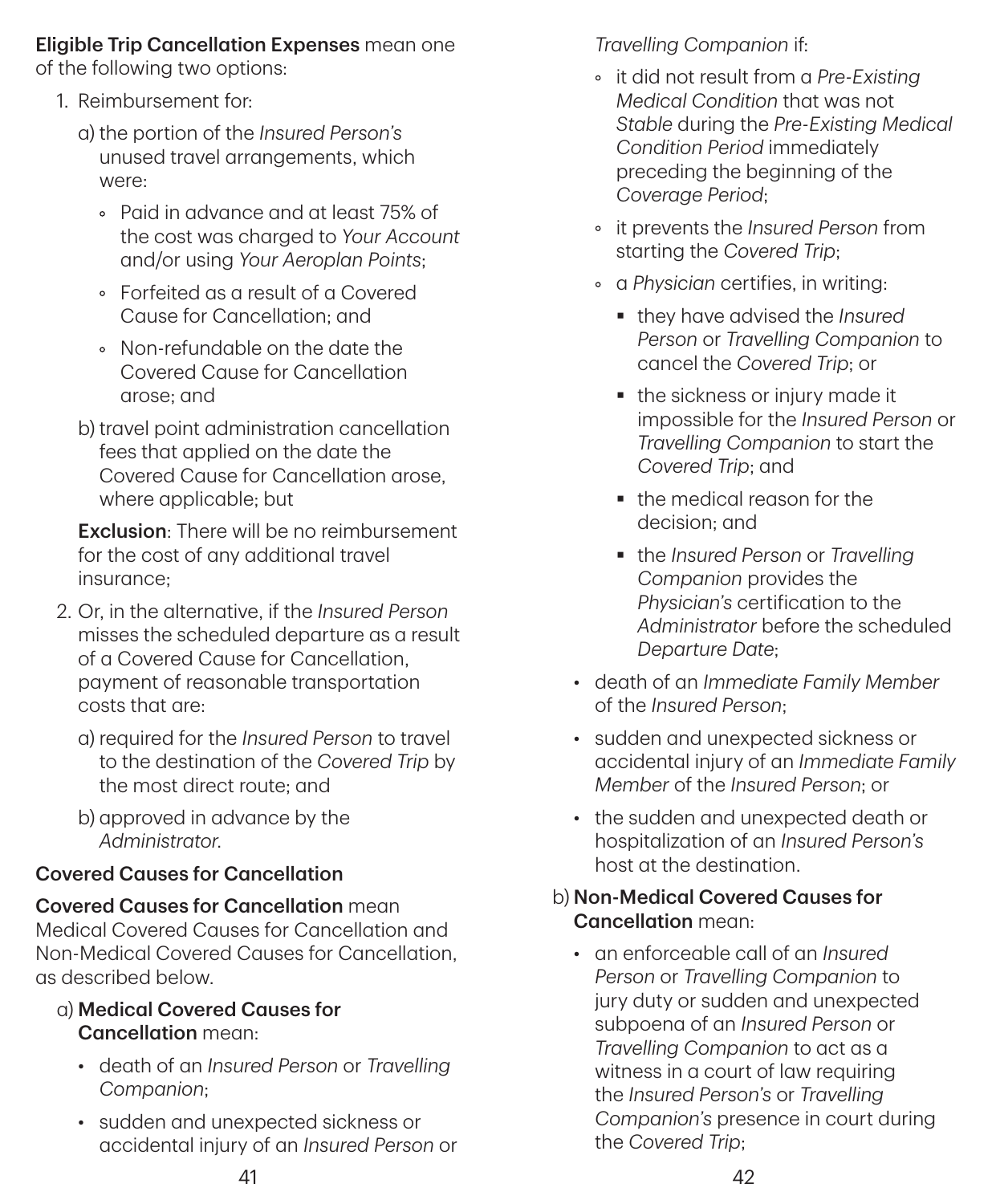- a written formal notice issued by the Canadian government after the *Insured Person's Covered Trip* is booked, advising Canadians not to travel to a country, region or city originally ticketed for the *Covered Trip* for a period that includes an *Insured Person's Covered Trip*;
- an employment transfer of the *Insured Person* by the employer with whom the *Insured Person* was employed on the date the *Insured Person* booked their *Covered Trip*, which transfer requires the relocation of the *Insured Person's* principal residence within 30 days before the *Insured Person's* scheduled *Covered Trip* departure date;
- a delay causing an *Insured Person* to miss a connection for a *Common Carrier* or resulting in the interruption of an *Insured Person's* travel arrangements, and is limited to the following:
	- delay of an *Insured Person's Common Carrier* resulting from the mechanical failure of that carrier;
	- a traffic accident or an emergency police-directed road closure (either must be substantiated by a police report); or
	- weather conditions.
- a natural disaster that renders an *Insured Person's* principal residence uninhabitable;
- an *Insured Person* is quarantined in a situation where no Medical Covered Cause for Cancellation applies;
- an *Insured Person* is hijacked; and
- an enforceable call to service of an *Insured Person* or *Travelling Companion* who is a military, police or fire reservist.

Exclusion: The outright cancellation of *Common Carrier* travel is not considered a delay.

Limitation: The benefit under this Covered Cause for Cancellation is the *Insured Person's* one-way economy fare via the most cost-effective route to the *Insured Person's* next destination.

#### Trip Interruption Insurance Benefits:

*We* will pay a Trip Interruption Benefit with respect to an *Insured Person* if they are prevented from continuing a *Covered Trip* as a result of a Covered Cause for Interruption listed below that occurs during the Trip Interruption Coverage Period for the *Covered Trip*.

**Trip Interruption Benefit means Eligible Trip** Interruption Expenses, subject to the Maximum Benefit Payable described in Section 2 – "Summary of Benefits".

#### Eligible Trip Interruption Expenses mean:

- if the *Insured Person* must terminate the *Covered Trip* as a result of the Covered Cause for Interruption, the lesser of:
	- the cost of a one-way economy airfare to the point of departure, if the *Administrator* approves this transportation in advance; or
	- the fee charged by the airline to change the *Insured Person's* date of return;
- if the *Insured Person* is delayed in reaching the next destination of their *Covered Trip* as a result of a Covered Cause for Interruption, payment of reasonable additional transportation costs that are:
	- required for the *Insured Person* to rejoin a tour group by the most direct route; and
	- approved in advance by the *Administrator*; and
- the portion of any unused land arrangements which were:
	- part of the *Insured Person's Covered Trip*;
	- paid prior to the *Insured Person's* date of departure; and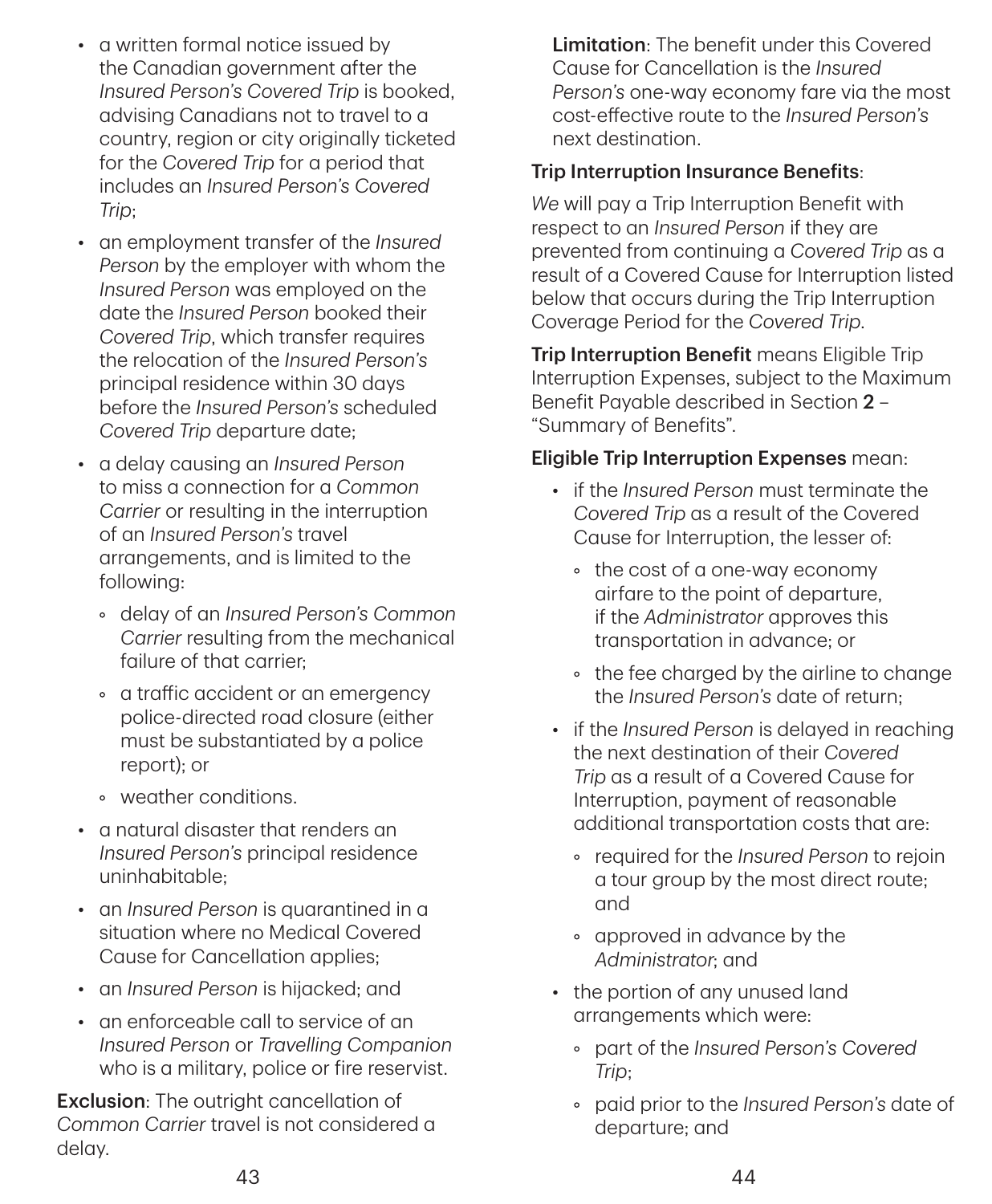• non-refundable on the date the Covered Cause of Interruption occurred.

#### Covered Causes for Interruption

Covered Causes for Interruption mean Medical Covered Causes for Interruption and Non-Medical Covered Causes for Interruption, as described below.

- a) Medical Covered Causes for Interruption mean:
	- death of an *Insured person*;
	- accidental injury or sickness of an *Insured Person* if:
		- it does not result from a *Pre‑Existing Medical Condition* that was not *Stable* during the *Pre‑Existing Medical Condition Period* immediately preceding the beginning of the *Coverage Period*; and
		- in the opinion of the *Administrator*, it requires immediate medical attention; and either:
			- it prevents the *Insured Person* from continuing with the *Covered Trip*; or
			- the *Insured Person* will be delayed in reaching the next destination of their *Covered Trip*;
	- death of an *Immediate Family Member* of the *Insured Person*;
	- sudden and unexpected sickness or accidental injury of an *Immediate Family Member,* which requires an overnight stay in a *Hospital*.

#### b) Non‑Medical Covered Causes for Interruption mean:

• a written formal notice issued during the *Covered Trip* by the Canadian government, advising Canadians not to travel to a country, region or city originally ticketed for the *Covered Trip* for a period that includes an *Insured Person's Covered Trip*;

- a delay causing an *Insured Person* to miss a connection for a *Common Carrier* or resulting in the interruption of an *Insured Person's* travel arrangements, and is limited to the following:
	- a delay of an *Insured Person's Common Carrier*, resulting from the mechanical failure of that carrier;
	- a traffic accident or an emergency police-directed road closure (either must be substantiated by a police report); or
	- weather conditions.
- a natural disaster that renders an *Insured Person's* principal residence uninhabitable;
- an *Insured Person's* quarantine or hijacking; and
- an enforceable call to service of an *Insured Person* who is a military, police or fire reservist.

**Exclusion:** The outright cancellation of a flight is not considered as a delay.

Limitation: The benefit under this Covered Cause for Interruption is the *Insured Person's* one-way economy fare via the most cost-effective route to the *Insured Person's* next destination.

#### What to do if *You* need to Cancel *Your Covered Trip*

Reimbursement for the portion of the *Insured Person's* unused travel arrangements which were paid in advance and at least 75% of the cost was charged to *Your Account* and/or using *Your Aeroplan Points*. The amount payable under Trip Cancellation Insurance coverage is limited to the cancellation penalties in effect on the date the Covered Cause for Cancellation occurs, so it's important to cancel the *Insured Person's* plans immediately but no later than within 24 hours of cancellation with *Your* travel agent or travel supplier. After the *Insured*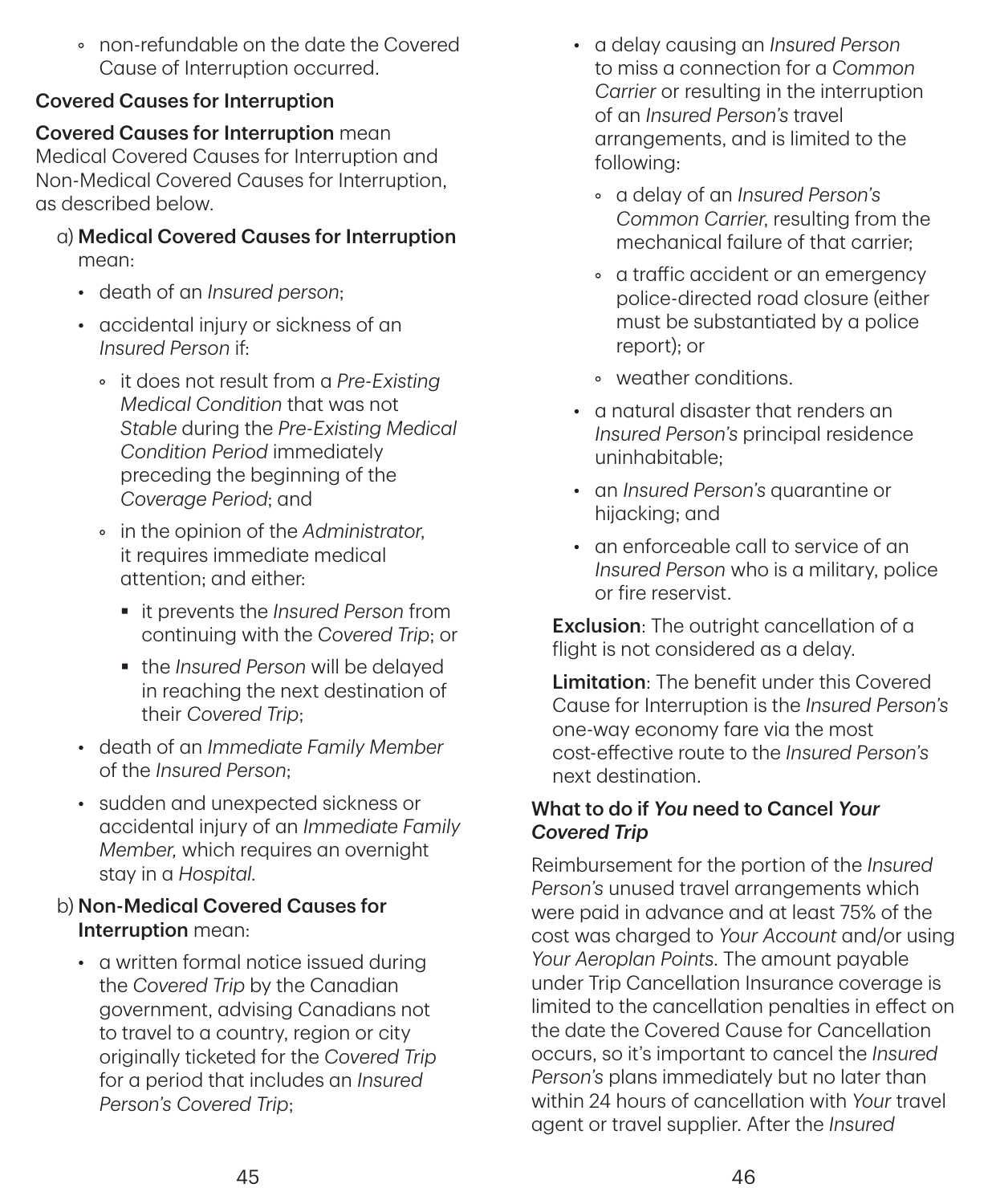*Person* has cancelled their travel arrangements with the travel supplier, the *Insured Person* will need to call *Our Administrator* immediately, and follow the instructions in Section 8 – "How to Submit a Claim".

### What to do if *You* need to Interrupt *Your Covered Trip*

The *Insured Person* must call *Our Administrator* immediately at the 24‑Hour Emergency Assistance number found in Section 9 – "How to Contact *Our Administrator*". Some expenses are only covered if they're approved in advance by *Our Administrator*. All transportation expenses must be pre-approved. Only the expenses that are non-refundable on the day the Covered Cause for Interruption occurs are eligible for reimbursement, so contact *Our Administrator* immediately but no later than within 24 hours to discuss alternate travel arrangements.

## Section 6 – Limitations and Exclusions

#### Limitations and Exclusions that Apply to Trip **Cancellation**

For Trip Cancellation, this *Certificate* does not cover any *Treatment*, services, or expenses of any kind caused directly or indirectly as a result of the following:

- 1. *Pre‑Existing Medical Condition*
	- There is no coverage and no benefit will be payable for any *Pre‑Existing Medical Condition* that was not *Stable* during the *Pre‑Existing Medical Condition Period* immediately preceding the *Coverage Period*.
- 2. Reasonably foreseeable conditions
	- No benefit will be payable with respect to a sickness, accidental injury or quarantine of the *Insured Person* that was reasonably foreseeable when the Trip Cancellation *Coverage Period* began.
- 3. Cancellation penalties arising after Covered Cause for Cancellation
- Benefits will be limited to cancellation penalties in effect on the date the Covered Cause for Cancellation arises, so it is important to cancel the *Insured Person's* travel plans immediately.
- 4. Causes not covered
	- No benefit will be payable with respect to cancellation of a *Covered Trip* for any reason other than those listed under Covered Causes for Cancellation.

#### Limitations and Exclusions that Apply to Trip Interruption

For Trip Interruption, this *Certificate* does not cover any *Treatment*, services, or expenses of any kind caused directly or indirectly as a result of the following:

- 1. *Pre‑Existing Medical Condition*
	- There is no coverage and no benefit will be payable for any *Pre‑Existing Medical Condition* that was not *Stable* during the *Pre‑Existing Medical Condition Period* immediately preceding the beginning of the *Coverage Period*.
- 2. Reasonably foreseeable conditions
	- No benefit will be payable with respect to a sickness or accidental injury of the *Insured Person* that was reasonably foreseeable when the *Insured Person* departed on the *Covered Trip*.
- 3. Interruption occurring outside the *Coverage Period*
	- No benefit will be payable with respect to an interruption that occurs before the Trip Interruption *Coverage Period* begins or after it ends.
- 4. Sums that become non-refundable after the Covered Cause for Interruption occurs
	- Only the sums that are non-refundable on the day the Covered Cause for Interruption occurs will be eligible for the purposes of this claim, so it's important to call the *Administrator* immediately to discuss alternate arrangements.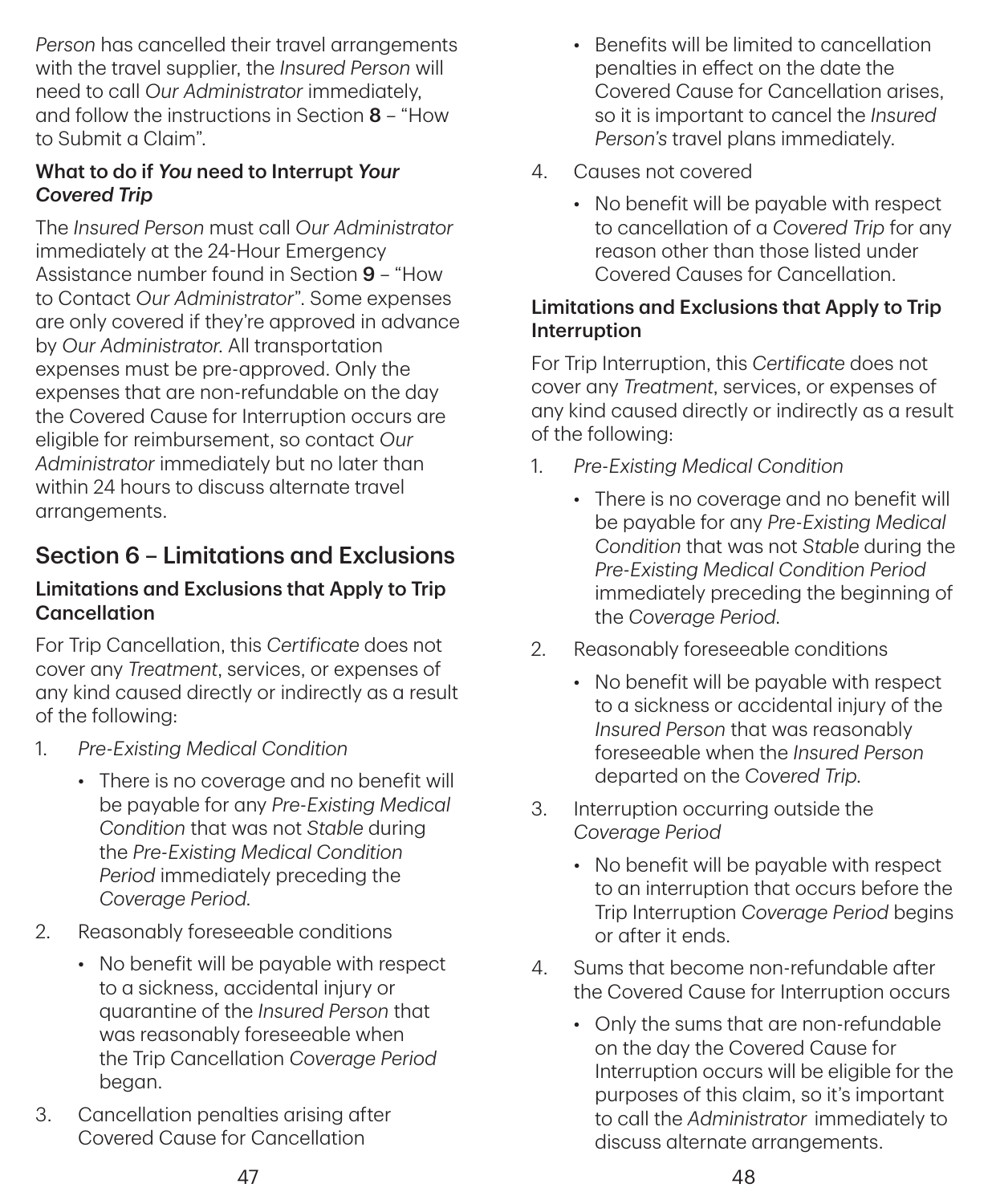- 5. Causes not covered
	- No benefit will be payable with respect to Interruption of a *Covered Trip* for any reason other than those listed under Covered Causes for Interruption.
- 6. Unused Return Travel
	- Under no circumstance will Trip Interruption Benefits include the cost of prepaid unused return travel.

#### Limitations and Exclusions that Apply to Trip Cancellation and Trip Interruption

For all benefits, this *Certificate* does not cover any *Treatment*, services, or expenses of any kind caused directly or indirectly as a result of the following:

- 1. *Pre‑Existing Medical Condition*;
- 2. reasonably foreseeable *Medical Conditions*;
- 3. failure to report a Covered Cause for Trip Cancellation or Trip Interruption immediately;
- 4. failure to obtain advance approval from the *Administrator* for certain expenses, including travel arrangements.
- 5. False Claim

If *You* or an *Insured Person* makes a claim knowing it to be false or fraudulent in any respect, neither *You* nor the *Insured Person* will be entitled to the benefits of this coverage, nor to the payment of any claim under the Group Policies.

- 6. Illegal act
	- claim that results from or is related to *Your* involvement in the commission or attempted commission of a criminal offence or illegal act in the jurisdiction where the claim was incurred, including driving while impaired or over the legal limit.
- 7. Abuse of alcohol, drug, or intoxicants
	- claim that results from or is related to *Your* chronic use of alcohol, drugs or

other intoxicants whether prior to or during *Your Covered Trip*.

- 8. Claims related to expectant mother's complications of pregnancy, or delivery
	- claim related to routine pre-natal or post-natal care; or
	- claim related to pregnancy, delivery or complications of either, arising 9 weeks before the expected date of delivery or any time after delivery.
- 9. Child born during the *Covered Trip*
	- claim related to *Your* child born during the *Covered Trip*.
- 10. War or civil unrest
	- an act of war, whether declared or undeclared; or
	- hostile or warlike action in time of peace or war; or
	- willing participation in a riot or civil unrest; or
	- rebellion: or
	- revolution: or
	- insurrection; or
	- any service in the armed forces while on duty.
- 11. Travel advisory
	- where an official travel advisory was issued by the Canadian government stating, "Avoid all non-essential travel" or "Avoid all travel" regarding the country, region or city of *Your* destination, before *Your Coverage Period* begins for Trip Cancellation benefit; or
	- if the travel advisory or formal notice stating "Avoid all non-essential travel" or "Avoid all travel" is issued after *Your Departure Date* for Trip Interruption benefit, *Your* coverage under this policy in that specific country, region or area will be limited to a period that is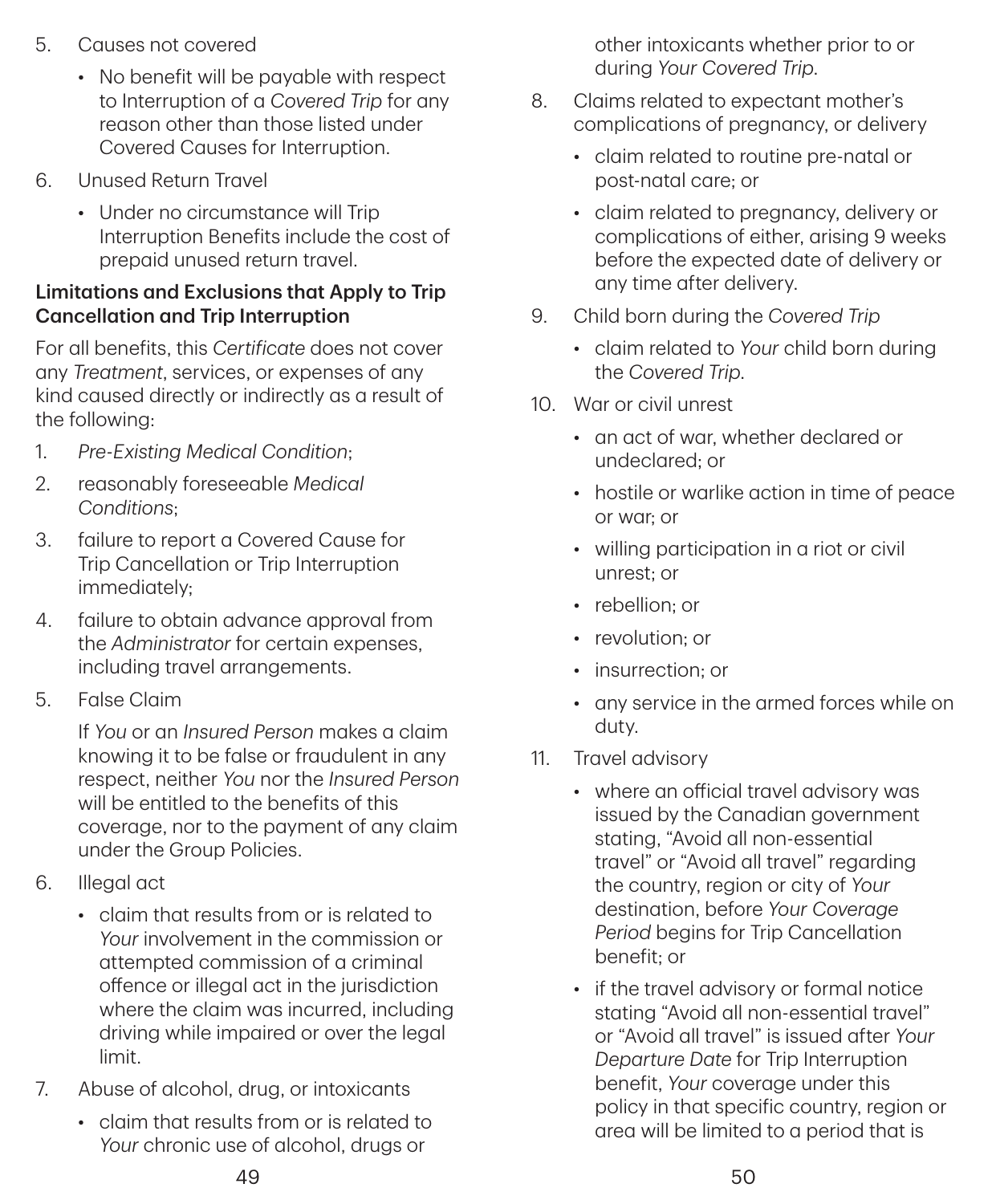reasonably necessary for *You* to safely evacuate the country, region or area.

To view the travel advisories, visit the Government of Canada Travel site.

- 12. Other Sports and High-Risk Activities
	- participation in:
		- any sporting activity for which *You* are paid;
		- any sporting event for which the winners are awarded cash prizes;
		- any extreme sport or activity involving a high level of risk, such as those indicated below, but not limited to:
			- parasailing, hang-gliding and paragliding;
			- **•** parachuting and sky diving;
			- **bungee jumping;**
			- *Mountaineering*;
			- cave exploration;
			- scuba diving, outside the limits of *Your* certification;
			- any airborne activity in any aircraft other than a passenger aircraft that holds a valid certificate of airworthiness;
			- any competition, speed event or other high-risk activity involving the use of a motor vehicle on land, water or air, including training activities, whether on approved tracks or elsewhere.
- 13. Intentional self-inflicted injury
	- intentional self-inflicted injury, suicide or attempted suicide (whether or not the *Insured Person* is aware of the result of their actions), regardless of the *Insured Person's* state of mind.
- 14. Reasons for Cancellation or Interruption occurring outside the *Coverage Period*
	- an incident that occurs outside the *Coverage Period*.

For example, no benefit will be paid with respect to an incident that occurs after 11:59 p.m. ET on the last day of the *Coverage Period*, if *You* have not extended *Your Coverage Period*.

Note: The day of departure counts as a full day for this purpose.

- 15. Coverage and/or payment benefit prohibited by law
	- This coverage shall be null and void and no benefit will be payable where the coverage and/or payment of the benefit is prohibited by Canadian law or by any other applicable national economic or trade sanctions law or regulation.
- 16. *Aeroplan Points* or any other Frequent flyer plan rewards units
	- Under no circumstance will any benefit be payable in connection with the value of *Aeroplan Points* or frequent flyer plan rewards units that have been lost or wasted.

## Section 7 – How to Become Insured

### How to Become Insured

*You* will have coverage if *You* meet the requirements in Section 3 – "Eligibility" for insurance.

#### When does *Your* Trip Cancellation and Trip Interruption Insurance Coverage Start and **End**

Trip Cancellation *Coverage Period* (when the Covered Causes for Cancellation occurs before *Your* trip)

• The Trip Cancellation *Coverage Period* begins on the date the *Covered Trip* is booked or reserved with the travel agent or other travel supplier and at least 75% of the cost of the *Covered Trip* has been charged to *Your Account* using a TD Credit Card and/or *Your Aeroplan Points*.

The Trip Cancellation *Coverage Period* ends on the earlier of: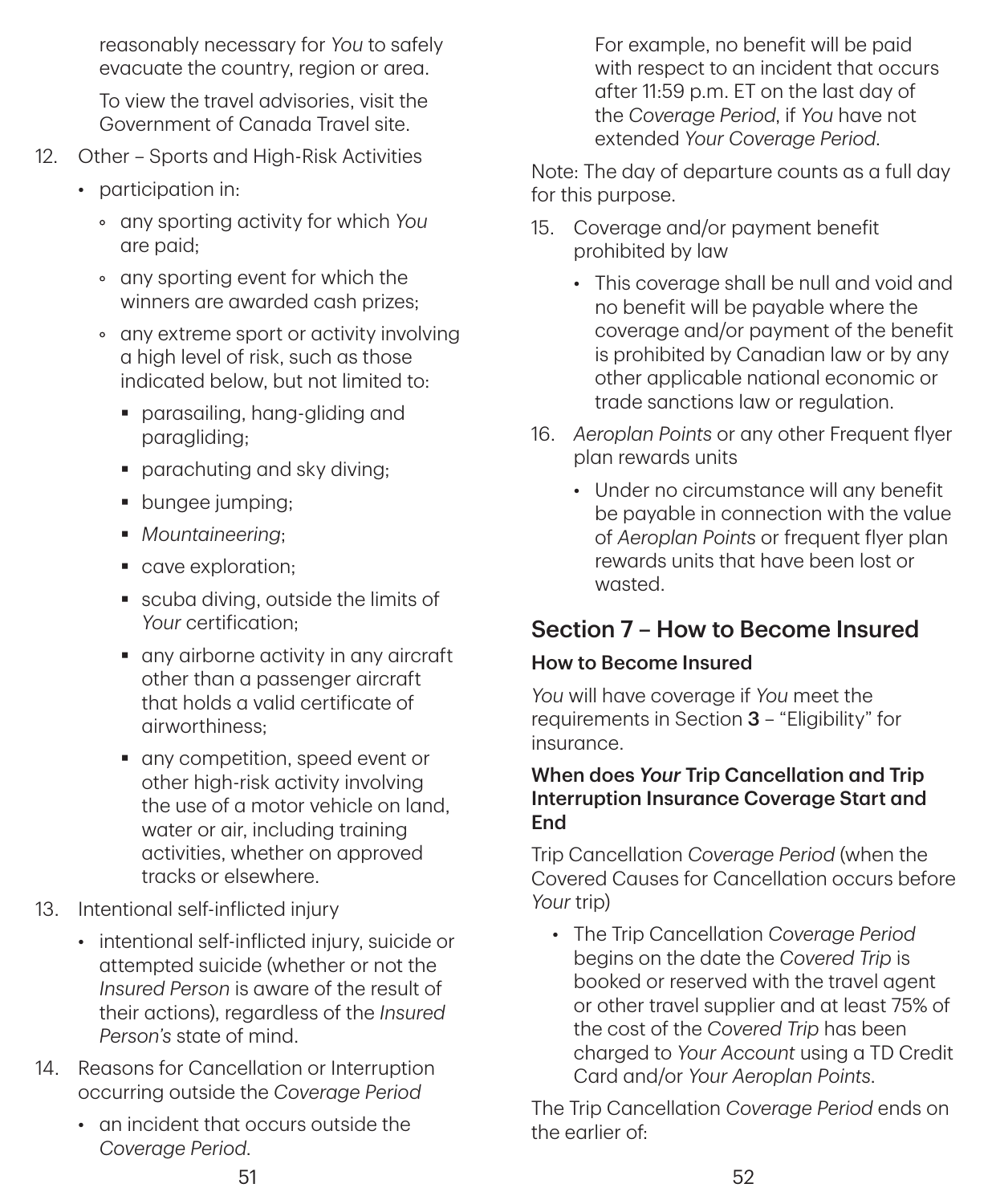- the date the *Insured Person* departs or plans to depart on the *Covered Trip*; and
- the date this *Certificate* terminates.

Trip Interruption *Coverage Period* (when the Covered Causes for Interruption occurs during *Your* trip)

• The Trip Interruption *Coverage Period* begins on the date the *Insured Person* completes a portion of the *Covered Trip* as shown on their invoice or ticket provided the *Covered Trip* is booked or reserved with the *Insured Person's* travel agent or other travel supplier and at least 75% of the cost of the *Covered Trip* has been charged to *Your Account* using a TD Credit Card and/or *Your Aeroplan Points*.

The Trip Interruption *Coverage Period* ends on the earlier of:

- the date the *Insured Person* is scheduled to return from the *Covered Trip*; or
- the date this *Certificate* terminates.

### When *Your Certificate* Terminates

Coverage for the *Primary Cardholder* under this *Certificate* will terminate on the earliest of the following dates:

- the date the *Account* is cancelled, closed or otherwise ceases to be in *Good Standing*;
- the date the *Primary Cardholder* ceases to be eligible for coverage; and
- the date the Group Policy terminates.

Coverage for an *Insured Person* other than the *Primary Cardholder* under this *Certificate* will terminate on the earliest of the following dates:

- the date coverage terminates for the *Primary Cardholder*; and
- the date the *Insured Person* ceases to be eligible for coverage.

No benefits will be paid under this *Certificate* for losses incurred after coverage has terminated.

## Section 8 – How to Submit a Claim

IMPORTANT NOTE: *You* must report *Your* claim to *Our Administrator* immediately. *You* must provide completed claim form with required supporting documentation to *Our Administrator* as soon as possible, but no later than 1 year after the date it occurred.

### Who to Contact to Submit a Claim

Once the *Insured Person* has cancelled or needs to interrupt their *Covered Trip* with the travel supplier, contact *Our Administrator* at 1‑866‑374‑1129 (toll-free) from Canada or the U.S., or +1‑416‑977‑4425 (collect) from other countries.

### Complete the Required Form

- 1. Request the Form: To request a claim form, call *Our Administrator* at 1‑866‑374‑1129 (toll-free) from 8 a.m. to 8 p.m. ET, Monday to Friday.
- 2. Time limit from date of event: If *You* are making a claim, *You* must send *Our Administrator* the appropriate claim forms, together with written proof of loss (e.g., original invoices and tickets, medical and/or death certificates) as soon as possible. In every case, *You* must submit *Your* completed claim form with required documentation within 1 year from the date of the accident or the date the claim arises. Failure to provide the applicable documentation may invalidate *Your* claim.

### Provide the Information Requested

To make a Trip Cancellation or Trip Interruption claim, as part of the requirements above, under "Time limit from date of event," *We* will need documentation to substantiate the claim, including but not limited to the following:

- a completed claim form;
- *Your Account* statement and any other documentation necessary to confirm that at least 75% of the costs of Eligible Expenses were charged to *Your Account* and/or using *Your Aeroplan Points*;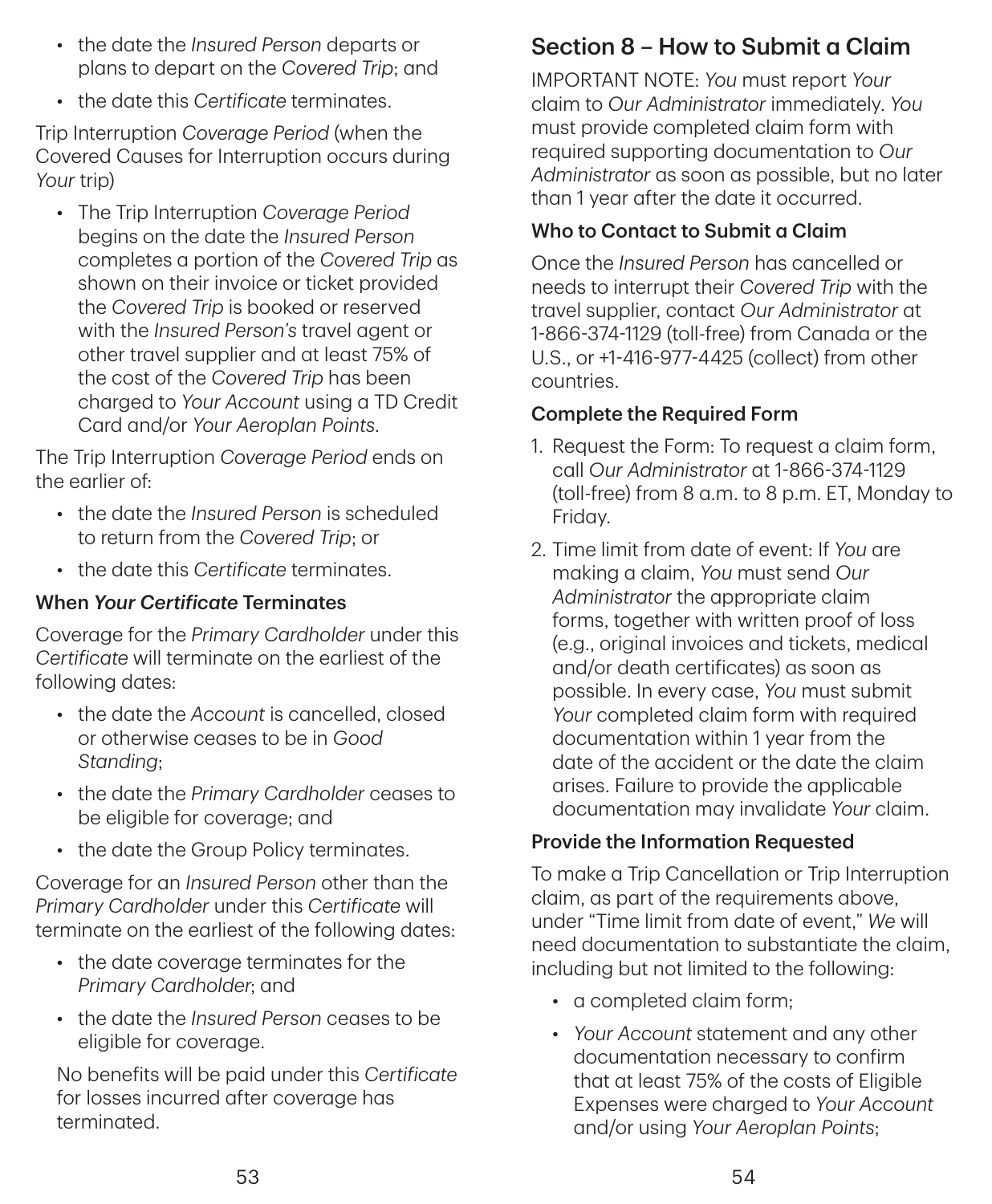- a medical document, fully completed by the legally qualified *Physician* in active personal attendance and in the locality where the *Medical Emergency* occurred, stating the reason why travel was not recommended, the diagnosis and all dates of *Treatment*;
- written evidence of the covered cause of cancellation, interruption or delay;
- a travel supplier or tour operator terms and conditions detailing any cancellation penalties or reimbursement for unused travel arrangements;
- complete original unused transportation tickets and vouchers;
- reports from the police or local authorities documenting the cause of the missed connection;
- all receipts for the prepaid land arrangements as detailed in *Your* travel documents or itinerary prior to departure;
- all receipts for subsistence allowance expenses as approved by *Our Administrator*;
- original passenger receipts for new tickets;
- detailed invoices and/or receipts from the service provider(s);
- any receipts for or proof of refund already obtained from travel suppliers or tour operators;
- the *Insured Person* will also be required to provide evidence of their actual or planned *Departure Date* from their province or territory of residence;
- where the claim relates to a *Medical Condition*, a signed "Release of Medical Information" authorization to allow *Us* to obtain any further information required to complete the claim review.

Note: If *Our Administrator* makes an advance payment for expenses that are later discovered to be ineligible under this *Certificate*, the *Insured Person* must reimburse *Us*.

### If *You* Report the Claim Immediately

If *Our Administrator* guarantees or pays eligible expenses on behalf of an *Insured Person*, then *You* and, if applicable, the *Insured Person* must sign an authorization form allowing *Our Administrator* to recover those expenses:

- from any health plan or other insurance; and
- through rights *You* may have against other insurers or other parties (see Section 10 – "General Conditions", under "Right of Subrogation").

If *Our Administrator* pays eligible expenses that are covered under other insurance or another plan, *You* and the *Insured Person* (if applicable) must help *Our Administrator* to seek reimbursement as required.

The *Insured Person* must also provide evidence of the actual departure date from their province or territory of residence. If requested, an *Insured Person* must confirm any return dates to their province or territory of residence, including any return dates related to an interruption in a *Covered Trip*.

Note: If *Our Administrator* makes an advance payment for expenses that are later discovered to be ineligible under this *Certificate*, the *Insured Person* must reimburse *Us*.

#### If *You* Do Not Report the Claim Immediately

It is important to cancel or interrupt *Your Covered Trip* immediately, but no later than 24 hours following the Covered Cause for Cancellation or interruption because the amount payable under this *Certificate* may be limited to any penalties imposed by *Your* travel provider(s) which are in effect on the date the Covered Cause for Cancellation or interruption occurs. If not, benefits will be limited as described under "Trip Cancellation and Trip Interruption Insurance Limitations and Exclusions". Refer to Section 9 – "How to Contact *Our Administrator*" for information on how to get a claim form.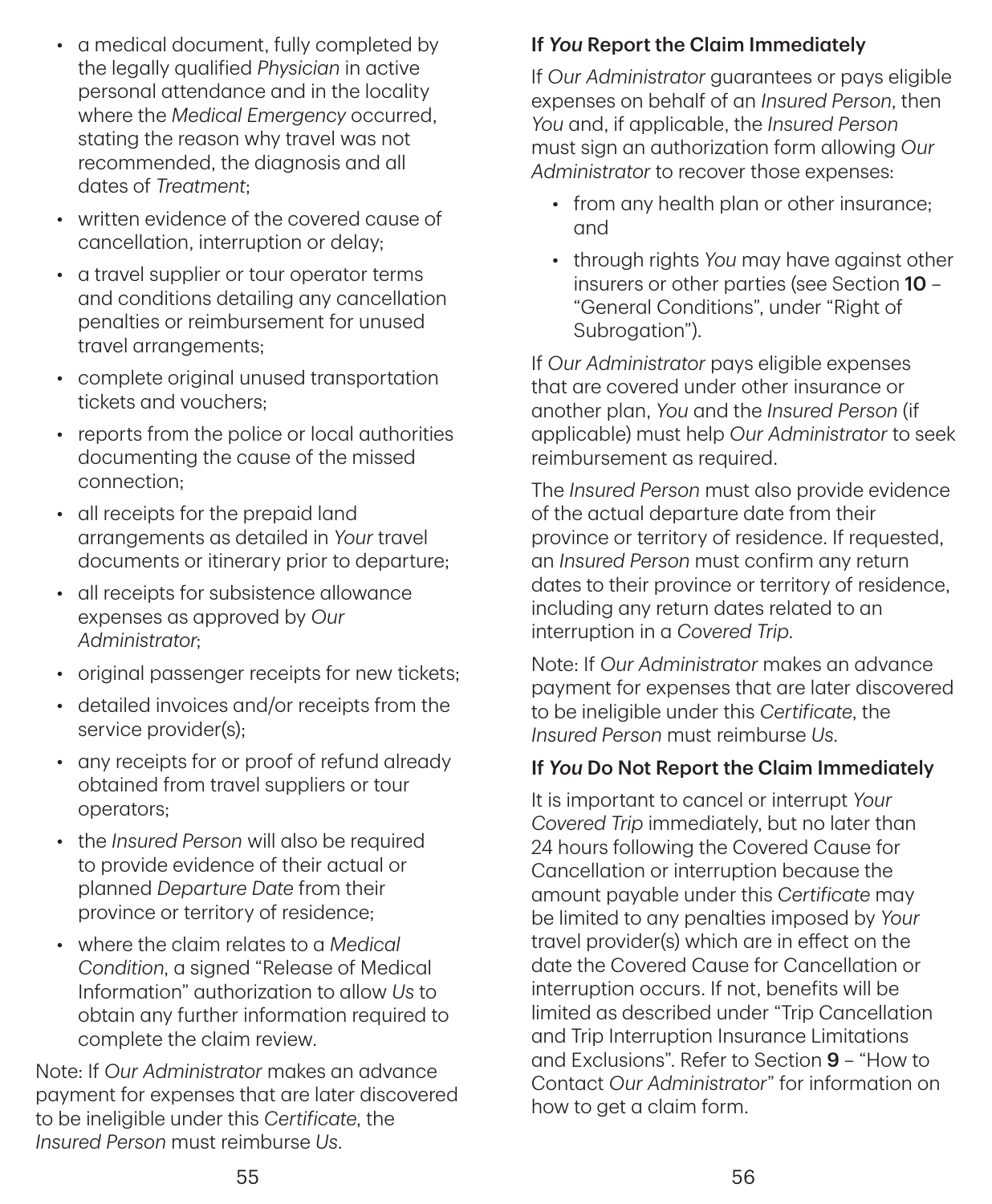### What Claimant Can Expect from Insurer

Once *We* have approved the claim, *We* will notify *You* and payment will be made within 60 days after receipt of the required claim forms, documentation and written proof of loss. If the claim has been denied, *We* will inform *You* of the claim denial reasons within 60 days after receipt of the required claim forms and written proof of loss.

## Section 9 – How to Contact *Our Administrator*

### 24‑hour Emergency Assistance Number

To enquire about these benefits, or to make arrangements with respect to Trip Cancellation and Trip Interruption Insurance, contact *Our Administrator* 24 hours a day, 7 days a week, at 1‑866‑374‑1129 (toll-free) from Canada or the U.S., or +1‑416‑977‑4425 (collect) from other countries.

To request a claim form or for claims support, call *Our Administrator* at 1‑866‑374‑1129 (toll-free) from 8 a.m. to 8 p.m. ET, Monday to Friday.

## Section 10 – General Conditions

Unless this *Certificate* or the Group Policy states otherwise, the following conditions apply to *Your* coverage:

### Access to Medical Care

*We* and/or *Our Administrator* will assist *You* to access care whenever possible, however will not be responsible for the availability, quality or results of any medical *Treatment*, care or transport, or for the failure of any *Insured Person* to obtain *Treatment*.

#### Benefit Payments

This *Certificate* contains provisions removing or restricting the right of the *Insured Person* to designate persons to whom or for whose benefit money is to be payable. This means that under the Group Policy, neither *You* nor any *Insured Person* has the right to choose

a beneficiary who will receive any benefits payable under this *Certificate*. Benefits are payable to *You* or, on *Your* behalf, to *Your* medical service provider.

#### **Currency**

All amounts shown are in Canadian currency.

### Group Policy

All benefits under this *Certificate* are subject in every respect to the Group Policy, which alone constitutes the agreement under which benefits will be provided. The principal provisions of the Group Policy affecting *Insured Persons* are summarized in this *Certificate*. The Group Policy is on file at the office of the Policyholder and upon request, *You* are entitled to receive and examine a copy of the Group Policy.

### Legal Action Limitation Period

Every action or proceeding against the Insurer for the recovery of insurance money payable under the contract is absolutely barred unless commenced within the time set out in the *Insurance Act* (for actions or proceedings governed by the laws of Alberta or British Columbia), *The Insurance Act* (for actions or proceedings governed by the laws of Manitoba), the *Limitations Act*, 2002 (for actions or proceedings governed by the laws of Ontario), or other applicable legislation. For actions or proceedings governed by the laws of Quebec, the prescriptive period is set out in the *Civil Code of Quebec*.

#### Other insurance

All of *Our* coverages are excess insurance, meaning that any other sources of recovery *You* have will pay first, and this insurance coverage will be the last to pay. The total benefits payable under all *Your* insurance, including this *Certificate*, cannot be more than the actual expenses for a claim. If an *Insured Person* is also insured under any other insurance certificate or policy, *We* will coordinate payment of benefits with the other insurer.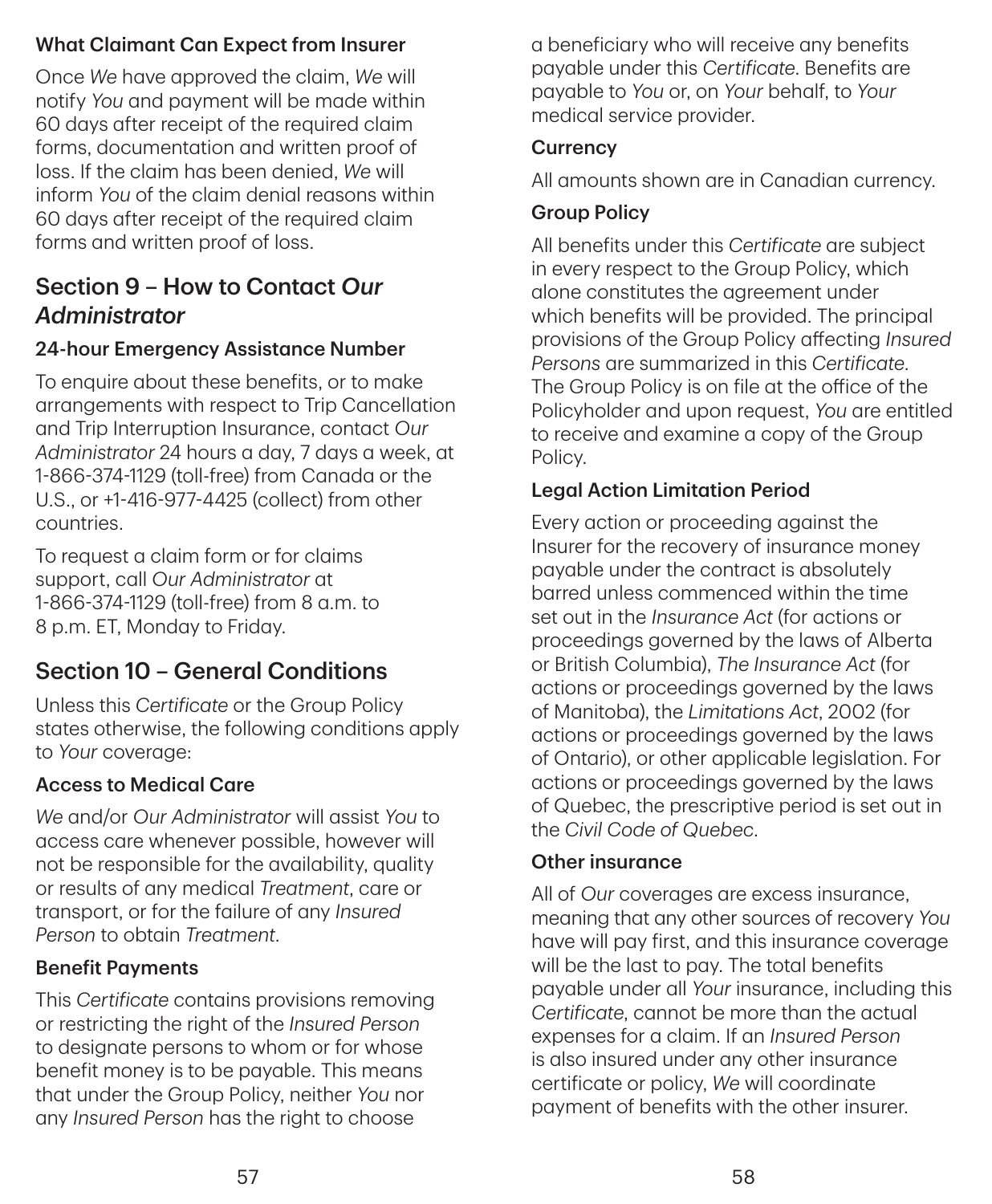### **Recovery**

In the event that *You* are found to be ineligible for coverage, or that a claim is found to be invalid, or benefits are reduced in accordance with any policy exclusion or term or condition. *We* have the right to collect from *You* any amount which *We* have paid on *Your* behalf to service providers or other parties.

#### Relationship between *Us* and the Group Policyholder

TD Life Insurance Company and TD Home and Auto Insurance Company are affiliated with The Toronto-Dominion Bank ("TD Bank").

#### Review and Medical Examination

When a claim is being processed, *We* will have the right and the opportunity, at *Our* own expense, to review all medical records related to the claim and to examine the *Insured Person* medically when and as often as may be reasonably required.

#### Right of Subrogation

There may be circumstances where another person or entity should have paid *You* for a loss but instead *We* paid *You* for the loss. If this occurs, *You* agree to cooperate with *Us* so *We* may demand payment from the person or entity who should have paid *You* for the loss. This may include:

- transferring to *Us* the debt or obligation owing to *You* from the other person or entity; or
- permitting *Us* to bring a lawsuit in *Your* name; or
- if *You* receive funds from the other person or entity, *You* will hold it in trust for *Us*; or
- acting so as not to prejudice any of *Our* rights to collect payment from the other person or entity.

*We* will pay the costs for the actions *We* take.

## COMMON CARRIER TRAVEL ACCIDENT INSURANCE

#### Coverage under this Certificate is provided by:

TD Life Insurance Company ("Insurer") P.O. Box 1, TD Centre, Toronto, ON M5K 1A2

Claims administration and adjudication services are provided by:

Global Excel Management Inc. ("Administrator") 73 Queen Street, Sherbrooke, QC J1M 0C9 Phone: 1‑866‑374‑1129 or +1‑416‑977‑4425

## Section 1 – Introduction

### Certificate of Insurance

Claims administration and adjudication services are provided by Global Excel Management Inc.

The *Certificate* applies to the TD Aeroplan Visa Infinite Privilege Card, which will be referred to as a "TD Credit Card" throughout the *Certificate*. TD Life Insurance Company ("TD Life") provides the insurance for this Certificate under Master Policy #TGV009 (the "Policy") issued to The Toronto-Dominion Bank. This *Certificate* contains a clause which may limit the amount payable.

## Section 2 – Eligibility

*Insured Person* as defined provided that:

- *Your Account* privileges have not been terminated or suspended; and
- *Your Account* is not more than 90 days past due; and
- *Your* TD Credit Card must be in *Good Standing*.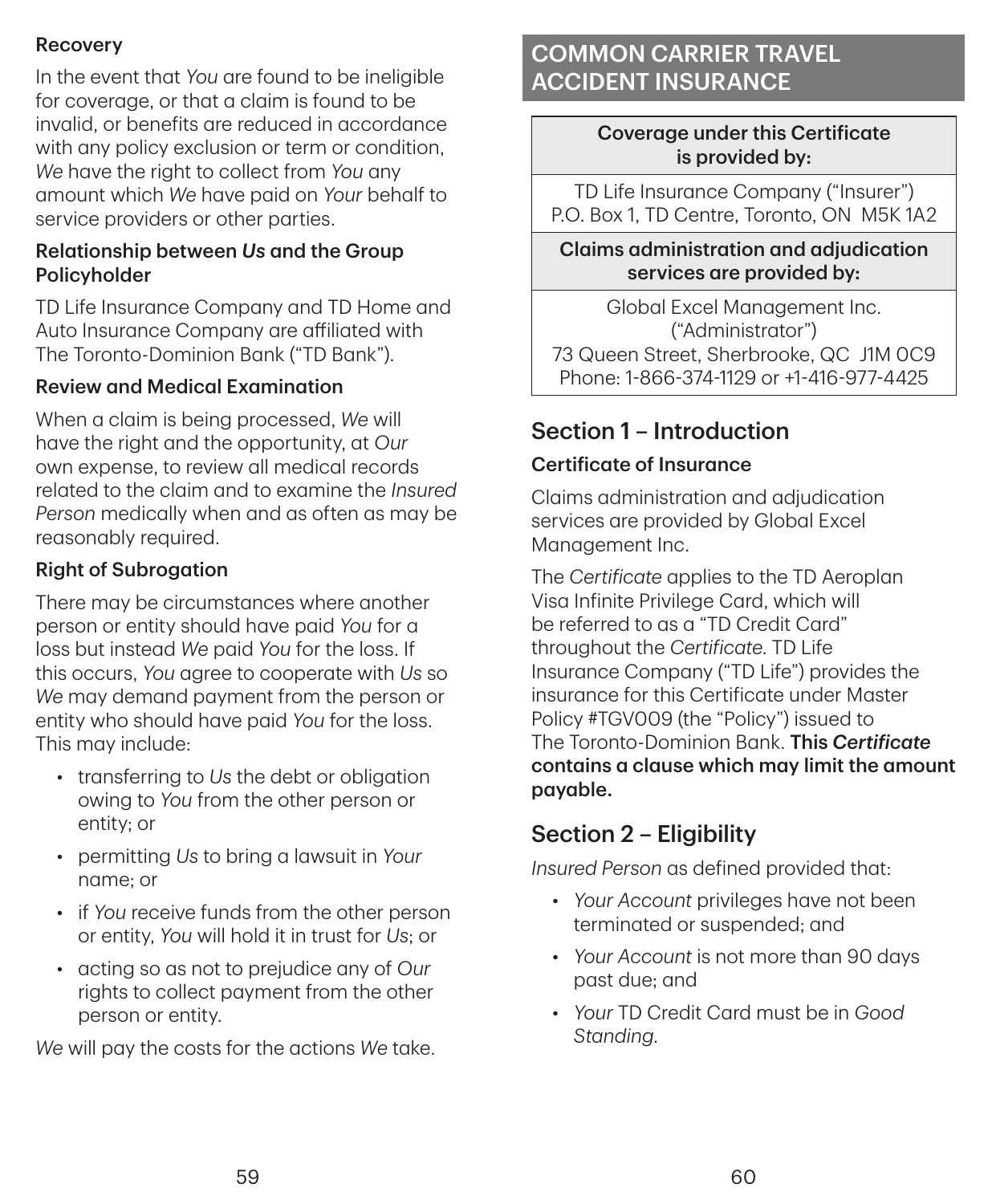## Section 3 – Definitions

In this *Certificate*, the following words and phrases shown in italics and capitalized have the meanings shown below. As *You* read through the *Certificate*, *You* may need to refer to this Section to ensure *You* have a full understanding of *Your* coverage, limitations and exclusions.

Accidental Bodily Injury means bodily injury, which is accidental, is the direct source of a *Loss*, is independent of disease, illness or other cause and occurs while this Policy is in force.

Account means the *Primary Cardholder's* TD Credit Card Account that the *Bank* maintains.

Account Holder means the *Primary Cardholder* to whom the monthly *Account* statement is issued, and who is a resident of Canada and any *Additional Cardholder* who is a resident of Canada. The *Account Holder* may be referred to herein using "*You*" and "*Your*".

Additional Cardholder means a person to whom a TD Credit Card has been issued at the authorization of the *Primary Cardholder*.

Aeroplan Points mean the points awarded through the Aeroplan program which can be redeemed for rewards. *Aeroplan Points* have no monetary value.

Certificate means this Certificate of Insurance.

Bank means the Toronto-Dominion Bank.

Coma means a profound state of unconsciousness from which the *Insured Person* cannot be aroused to consciousness even by powerful stimulation, as determined by a physician. (Note: *Coma* benefits are available only to *Dependent Children*.)

Common Carrier means any licensed land, water or air conveyance operated by those whose occupation or business is transportation of persons or things without discrimination for hire. *Common Carrier* is extended to include any airline having a Charter Air Carrier's Licence or its equivalent, provided it maintains

regularly scheduled flights and publishes timetables and fares consistent with scheduled airline practices and provided the aircraft is limited to fixed-wing turbo-prop or jet aircraft. Rafts, amusement park rides, jet skis, balloons, ski lifts and hang-gliders are not considered to be a *Common Carrier*.

Covered Trip means travel on a *Common Carrier*, the fare for which is fully charged to *Your Account*, or paid for either in full or partially using *Your Aeroplan Points*. If *Your Aeroplan Points* have only partially paid for *Your Common Carrier* fare, the balance of that fare must be fully charged to *Your Account*.

Dependent Child(ren) mean(s) *Your* natural, adopted, or stepchildren who are:

- unmarried; and
- dependent on *You* for financial maintenance and support; and
	- under 21 years of age; or
	- under 25 years of age and attending an institution of higher learning, full time, in Canada; or
	- mentally or physically handicapped.

### Good Standing means:

- the *Primary Cardholder* has applied for the *Account*;
- the *Bank* has approved and opened the *Account*;
- the *Primary Cardholde*r has not advised the *Bank* to close the *Account*; and
- the *Bank* has not suspended or revoked credit privileges or otherwise closed the *Account*.

Immediate Family Member means the *Spouse*, parents, grandparents, children age 18 and over, brother or sister of the *Insured Person*.

Insured Person means the *Account Holder*, as well as the *Account Holder's Spouse* and *Dependent Children* whose name is on a ticket or a rental agreement.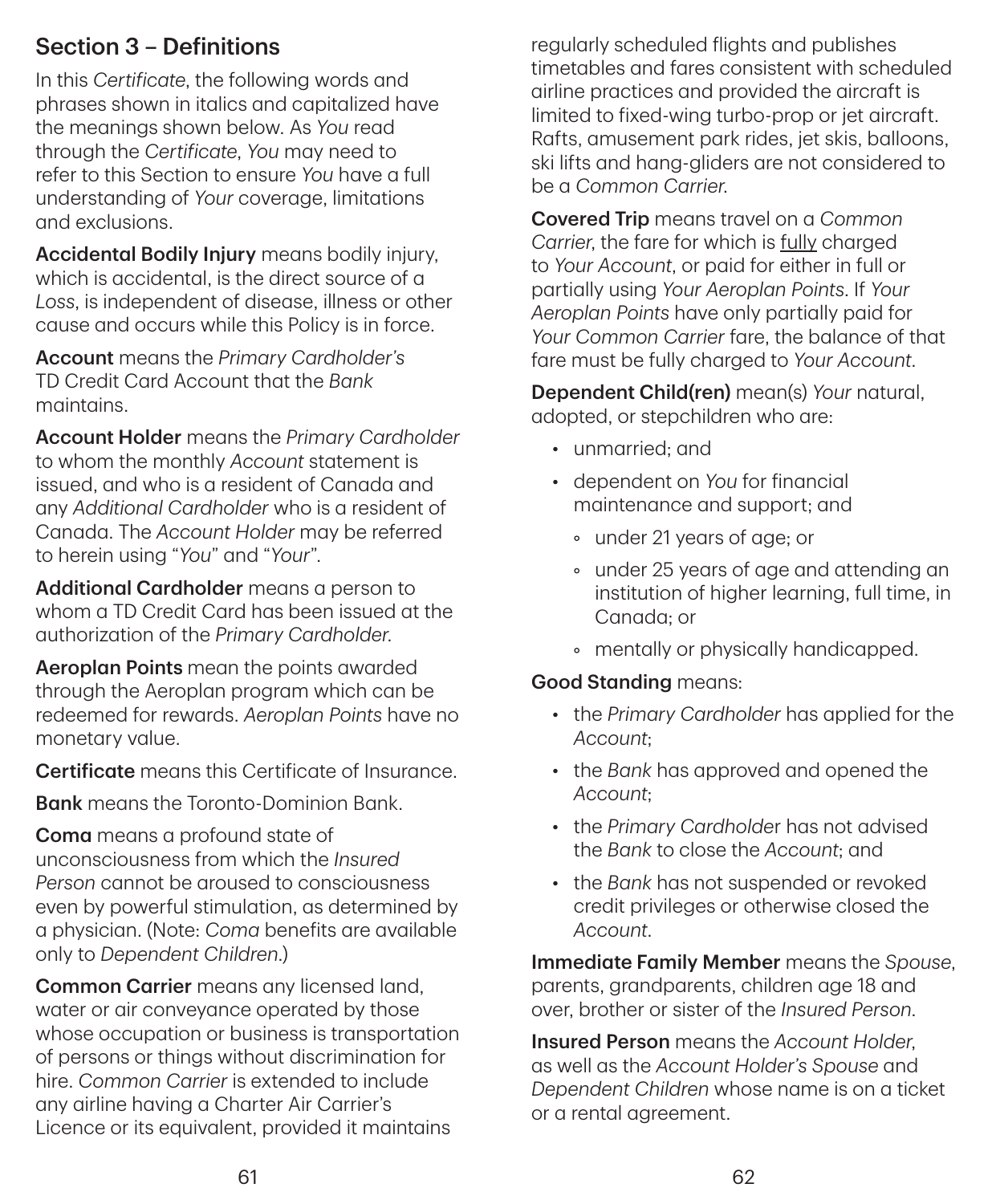Loss means the types of *Accidental Bodily Injuries* for which this insurance provides coverage.

Primary Cardholder means a person who applied for a TD Credit Card, whose name is on the *Account* and to whom a TD Credit Card has been issued. A *Primary Cardholder* does not include an *Additional Cardholder*.

Permanent Total Disability means that the *Accidental Bodily Injuries* sustained in a covered accident solely and directly:

- prevent the *Insured Person* from performing all the substantial and material duties of the *Insured Person's* occupation; and
- cause a condition which is medically determined, by a physician approved by *Our Administrator*, to be of continuous and indefinite duration; and
- require the continuous care of a physician. unless the *Insured Person* has reached their maximum point of recovery; and
- prevent the *Insured Person* from engaging in any gainful occupation for which the *Insured Person* is qualified, or could be qualified, by reason of education, training, experience, or skill.

The *Permanent Total Disability* must have existed for 12 consecutive months.

(Note: *Permanent Total Disability* benefits are not available to *Dependent Children*.)

Rental Car means a four-wheel private passenger motor vehicle designed for travel on public roads and rented from a licensed rental company for no more than 48 consecutive days. It does not include trucks, trailers, campers, recreational vehicles or motor vehicles propelling or towing a trailer or any other object, off-road vehicles (meaning any vehicle used on roads that are not publicly maintained), vans, or minivans that are manufactured to seat more than 8 occupants (including the driver) or when the vehicle is used to carry, haul or transport any type of

cargo or property or passengers for hire.

#### Spouse means:

- The person who the *Account Holder* is legally married to; or
- the person the *Account Holder* has lived with for at least 1 continuous year in the same household and publicly refers to as their partner.

We, Us and Our mean TD Life Insurance Company.

## Section 4 – Common Carrier Accident **Coverage**

Benefits will be paid as specified in the Schedule of Benefits below if an *Insured Person* suffers a *Loss* arising from and occurring on a *Covered Trip* while the *Insured Person* is:

- 1. riding as a passenger in or entering or exiting any *Common Carrier*; or
- 2. at the airport, terminal or station, at the beginning or end of the *Covered Trip*.

If the purchase of the *Common Carrier* passage fare is not made prior to the *Insured Person's* arrival at the airport, terminal or station, coverage begins at the time the entire *Common Carrier* passage fare is charged to the *Insured Person's Account*.

Coverage includes circumstances arising from and occurring on a *Covered Trip* while the *Insured Person* is riding as a passenger in, entering or exiting any *Common Carrier*, while travelling directly to or from the airport, terminal, or station:

- 1. immediately preceding the departure of the scheduled *Common Carrier* conveyance on which the *Insured Person* has purchased passage; and
- 2. immediately following the arrival of the scheduled *Common Carrier* conveyance on which the *Insured Person* was a passenger.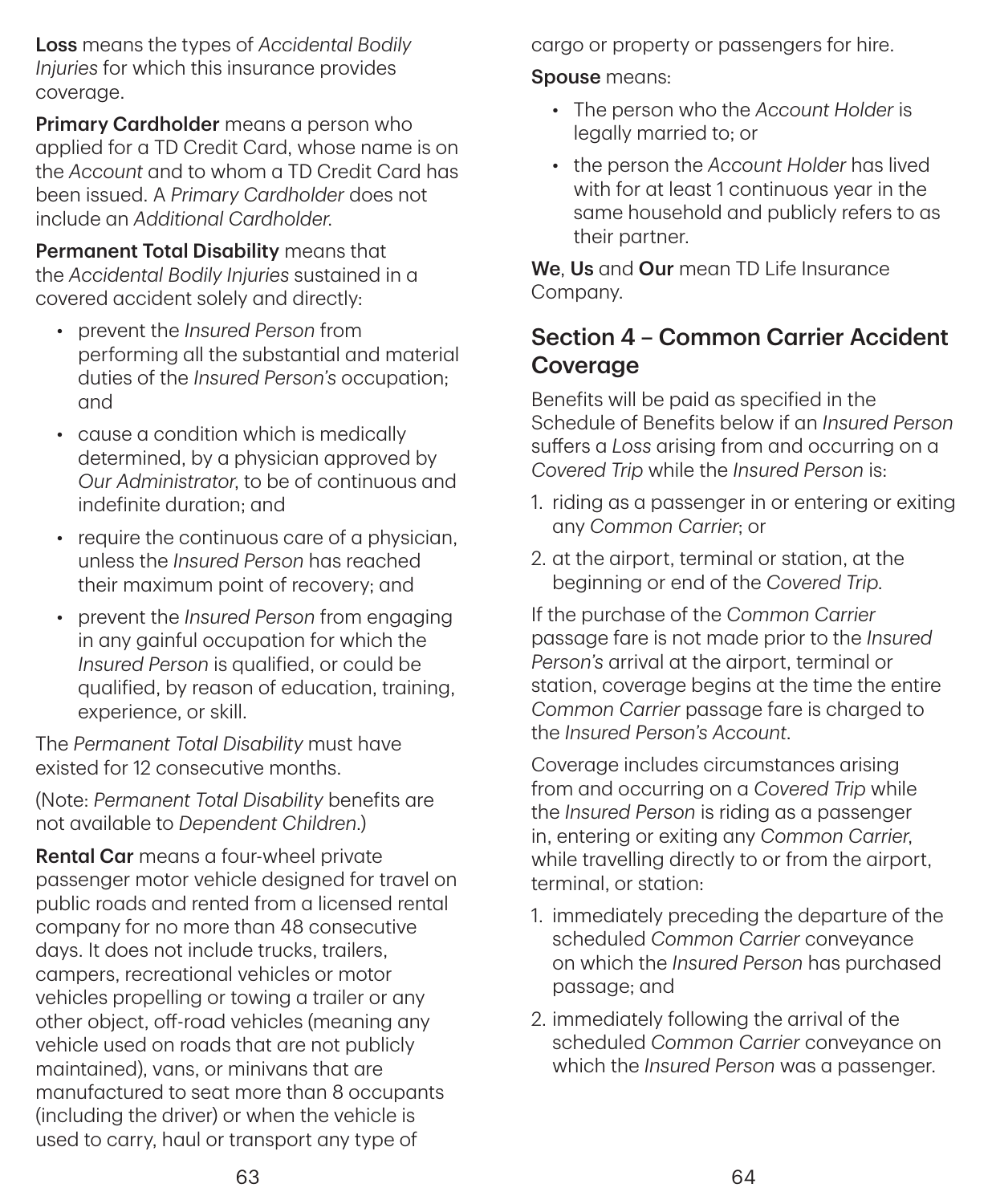## Section 5 – Rental Car Accident Coverage

Benefits will be paid as specified in the Schedule of Benefits below if an *Insured Person* suffers a *Loss* while operating or riding as a passenger in, or boarding or alighting from any *Rental Car* provided that:

- a) the cost of the *Rental Car* was fully charged to *Your Account*; or paid either in full or partially using *Your Aeroplan* points. If *Your Aeroplan* points have only partially paid for the cost of *Your Rental Car*, the balance of that cost must be fully charged to *Your Account*; and
- b) there has been no violation of the rental agreement by the *Account Holder*; and
- c) the driver of the rented automobile is not legally intoxicated nor under influence of any narcotic unless prescribed by a licensed physician.

The maximum benefit payable for any one *Rental Car* Accident is \$2,000,000 in total.

## Section 6 – Schedule of Benefits and Important Conditions

If an *Insured Person* has multiple *Losses* as the result of one accident, only the single largest benefit amount applicable to the *Loss* suffered is payable. The following benefits are provided if the *Loss* occurs as a result of an accident within 1 year from the date of the accident:

#### A.Accidental Death or Dismemberment, Loss of Sight, Speech or Hearing and Paralysis **Benefits**

| <b>Accidental Loss of</b>                                                                                      | <b>Benefit Amount</b> |
|----------------------------------------------------------------------------------------------------------------|-----------------------|
| Life                                                                                                           | \$500,000             |
| Speech and Hearing                                                                                             | \$500,000             |
| Both Hands or Both Feet<br>or Sight of Both Eyes or a<br>Combination of a Hand,<br>or Foot or Sight of One Eye | \$500,000             |
| One Arm or One Leg                                                                                             | \$375,000             |
| One Hand or One Foot<br>or Sight of One Eye                                                                    | \$333,350             |
| Speech or Hearing                                                                                              | \$333,350             |
| Thumb and Index Finger<br>of the Same Hand                                                                     | \$166,650             |
| <b>Paralysis</b>                                                                                               |                       |
| Quadriplegia<br>(complete paralysis of<br>both upper and lower limbs)                                          | \$500,000             |
| Paraplegia<br>(complete paralysis of<br>both lower limbs)                                                      | \$500,000             |
| Hemiplegia<br>(complete paralysis of<br>upper and lower limbs<br>of one side of body)                          | \$500,000             |

"*Loss*" with reference to hand or foot means complete severance through or above the knuckle joint of at least four fingers of the same hand or three fingers and a thumb of the same hand or the ankle joint; with reference to arm or leg means complete severance through or above the elbow or knee joint; with reference to sight of an eye means the permanent loss of vision in one eye; and with reference to thumb and index finger means complete severance through or above the knuckle joints of the thumb and index finger.

"*Loss*" with reference to speech means the permanent and irrecoverable loss of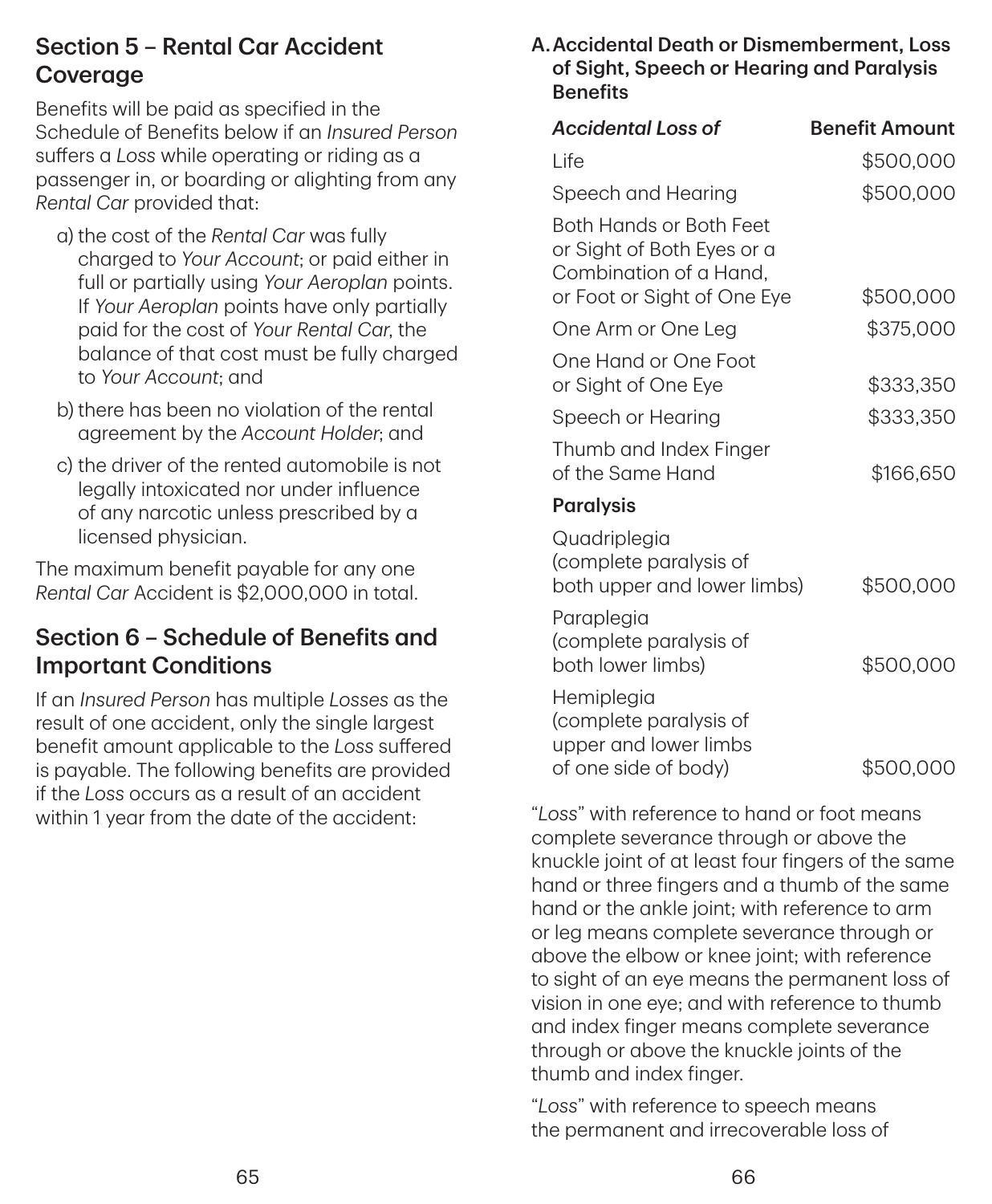the capability of speech without the aid of mechanical devices; with reference to hearing means the permanent and irrecoverable loss of hearing in both ears.

"Paralysis" means complete and irreversible loss of all motion or all practical use of an arm or leg provided the loss is continuous for 12 consecutive months.

#### B.Permanent Total Disability and Coma **Benefits**

| Loss                       | <b>Benefit Amount</b> |  |
|----------------------------|-----------------------|--|
| Permanent Total Disability | \$500,000             |  |
| Coma                       | \$500,000             |  |

- i. *Permanent Total Disability* benefits are available only to *You* and *Your Spouse*. Benefit amount (less any amount paid under Section 6 – "Schedule of Benefits and Important Conditions" (A) and (B)) is payable if an *Insured Person* sustains *Permanent Total Disability* within 365 days after the date of the accident and the *Permanent Total Disability* continues for 12 consecutive months.
- ii. *Coma* benefits are available only to *Your Dependent Child(ren)*. An elimination period of 31 days applies, which commences on the date the *Dependent Child(ren)* enter into a *Coma*. *Coma* benefits are not payable, nor do they accrue, during an elimination period. The *Coma* benefit amount is payable monthly at a rate of 1% of the benefit amount shown above until the earliest of: 1) the date the *Dependent Child* dies; 2) the date the *Dependent Child* is no longer in a *Coma*; or 3) total payments equal the *Coma* benefit amount shown above. If the *Dependent Child* dies as a result of the accident during the period for which this *Coma* benefit is payable, we will pay a lump sum equal to the *Dependent Child's* loss of life benefit amount, less *Coma* benefit amounts already paid.

### C.Exposure and Disappearance

- i. When by reason of an accident described in Section 4 – "Common Carrier Accident Coverage", the *Insured Person* is unavoidably exposed to the elements and as a result of such exposure suffers a *Loss*, the amount set out in the Schedule of Benefits shall be paid.
- ii. If the *Insured Person* has not been found within 1 year of the disappearance, stranding, sinking, wrecking or breakdown of a *Common Carrier* in which the *Insured Person* was covered as an occupant, it will be assumed that the *Insured Person* has suffered a loss of life.

## Section 7 – Special Benefits

a) Family Transportation Benefit

- i. When an *Insured Person* is confined as an in-patient in a hospital due to *Accidental Bodily Injuries* that result in a *Loss*, TD Life will pay for the expenses incurred to transport an *Immediate Family Member* of the *Insured Person* to the hospital. Such personal attendance must be recommended by an attending physician, and such transportation must be via *Common Carrier* on the most direct route available.
- ii. When an *Insured Person's Loss* of life results in a *Loss* of life benefit amount being payable, TD Life will pay for the expenses incurred by an *Immediate Family Member* of the *Insured Person* for transportation to the place where the *Insured Person's* body is located for the purpose of identifying the *Insured Person's* body. Such transportation must be via *Common Carrier* on the most direct route available.

The maximum Family Transportation Benefit payable is \$5,000 per *Insured Person* who is hospitalized as described above.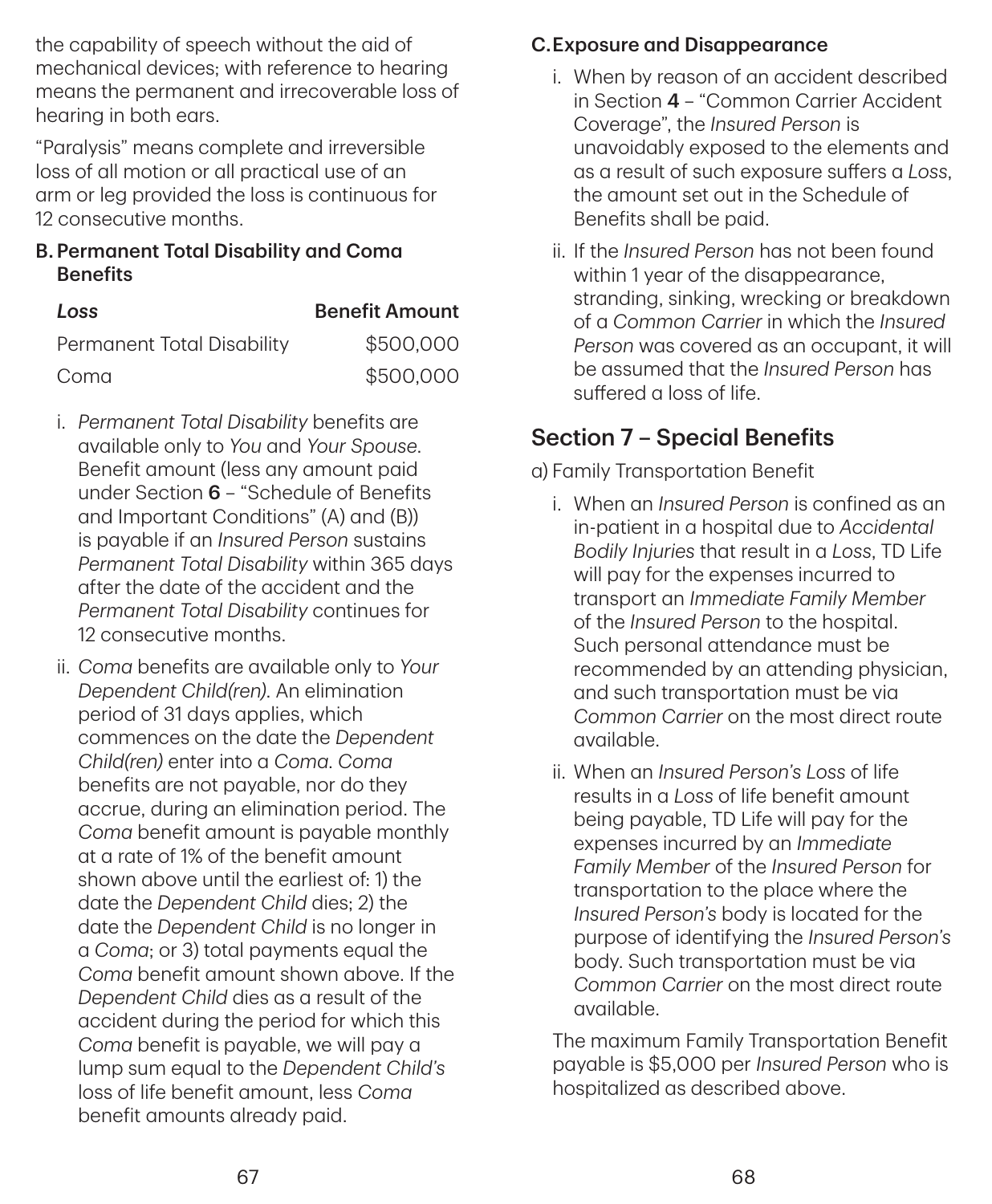#### b) Repatriation Benefit

When *Accidental Bodily Injuries* result in a *Loss* of life benefit amount being payable, and the *Loss* of life occurs at least 100 kilometres from the *Insured Person's* permanent city of residence, TD Life will pay for the cost of preparation and transportation of *Insured Person's* body to such place of residence. The maximum Repatriation Benefit payable is \$10,000 per *Loss* of life.

c) Rehabilitation Benefit

When *Accidental Bodily Injury* results in a *Loss*, an additional amount will be paid for covered Rehabilitation expenses. Covered expenses are the reasonable and necessary expenses actually incurred up to a maximum of \$10,000 for treatment by a therapist or confinement in an institution of an *Insured Person* provided:

- i. such treatment is required in order to retrain the *Insured Person* for work in any gainful occupation, including the *Insured Person's* regular occupation; and
- ii. expenses are incurred within 2 years from the date of the accident. No payment will be made for ordinary living, travelling or clothing expenses.

## Section 8 – Payment of Benefits

The *Loss* of life benefit of an *Account Holder* will be paid to the designated beneficiary. This choice must be in writing and filed with *Our Administrator*. All other benefit amounts for *Losses* suffered by the *Account Holder* are paid to the *Account Holder*. The *Loss* of life benefit of a *Spouse* or *Dependent Child* will be paid to the *Account Holder*, if living, otherwise to the designated beneficiary. This choice must be in writing and filed with *Our Administrator*. All other benefit amounts for *Losses* suffered by the *Spouse* or *Dependent Child* are paid to the *Spouse* or *Dependent Child*, except that any amount payable for *Losses* sustained by a minor will be paid to the minor's legal guardian. If the

*Insured Person* has not chosen a beneficiary, or if there is no beneficiary alive when the *Insured Person* dies, TD Life will pay the benefit amount to the *Account Holder's* estate.

## Section 9 – Exclusions

This Policy does not cover *Loss* caused by or resulting from any of the following:

- a) *Loss* occurring while the employee is in, entering or exiting any aircraft while acting or training as a pilot or crew member.
- b) *Loss* resulting from suicide, attempted suicide or *Loss* that is intentionally self-inflicted.
- c) *Loss* caused by bacterial infection except bacterial infection of an *Accidental Bodily Injury*, or if death results from the accidental ingestion of a substance contaminated by bacteria.

d) *Loss* caused by or resulting from:

- an act of war, whether declared or undeclared; or
- hostile or warlike action in time of peace or war; or
- willing participation in a war, riot or civil unrest; or
- rebellion; or
- revolution: or
- insurrection; or
- any service in the armed forces while on duty.

## Section 10 – How to Submit a Claim

IMPORTANT NOTE: *You* must report *Your* claim to *Our Administrator* within 30 days after the date of the occurrence of commencement of any *Loss* covered by this *Certificate* or as soon as reasonably possible. *You* must provide completed claim form with required supporting documentation to *Our Administrator* as soon as possible, but no later than 90 days after the date of *Loss*.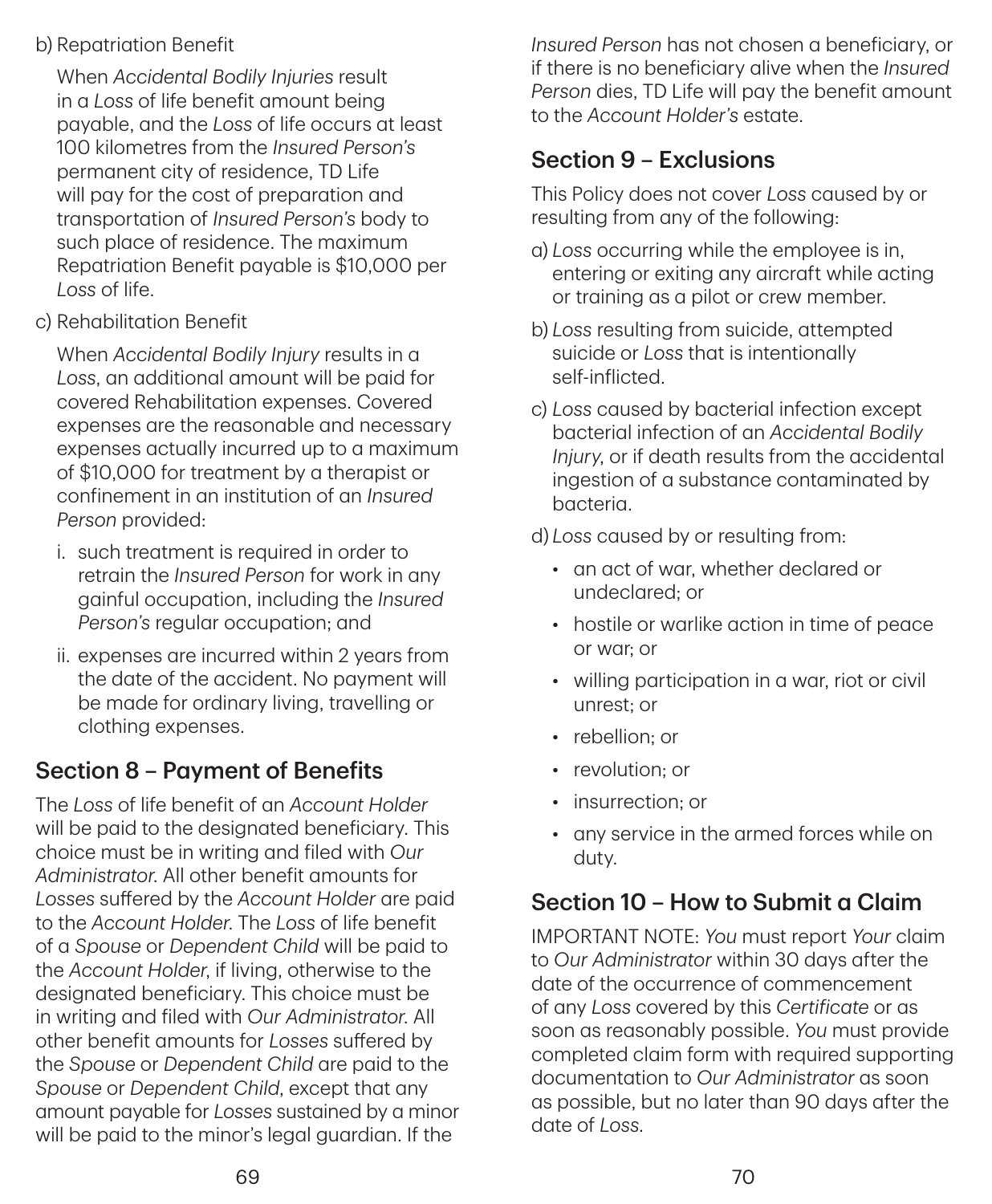#### Who to Contact to Submit a Claim

To submit a claim, please contact *Our Administrator* at 1‑866‑374‑1129 (toll-free) from Canada or the U.S., or +1‑416‑977‑4425 (collect) from other countries.

### Complete the Required Form

- 1) Request the Form: To request a claim form, call *Our Administrator* at 1‑866‑374‑1129 (toll-free) from 8 a.m. to 8 p.m. ET, Monday to Friday.
- 2) Time limit from date of event: If *You* are making a claim, *You* must report *Your* claim to *Our Administrator* within 30 days after the date of *Loss*. *You* must send *Our Administrator* the appropriate claim forms, together with written proof of *Loss* (e.g., original invoices and tickets, medical and/or death certificates) as soon as possible, but no later than 90 days after the date of *Loss*. Failure to provide the applicable documentation may invalidate *Your* claim.

## Section 11 – When *Your* Coverage **Terminates**

The insurance coverage of any *Insured Person* shall terminate on the earliest of the following:

- a) the date the Policy is terminated;
- b) the expiration of the Policy term for which premium has been paid;
- c) the date the *Account Holder's Account* is cancelled or their *Account* privileges are terminated.

## Section 12 – General Conditions

## Conformance with Statutes

Any terms of this Policy which are in conflict with the applicable statutes, laws or regulations of the province or territory in which this Policy is issued are amended to conform to such statutes.

### Group Policy

This *Certificate* is a description of coverage provided by Policy #TGV009 issued to The Toronto-Dominion Bank. All terms and conditions of the Policy govern. In no event does possession of multiple certificates or TD Credit Cards entitle an *Insured Person* to benefits in excess of those described herein for any *Loss* sustained.

### Legal Action Limitation Period

Every action or proceeding against the Insurer for the recovery of insurance money payable under the contract is absolutely barred unless commenced within the time set out in the *Insurance Act* (for actions or proceedings governed by the laws of Alberta or British Columbia), *The Insurance Act* (for actions or proceedings governed by the laws of Manitoba), the *Limitations Act*, 2002 (for actions or proceedings governed by the laws of Ontario), or other applicable legislation. For actions or proceedings governed by the laws of Quebec, the prescriptive period is set out in the *Civil Code of Quebec*.

## Physical Examination and Autopsy

*Our Administrator* has the right to have the *Insured Person* examined by a physician approved by *Our Administrator*, as often as reasonably necessary while a claim is pending. *Our Administrator* may also have an autopsy done, unless prohibited by law. Any examinations or autopsies that we require will be done at *Our Administrator's* expense and by a physician.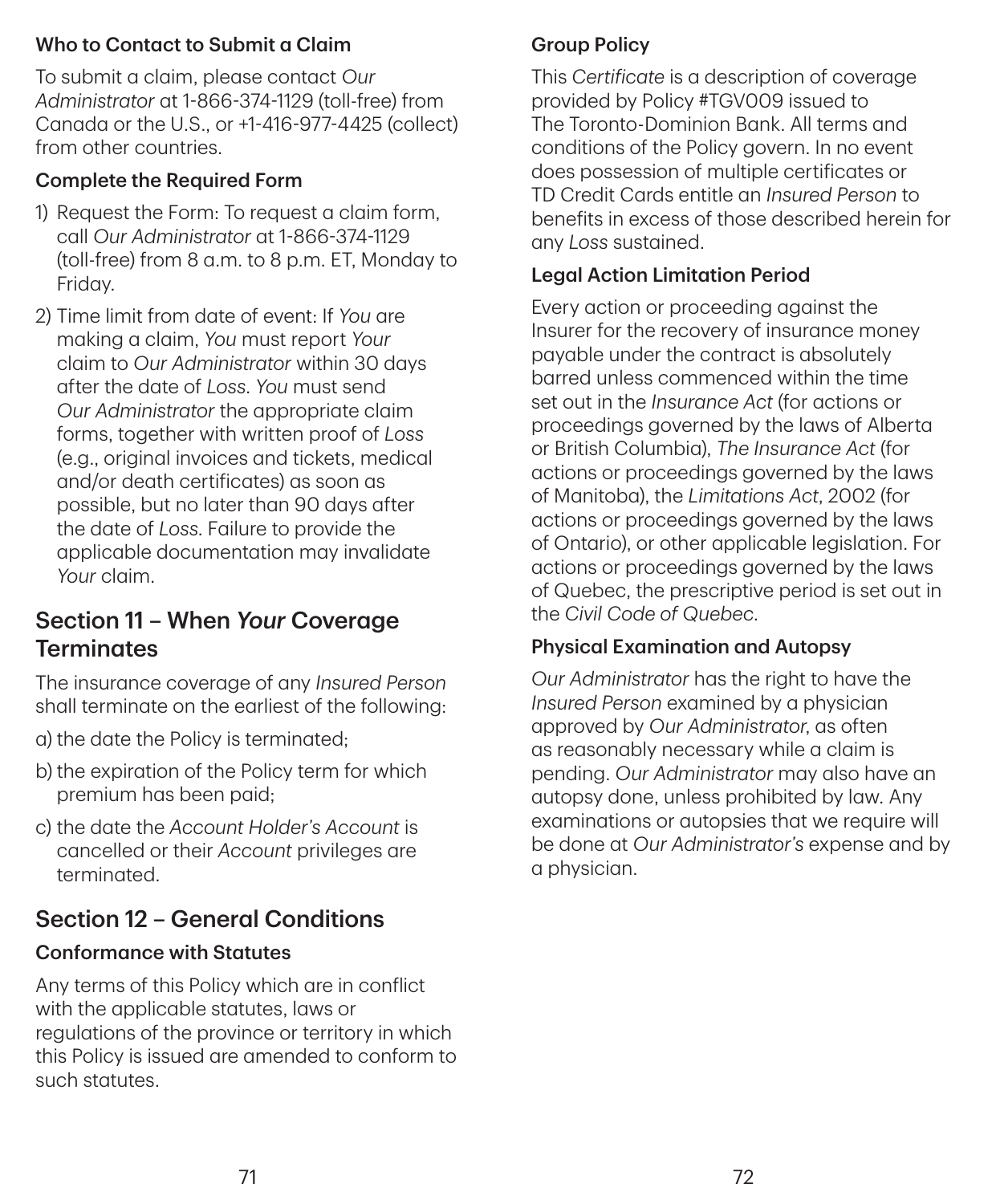## DELAYED AND LOST BAGGAGE **INSURANCE**

#### Coverage under this Certificate is provided by:

TD Home and Auto Insurance Company ("Insurer") P.O. Box 1, TD Centre, Toronto, ON M5K 1A2

#### Claims administration and adjudication services are provided by:

Global Excel Management Inc. ("Administrator") 73 Queen Street, Sherbrooke, QC J1M 0C9 Phone: 1‑866‑374‑1129 or +1‑416‑977‑4425

## Section 1 – Introduction

### Certificate of Insurance

Claims administration and adjudication services are provided by Global Excel Management Inc. The *Certificate* applies to the TD Aeroplan Visa Infinite Privilege Card, which will be referred to as a "TD Credit Card" or "Card" throughout the *Certificate*. TD Home and Auto Insurance Company ("TDH&A") provides the insurance for this *Certificate* under Master Policy #TDVB112008 (the "Policy") issued to The Toronto-Dominion Bank. This *Certificate* contains a clause which may limit the amount payable.

## Section 2 – Summary of Benefits

| <b>Benefit</b>  | <b>Maximum Benefit</b><br><b>Payable</b>  |
|-----------------|-------------------------------------------|
| Delayed Baggage | \$1,000 per<br>Covered Person<br>per Trip |
| Lost Baggage    | \$2,500 per<br>Covered Person<br>per Trip |

## Section 3 – Eligibility

*Covered Person* as defined provided that:

- *Your Account* privileges have not been terminated or suspended; and
- *Your Account* is not more than 90 days past due; and
- *Your* TD Credit Card must be in *Good Standing*.

## Section 4 – Definitions

In this *Certificate*, the following words and phrases shown in italics and capitalized have the meanings shown below. As *You* read through the *Certificate*, *You* may need to refer to this Section to ensure *You* have a full understanding of *Your* coverage, limitations and exclusions.

Account means the *Primary Cardholder's* TD Credit Card Account that the *Bank* maintains.

Account Holder means the *Primary Cardholder* to whom the monthly *Account* statement is issued and who is a resident of Canada, and any *Additional Cardholder* who is a resident of Canada. The *Account Holder* may be referred herein as "*You*" or "*Your*".

Additional Cardholder means a person to whom a TD Credit Card has been issued at the authorization of the *Primary Cardholder*.

Aeroplan Points mean the points awarded through the Aeroplan program which can be redeemed for rewards. *Aeroplan Points* have no monetary value.

Baggage Delay means a *Covered Person's Checked Baggage* is delayed by more than 4 hours from the *Covered Person's* time of arrival at the *Final Destination*.

**Bank** means The Toronto-Dominion Bank

Certificate means this Certificate of Insurance.

Checked Baggage means suitcases or other containers specifically designated for carrying personal belongings, for which a baggage claim check has been issued to the *Covered Person* by a *Common Carrier*.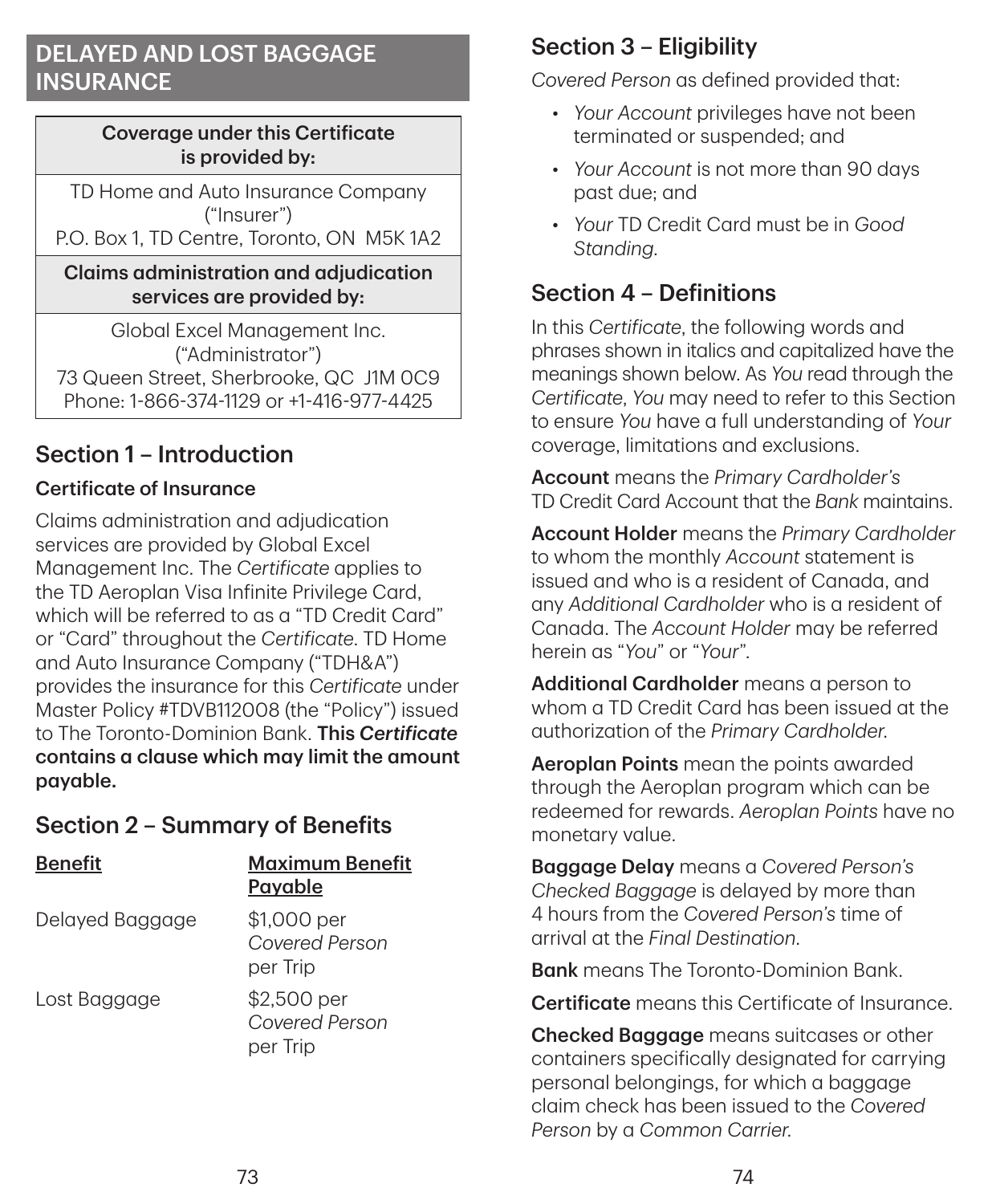Common Carrier means any land, air, or water conveyance, which is licensed to carry passengers for compensation and which undertakes to carry all persons indifferently who may apply for passage, so long as there is room, and there is no legal excuse for refusal.

Covered Person means the *Account Holder*, *Account Holder's Spouse* or *Dependent Children* whose name is on the *Ticket*, or, if no name is on the *Ticket*, for whom a *Ticket* has been purchased.

Dependent Child(ren) mean(s) *Your* natural, adopted, or stepchildren who are:

- unmarried; and
- dependent on *You* for financial maintenance and support; and
	- under 21 years of age; or
	- under 25 years of age and attending an institution of higher learning, full time, in Canada; or
	- permanently, mentally and physically challenged and incapable of self-support.

**Essential Items** mean essential clothing and toiletries that the *Covered Person* was carrying in the baggage, which the *Covered Person* must replace during the period of *Baggage Delay*.

Final Destination means the away-from-home ticketed destination for any particular day of travel, as shown on *Your Ticket*.

Good Standing: An *Account* is in *Good Standing* if:

- the *Primary Cardholder* has applied for the *Account*;
- the *Bank* has approved and opened the *Account*;
- the *Primary Cardholde*r has not advised the *Bank* to close the *Account*; and
- the *Bank* has not suspended or revoked credit privileges or otherwise closed the *Account*.

Primary Cardholder means a person who applied for a TD Credit Card, whose name is on the Account and to whom a TD Credit Card has been issued. A *Primary Cardholder* does not include an *Additional Cardholder*.

#### Spouse means:

- the person who the *Account Holder* is legally married to; or
- the person the *Account Holder* has lived with for at least 1 continuous year in the same household and publicly refers to as their partner.

**Ticket** means evidence of the fare paid for travel on a *Common Carrier* and at least 75% of the cost paid (1) by charge to *Your Account*, (2) by redemption of *Aeroplan Points,* or (3) by a combination of (1) and (2).

Our means TD Life Insurance Company.

## Section 5 – Description of Insurance Coverage

A.Delayed Baggage

In the event of *Baggage Delay*, the *Account Holder* will be reimbursed for the cost to replace *Essential Items* provided those purchases are made before the baggage is returned to the *Covered Person* but in no event more than 96 hours after arriving at the *Final Destination*.

The total benefit payable in respect of subsection A is subject to a maximum of \$1,000 per *Covered Person* per Trip.

B. Lost Baggage

In the event the *Common Carrier* never locates the *Covered Person's Checked Baggage*, the *Covered Person* will be reimbursed for the portion of the replacement cost of lost personal property that is not paid by the *Common Carrier* or other insurance.

The total benefits payable in respect of subsection B is subject to a maximum of \$2,500 per *Covered Person* per Trip.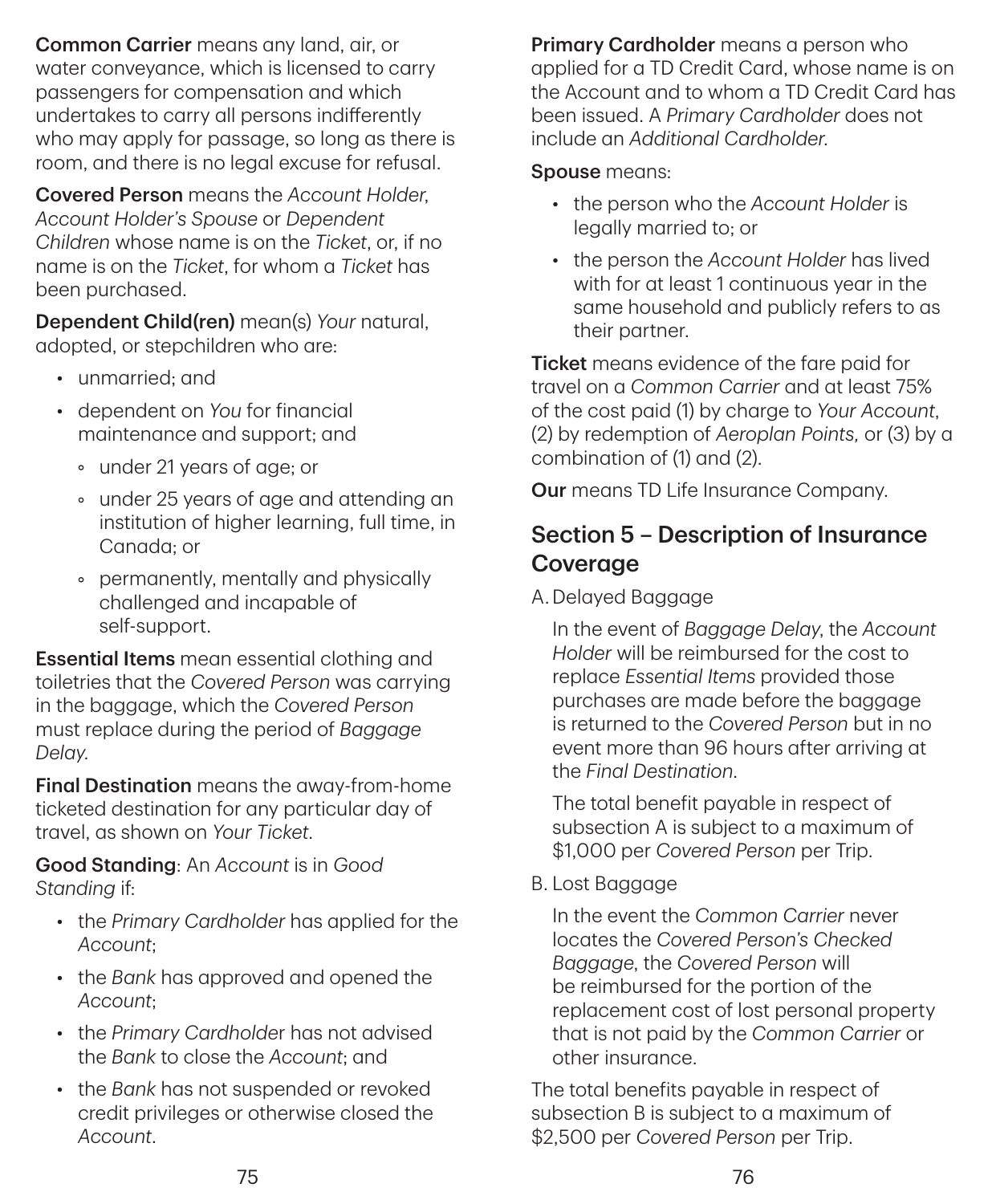To activate coverage, use *Your* TD Credit Card to pay at least 75% of the *Ticket* cost. Coverage will be in force while baggage is in the custody of the *Common Carrier*.

## Section 6 – Limitations and Exclusions

No coverage is provided for: Losses occurring when the *Checked Baggage* is delayed on a *Covered Person's* return home to their province or residence; expenses incurred more than 96 hours after arriving at the *Final Destination* shown on the *Ticket*; expenses incurred after the *Checked Baggage* is returned to the *Covered Person*; losses caused by or resulting from any criminal act by the *Covered Person*; baggage not checked; baggage held, seized, quarantined or destroyed by customs or government agency; money; securities; credit cards and other negotiable instruments; *Tickets* and documents.

## Section 7 – Termination of Coverage

Coverage terminates on the earliest of the following:

- 1. When *Your Account* is closed;
- 2. When *Your Account* is 90 or more days past due, but coverage is automatically reinstated when the *Account* is returned to *Good Standing*;
- 3. When the Policy is cancelled except that the Insurer will remain liable for the claim if the event giving rise to the claim occurred prior to the effective termination date and the claim is otherwise valid.

## Section 8 – How to Submit a Claim

The *Account Holder* must furnish the Insurer with proof of claim. This shall include a signed *Loss* report.

### Who to Contact to Submit a Claim

a) Initial Notification – If You have incurred a claim covered under the Delayed/Lost Baggage Plan, *You* must give notice by contacting *Our Administrator* within 45 days from the date of the occurrence of the delay.

Call 1‑866‑374‑1129 (toll-free) from Canada or the U.S., or +1‑416‑977‑4425 (collect) from other countries between 8:00 a.m. and 8:00 p.m. ET, Monday to Friday.

The *Covered Person* will be asked to provide or, if writing, should provide:

- the name, address, and telephone number;
- the account number:
- the date, time and place of the occurrence of the delay or *Loss*; and
- the amount of the claim.

### b) Written Proof – Complete the Required Form

- Request the Form: To request a claim form, call *Our Administrator* at 1‑866‑374‑1129 (toll-free) from Canada or the U.S., or +1‑416‑977‑4425 (collect) from other countries from 8 a.m. to 8 p.m. ET, Monday to Friday.
- Time limit from date of event: If *You* are making a claim, *You* must send *Our Administrator* the appropriate claim forms, together with written proof of *Loss* (e.g., original invoices and *Tickets*) as soon as possible. In every case, *You* must submit *Your* completed claim form with required documentation within 90 days from the date of occurrence of the delay or *Loss*. Failure to provide the applicable documentation may invalidate *Your* claim.

### Provide the information requested

The *Loss* report shall include but may not be limited to:

- a copy of the *Ticket*;
- a copy of the baggage claim *Ticket*;
- a copy of the *Account* charge receipt or TD Credit Card statement for the cost of the *Ticket* and/or proof of redemption;
- a copy of a statement from *Your* homeowner's or tenant's insurance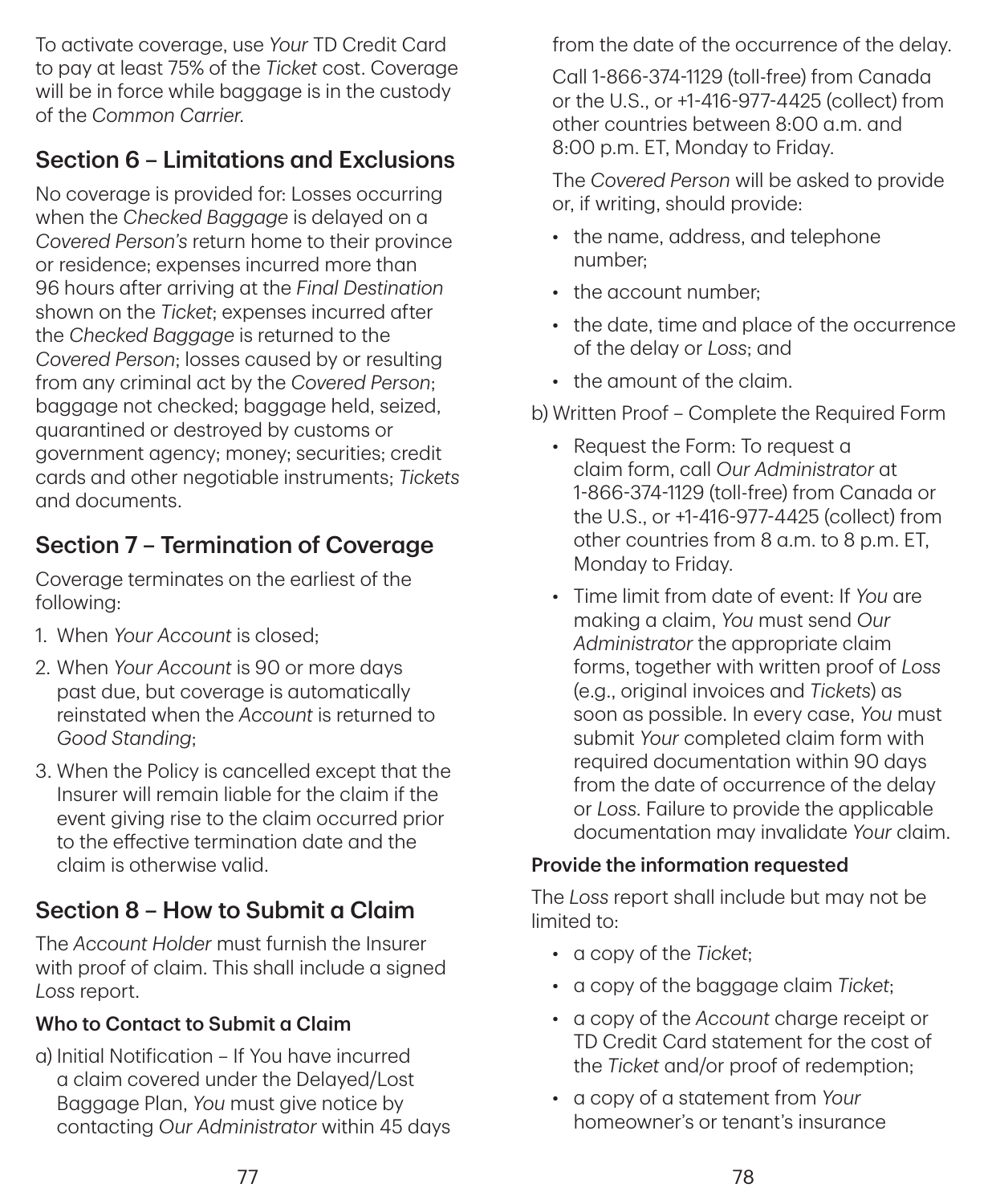carrier indicating the extent to which *You* have been reimbursed for any items permanently lost with *Your* baggage;

- itemized receipts for actual expenses incurred for essential clothing and toiletries;
- a written statement from the *Common Carrier* confirming all of the following specifics:
	- date and time of delay or *Loss*;
	- date and time that baggage was returned, or if not returned, a statement of the amount of liability accepted by the *Common Carrier*, if any;
	- reason or circumstances surrounding the delay or *Loss*; and
	- any other information reasonably required by the Insurer.

#### What Claimant Can Expect from Insurer

Once *We* have approved the claim, *We* will notify *You* and payment will be made within 60 days after receipt of the required claim forms, documentation and written proof of *Loss*. If the claim has been denied, *We* will inform *You* of the claim denial reasons within 60 days after receipt of the required claim forms and written proof of *Loss*.

## Section 9 – General Conditions

#### Conformance with Statutes

Any terms of this Policy which are in conflict with the applicable statutes, laws or regulations of the province or territory in which this Policy is issued are amended to conform to such statutes.

#### False Claim

If an *Account Holde*r makes any claim knowing it to be false or fraudulent in any respect, such *Account Holder* shall no longer be entitled to the benefits of this protection nor to the payment of any claim made under the Policy.

#### Legal Action Limitation Period

Every action or proceeding against the Insurer for the recovery of insurance money payable under the contract is absolutely barred unless commenced within the time set out in the *Insurance Act* (for actions or proceedings governed by the laws of Alberta or British Columbia), *The Insurance Act* (for actions or proceedings governed by the laws of Manitoba), the *Limitations Act, 2002* (for actions or proceedings governed by the laws of Ontario), or other applicable legislation. For actions or proceedings governed by the laws of Quebec, the prescriptive period is set out in the *Civil Code of Quebec*.

#### Master Group Policy

This *Certificate* is a description of coverage provided by Policy #TDVB112008 issued to The Toronto-Dominion Bank. All terms and conditions of the Policy govern. In no event does possession of multiple certificates or TD Credit Cards entitle a *Covered Person* to benefits in excess of those described herein for any *Loss* sustained.

#### Other insurance

All of *Our* policies are excess insurance, meaning that any other sources of recovery *You* have will pay first, and this insurance policy will be the last to pay. The total benefits payable under all *Your* insurance, including this *Certificate*, cannot be more than the actual expenses for a claim. If a *Covered Person* is also insured under any other insurance certificate or policy, *We* will coordinate payment of benefits with the other insurer.

#### Subrogation with Respect to Lost Baggage

As a condition to the payment of any claim to an *Account Holder* under the *Certificate*, the *Account Holder* and/or any *Covered Person* shall, upon request, transfer or assign to the Insurer all legal rights against all other parties for the *Loss*. The *Account Holder* shall give the Insurer all such assistance as the Insurer may reasonably require to secure its rights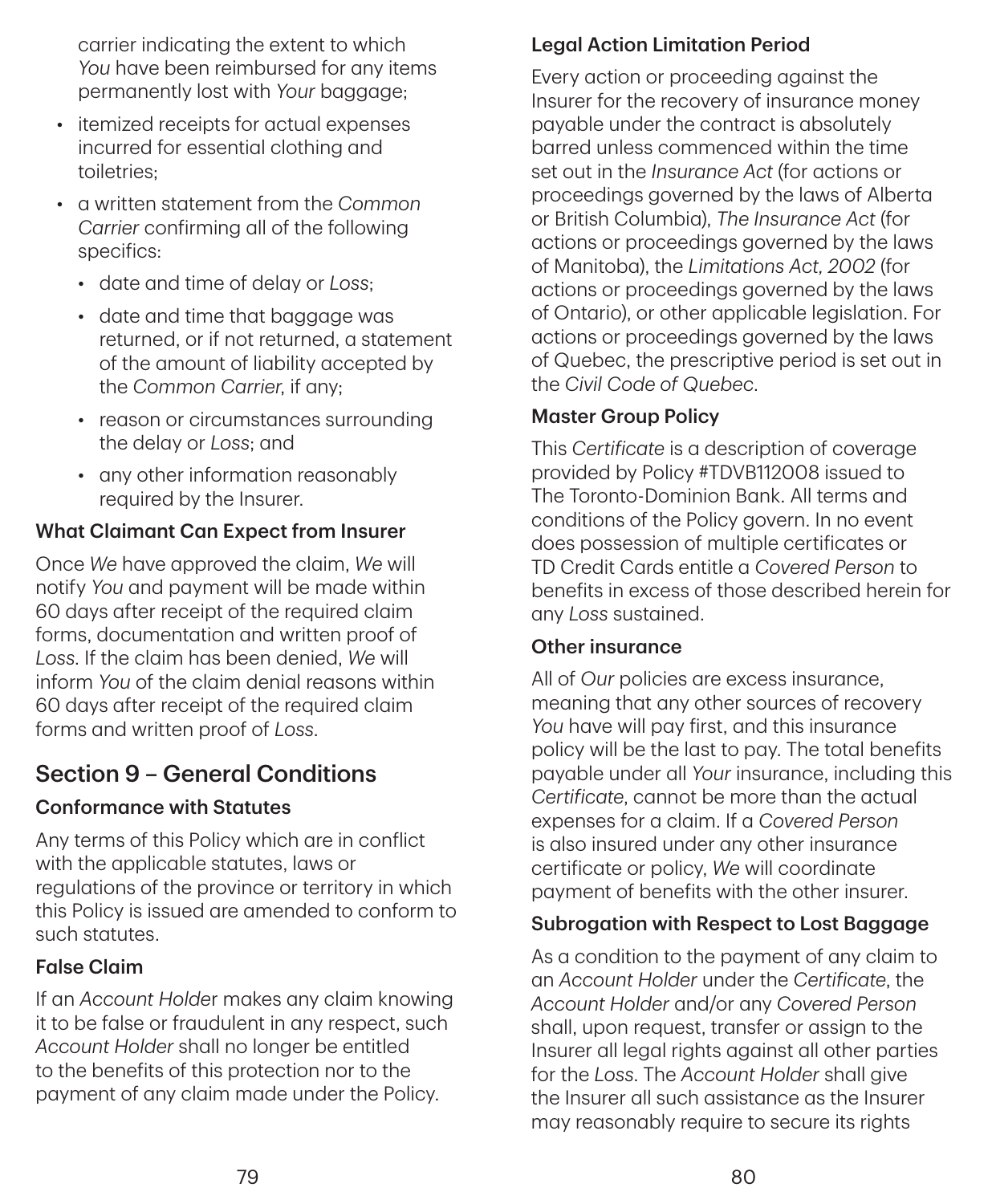and remedies, including the execution of all documents necessary to enable the Insurer to bring suit in the name of the *Account Holder* and/or *Covered Person*.

## FLIGHT/TRIP DELAY INSURANCE

#### Coverage under this Certificate is provided by:

TD Home and Auto Insurance Company ("Insurer") P.O. Box 1, TD Centre, Toronto, ON M5K 1A2

#### Claims administration and adjudication services are provided by:

Global Excel Management Inc. ("Administrator") 73 Queen Street, Sherbrooke, QC J1M 0C9 Phone: 1‑866‑374‑1129 or +1‑416‑977‑4425

## Section 1 – Introduction

#### Certificate of Insurance

Claims administration and adjudication services are provided by Global Excel Management Inc. The *Certificate* below applies to the TD Aeroplan Visa Infinite Privilege Card, which will be referred to as a "TD Credit Card" throughout the *Certificate*. TD Home and Auto Insurance Company ("TDH&A") provides the insurance for this *Certificate* under Master Policy #TGV010 (the "Policy") issued to The Toronto-Dominion Bank. This *Certificate* contains a clause which may limit the amount payable.

### How to contact *Us*:

*You* may contact *Our Administrator* by calling: 1‑866‑374‑1129 (toll-free) from Canada or the U.S. or +1‑416‑977‑4425 (collect) from other countries.

## Section 2 – Summary of Benefits

Up to \$1,000 for reasonable expenses for meals and accommodation if your flight/trip is delayed for an eligible cause for 4 hours or more.

## Section 3 – Eligibility

The *Insured Person* is eligible to be insured under this *Certificate*, if the *Primary Cardholder* has not advised the Policyholder to close the *Account* and/or the Policyholder has not suspended or revoked credit privileges or otherwise closed the *Account*. The *Account* must be in *Good Standing*.

## Section  $\mathbf{\Lambda}$  – Definitions

In this *Certificate*, the following words and phrases shown in italics and capitalized have the meanings shown below. As *You* read through the *Certificate*, *You* may need to refer to this Section to ensure *You* have a full understanding of *Your* coverage, limitations and exclusions.

Account means the *Primary Cardholder's* TD Credit Card Account that the *Bank* maintains.

Account Holder means the *Primary Cardholder*  to whom the monthly *Account* statement is issued, and who is a resident of Canada and any *Additional Cardholder* who is a resident of Canada. The *Account Holder* may be referred to herein using "*You*" and "*Your*".

Additional Cardholder means a person to whom a TD Credit Card has been issued at the authorization of the *Primary Cardholder*.

Aeroplan Points mean the points awarded through the Aeroplan program which can be redeemed for rewards. *Aeroplan Points* have no monetary value

**Bank** means The Toronto-Dominion Bank

Certificate means this Certificate of Insurance.

Common Carrier means any licensed land, water or air conveyance operated by those whose occupation or business is transportation of persons or things without discrimination for hire. *Common Carrier* is extended to include any Airline having a Charter Air Carrier's Licence or its equivalent, provided it maintains regularly scheduled flights and publishes timetables and fares consistent with scheduled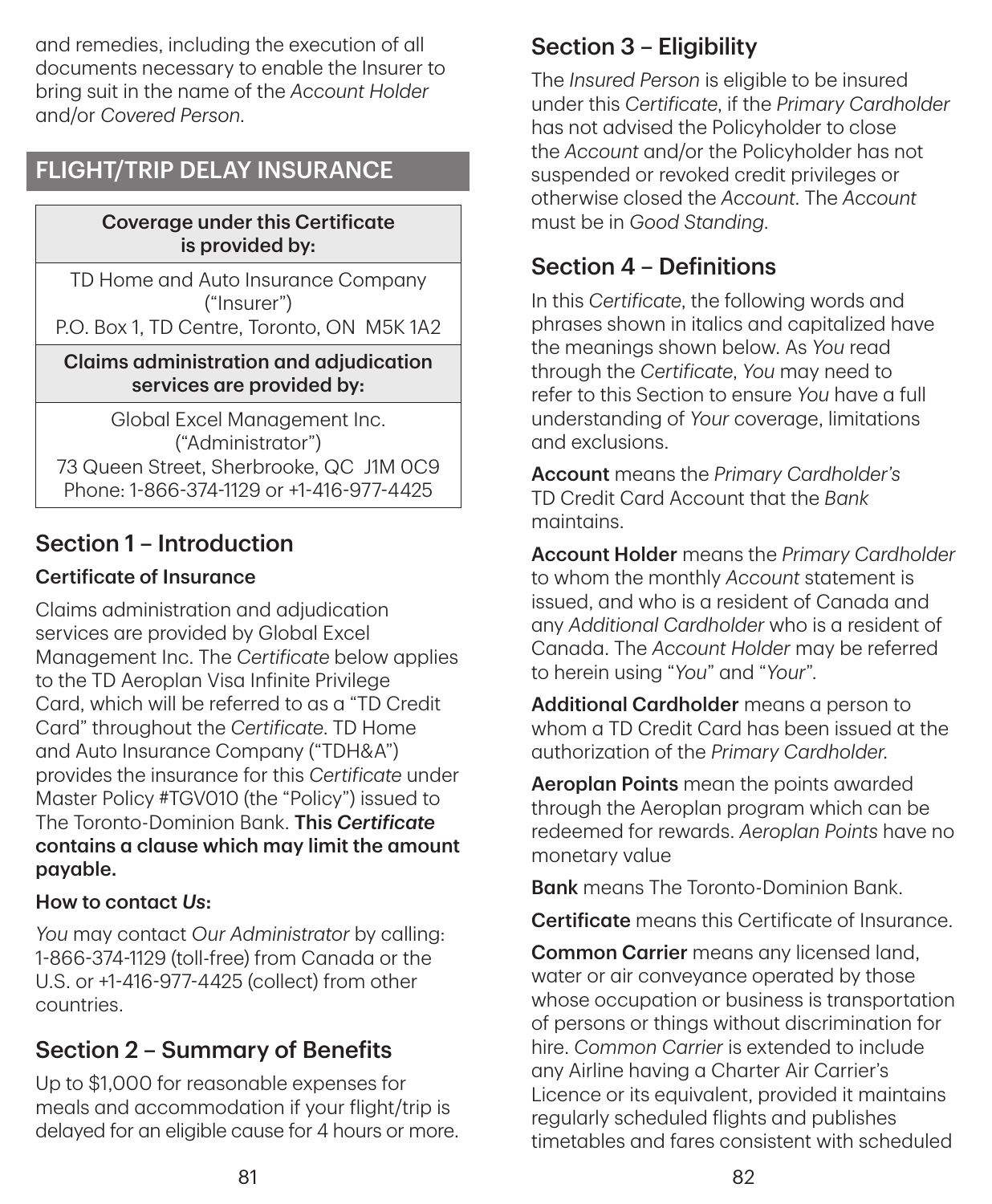airline practices and provided the aircraft is limited to fixed-wing turbo-prop or jet aircraft. Rafts, amusement park rides, jet skis, balloons, ski lifts and hang-gliders are not considered to be a *Common Carrier*.

Covered Trip means travel on a *Common Carrier*, the fare for which at least 75% has been charged to *Your Account* and/or using *Your Aeroplan Points*.

Dependent Children mean *Your* natural, adopted, or stepchildren who are:

- unmarried; and
- dependent on *You* for financial maintenance and support; and
	- under 22 years of age; or
	- under 26 years of age and attending an institution of higher learning, full time, in Canada; or
	- mentally or physically handicapped.

Note: A *Dependent Child* does not include a child born while the child's mother is outside her province or territory of residence during the *Covered Trip*. The child will not be insured with respect to that trip.

### Good Standing means:

- the *Primary Cardholder* has applied for the *Account*;
- the *Bank* has approved and opened the *Account*;
- the *Primary Cardholde*r has not advised the *Bank* to close the *Account*; and
- the *Bank* has not suspended or revoked credit privileges or otherwise closed the *Account*.

Insured Person means the *Account Holder*, as well as the *Account Holder's Spouse* and *Dependent Children* whose name is on a *Common Carrier* ticket.

Primary Cardholder means a person who applied for a TD Credit Card, whose name is on the *Account* and to whom a TD Credit Card has been issued.

Spouse means:

- the person who the *Account Holder* is legally married to; or
- the person the *Account Holder* has lived with for at least 1 continuous year in the same household and publicly refers to as their partner.

We. Us and Our mean TD Home and Auto Insurance Company and/or *Our Administrator*.

## Section 5 – Description of Insurance **Coverage**

In the event that a departure of a *Common Carrier* on a *Covered Trip* on which the *Insured Person* had arranged to travel is delayed for 4 hours from the time specified in the itinerary supplied to the *Insured Person*, *We* will pay up to \$1,000 for reasonable expenses for meals and accommodation while delayed and reasonable additional ground transportation expenses. Benefits payable are subject to the following:

- 1. Delay of a *Common Carrier* is caused by inclement weather, which means any severe weather condition that delays the scheduled arrival or departure of a *Common Carrier*; or
- 2. Delay caused by equipment failure of a *Common Carrier*, which means any sudden, unforeseen breakdown in the *Common Carrier's* equipment that delays the scheduled arrival or departure of a *Common Carrier*; or
- 3. Delay due to an unforeseen strike or other job action by employees of a *Common Carrier*, which means any labour disagreement that delays the scheduled arrival or departure of a *Common Carrier*.

This coverage for Flight/Trip Delay does not include any loss caused directly and/or indirectly due to:

1. An event which was made public or known to the *Insured Person* prior to the date the trip was booked;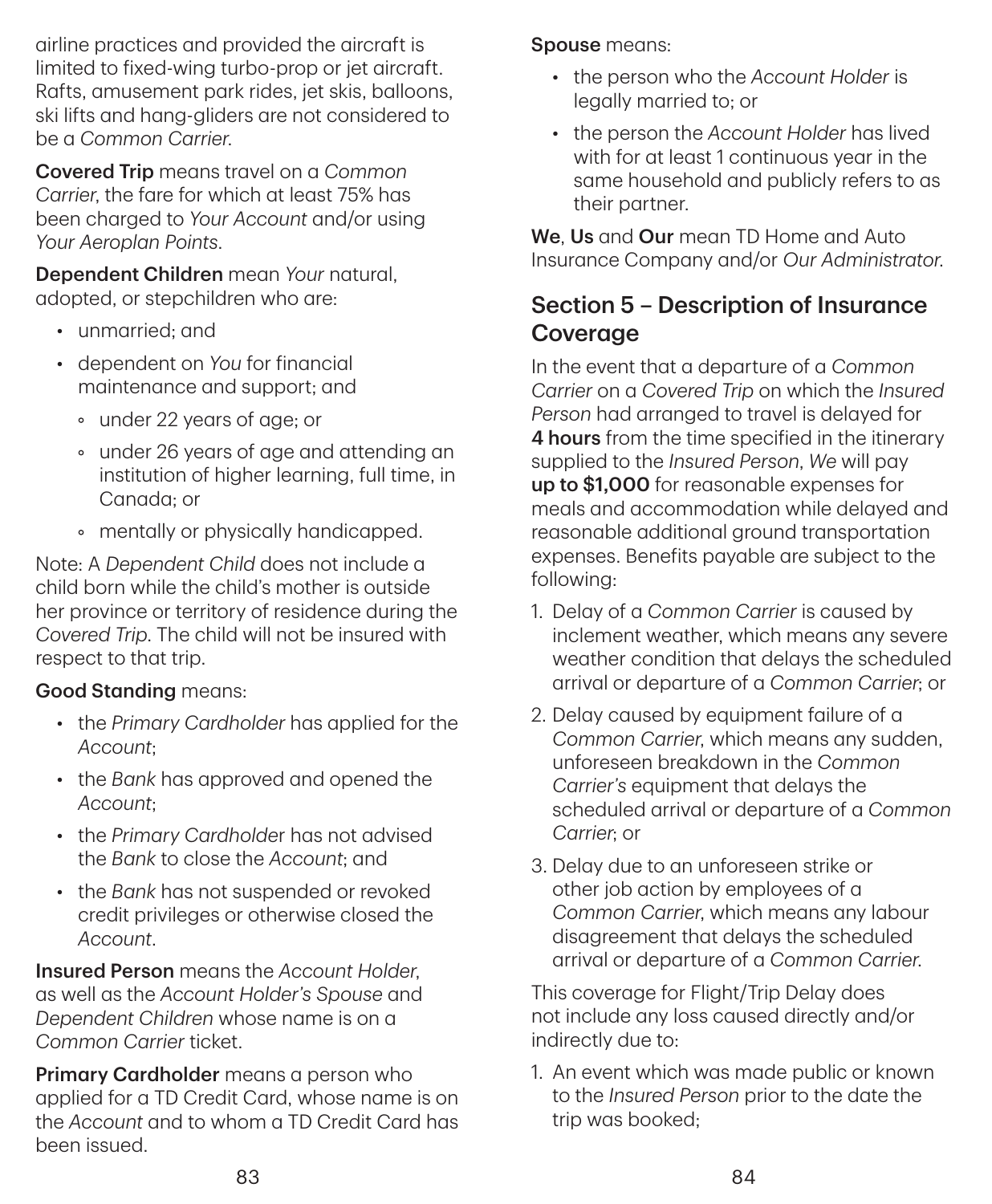- 2. Laws, regulations or orders issued or made by any government or Public Authority;
- 3. Strikes or labour disputes that existed or of which advanced warning had been given prior to the date the *Covered Trip* was booked;
- 4. Cancellation due to the withdrawal from service temporarily or permanently of any *Common Carrier* on the orders or recommendations of any Port Authority or the Aviation Agency of any similar body in any country; or
- 5. A bomb search or bomb threat.

The Flight/Trip Delay benefit is excess over any other insurance or indemnity (including any reimbursements by the *Common Carrier*) available to the *Insured Person*.

### Section 6 – When *Your* Coverage **Terminates**

*Your* Coverage Terminates when:

Coverage for the *Primary Cardholder* under this *Certificate* will terminate on the earliest of the following dates:

- the date the *Account* is cancelled, closed or otherwise ceases to be in *Good Standing*;
- the date *You* cease to be eligible for coverage; and
- the date the Group Policy terminates.

Coverage for an *Insured Person* other than the *Primary Cardholder* under this *Certificate* will terminate on the earliest of the following dates:

- the date coverage terminates for the *Primary Cardholder*; and
- the date the *Insured Person* ceases to be eligible for coverage.

No benefits will be paid under this *Certificate* for losses incurred after coverage has terminated.

## Section 7 – How to Submit a Claim

If *You* have incurred a claim covered under the Flight/Trip Delay Insurance *Certificate*, *You* must give notice by contacting *Our Administrator* within 45 days from the date of the delay.

IMPORTANT NOTE: *You* must provide completed claim form with required supporting documentation, including the Loss Report, to *Our Administrator* as soon as possible, but no later than 90 days from the date of occurrence of the delay.

The Loss Report shall include but may not be limited to:

- a copy of the *Common Carrier* ticket;
- a copy of the *Account* charge receipt or TD Credit Card statement for the cost of the *Common Carrier* and/or proof of redemption;
- itemized receipts for actual expenses incurred for essential items and other expenses incurred as a result of *Your* Flight/Trip Delay;
- a written statement from the *Common Carrier* confirming the date and time of the *Common Carrier* delay;
- the reason or circumstances surrounding the delay; and
- any other information reasonably required by *Our Administrator*.

#### Who to Contact to Submit a Claim:

A claim should always be reported within 45 days. *You* can get help 24 hours a day, 7 days a week by calling *Our Administrator* at 1‑866‑374‑1129 (toll-free) from Canada or the U.S., or +1‑416‑977‑4425 (collect) from other countries.

#### Complete the Required Form

a) Request the Form: To request a claim form, call *Our Administrator* at 1‑866‑374‑1129 (toll-free) or +1‑416‑977‑4425 (collect) from 8 a.m. to 8 p.m. ET, Monday to Friday.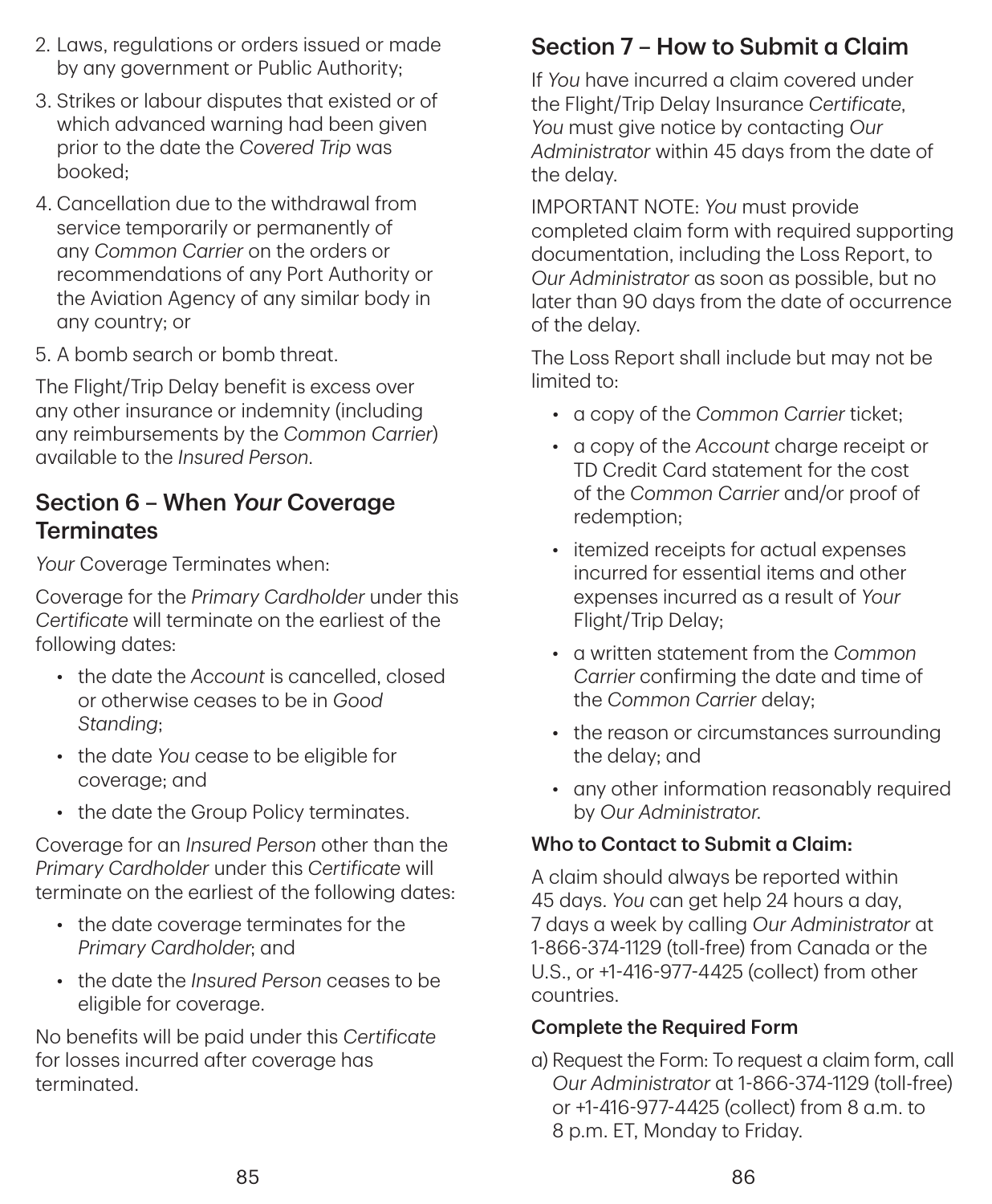b) Time limit from date of event: If *You* are making a claim, *You* must send *Our Administrator* the appropriate claim forms, together with written proof of loss (e.g., original invoices and tickets) as soon as possible. In every case, *You* must submit *Your* completed claim form with required documentation within 90 days from the date of the accident or the date the claim arises. Failure to provide the applicable documentation may invalidate *Your* claim.

### What Claimant Can Expect from Insurer

Once *We* have approved the claim, *We* will notify *You* and payment will be made within 60 days after receipt of the required claim forms, documentation and written proof of loss. If the claim has been denied, *We* will inform *You* of the claim denial reasons within 60 days after receipt of the required claim forms and written proof of loss.

## Section 8 – General Conditions

#### False Claim

If *You* or an *Insured Person* make a claim knowing it to be false or fraudulent in any respect, neither *You* nor the *Insured Person* will be entitled to the benefits of this coverage, nor to the payment of any claim under the Group Policy.

#### Group Policy

All benefits under this *Certificate* are subject in every respect to the Group Policy, which alone constitutes the agreement under which benefits will be provided. This Group Policy is issued to the Bank. The principal provisions of the Group Policy affecting *Insured Persons* are summarized in this *Certificate*. The Group Policy is on file at the office of the *Bank*. In no event does possession of multiple certificates or TD Credit Cards entitle an *Insured Person* to benefits in excess of those described herein.

### Legal Action Limitation Period

Every action or proceeding against the Insurer for the recovery of insurance money

payable under the contract is absolutely barred unless commenced within the time set out in the *Insurance Act* (for actions or proceedings governed by the laws of Alberta or British Columbia), *The Insurance Act* (for actions or proceedings governed by the laws of Manitoba), the *Limitations Act, 2002* (for actions or proceedings governed by the laws of Ontario), or other applicable legislation. For actions or proceedings governed by the laws of Quebec, the prescriptive period is set out in the *Civil Code of Quebec*.

#### Other insurance

All of *Our* coverages are excess insurance, meaning that any other sources of recovery *You* have will pay first, and this insurance policy will be the last to pay. The total benefits payable under all *Your* insurance, including this *Certificate*, cannot be more than the actual expenses for a claim. If an *Insured Person* is also insured under any other insurance certificate or policy, *We* will coordinate payment of benefits with the other insurer.

#### Right of Subrogation

There may be circumstances where another person or entity should have paid *You* for a loss but instead *We* paid *You* for the loss. If this occurs, *You* agree to co-operate with *Us* so *We* may demand payment from the person or entity who should have paid *You* for the loss. This may include:

- transferring to *Us* the debt or obligation owing to *You* from the other person or entity; or
- permitting *Us* to bring a lawsuit in *Your* name; or
- if *You* receive funds from the other person or entity, *You* will hold it in trust for *Us*; or
- acting so as not to prejudice any of *Our* rights to collect payment from the other person or entity.

*We* will pay the costs for the actions *We* take.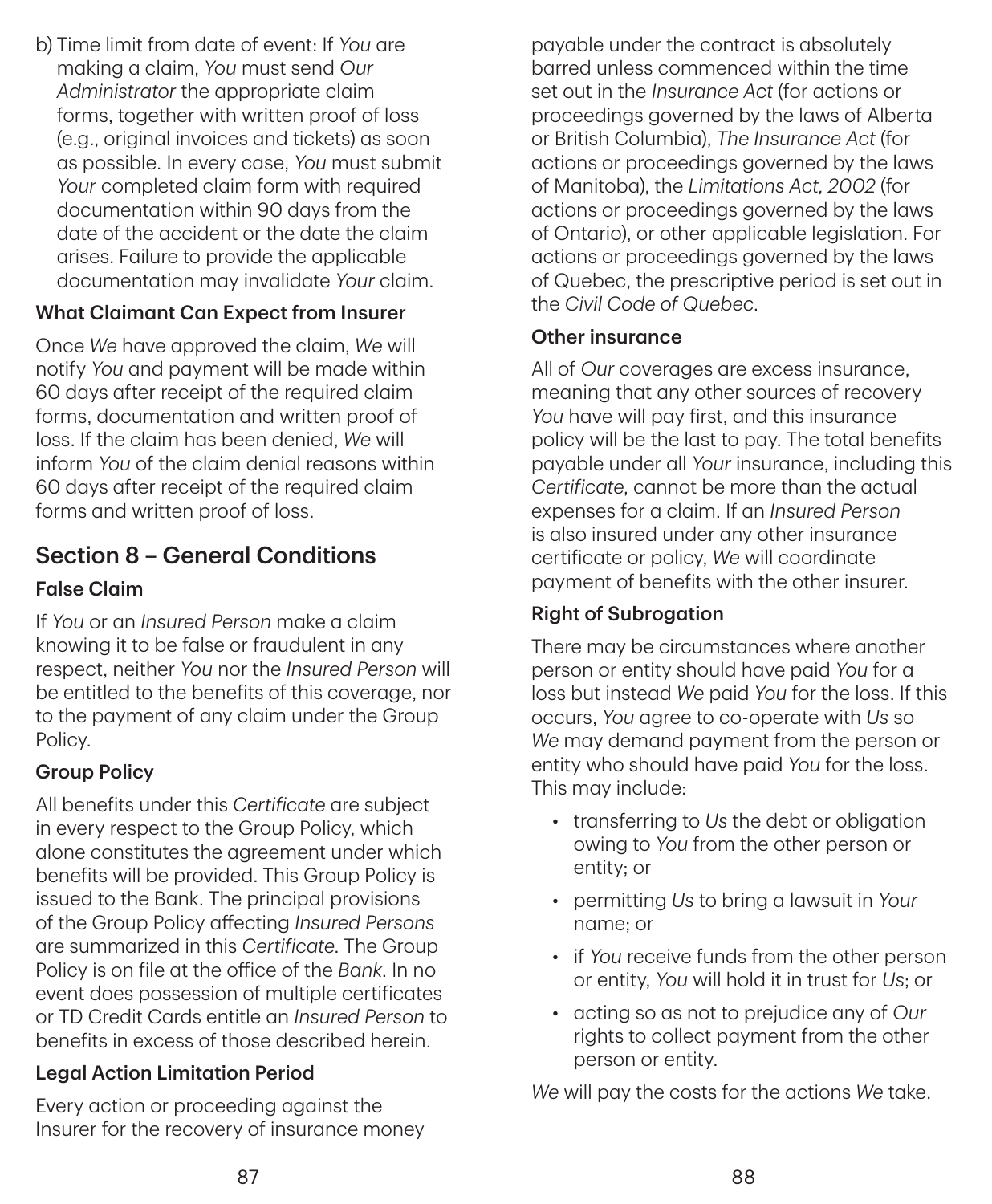## AUTO RENTAL COLLISION / LOSS DAMAGE INSURANCE

#### Coverage under this Certificate is provided by:

TD Home and Auto Insurance Company ("Insurer") P.O. Box 1, TD Centre, Toronto, ON M5K 1A2

#### Claims administration and adjudication services are provided by:

Global Excel Management Inc. ("Administrator") 73 Queen Street, Sherbrooke, QC J1M 0C9 Phone: 1‑866‑374‑1129 or +1‑416‑977‑4425

Please note that in Alberta and British Columbia, Statutory Conditions are deemed to be part of every contract that includes insurance against loss or damage to property and said Statutory Conditions are included in the Policy.

## Section 1 – Introduction

### Certificate of Insurance

The *Certificate* below applies to the TD Aeroplan Visa Infinite Privilege Card, which will be referred to as a "TD Credit Card" throughout the *Certificate*. Please read this *Certificate* carefully. It outlines what Collision/ Loss Damage Insurance is and what is covered along with the conditions under which a payment will be made when *You* rent and operate a rental vehicle but do not accept the Collision Damage Waiver ("CDW") or its equivalent offered by the *Rental Agency*. It also provides instructions on how to make a claim. This *Certificate* should be kept in a safe place and carried with *You* when *You* travel.

TD Home and Auto Insurance Company (referred to in this *Certificate* as the "Insurer"), provides the insurance for this *Certificate* under Policy #TDV092010 (referred to in this *Certificate* as the "Policy"). *Our Administrator* administers the insurance on behalf of TD Home and Auto Insurance Company, and provides claims assistance, claims payment

and administrative services under the Group Policy.

This *Certificate* is not a contract of insurance. It contains only a summary of the principal provisions of the Policy.

All benefits are subject in every respect to the Policy which alone constitutes the Agreement under which payments are made. This *Certificate* contains a clause which may limit the amount payable.

This coverage may be cancelled, changed or modified at the option of the card issuer or the Insurer Company with at least 30 days written notice to the *Primary Cardholder*.

### How to contact *Us*

*You* may contact our *Administrator* by calling: 1‑866‑374‑1129 (toll-free) from Canada or the U.S., or +1‑416‑977‑4425 (collect) from other countries.

## Section 2 – Eligibility

### Who is Eligible for Coverage?

*Insured Persons* as defined provided that:

- 1. *Your* Card *Account* privileges have not been terminated or suspended; and
- 2. *Your* Card *Account* is not more than 90 days past due.

### Coverage Activation

For coverage to be in effect, *You* must:

- 1. Use *Your* TD Credit Card to pay for the entire rental from a *Rental Agency*.
- 2. Decline the *Rental Agency's* CDW option or similar coverage offered by the *Rental Agency* on the rental contract. If there is no space on the vehicle rental contract for *You* to indicate that *You* have declined the coverage, then indicate in writing on the contract "I decline CDW provided by this merchant".
	- Rental vehicles which are part of prepaid travel packages are also covered if the total package was paid by *Your* TD Credit Card.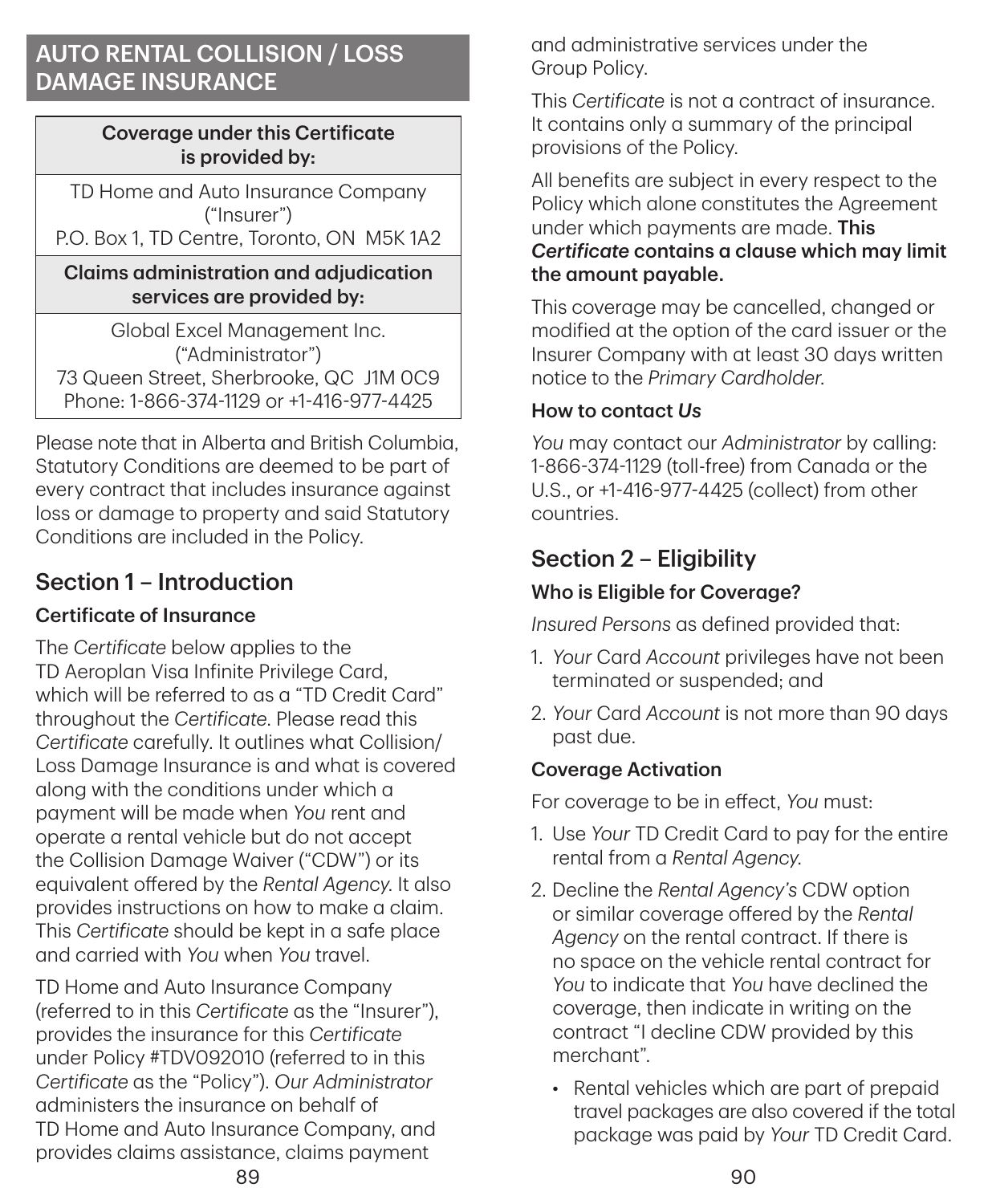- *You* are covered if *You* receive a "free rental" as a result of a promotion where *You* have had to make previous vehicle rentals and if each such previous rental was entirely paid for with *Your* TD Credit Card.
- *You* are covered if *You* receive a "free rental" day(s) as a result of the Aeroplan program for the number of days of free rental (or similar TD Credit Card program). If the free rental day(s) are combined with rental days for which *You* pay the negotiated rate, this entire balance must be paid by *Your* TD Credit Card.
- *You* are covered if *Aeroplan Points* are used to obtain the rental. If partial payment is paid using *Your Aeroplan Points*, the remaining balance of that rental must be paid using *Your* TD Credit Card in order to be covered.

#### *Aeroplan Points* or any other Frequent Flyer Plan Rewards Units

Under no circumstances will any benefit be payable in connection with the value of *Aeroplan Points* or frequent flyer plan rewards units that have been lost or wasted.

## Section 3 – Definitions

In this *Certificate*, the following words and phrases shown in italics and capitalized have the meanings shown below. As *You* read through the *Certificate*, *You* may need to refer to this Section to ensure *You* have a full understanding of *Your* coverage, limitations and exclusions.

Account means the *Primary Cardholder's* TD Credit Card Account that the *Bank* maintains.

Account Holder means the *Primary Cardholder* to whom the monthly *Account* statement is issued and who is a resident of Canada, and any *Additional Cardholder* who is a resident of Canada. The *Account Holder* may be referred herein as "*You*" or "*Your*".

Additional Cardholder means a person to whom a TD Credit Card has been issued at the authorization of the *Primary Cardholde*r.

Aeroplan Points mean the points awarded through the Aeroplan program which can be redeemed for rewards. *Aeroplan Points* have no monetary value.

**Bank** means The Toronto-Dominion Bank.

Car Sharing means a car rental club, which gives its members 24-hour access to a fleet of cars parked in a convenient location.

Certificate means this Certificate of Insurance.

Good Standing means:

- the *Primary Cardholder* has applied for the *Account*;
- the *Bank* has approved and opened the *Account*;
- the *Primary Cardholder* has not advised the *Bank* to close the *Account*; and
- the *Bank* has not suspended or revoked credit privileges or otherwise closed the *Account*.

#### Insured Person means:

- 1. *You* the *Account Holder* who presents themselves in person at the *Rental Agency*, signs the rental contract, declines the *Rental Agency's* Collision Damage Waiver (CDW) or its equivalent and takes possession of the rental vehicle and who complies with the terms of this Policy.
- 2. Any other person who drives the same rental vehicle with *Your* permission whether or not such person has been listed on the rental vehicle contract or has been identified to the *Rental Agency* at the time of making the rental; however, *You* and all drivers must otherwise qualify under and follow the terms of the rental contract and must be legally licensed and permitted to drive the rental vehicle under the laws of the jurisdiction in which the rental vehicle shall be used.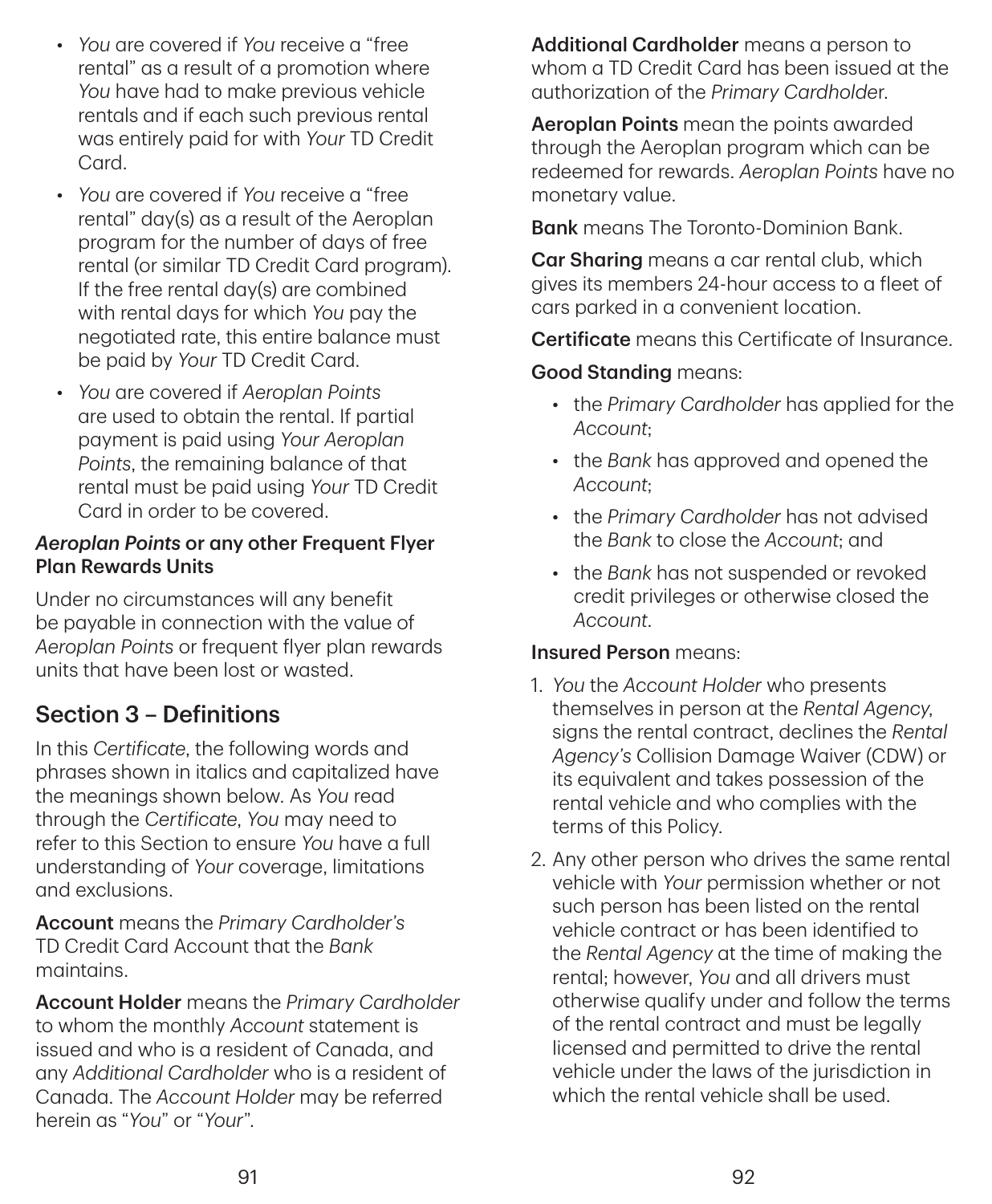Important: Check with *Your* personal automobile insurer and the *Rental Agency* to ensure that *You* and all other drivers have adequate third-party liability, personal injury and damage to property coverage. This policy only covers loss or damage to the rental vehicle as stipulated herein.

Loss of Use means the amount paid to a *Rental Agency* to compensate it when a rental vehicle is unavailable for rental while undergoing repairs for damage incurred during the rental period.

Primary Cardholder means a person who has applied for a TD Credit Card, whose name is on the *Account* and to whom a TD Credit Card has been issued.

Rental Agency means an auto *Rental Agency* licensed to rent vehicles and which provides a rental agreement. Throughout this *Certificate* the terms "rental company" and "rental agency" refer to both traditional auto rental agencies and *Car Sharing* Programs.

Rental Agency's CDW means an optional Collision Damage Waiver ("CDW") or similar coverage offered by car rental companies that relieves renters of financial responsibility if the car is damaged or stolen while under rental contract. *Rental Agency's CDW* is not insurance.

Tax-free Car means a tax-free car package that provides tourists with a short-term (17 days to 6 months), tax-free vehicle lease agreement with a guaranteed buyback. The Collision/Loss Damage Insurance program will not provide coverage for *Tax‑free Cars*.

## Section 4 – Description of Insurance Coverage

### Collision/Loss Damage Insurance at a Glance

• Only the *Cardholder* may rent a vehicle and decline the *Rental Agency's CDW* or an equivalent coverage offering. This coverage applies only to the *Insured Person's* personal and business use of the rental vehicle.

- *Your* TD Credit Card must be in *Good Standing*.
- *You* must initiate and complete the entire rental transaction with the same TD Credit Card.
- The full cost of the rental must be charged to *Your* TD Credit Card to activate coverage.
- Coverage is limited to one rental vehicle at a time; i.e., if during the same period there is more than one vehicle rented by the *Cardholder*, only the first rental will be eligible for these benefits.
- The length of time *You* rent the same vehicle or vehicles must not exceed 48 consecutive days, which follow one immediately after the other. In order to break the consecutive day cycle, a full calendar day must exist between rental periods. If the rental period exceeds 48 consecutive days, coverage will not be provided from the first day onwards; e.g., coverage will not be provided for either the first 48 consecutive days or any subsequent days. Coverage may not be extended for more than 48 days by renewing or taking out a new rental agreement with the same or another *Rental Agency* for the same vehicle or another vehicle.
- Coverage is limited to loss/damage to, or theft of a rental vehicle only up to the rental vehicle's actual cash value plus valid *Loss of Use* charges.
- The *Cardholder* must decline on the rental contract the CDW option or its equivalent offered by the *Rental Agency*. (The Collision/Loss Damage Insurance coverage does not pay for the premium charged by the *Rental Agency* for the CDW offered by the *Rental Agency*.)
- Most vehicles are covered by the Policy. (A list of vehicles excluded from this coverage is outlined in the subection "Types of Vehicles Covered".)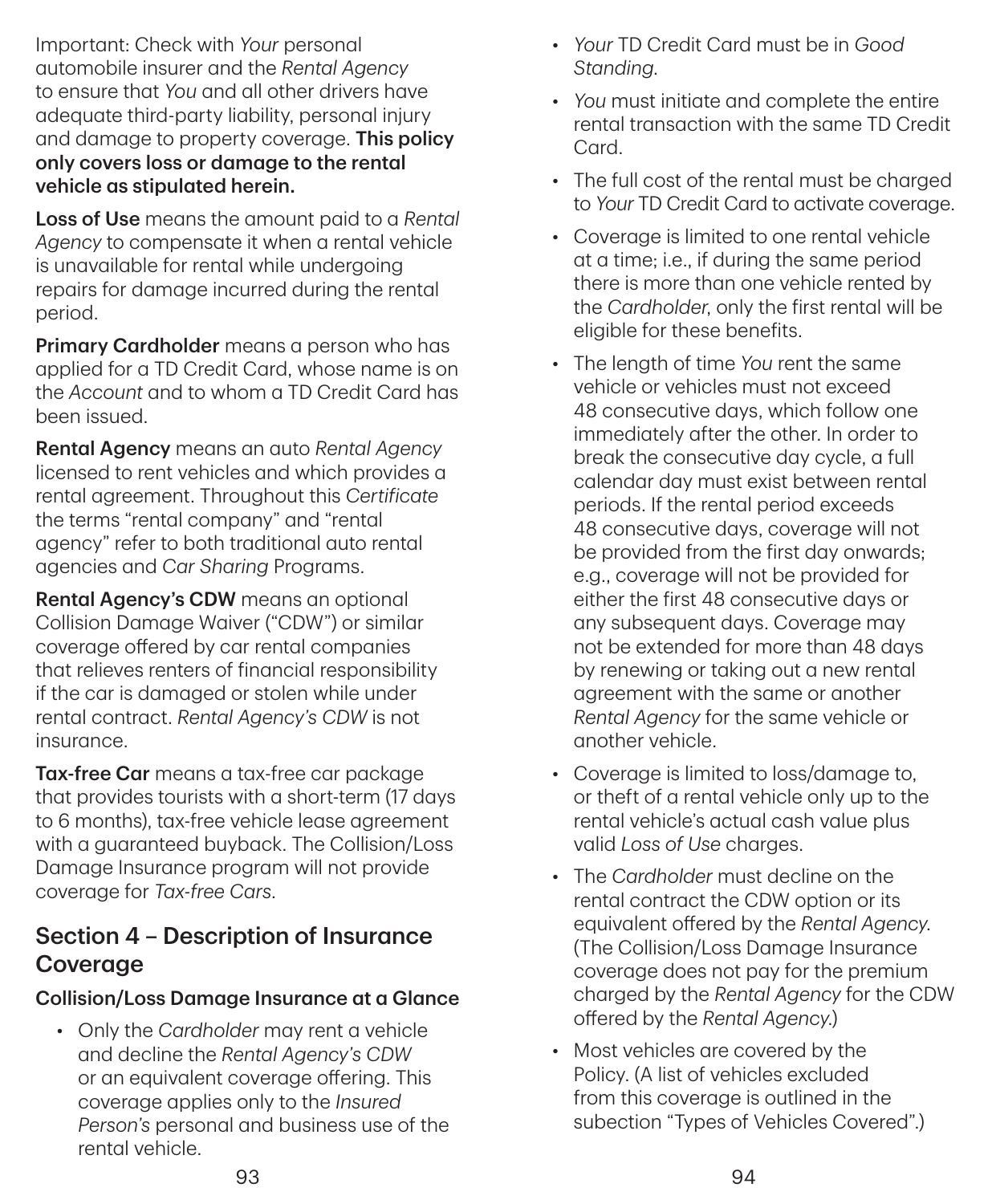- Collision/Loss Damage (CLD) Insurance provides coverage when *You* use *Your* TD Credit Card to pay for the full cost of a rental vehicle and decline the CDW (or an equivalent coverage) offered by the *Rental Agency*. There is no additional charge for the CLD Insurance. The coverage compensates *You* or a *Rental Agency* for loss/damages up to the actual cash value of the rented vehicle and valid *Rental Agency Loss of Use* charges when the conditions described below are met.
- Coverage is available except where prohibited by law.
- Claims must be reported within 48 hours of the damage/loss occurring by calling 1‑866‑374‑1129 (toll-free) from Canada or the U.S., or +1‑416‑977‑4425 (collect) from other countries.

#### PLEASE READ THE FOLLOWING COVERAGE DESCRIPTION CAREFULLY FOR MORE DETAILED INFORMATION ON CONDITIONS AND EXCLUSIONS.

CLD Insurance is primary insurance (except for losses that may be waived or assumed by the *Rental Agency* or their insurer, and in such circumstances where local government insurance legislation states otherwise) which pays the amount for which *You* are liable to the *Rental Agency* up to the actual cash value of the damaged or stolen rental vehicle as well as valid *Loss of Use* charges resulting from damage or theft occurring while *You* are the renter of the rental vehicle.

The length of time *You* rent the same vehicle or vehicles must not exceed 48 consecutive days. If *You* rent the same vehicle or vehicles for more than 48 consecutive days, no coverage is provided for any part of your rental period.

#### Where Coverage is Available

This coverage is available on a 24-hour basis unless precluded by law or the coverage is in violation of the terms of the rental contract in the jurisdiction in which it was formed (other than described in Section 5 – "Limitations and Exclusions", under #7). (See Section 9 – "Helpful Hints" for tips on locations where use of this coverage may be challenged and what to do when a *Rental Agency* makes the rental or return of a vehicle difficult.)

### Types of Vehicles Covered

The types of rental vehicles covered include:

All cars, sport utility vehicles, and minvans (defined as vans made by an automobile manufacturer and classified by the manufacturer or a government authority as minivans made to transport a maximum of 8 people including the driver and which are used exclusively for the transportation of passengers and their luggage) except those excluded below.

## Section 5 – Limitations and Exclusions

Collision/Loss Damage (CLD) Insurance does NOT include loss arising directly or indirectly from:

- 1. a replacement vehicle for which *Your* personal automobile insurance is covering all or part of the cost of the rental;
- 2. third-party liability;
- 3. personal injury or damage to property, except the rental vehicle itself or its equipment;
- 4. the operation of the rental vehicle at any time during which any *Insured Person* is driving while intoxicated or under the influence of any narcotic;
- 5. any dishonest, fraudulent or criminal act committed by any *Insured Person*;
- 6. wear and tear, gradual deterioration, or mechanical or electrical breakdown or failure, inherent vice or damage, insects or vermin;
- 7. operation of the rental vehicle in violation of the terms of the rental agreement except:
	- a) *Insured Persons* as defined, may operate the rental vehicle;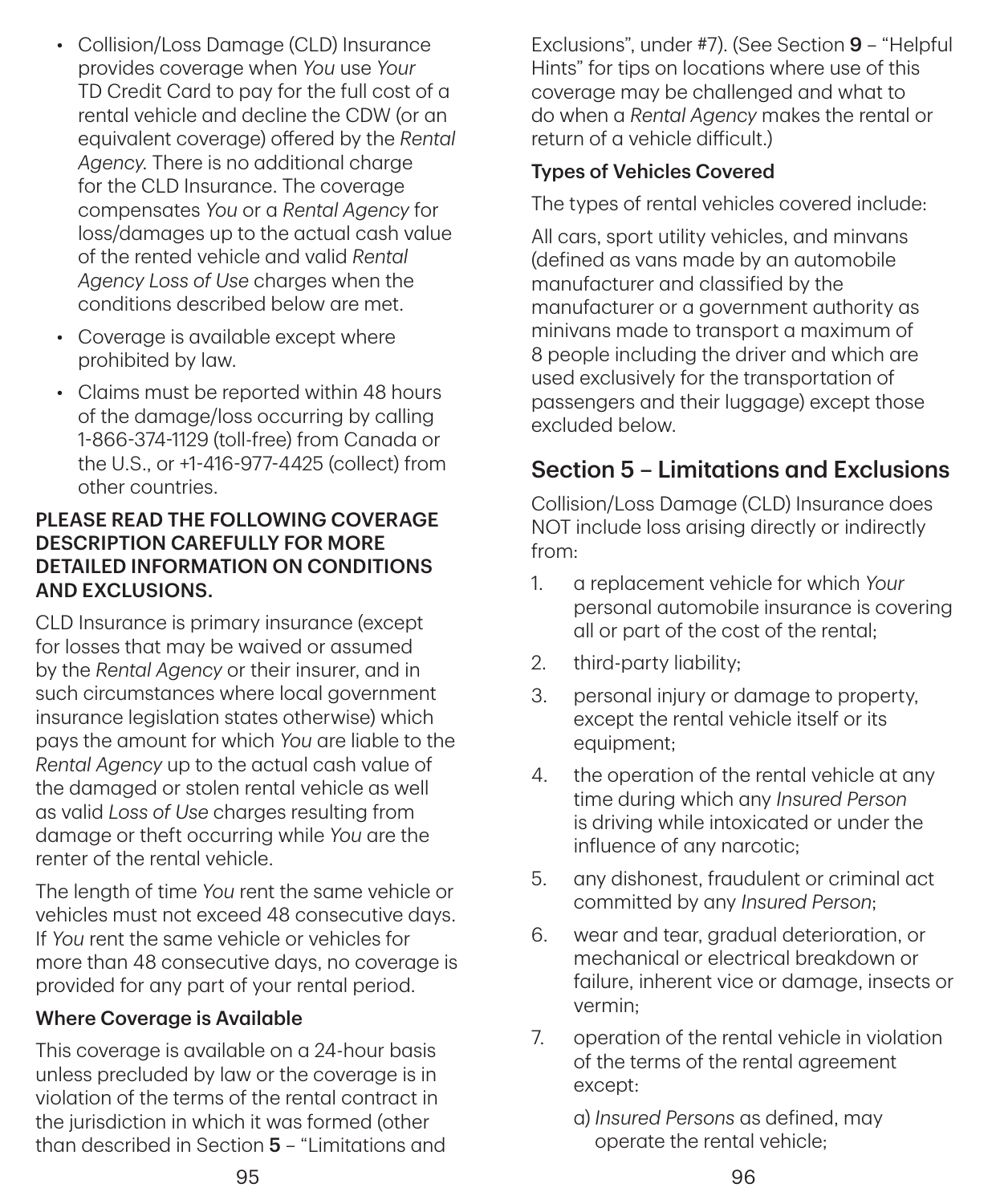- b) the rental vehicle may be driven on publicly maintained gravel roads;
- c) the rental vehicle may be driven across provincial and state boundaries in Canada and the U.S. and between Canada and the U.S.

NOTE: It must be noted that loss/damage arising while the vehicle is being operated, as described in #7, is covered by this insurance. However, the *Rental Agency's* third-party insurance will not be in force and, as such, *You* must ensure that *You* are adequately insured privately for third-party liability.

- 8. seizure or destruction under a quarantine or customs regulations or confiscated by order of any government or public authority;
- 9. transportation of contraband or illegal trade;
- 10. war; or civil unrest; or an act of war, whether declared or undeclared; or hostile or warlike action in time of peace or war; or willing participation in a riot or civil unrest; or rebellion; or revolution; or insurrection; or any service in the armed forces while on duty;
- 11. transportation of property or passengers for hire;
- 12. nuclear reaction, nuclear radiation, or radioactive contamination;
- 13. intentional damage to the rental vehicle by an *Insured Person*.

#### Vehicles that are NOT covered are:

- 1. vans, cargo vans or mini cargo vans (other than minivans as described above);
- 2. trucks, pick-up trucks or any vehicle that can be spontaneously reconfigured into a pick-up truck;
- 3. limousines;
- 4. off-road vehicles meaning any vehicle used on roads that are not publicly maintained roads unless used to ingress and egress private property;
- 5. motorcycles, mopeds or motor bikes;
- 6. trailers, campers, recreational vehicles or vehicles not licensed for road use;
- 7. vehicles towing or propelling trailers or any other object;
- 8. mini buses or buses;
- 9. any vehicle with a Manufacturer's Suggested Retail Price (MSRP), excluding all taxes, over eighty-five thousand dollars (\$85,000) Canadian, at the time and place of loss;
- 10. exotic vehicles, meaning vehicles such as Aston Martin, Bentley, Bricklin, Daimler, DeLorean, Excalibur, Ferrari, Jensen, Lamborghini, Lotus, Maserati, Porsche, Rolls Royce;
- 11. any vehicle which is either wholly or in part hand made, hand finished or has a limited production of under 2,500 vehicles per year;
- 12. antique vehicles, meaning a vehicle over 20 years old or which has not been manufactured for 10 years or more;
- 13. *Tax‑free cars*.

Luxury vehicles such as BMW, Cadillac, Lincoln and Mercedes Benz are covered as long as they meet the above requirements.

### Section 6 – When Coverage **Terminates**

There is NO Coverage when:

- 1. The *Rental Agency* reassumes control of the rental vehicle.
- 2. This Policy is cancelled.
- 3. *Your* rental period is more than 48 consecutive days, or *Your* rental period is extended for more than 48 consecutive days by renewing or taking out a new rental agreement with the same or another *Rental Agency* for the same vehicle or other vehicles.
- 4. *Your* TD Credit Card is cancelled or *Card* privileges are otherwise terminated.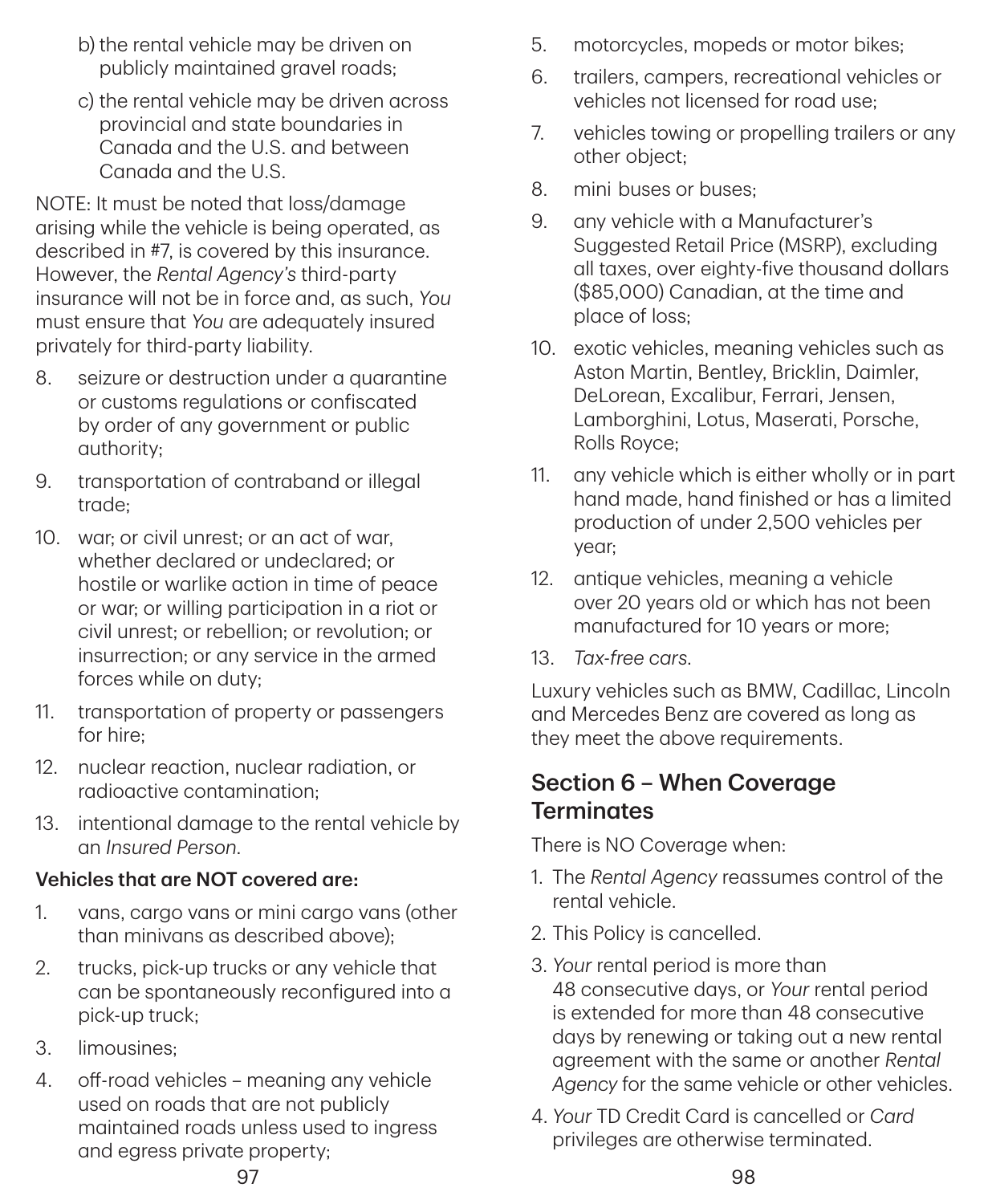## Section 7 – In the Event of an Accident/Theft

- Within 48 hours, call *Our Administrator* at 1‑866‑374‑1129 (toll-free) from Canada or the U.S., or +1‑416‑977‑4425 (collect) from other countries. *Our Administrator's* representative will answer *Your* questions and send *You* a claim form.
- Decide with the rental agent which one of *You* will make the claim.

If the rental agent decides to settle the claim directly, complete the accident report claim form and assign the right for the *Rental Agency* to make the claim on *Your* behalf on the claim form or other authorized forms. It is important to note that *You* remain responsible for the damage/loss and that *You* may be contacted in the future to answer inquiries resulting from the claims process. The rental agent may fax the required documentation to +1‑819‑569‑2814 (toll-free).

Original documentation may also be required in some instances. (If *You* have any questions, are having any difficulties, or would like the claims *Administrator* to be involved immediately, call the number provided above).

- If *You* will be making the claim, *You* must call the claims *Administrator* within 48 hours of the damage/theft having occurred. *Your* claim must be submitted with as much documentation, as requested by *Our Administrator* below, within 45 days of discovering the loss/ damage. *You* will need to provide all documentation within 90 days of the date of damage or theft to the claims *Administrator*.
- The following claim documentation is required:
	- the claim form, completed and signed;
	- *Your* sales draft showing that the rental was paid in full with the TD Credit Card and/or proof of redemption;
- the original copy of the vehicle rental agreement;
- the accident or damage report, if available;
- the itemized repair bill, or if not available, a copy of the estimate;
- the receipt for paid repairs;
- the police report, when available;
- a copy of *Your* billing or pre-billing statement if any repair charges were billed to *Your Account*;
- Under normal circumstances, the claim will be paid within 15 days after the claims *Administrator* has received all necessary documentation. If the claim cannot be assessed on the basis of the information that has been provided, it will be closed.

After *Our Administrator* has paid *Your* claim, *Your* rights and recoveries will be transferred to the Insurer to the extent of *Our Administrator's* payment for the loss/damage incurred when the rental vehicle was *Your* responsibility. This means the Insurer will then be entitled, at its own expense, to sue in *Your* name. If the Insurer chooses to sue another party in *Your* name, *You* must give the Insurer all the assistance they may reasonably require to secure its rights and remedies. This may include providing *Your* signature on all necessary documents that enable the Insurer to sue in *Your* name.

Once *You* report damage, loss or theft, a claim file will be opened and will remain open for 6 months from the date of the damage or theft.

Payment will only be made on a claim or any part of a claim that is completely substantiated as required by the claims *Administrator* within 6 months of the date of loss/damage.

*You* should use due diligence and do all things necessary to avoid or reduce any loss or damage to property protected by this Collision/ Loss Damage Insurance. If *You* make a claim knowing it to be false or fraudulent in any respect, *You* will not be entitled to the benefits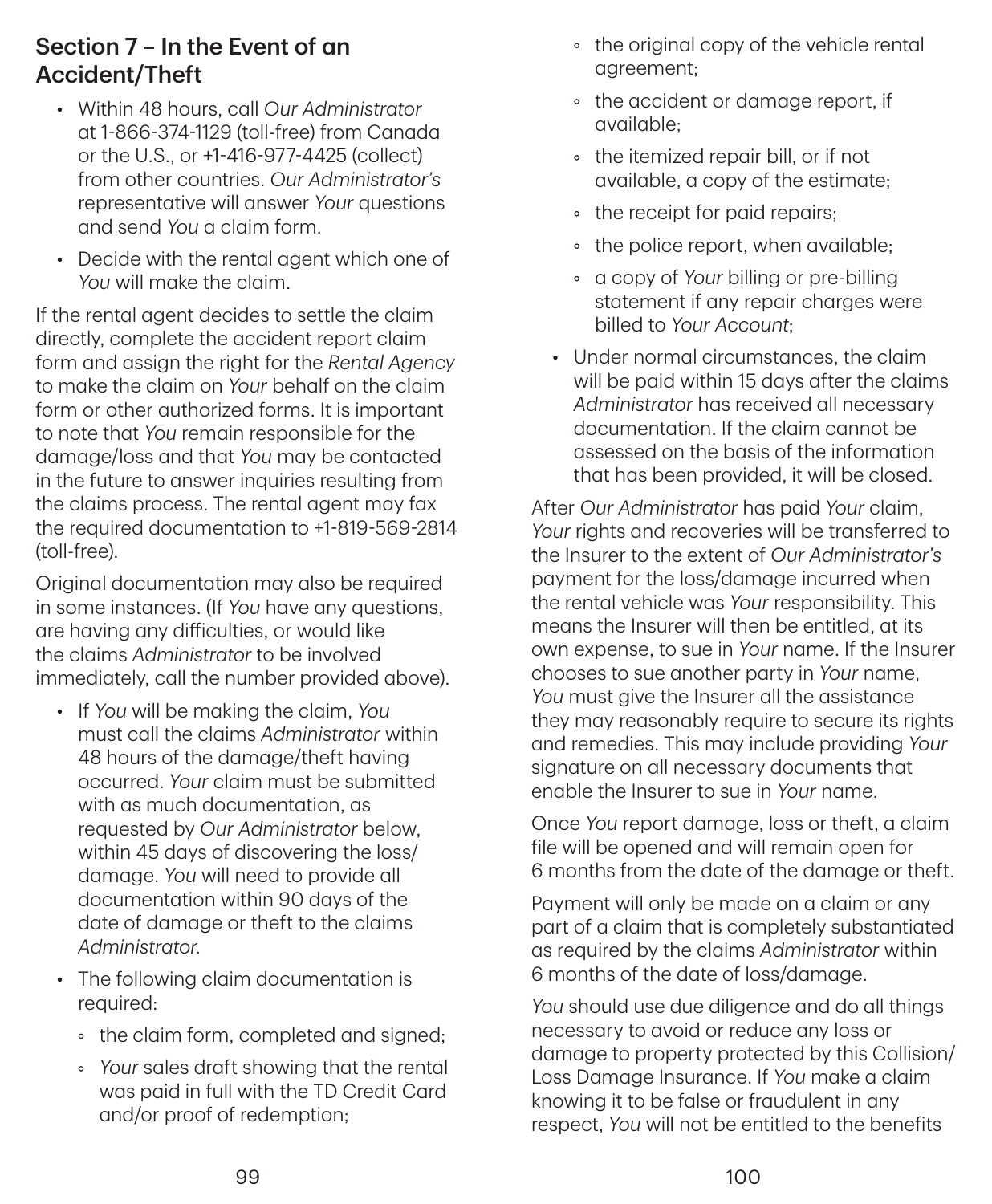of this protection, nor to the payment of any claim made under this Policy.

## Section 8 – General Conditions

### Legal Action Limitation Period

Every action or proceeding against the Insurer for the recovery of insurance money payable under the contract is absolutely barred unless commenced within the time set out in the *Insurance Act* (for actions or proceedings governed by the laws of Alberta or British Columbia), *The Insurance Act* (for actions or proceedings governed by the laws of Manitoba), the *Limitations Act, 2002* (for actions or proceedings governed by the laws of Ontario), or other applicable legislation. For actions or proceedings governed by the laws of Quebec, the prescriptive period is set out in the *Civil Code of Quebec*.

## Section 9 – Helpful Hints

Before *You* rent a vehicle, find out if *You* are required to provide a deposit if *You* wish to decline the *Rental Agency's CDW*. If possible, select a *Rental Agency* which provides an excellent rate AND allows *You* to decline the CDW without having to make a deposit.

*Rental Agencies* in some countries may resist *You* declining their CDW coverage. These *Rental Agencies* may try to encourage *You* to take their coverage or to provide a deposit. If *You* experience difficulty using *Your* CLD Insurance coverage, please call 1‑866‑374‑1129 (toll-free) from Canada or the U.S., or +1‑416‑977‑4425 (collect) from other countries and provide:

- the name of the *Rental Agency* involved;
- the *Rental Agency's* address;
- the date of the rental;
- the name of the *Rental Agency* representative with whom *You* spoke, and *Your* rental contract number.

The *Rental Agency* will then be contacted and acquainted with the CLD Insurance coverage. In certain locations, the law requires that *Rental* Agencies provide Collision Damage Coverage in the price of the vehicle rental. In these locations (and in Costa Rica or elsewhere where *Cardholders* may be required to accept CDW), the CLD Insurance will provide coverage for any required deductible provided that all the procedures outlined in the *Certificate* are followed and the *Rental Agency's* Deductible Waiver has been declined on the rental contract.

*You* will not be compensated for any payment *You* may have made to obtain the *Rental Agency's CDW*.

Check the rental vehicle carefully for scratches or dents before and after *You* drive the vehicle. Be sure to point out where the scratches or dents are located to a *Rental Agency* representative.

If the vehicle has sustained damage of any kind, immediately phone one of the numbers provided and do not sign a blank sales draft to cover the damage and *Loss of Use* charges or, a sales draft with an estimated cost of repair and *Loss of Use* charges. The rental agent may make a claim on Your behalf to recover repair and *Loss of Use* charges by following the procedures outlined in Section 7 – "In the Event of an Accident/Theft".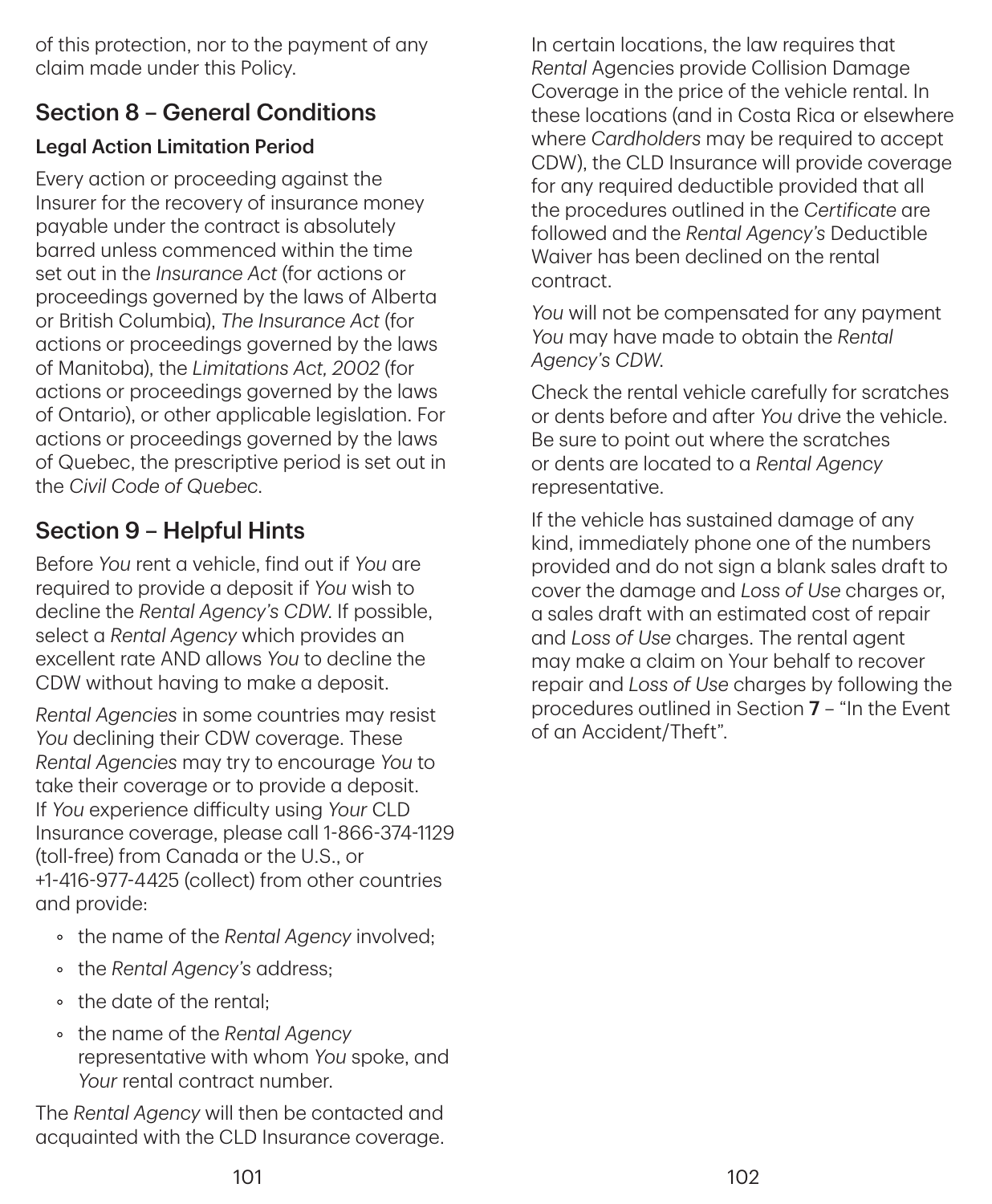## PURCHASE SECURITY AND EXTENDED WARRANTY PROTECTION

#### Coverage under this Certificate is provided by:

TD Home and Auto Insurance Company ("Insurer") P.O. Box 1, TD Centre, Toronto, ON M5K 1A2

#### Claims administration and adjudication services are provided by:

Global Excel Management Inc. ("Administrator") 73 Queen Street, Sherbrooke, QC J1M 0C9 Phone: 1‑866‑374‑1129 or +1‑416‑977‑4425

## Section 1 – Introduction

### Certificate of Insurance

The Certificate of Insurance ("*Certificate*") below applies to the TD Aeroplan Visa Infinite Privilege Card, which will be referred to as a "TD Credit Card" throughout the *Certificate*. Note: This insurance is excess insurance, meaning that any other sources of recovery *You* have will pay first, and this insurance policy will be the last to pay. For example, if *You're* covered under home insurance, *You* will be eligible for the amount of the deductible under this *Certificate*.

Claims administration and adjudication services are provided by Global Excel Management Inc. The terms of the TD Credit Card Purchase Security and Extended Warranty Protection Group Policy #TDVP112008 ("Group Policy") issued by TD Home and Auto Insurance Company ("Insurer") to The Toronto-Dominion Bank are described in this *Certificate*. Please note that in Alberta, Statutory Conditions are deemed to be part of every contract that includes insurance against loss or damage to property and said Statutory Conditions are included in the Group Policy.

## Section 2 – Definitions

In this *Certificate*, the following words and phrases shown in italics and capitalized have the meanings shown below. As *You* read through the *Certificate*, *You* may need to refer to this Section to ensure *You* have a full understanding of *Your* coverage, limitations and exclusions.

Account means the *Primary Cardholder's* TD Credit Card Account that the Bank maintains.

Account Holder means the *Primary Cardholder* to whom the monthly *Account* statement is issued and who is a resident of Canada, and any *Additional Cardholder* who is a resident of Canada. The *Account Holder* may be referred herein as "*You*" or "*Your*".

Additional Cardholder means a person to whom a TD Credit Card has been issued at the authorization of the *Primary Cardholder*.

**Insured Item** means a new item of personal property (a pair or set being one item) for personal use for which at least 75% of the *Purchase Price* has been charged to the *Account* of the *Account Holder*.

**Manufacturer's Warranty** means an express written warranty issued by or on behalf of the manufacturer of the *Insured Item* at the point of sale at the time of purchase of an *Insured Item*. The *Manufacturer's Warranty* must be valid in Canada.

**Primary Cardholder** means a person who applied for a TD Credit Card, whose name is on the *Account* and to whom a TD Credit Card has been issued. A *Primary Cardholder* does not include an *Additional Cardholder*.

Purchase Price means the actual cost to the *Account Holder* of the *Insured Item*, including any applicable sales tax.

Spouse means:

• the person who the *Account Holder* is legally married to; or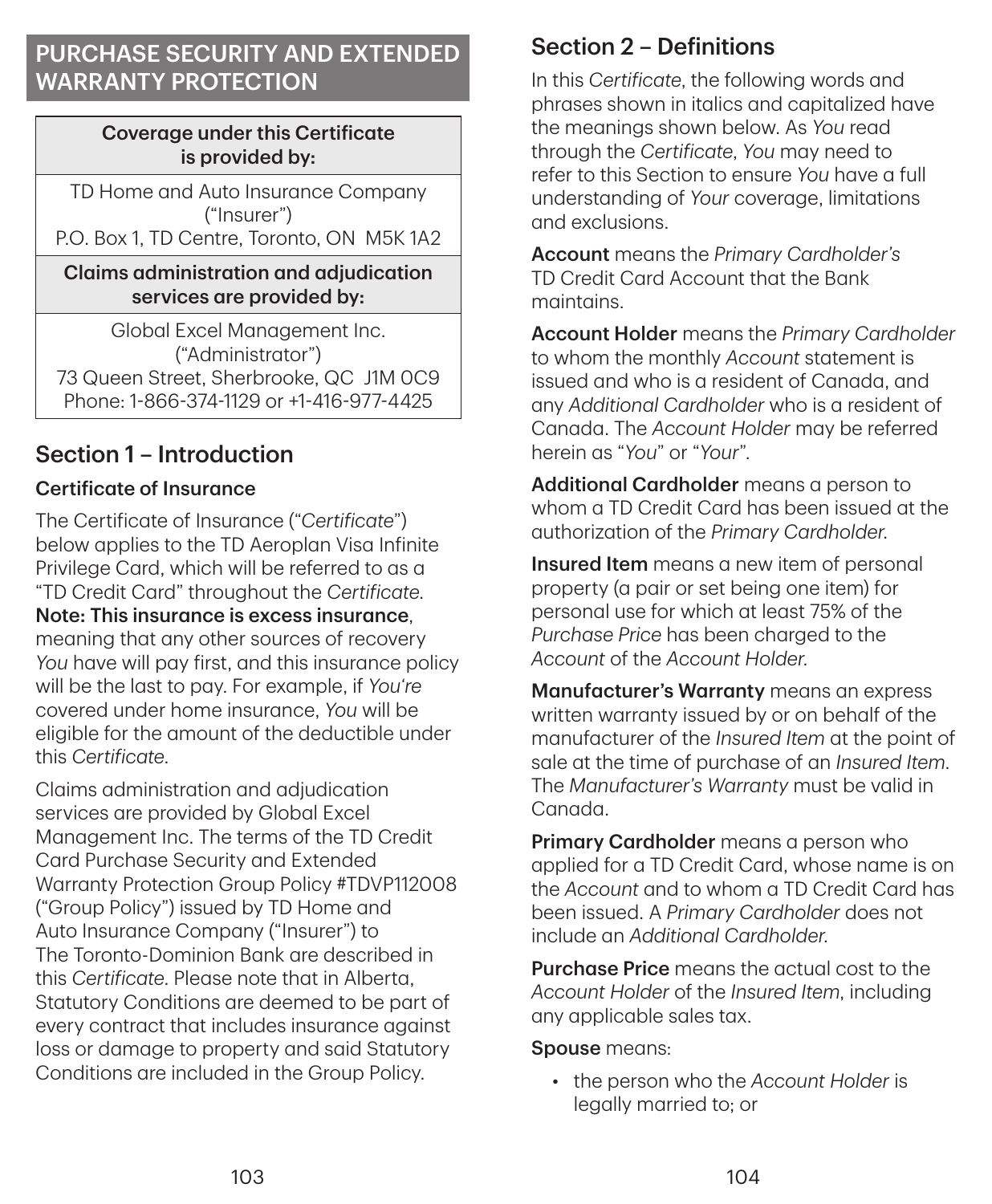• the person the *Account Holder* has lived with for at least 1 continuous year in the same household and publicly refers to as their partner.

## Section 3 – Description of Insurance **Coverage**

### a) Purchase Security

Purchase Security automatically protects most *Insured Items* purchased with the TD Credit Card for 120 days from purchase for all risk of direct physical loss or damage, except as herein provided, anywhere in the world, in excess of other applicable insurance. If the item is lost, stolen or damaged, it will be replaced or repaired, or the *Account Holder* will be reimbursed for the *Purchase Price*.

### b) Extended Warranty Protection

- (i) Extended Warranty Protection automatically provides extended warranty coverage for *Insured Items*, such coverage to commence immediately following the expiry of the applicable *Manufacturer's Warranty* for an additional period equal to 2 times the period of the *Manufacturer's Warranty* coverage or 2 years, whichever is the lesser on most items purchased with the TD Credit Card as long as there is a *Manufacturer's Warranty* valid in Canada (automatic coverage is limited to warranties 5 years or less). *Manufacturer's Warranties* greater than 5 years are covered if registered with the *Administrator* within the first year after purchase of the item.
- (ii)To register an *Insured Item* with a warranty greater than 5 years for Extended Warranty Protection, the *Account Holder* must contact the *Administrator* and provide:
	- a copy of the sales receipt;
	- a Credit Card record of charge or Credit Card statement;
	- the serial number of the item, if available;
- the original *Manufacturer's Warranty* valid in Canada; and
- a description of the product.

## Section 4 – Policy Limits

There is a maximum aggregate lifetime benefit per *Account Holde*r of \$60,000 for all TD Credit Cards of the *Account Holder*. The *Account Holder* will be entitled to receive no more than the full *Purchase Price* of the *Insured Item* as recorded on the *Account* receipt or *Account* statement. Claims for items belonging to a pair or set will be paid for at the Purchase Price of the pair or set provided the parts of the pair or set are unusable individually and cannot be replaced individually. The *Administrator*, at its sole option, may elect to:

- a) Repair, rebuild or replace the item lost or damaged (whether wholly or in part), upon notifying the *Account Holder* of its intention to do so within 45 days following receipt of the required Loss Report; or
- b) Pay cash for said item, not exceeding the full *Purchase Price* thereof paid using the *Account* and subject to the exclusions, terms and limits of liability as stated in this *Certificate*.

## Section 5 – Exclusions

Any loss or damage of any aspect of any product, device, or equipment to function properly as caused by any change in date will be excluded. This exclusion applies to Purchase Security and to Extended Warranty Protection.

#### Purchase Security

- (a) Coverage is not extended to loss or damage to the following:
	- 1. cash or its equivalent, travellers cheques, tickets and any negotiable instruments;
	- 2. art objects, bullion, rare or precious coins;
	- 3. perishables, animals or living plants;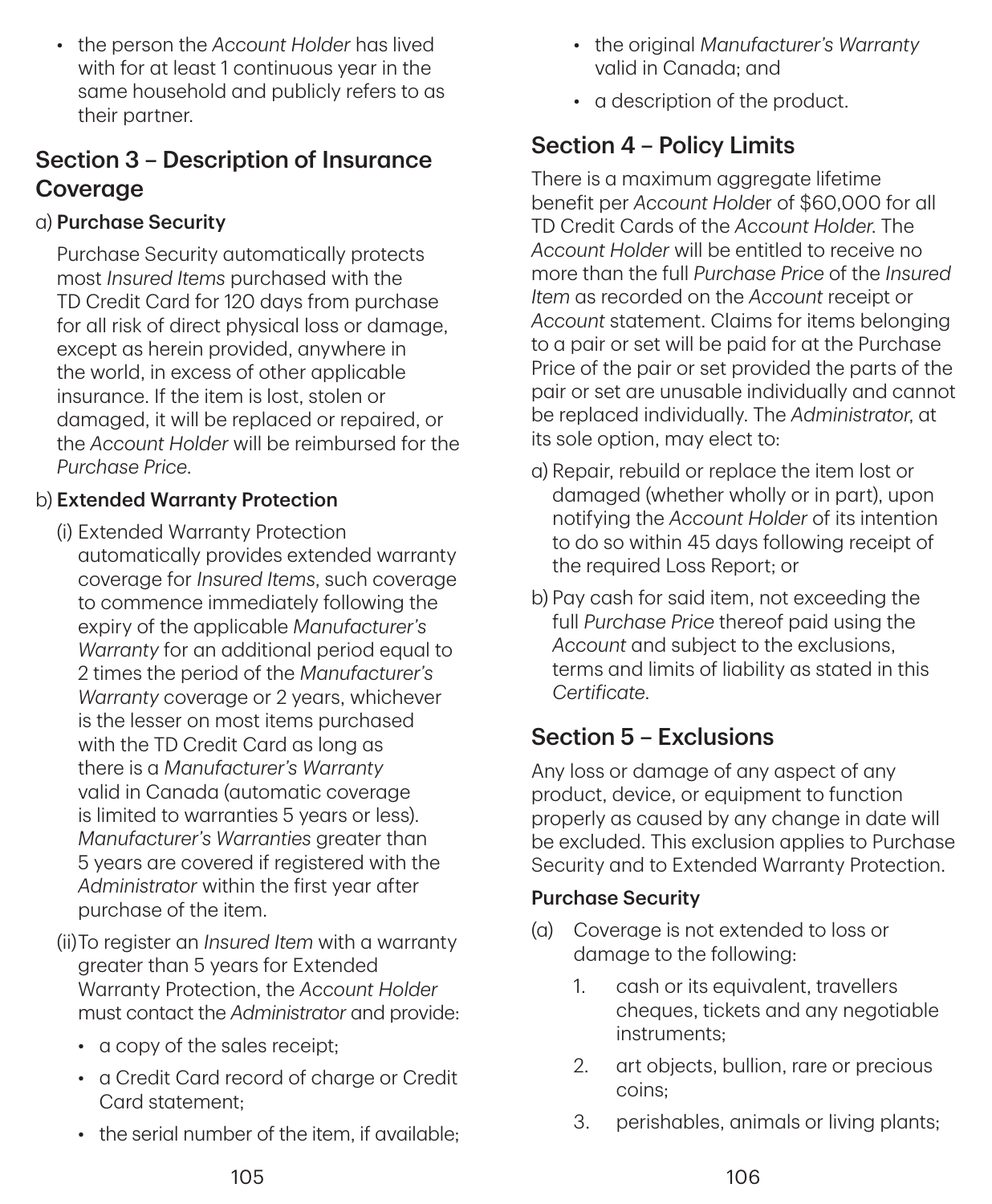- 4. jewellery and watches in baggage unless carried by hand and under the personal supervision of the *Account Holder* or *Account Holder's* travelling companion previously known to the *Account Holder*;
- 5. automobiles, motorboats, aircrafts, motorcycles, drones, motor scooters and other motorized vehicles, parts and accessories thereof;
- 6. ancillary costs incurred in respect of an *Insured Item* and not forming part of the *Purchase Price*;
- 7. parts and/or labour required as a result of mechanical breakdown;
- 8. used and pre-owned items, including antiques and demos;
- 9. any item purchased by and/or used for a business or commercial purpose;
- 10. items consumed in use; and
- 11. services.
- (b) Loss or damage resulting from the following perils are excluded from coverage:
	- 1. abuse or fraud;
	- 2. flood or earthquake;
	- 3. war, invasion, hostilities, rebellion, insurrection, terrorism, confiscation by authorities, contraband or illegal activity;
	- 4. normal wear and tear;
	- 5. mysterious disappearance (used herein to mean disappearance in an unexplained manner marked by an absence of evidence of the wrongful act of another);
	- 6. radioactive contamination;
	- 7. inherent product defects;
	- 8. normal course of play;
	- 9. willful acts or omissions; and

10. indirect, incidental or consequential damages, including bodily injury, property damage, economic loss, punitive or exemplary damages and legal costs are not covered.

#### Extended Warranty Protection

In addition to any exclusions which may be set out in the *Manufacturer's Warranty*, this *Certificate* does not cover:

- 1. wear and tear, gradual reduction in operating performance, negligence, misuse and abuse;
- 2. automobiles, motor boats, aircraft, motorcycles, drones, motor scooters and other motorized vehicles and parts and accessories thereof;
- 3. willful acts or omissions and improper installation or alteration;
- 4. ancillary costs;
- 5. used or pre-owned items, including demos;
- 6. any item purchased by and/or used for a business or commercial purpose; and
- 7. consequential damages, including bodily injury, property damages, economic loss, punitive or exemplary damages and legal costs are not covered;
- 8. inherent product defects.

### Section 6 – How to Submit a Claim

#### Who to Contact to Submit a Claim

To submit a claim, please contact *Our Administrator* at 1‑866‑374‑1129 (toll-free) or +1‑416‑977‑4425 (collect) between 8:00 a.m. and 8:00 p.m. ET, Monday to Friday.

#### Provide the Information requested:

(a) Initial Notification

If *You* have incurred a loss covered under the Purchase Security or Extended Warranty Protection, *You* must give notice by contacting the *Administrator* within 45 days from the date of loss or damage.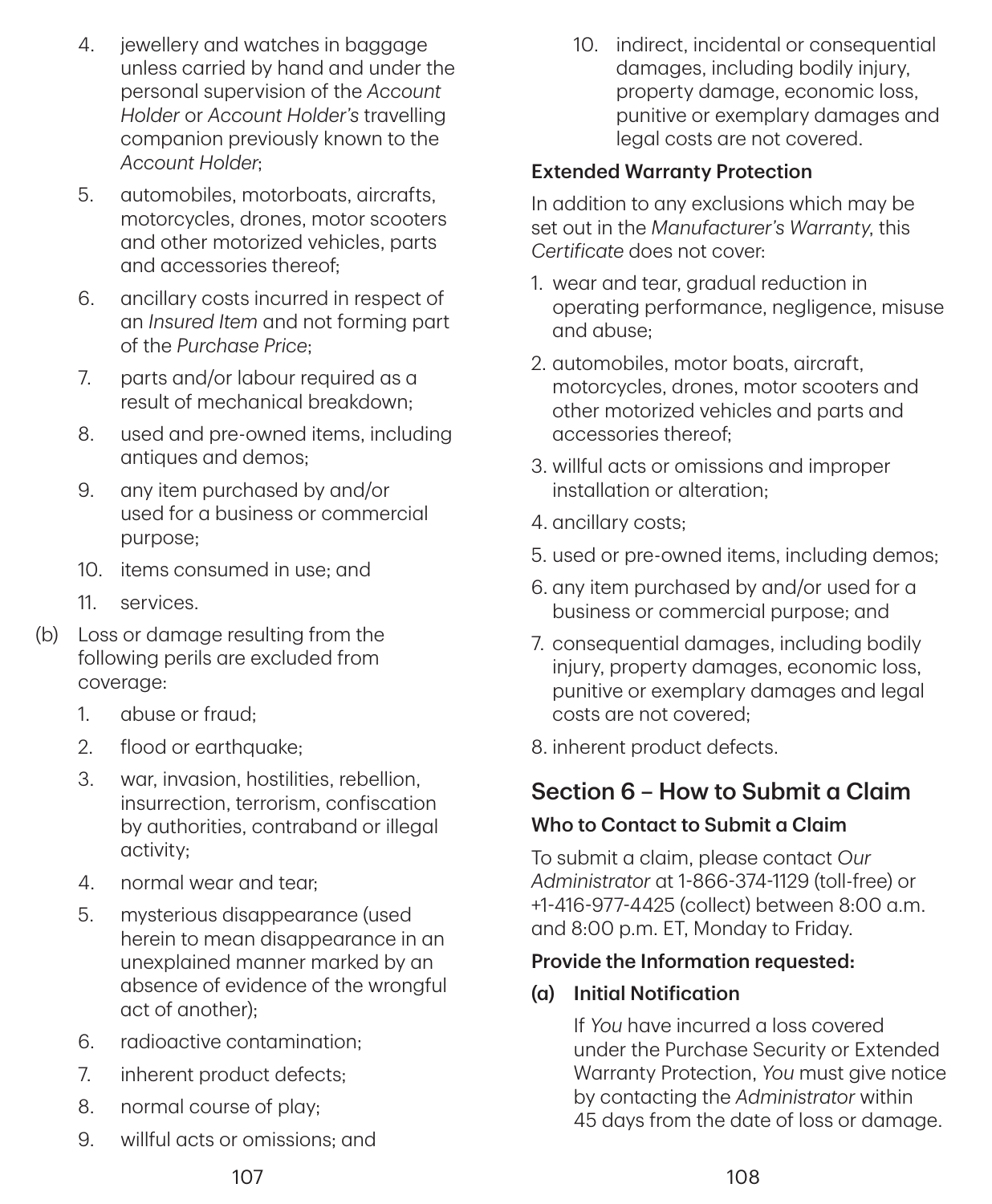The *Account Holder* will be asked to provide or, if writing, should provide:

- the name, address and telephone number;
- the *Account* number used to purchase the *Insured Item*;
- the description of the *Insured Item*; and
- the date, place, amount and cause of the loss or damage.

### (b) Written Proof

(i) Purchase Security

A Loss Report will be mailed by the *Administrator*. Complete in full, sign and return within 90 days from the date of loss or damage. The Loss Report shall include but may not be limited to:

- a copy of the *Account* charge receipt and/or *Account* statement;
- a copy of the store receipt;
- the serial number of the *Insured Item* (where applicable); and
- any other information reasonably required by the *Administrator* such as a police or insurance claim report.

(ii)Extended Warranty Protection

*You* must report the claim information as detailed above prior to proceeding with the repair or replacement. The *Administrator* will:

- 1. Authorize the repair, if appropriate; and
- 2. Ask the *Account Holder* to:
	- return the *Insured Item* to the manufacturer's service dealer as specified on the *Manufacturer's Warranty*;
	- have the authorized dealer contact the Insurer; and
- if repairable, pay for the repair and submit:
	- a copy of the *Account* charge receipt and/or *Account* statement;
	- a copy of the paid repair invoice;
	- a copy of the store receipt;
	- the serial number of the *Insured Item*; and
	- a copy of the *Manufacturer's Warranty*.

In the event that the damaged *Insured Item* is not repairable, submit all applicable information to the *Administrator* as outlined above. The *Administrator* may require the *Account Holder*, at the *Account Holder's* expense, to send the damaged *Insured Item* to an address designated by the *Administrator*.

If the claim is made in respect of an *Insured Item* which is a gift, the claim may be made by the *Account Holder* or the recipient of the gift subject to compliance with the terms and conditions of the *Certificate*.

## Section 7 – When Your Coverage **Terminates**

This coverage terminates on the earliest of the following:

- a) When *Your Account* is closed;
- b) When *Your Account* is 90 or more days past due but coverage is automatically reinstated when the *Account* is returned to good standing; and
- c) The date the Group Policy terminates.

## Section 8 – General Conditions

### Benefits *Account Holder* Only

This protection provided by the Purchase Security and Extended Warranty Protection Plans shall inure to the benefit of the *Account Holder*. No other person or entity shall have any right, remedy or claim, legal or equitable, to the benefits.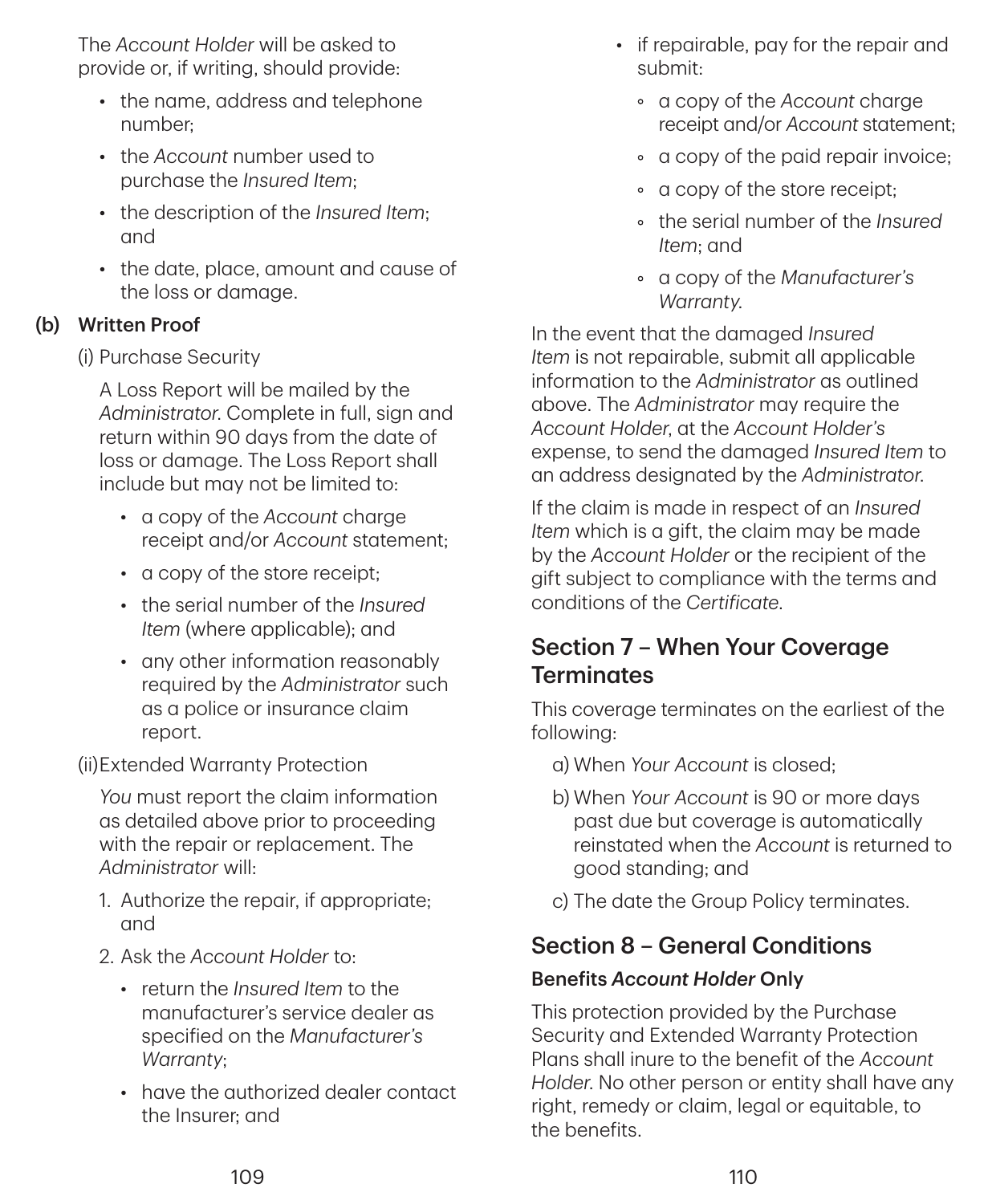### **Currency**

All amounts shown are in Canadian currency.

### Due Diligence

The *Account Holder* shall use due diligence and do all things reasonable to avoid or diminish any loss of or damage to property protected by the Master Policy. Where damage or loss is due to a malicious act, burglary, robbery, theft or attempt thereat, or is suspected to be so due, the *Account Holder* shall give immediate notice to the police or other authorities having jurisdiction. The Insurer will require evidence of such notice with the Loss Report prior to settlement of a claim.

### False Claim

If an *Account Holder* makes any claim knowing it to be false or fraudulent in any respect, such *Account Holder* shall no longer be entitled to the benefits of this protection or to the payment of any claim made under the Master Policy.

### Group Policy

All benefits under this *Certificate* are subject in every respect to the Group Policy, which alone constitutes the agreement under which benefits will be provided. This Group Policy is issued to the *Bank*. The principal provisions of the Group Policy affecting *Account Holders* are summarized in this Certificate. The Group Policy is on file at the office of the *Bank*.

### Legal Action Limitation Period

Every action or proceeding against the Insurer for the recovery of insurance money payable under the contract is absolutely barred unless commenced within the time set out in the *Insurance Act* (for actions or proceedings governed by the laws of Alberta or British Columbia), *The Insurance Act* (for actions or proceedings governed by the laws of Manitoba), the *Limitations Act, 2002* (for actions or proceedings governed by the laws of Ontario), or other applicable legislation. For actions or proceedings governed by the laws of Quebec, the prescriptive period is set out in the C*ivil Code of Quebec*.

### Other insurance

All of *Our* coverages are excess insurance, meaning that any other sources of recovery *You* have will pay first, and this insurance policy will be the last to pay. The total benefits payable under all *Your* insurance, including this *Certificate*, cannot be more than the actual expenses for a claim. If an *Account Holder* is also insured under any other insurance certificate or policy, *We* will coordinate payment of benefits with the other insurer.

#### Subrogation

Following the Insurer's payment of an *Account Holder's* claim or loss or damage, the Insurer shall be subrogated to the extent of the cost of such payment, to all rights and remedies of the *Account Holder* against any party in respect of such loss or damage, and shall be entitled at its own expense to sue in the name of the *Account Holder*. The *Account Holder* shall give the Insurer all such assistance as the Insurer may reasonably require to secure its rights and remedies, including the execution of all documents necessary to enable the Insurer to bring suit in the name of the *Account Holder*.

## EMERGENCY TRAVEL ASSISTANCE **SERVICES**

#### Emergency Travel Assistance Services is provided by:

Global Excel Management Inc. ("Administrator") 73 Queen Street, Sherbrooke, QC J1M 0C9 Phone: 1‑800‑871‑8334 or +1‑416‑977‑8297

Provided by *Our Administrator* under a service agreement with TD Life Insurance Company ("TD Life").

#### This is not an insurance benefit but assistance services only.

This is a service provided by *Our Administrator*. The Emergency Travel Assistance Services below applies to the TD Aeroplan Visa Infinite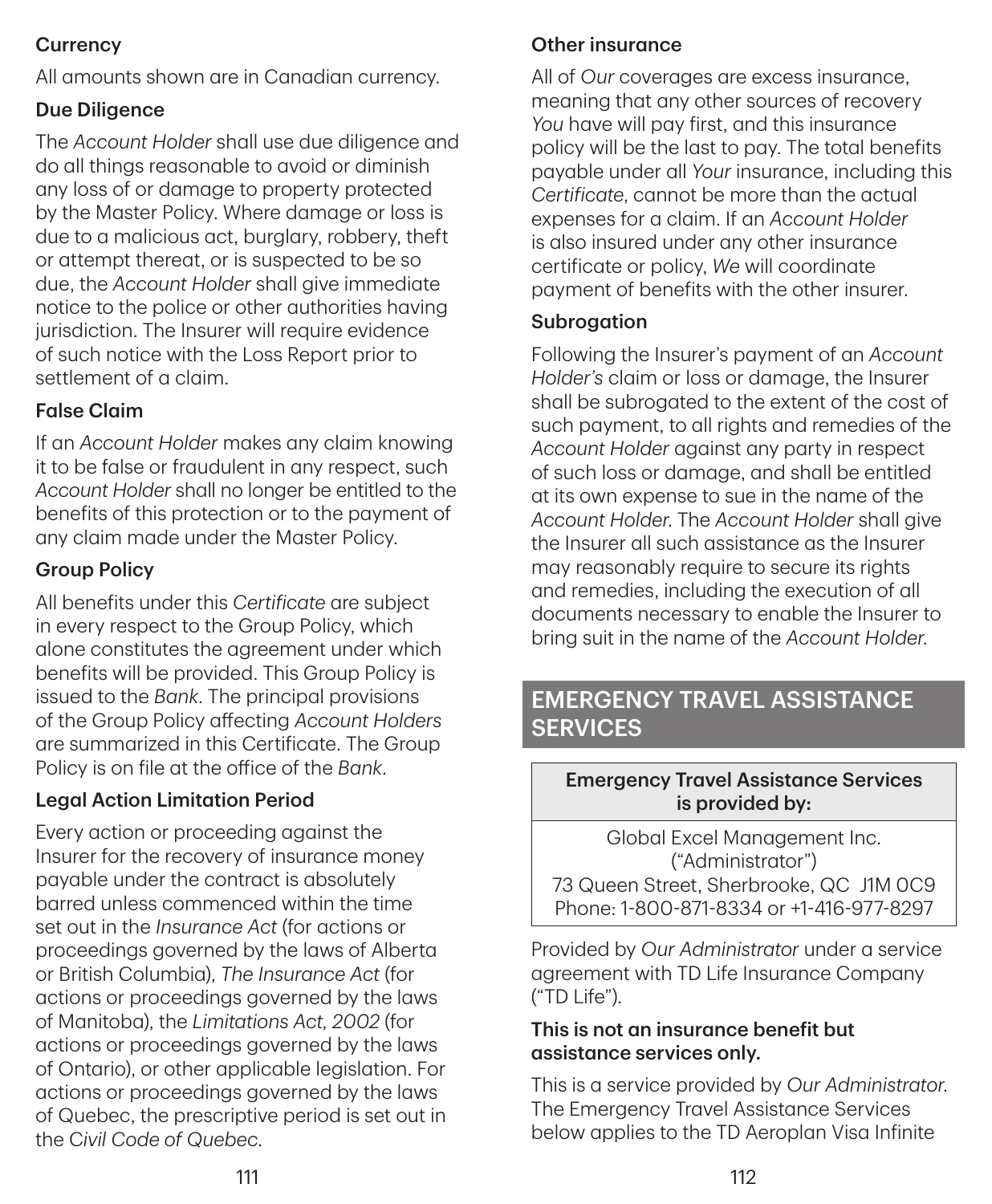Privilege Card, which will be referred to as a "TD Credit Card" throughout.

#### Description of Emergency Travel Assistance Services

Multilingual Assistance Coordinators are on call 24 hours a day. *Our Administrator's* Assistance Coordinators are supported by a network of medical professionals, including physicians experienced in emergency medical assistance.

For Emergency Assistance 24 hours a day, call *Our Administrator* at 1‑800‑871‑8334 (toll-free) from Canada or the U.S., or +1‑416‑977‑8297 (collect) from other countries.

## Section 1 – Definitions

Account means the *Primary Cardholder's* TD Credit Card Account that the *Bank* maintains.

Account Holder means the *Primary Cardholder* to whom the monthly *Account* statement is issued, and who is a resident of Canada and any *Additional Cardholder* who is resident of Canada. The *Account Holder* may be referred to herein using "*You*" and "*Your*".

**Bank** means The Toronto-Dominion Bank.

**Primary Cardholder** means a person who applied for a TD Credit Card, whose name is on the *Account* and to whom a TD Credit Card has been issued.

Additional Cardholder means a person to whom a TD Credit Card has been issued at the authorization of the *Primary Cardholder*.

Our means TD Life Insurance Company.

## Section 2 – Medical Assistance Services Medical Referrals

#### Medical Referrals

If a medical emergency arises while travelling, *You* can contact *Our Administrator's* Emergency Assistance Centre and *You* will be referred to the nearest designated physician or medical facility.

### Medical Consultation and Monitoring

*Our Administrator's* network of medical professionals is available 24 hours a day, 365 days a year, to consult with *Your* attending physician to ensure that *Your* medical needs are being met. *Our Administrator's* network of medical professionals is experienced in working with physicians outside of Canada to determine the adequacy of care being received and the need for further assistance.

#### Medical Transportation

When *Our Administrator*, in consultation with its network of medical professionals and in conjunction with *Your* attending physician, determines that a transfer to another medical facility is necessary, *Our Administrator* will coordinate all aspects of the transport to and from the hospital and airport, at the point of departure and arrival. *Our Administrator's* Assistance Coordinators will arrange for qualified medical accompaniment, if necessary.

Neither the *Bank*, TD Life or any other insurer, nor *Our Administrator* is responsible for the availability, quality or results of any medical treatment *You* receive or fail to receive for any reason.

## Section 3 – Payment Assistance

*Our Administrator* can assist *You* in arranging or coordinating payment to emergency medical or hospital service providers. Full liability for payment of these services will rest with *You*.

## Section 4 – Travel Assistance Services

*You* are fully liable for repaying the following services that are charged to *Your* TD Credit Card.

#### Legal Assistance

*Our Administrator* can assist *You* to post bail and pay legal fees, if necessary.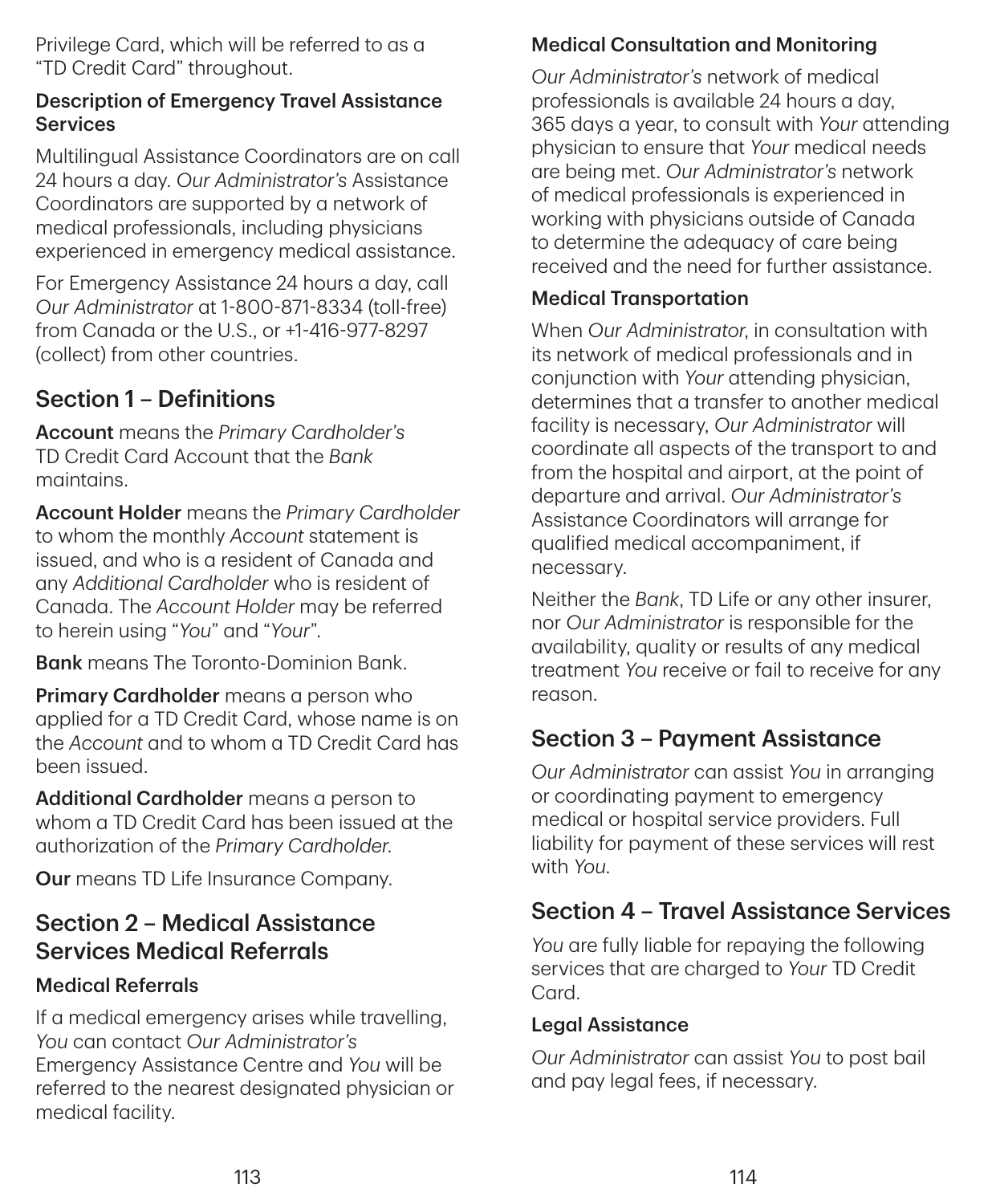#### Emergency Cash Transfer

In the event of theft, loss or emergency, *Our Administrator* can assist *You* to obtain cash which will be charged to *Your* TD Credit Card.

#### Lost Document and Ticket Replacement

In the event of theft or loss, *Our Administrator* can assist *You* to replace the necessary travel documents or tickets.

#### Lost Luggage Assistance

In the event of theft or loss, *Our Administrator* can assist *You* to locate or replace luggage and personal effects.

*Account Holders* are also eligible for Delayed and Lost Baggage Insurance; however, this coverage is entirely separate (see *Your* Delayed and Lost Baggage certificate of insurance).

#### Translation Services

*Our Administrator* can provide immediate translation services in an emergency situation.

*Our Administrator* will make a good faith effort to provide these services, however, it has no liability to *You* if local laws, insurrection, epidemic, unavailability of health care providers, strikes, severe weather, geographic inaccessibility or other factors beyond their control delay, interfere or prevent the provision of these services.

## MOBILE DEVICE INSURANCE

Coverage under this Certificate is provided by:

#### American Bankers Insurance Company of Florida

5000 Yonge Street, Suite 2000, Toronto, Ontario M2N 7E9 Phone: 1‑800‑859‑0694

#### This Certificate of Insurance contains a clause which may limit the amount payable.

The coverage outlined in this Certificate of Insurance is effective November 8, 2020, and is provided to eligible TD Aeroplan Visa Infinite Privilege *Cardholders*. Refer to the Definitions Section below or to the paragraph following this one for the meanings of all capitalized and italicized terms.

Mobile Device Insurance is underwritten by American Bankers Insurance Company of Florida (the "*Insurer*") under Group Policy No. TDA112020 (the "*Policy*") issued by the *Insurer* to The Toronto-Dominion Bank (the "*Policyholder*"). The *Insurer*, its subsidiaries, and affiliates carry on business in Canada under the name of Assurant®. Assurant® is a registered trademark of Assurant, Inc.

The terms, conditions and provisions of the *Policy* are summarized in this Certificate of Insurance, which is incorporated into and forms part of the *Policy*. Mobile Device Insurance benefits are subject in every respect to the *Policy*, which alone constitutes the agreement under which benefits will be provided. *You* or a person making a claim under this Certificate of Insurance may request a copy of the *Policy* and/or copy of *Your* application for this insurance (if applicable) by writing to the *Insurer* at the address shown below.

American Bankers Insurance Company of Florida's head office is located at 5000 Yonge Street, Suite 2000, Toronto, Ontario M2N 7E9.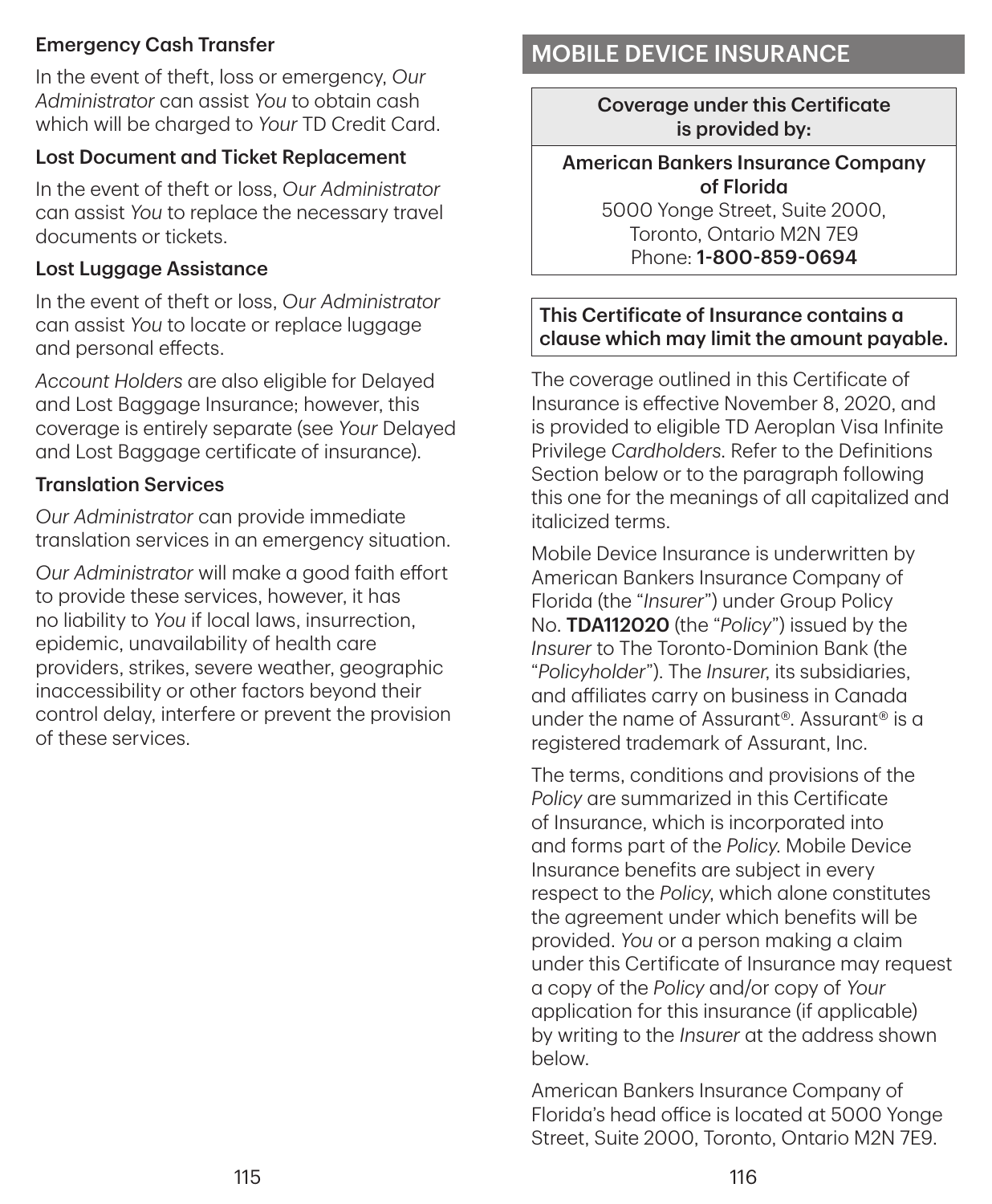Claim payment and administrative services are arranged and/or provided by the *Insurer*.

In no event will a corporation, partnership or business entity be eligible for the insurance coverage provided by this Certificate of Insurance.

## Section 1 – Definitions

The following words and phrases, shown capitalized and italicized in this Certificate of Insurance, have the meanings shown below. You may need to refer to this Section to ensure *You* have a full understanding of Your coverage, limitations and exclusions.

Accidental Damage means damage caused by an unexpected and unintentional external event such as drops, cracks, and spills that occur during normal daily usage of the *Mobile Device* as the manufacturer intended.

Account means the *Primary Cardholder's* TD Aeroplan Visa Infinite Privilege Card account, which must be in Good Standing with the *Policyholder*.

Additional Cardholder means a natural person resident in Canada to whom a TD Aeroplan Visa Infinite Privilege Card has been issued at the authorization of the *Primary Cardholder*.

Cardholder means the *Primary Cardholder* and any *Additional Cardholder*. The *Cardholder* may be referred to as "*You*" or "*Your*".

**Dollars** and \$ mean Canadian dollars.

Good Standing means, with respect to an Account, that the *Primary Cardholder* has not advised the *Policyholder* to close it or the *Policyholder* has not suspended or revoked credit privileges or otherwise closed the *Account*.

Household Member means a spouse, parents, stepparents, grandparents, grandchildren, in-laws, natural or adopted children, stepchildren, brothers, sisters, stepbrothers and stepsisters whose permanent residence and address is the same as the *Cardholder*.

**Mobile Device** means a new or, if purchased directly from an original equipment manufacturer or *Provider*, a refurbished cellular phone, smartphone or tablet (portable single-panel touchscreen computer), which has Internet-based and/or wireless communication capabilities, and which has not been purchased by a business and/or used for business or for commercial purposes.

Mysterious Disappearance means the vanishing of a *Mobile Device* which cannot be explained, i.e., there is an absence of evidence of a wrongful act of another person.

**Other Insurance** means all other applicable valid insurance, indemnity, warranty, or protection available to the *Cardholder* in respect of a loss subject to a claim under this Certificate of Insurance, including group and individual insurance, credit card coverage (whether group or individual), and any other reimbursement plans.

Plan means a fixed-term contract offered by a wireless service *Provider*.

**Primary Cardholder** means a natural person, resident of Canada, whose name is on the *Account* and to whom a TD Aeroplan Visa Infinite Privilege Card has been issued. A *Primary Cardholder* does not include an *Additional Cardholder*.

Provider means a Canadian wireless service Provider.

Purchase Price means the portion of the *Total Cost* paid and charged to the *Account* if purchasing a *Mobile Device* outright, or the *Total Cost* the *Cardholder* will pay if funding the purchase of a *Mobile Device* through a *Plan*.

Total Cost means the cost of a *Mobile Device*, including any applicable taxes, and less any Trade-In Credit(s) and costs for fees associated with the *Mobile Device* purchased such as insurance premiums, customs duty, delivery and transportation costs, or similar costs or fees.

Trade‑In Credit(s) mean(s) an in-store credit or certificate issued by a retailer or *Provider* to the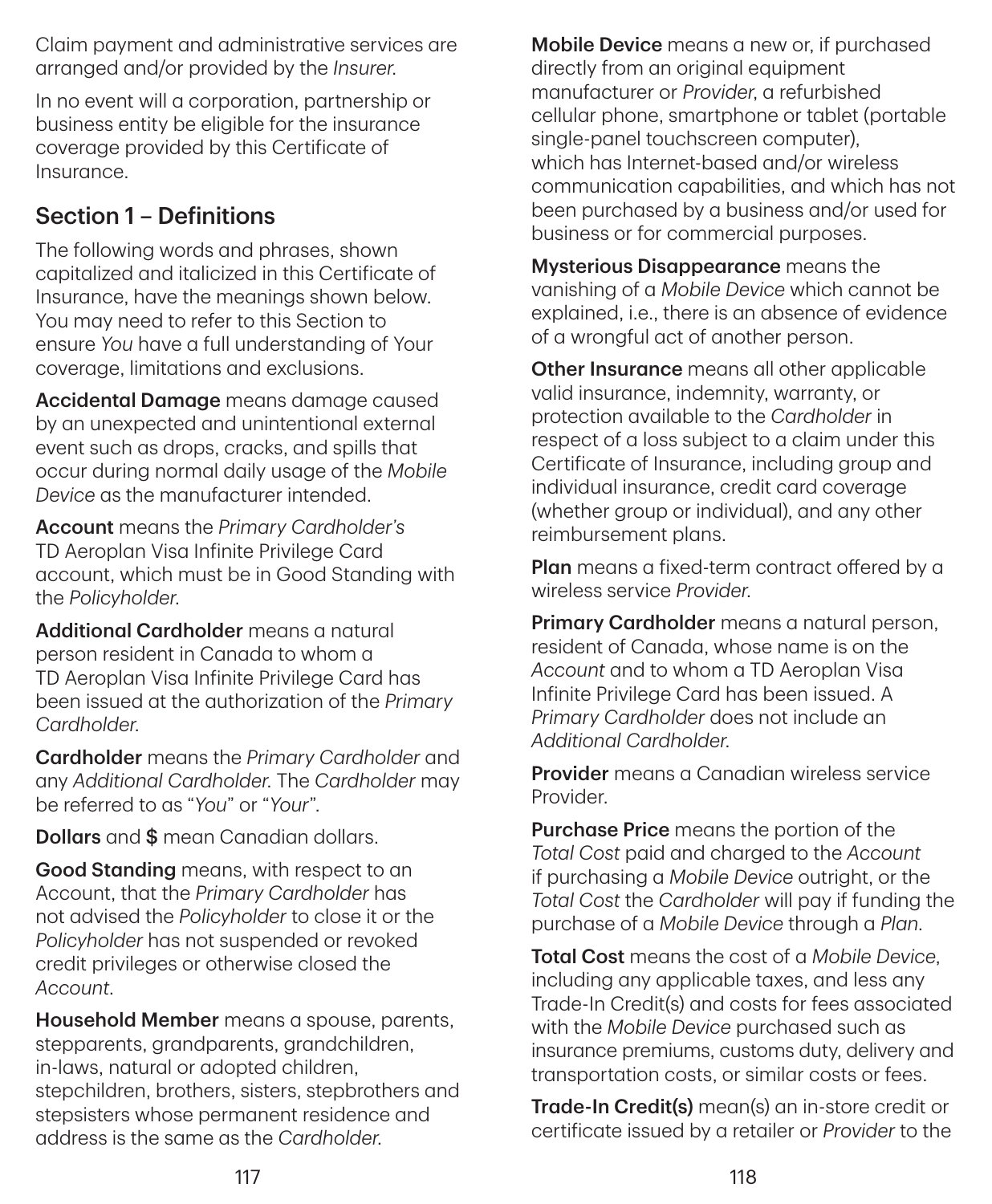*Cardholder* when the *Cardholder* trades-in an old mobile device.

## Section 2 – Coverage

### A.ELIGIBILITY

*You* are eligible for Mobile Device Insurance when *You* purchase a *Mobile Device* anywhere in the world, and *You*:

- a) charge at least 75% of the *Total Cost* to *Your Account*. If the *Mobile Device* is equipped with cellular data technology, *You* must also activate *Your Mobile Device* with a *Provider*; or
- b) charge any portion of the *Total Cost* that is required to be paid up-front to *Your Account*, fund the balance of the *Total Cost* through a *Plan*, and charge all monthly wireless bill payments to *Your Account* for the duration of *Your Plan*; or
- c) fund the *Total Cost* through a *Plan* and charge all the monthly wireless bill payments to *Your Account* for the duration of the *Plan*.

### B.COVERAGE PERIOD

*Mobile Device* coverage takes effect on the later of:

- a) 30 days from the date of purchase of *Your Mobile Device*; and
- b) the date the first monthly wireless bill payment is charged to *Your Account*.
- *Mobile Device* coverage ends on the earlier of:
- a) two years from the date of purchase;
- b) the date ONE monthly wireless bill payment was not charged to *Your Account*, if *You* are funding the *Total Cost* of *Your Mobile Device* through a *Plan*;
- c) the date the *Account* ceases to be in *Good Standing*; and
- d)the date *You* cease to be eligible for coverage.

### C. RENEFITS

If a *Mobile Device* is lost, stolen or suffers mechanical breakdown or *Accidental Damage*, *You* will be reimbursed the lesser of its repair or replacement cost, not exceeding the depreciated value† of *Your Mobile Device* at date of loss, less the deductible††, to a maximum of \$1,000, subject to the Limitations and Exclusions below.

- † The depreciated value of Your Mobile Device at date of loss is calculated by deducting from the Purchase Price of Your Mobile Device the depreciation rate of 2% for each completed month from the date of purchase.
- †† The amount of the deductible is based on the Total Cost of Your Mobile Device less any applicable taxes, as determined from the following table:

| <b>Total Cost</b><br>(Less Taxes) | <b>Applicable</b><br><b>Deductible</b> |  |
|-----------------------------------|----------------------------------------|--|
| $$0 - $200$                       | \$25                                   |  |
| $$200.01 - $400$                  | \$50                                   |  |
| $$400.01 - $600$                  | \$75                                   |  |
| \$600.01 or more                  | \$100                                  |  |

For example: If *You* purchase a *Mobile Device* for a *Purchase Price* of \$800 (\$700 + \$100 in applicable taxes) on May 1, and file a claim on January 21 of the following year, the maximum reimbursement will be calculated as follows:

1) Calculation of the depreciated value of Your Mobile Device:

| Purchase Price                                                        | \$800     |
|-----------------------------------------------------------------------|-----------|
| Less depreciation cost<br>$(2\% \times 8 \text{ months} \times $800)$ | $-$ \$128 |
| Depreciated value                                                     | \$672     |
| 2) Calculation of the maximum<br>reimbursement:                       |           |
| Depreciated value                                                     | \$800     |
| Less deductible<br>(based on Total Cost)                              | - \$128   |
| Maximum reimbursement                                                 |           |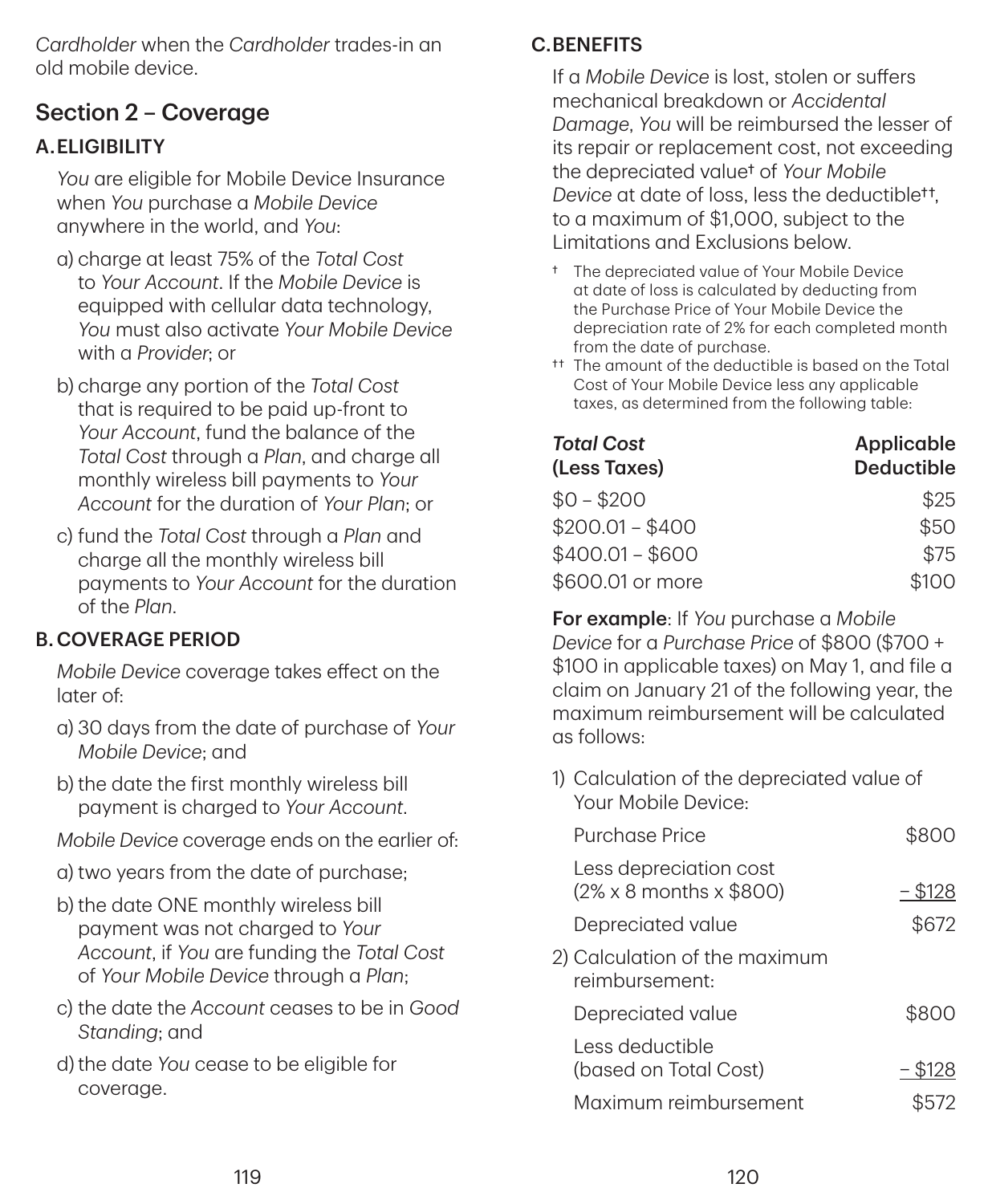In the event *You* file a valid repair claim and the cost of repair is \$500, including applicable taxes, upon approval of *Your* claim, the maximum reimbursement available to You will be \$500.

In the event *Your Mobile Device* is lost or stolen and, upon approval of *Your* claim, *You* purchase a replacement *Mobile Device* for a price of \$800 including applicable taxes, the maximum reimbursement available to *You* will be \$572.

A replacement *Mobile Device* must be of the same make and model as the original *Mobile Device*, or in the event the same make and model is not available, of like kind and quality with comparable features and functionality as the original *Mobile Device*.

*All claims are subject to the terms, conditions, and Limitations and Exclusions set out in this Certificate of Insurance.*

### D.LIMITATIONS AND EXCLUSIONS

This coverage complements but does not replace the manufacturer's warranty or warranty obligations.

This coverage does, however, provide certain additional benefits for which the manufacturer may not provide coverage. Parts and services covered by the manufacturer's warranty and warranty obligations are the responsibility of the manufacturer only.

If *You* have one or more *Account* providing Mobile Device Insurance, the maximum number of claims under all *Your Accounts* is limited to one claim in any 12 consecutive month period and two claims in any 48 consecutive month period.

Mobile Device Insurance does not cover:

- 1) accessories, whether included with *Your Mobile Device* in the original manufacturer's package or purchased separately;
- 2) batteries;
- 3) *Mobile Devices* purchased for resale, professional or commercial use;
- 4) used, previously owned *Mobile Devices*;
- 5) refurbished *Mobile Devices* (unless provided as a replacement for *Your Mobile Device* under the manufacturer's warranty or purchased directly from an original equipment manufacturer or Canadian *Provider*);
- 6) *Mobile Devices* that have been modified from their original state:
- 7) *Mobile Devices* being shipped, until received and accepted by *You* in new and undamaged condition; and
- 8) *Mobile Devices* stolen from baggage unless such baggage is hand-carried under the personal supervision of the *Cardholder* or the *Cardholder's* travelling companion with the *Cardholder's* knowledge.

No benefits are payable for:

- 1) losses or damage resulting directly or indirectly from:
	- a) fraud, misuse or lack of care, improper installation, hostilities of any kind (including war, invasion, rebellion or insurrection), confiscation by authorities, risks of contraband, illegal activities, normal wear or tear, flood, earthquake, radioactive contamination, *Mysterious Disappearance* or inherent product defects;
	- b) power surges, artificially generated electrical currents or electrical irregularities;
	- c) any occurrence that results in catastrophic damage beyond repair, such as the device separating into multiple pieces;
	- d) cosmetic damage that does not affect functionality;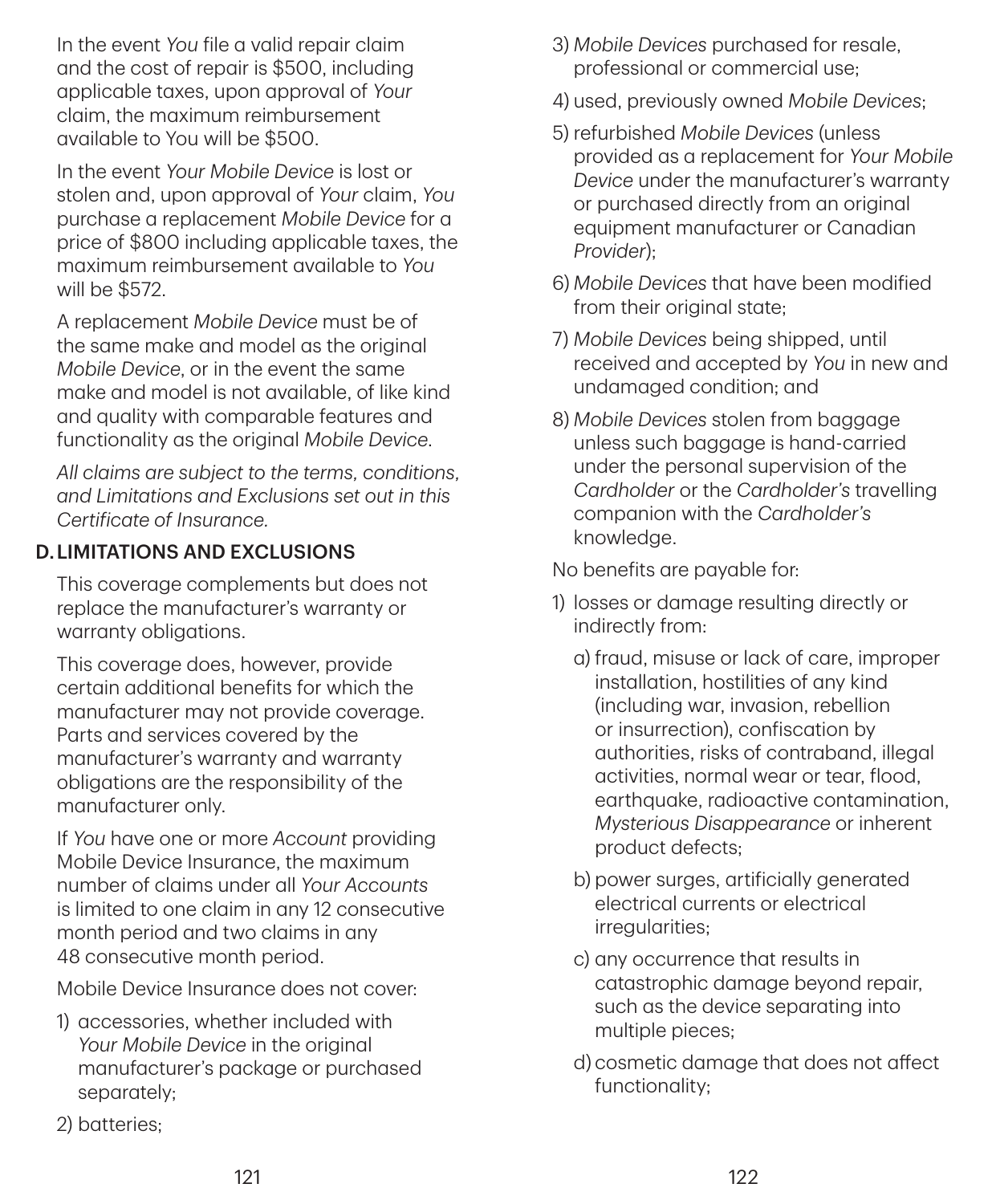- e) software, cellular/wireless service provider or network issues; or
- f) theft or intentional or criminal acts by the *Cardholder* or *Household Members*; and
- 2) incidental and consequential damages including bodily injury, loss of use, property, punitive and exemplary damages and legal fees.

#### E. GIFTS

*Mobile Devices* given as gifts are covered under the *Mobile Device* coverage provided all eligibility requirements are met. In the event of a claim, *You*, not the recipient of the gift, must make the claim for benefits.

### F. OTHER INSURANCE

Mobile Device Insurance benefits are in excess of all *Other Insurance* available to *You* in respect of the *Mobile Device* subject to the claim.

The *Insurer* will be liable only:

- for the amount of loss or damage over the amount covered under such *Other Insurance* and for the amount of any applicable deductible; and
- if all such *Other Insurance* has been claimed under and exhausted, and further subject to the terms and Limitations and Exclusions set out herein.

This coverage will not apply as contributing insurance notwithstanding any provision in any *Other Insurance*.

### G.HOW TO MAKE A CLAIM

PRIOR to proceeding with any action or repair services or replacement of the *Mobile Device*, *You* must first obtain the *Insurer's* approval.

*Failure to do so will make Your claim ineligible.*

Immediately after a loss or an occurrence which may lead to a loss covered under Mobile Device Insurance occurs, but in no

event later than 30 days from the date of loss, *You* must contact the Insurer by calling 1‑800‑859‑0694 between 8:00 a.m. and 8:00 p.m. ET, Monday through Friday to obtain a claim form.

To file a claim online, please visit [cardbenefits.assurant.com](https://cardbenefits.assurant.com)

In the event of loss or theft, *You* must notify *Your Provider* to suspend *Your* wireless services within 48 hours of the date of loss. In addition, in the event of theft, *You* must also notify the police within seven days of the date of loss.

*You* must submit a completed claim form containing the time, place, cause and amount of loss, and provide documentation to substantiate *Your* claim including:

- 1) the original sales receipt detailing or similar document detailing the date, description of *Your Mobile Device*, and any pay upfront amounts and trade-in credits;
- 2) a copy of your Wireless Service Agreement or similar document indicating the date, a description of Your Mobile Device and the non-subsidized retail cost of *Your Mobile Device*;
- 3) the date and time you notified *Your Provider* of loss or theft;
- 4) a copy of the original manufacturer's warranty (for mechanical failure claims);
- 5) a copy of the written repair estimate (for mechanical failure and Accidental Damage claims);
- 6) if *You* purchased *Your Mobile Device* outright, *Your Account* statement showing the *Purchase Price*;

if *Your Mobile Device* was funded through a *Plan*, *Your Account* statement showing any portion of the *Total Cost* paid up-front, if applicable, and credit card statements for up to 12 months immediately preceding the date of loss showing *Your* monthly wireless bill charged to *Your Account*;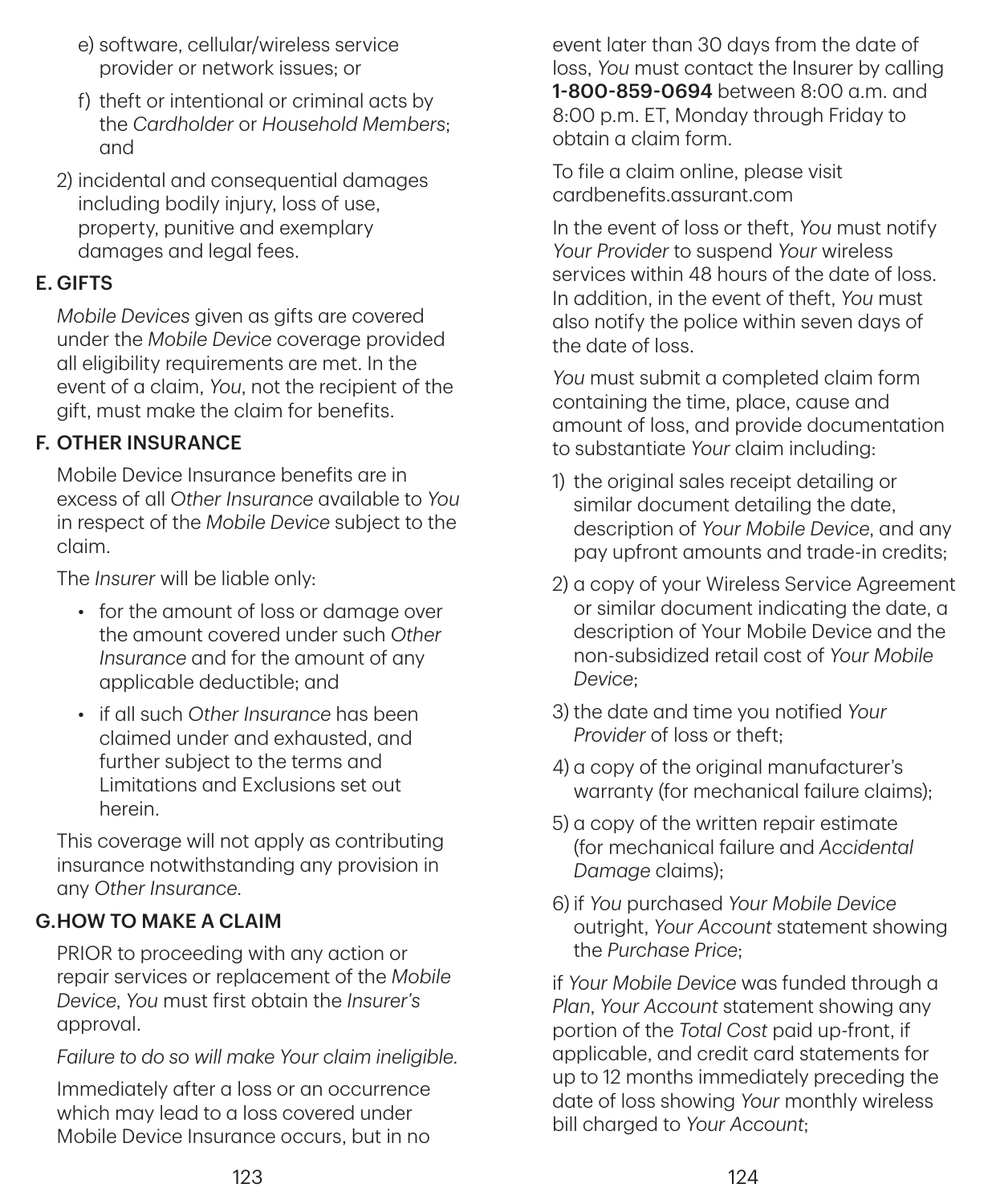- 7) a copy of any document detailing any *Other Insurance* benefits or protection and reimbursements received for this occurrence;
- 8) a police report, fire loss report, or other report of the occurrence of the *Accidental Damage*, loss or theft of *Your Mobile Device*.

*You* must obtain a written estimate of the cost to repair *Your Mobile Device* by a repair facility authorized by the original *Mobile Device* manufacturer. At its sole discretion, the Insurer may ask *You* to return, at *Your* own expense, the damaged item on which a claim is based to the *Insurer* in order to support *Your* claim.

### Section 3 – General Provisions and Statutory Conditions

Unless otherwise expressly provided herein or in the *Policy*, the following general provisions apply to the benefits described in this Certificate of Insurance.

### A.SUBROGATION

As a condition to the payment of any claim to a *Cardholder*, the *Cardholder* shall, upon request, transfer or assign to the *Insurer* all legal rights against all other parties for the loss. The *Cardholder* shall give the Insurer all such assistance as the *Insurer* may reasonably require to secure its rights and remedies, including the execution of all documents necessary to enable the Insurer to bring suit in the name of the *Cardholder*.

### B.TERMINATION OF INSURANCE

All coverage under this Certificate of Insurance terminates on the earlier of:

- a) the date the *Account* is cancelled or closed; and
- b) the date the *Policy* terminates.

No benefits will be paid for any loss incurred after coverage under this Certificate of

Insurance has terminated, unless otherwise specified or agreed.

### C.DUE DILIGENCE

The *Cardholder* shall use diligence and do all things reasonable to avoid or diminish any loss under the *Policy*.

### D.NOTICE AND PROOF OF CLAIM

Written notice of claim must be given to the *Insurer* as soon as reasonably possible after a claim occurs, but in all events provided within 90 days from the date on which loss occurred.

Failure to provide notice or furnish proof of claim within the time prescribed herein does not invalidate the claim if the notice or proof is given or furnished as soon as reasonably possible, and in no event later than 1 year from the date a claim arises hereunder, if it is shown that it was not reasonably possible to give notice or furnish proof within the time so prescribed. If the notice or proof is given or furnished after 1 year, *Your* claim will not be paid.

### E. PAYMENT OF CLAIM

Benefits payable under the *Policy* will be paid upon receipt of full written proof, as determined by the *Insurer*.

### F. LEGAL ACTION

Every action or proceeding against an insurer for the recovery of insurance money payable under the contract is absolutely barred unless commenced within the time set out in the *Insurance Act*, *Limitations Act* or other applicable legislation in *Your* province or territory.

#### G.FALSE CLAIM

If *You* make a claim knowing it to be false or fraudulent in any respect, *You* will not be entitled to the benefit of coverage under the *Policy*, nor to the payment of any claim made under the *Policy*.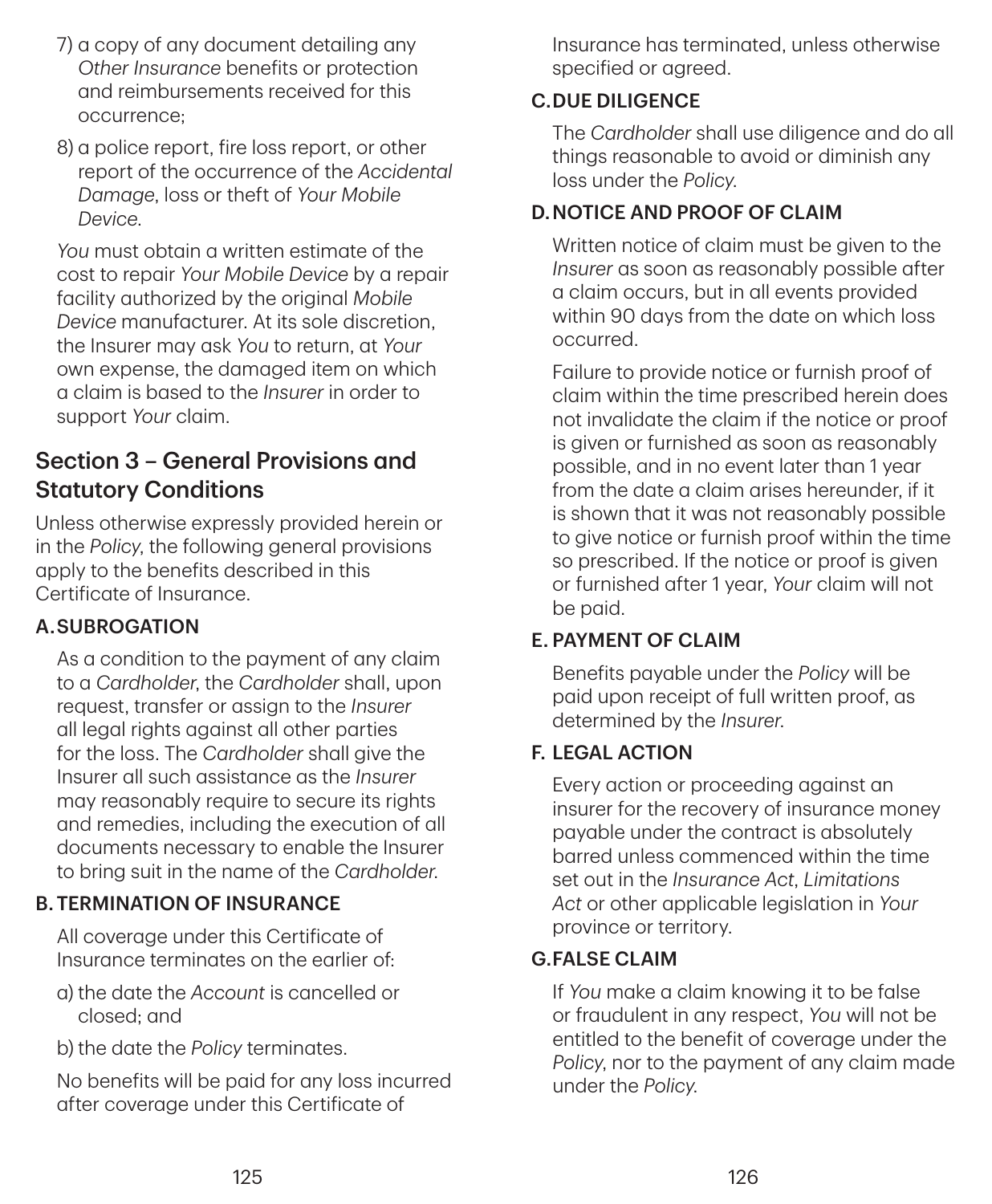### H.IF YOU HAVE A CONCERN OR COMPLAINT

If *You* have a concern or complaint about Your coverage, please call the *Insurer* at 1‑800‑859‑0694. The *Insurer* will do its best to resolve *Your* concern or complaint. If for some reason the *Insurer* is unable to do so to *Your* satisfaction, *You* may pursue the concern or complaint in writing to an independent external organization. *You* may *also obtain detailed information for the Insurer's resolution process and the external recourse either by calling the Insurer* at the number listed above or at: [www.assurantsolutions.ca/](https://www.assurantsolutions.ca/consumer-assistance) consumer-assistance.

#### I. PRIVACY

The *Insurer* may collect, use, and share personal information provided by *You* to the *Insurer*, and obtained from others with *Your* consent, or as required or permitted by law. The *Insurer* may use the information to serve *You* as a customer and communicate with *You*. The *Insurer* may process and store *Your* information in another country, which may be subject to access by government authorities under applicable laws of that country. *You* may obtain a copy of the *Insurer's* privacy policy by calling 1‑888‑778‑8023 or from their website: [www.assurantsolutions.ca/privacy.](https://www.assurantsolutions.ca/privacy) If *You* have any questions or concerns regarding the privacy policy or *Your* options for refusing or withdrawing this consent, *You* may call the Insurer at the number listed above.

## HOTEL/MOTEL BURGLARY **INSURANCE**

Coverage under this Certificate is provided by:

American Bankers Insurance Company of Florida

5000 Yonge Street, Suite 2000, Toronto, Ontario M2N 7E9 Phone: 1‑800‑859‑0694

#### This Certificate of Insurance contains a clause which may limit the amount payable.

The coverage outlined in this Certificate of Insurance is effective November 8, 2020, and is provided to eligible TD Aeroplan Visa Infinite Privilege *Cardholders*. Refer to the Definitions Section below or to the paragraph following this one for the meanings of all capitalized and italicized terms.

Hotel/Motel Burglary Insurance is underwritten by American Bankers Insurance Company of Florida (the "*Insurer*") under Group Policy No. TDA112020 (the "*Policy*") issued by the *Insurer* to The Toronto-Dominion Bank (the "*Policyholder*"). The *Insurer*, its subsidiaries, and affiliates carry on business in Canada under the name of Assurant®. Assurant® is a registered trademark of Assurant, Inc.

The terms, conditions and provisions of the *Policy* are summarized in this Certificate of Insurance, which is incorporated into and forms part of the *Policy*. Hotel/Motel Burglary Insurance benefits are subject in every respect to the *Policy*, which alone constitutes the agreement under which benefits will be provided. You or a person making a claim under this Certificate of Insurance may request a copy of the *Policy* and/or copy of Your application for this insurance (if applicable) by writing to the *Insurer* at the address shown below.

American Bankers Insurance Company of Florida's head office is located at 5000 Yonge Street, Suite 2000, Toronto, Ontario M2N 7E9.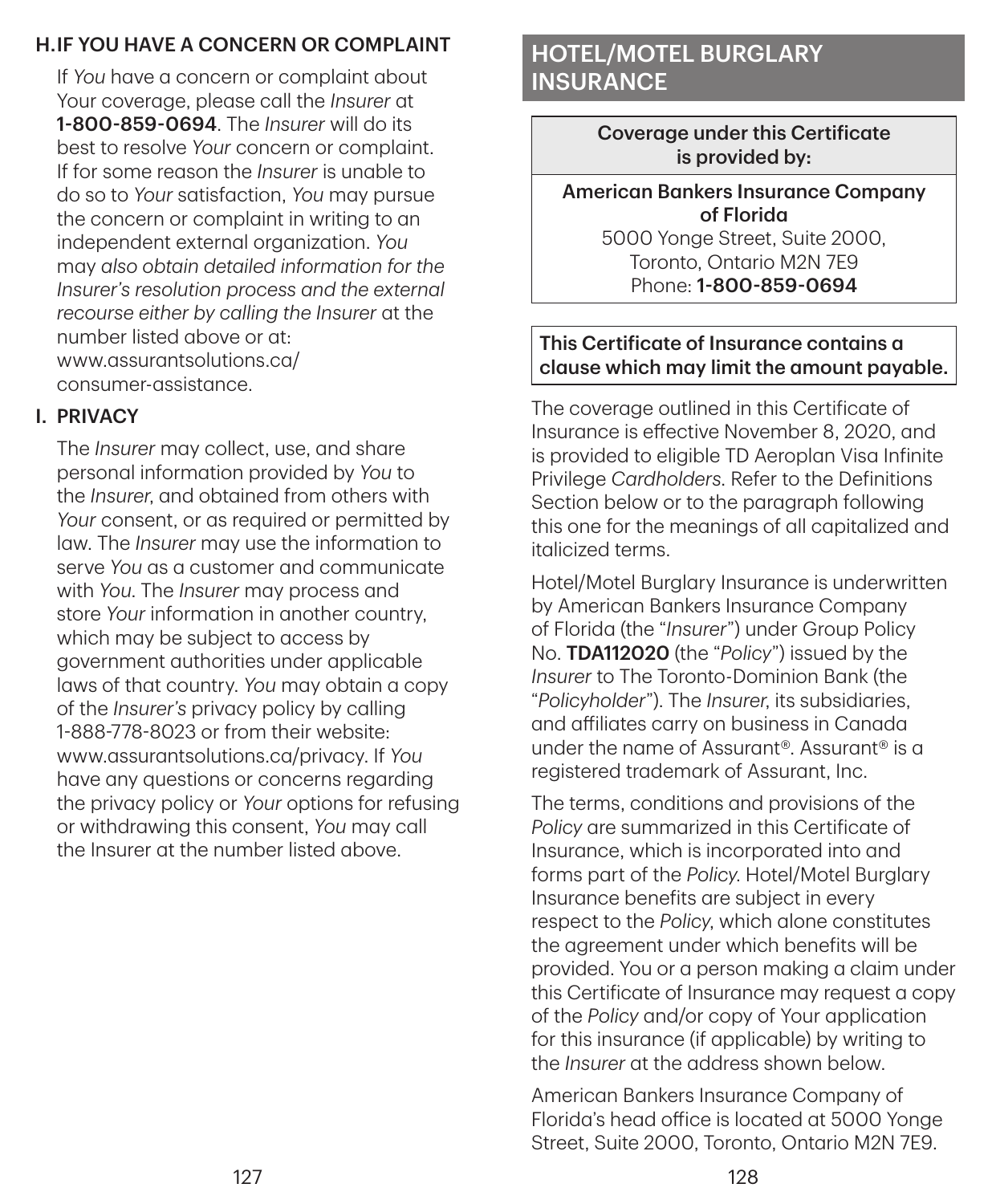Claim payment and administrative services are arranged and/or provided by the *Insurer*.

In no event will a corporation, partnership or business entity be eligible for the insurance coverage provided by this Certificate of Insurance.

## Section 1 – Definitions

The following words and phrases, shown capitalized and italicized in this Certificate of Insurance, have the meanings shown below. *You* may need to refer to this Section to ensure *You* have a full understanding of *Your* coverage, limitations and exclusions.

Account means the *Primary Cardholder's* TD Aeroplan Visa Infinite Privilege Card account, which must be in Good Standing with the *Policyholder*.

Additional Cardholder means a natural person resident in Canada to whom a TD Aeroplan Visa Infinite Privilege Card has been issued at the authorization of the *Primary Cardholder*.

Cardholder means the *Primary Cardholder* and any *Additional Cardholder*. The *Cardholder* may be referred to as "*You*" or "*Your*".

Check In means the moment the *Cardholder* registers at the *Hotel/Motel*.

Check Out means the moment the *Cardholder* vacates the *Hotel/Motel* room and pays the cost incurred for the duration of the stay.

Dependent Children mean the *Cardholder's* unmarried natural, adopted or stepchildren who are dependent on the *Cardholder* for maintenance and support and who are either under 21 years of age, or under 25 years of age and in full time attendance at a recognized institution of higher learning in Canada. *Dependent Child(ren)* also include(s) children 21 years of age or over who are permanently mentally or physically challenged and incapable of self-support.

Dollars and \$ mean Canadian dollars.

Good Standing means, with respect to an *Account*, that the *Primary Cardholder* has

not advised the *Policyholder* to close it or the *Policyholder* has not suspended or revoked credit privileges or otherwise closed the *Account*.

Hotel/Motel means an establishment located in Canada or the United States that provides lodging for the general public, and usually meals, entertainment, and various personal services. *Hotel/Motel* does not include a privately-owned residence offered for rental through an online marketplace service, or other similar online service.

Insured Person means a *Cardholder* and, when travelling with the *Cardholder*, the *Cardholder's Spouse*, *Dependent Children*, and parents residing with the *Cardholder*.

Other Insurance means all other applicable valid insurance, indemnity, warranty, or protection available to the *Cardholder* in respect of a loss subject to a claim under this Certificate of Insurance, including group and individual insurance, credit card coverage (whether group or individual), and any other reimbursement plans.

Primary Cardholder means a natural person, resident of Canada, whose name is on the Account and to whom a TD Aeroplan Visa Infinite Privilege Card has been issued. A *Primary Cardholder* does not include an *Additional Cardholder*.

Spouse means the person who is legally married to the *Cardholder* or the person who has been living with the *Cardholder* for a continuous period of at least 1 year and is publicly represented as the *Cardholder's Spouse*.

## Section 2 – Coverage

## A.ELIGIBILITY

*You* are eligible for Hotel/Motel Burglary Insurance coverage when *You* charge at least 75% of the total cost of the *Hotel/Motel* room to *Your Account* and/or paid for using *Your* Aeroplan Points.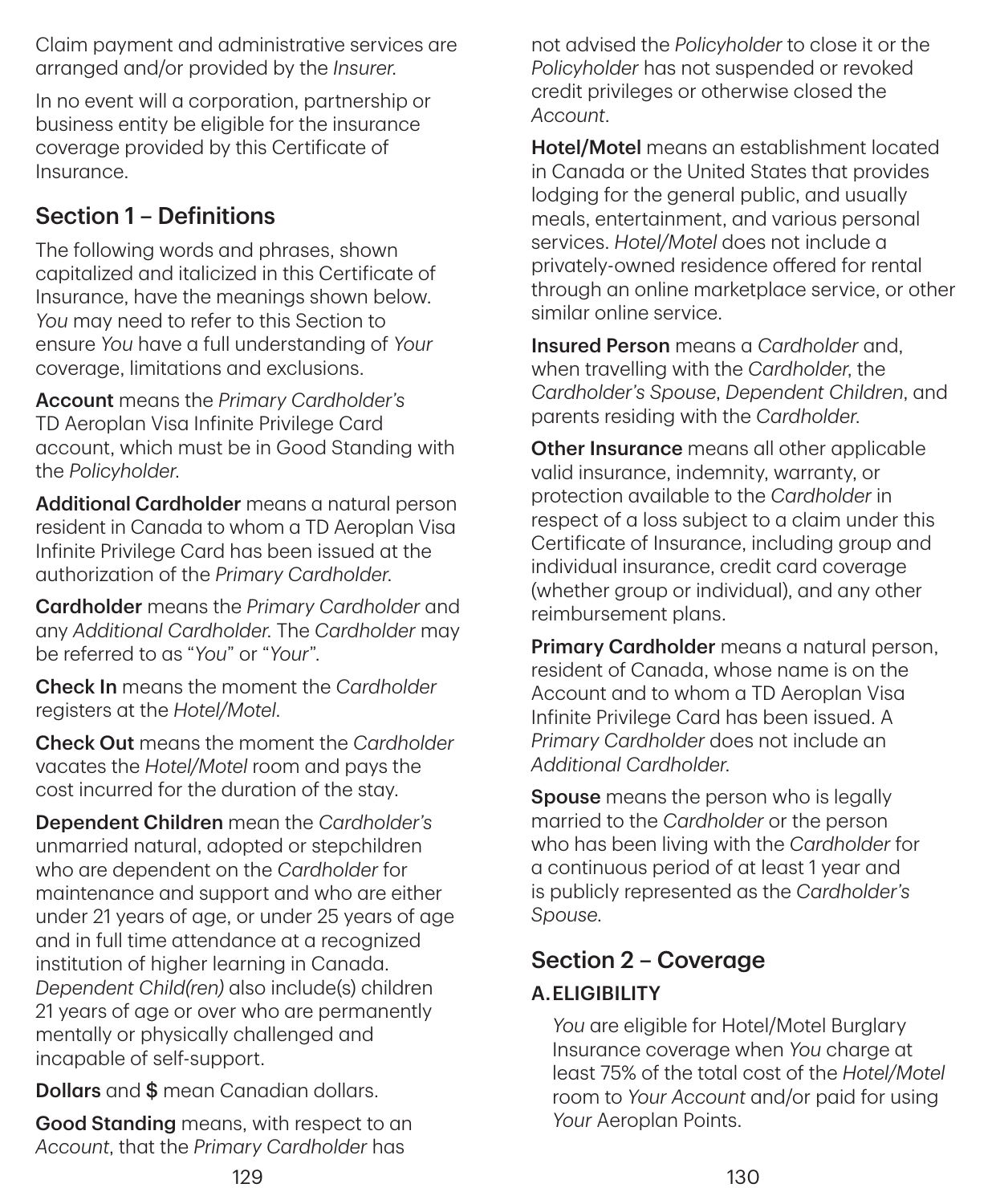### B.COVERAGE PERIOD

Hotel/Motel Burglary Insurance coverage is in effect for the period of time between *Check In* and *Check Out*, and ends on the earlier of:

- 1) the date the *Account* ceases to be in *Good Standing*; and
- 2) the date the *Insured Person* ceases to be eligible for coverage. No benefits will be paid for losses incurred after coverage has ended, unless otherwise specified and agreed.

### C.BENEFITS

Hotel/Motel Burglary Insurance coverage protects the *Insured Person* from theft of most items of personal property from a *Hotel/Motel* room where there is evidence of forceful entry. The maximum benefit payable per occurrence for all *Insured Persons* is \$2,500, in excess of *Other Insurance* and/or payments made by the *Hotel/Motel*.

### D.EXCLUDED ITEMS

Hotel/Motel Burglary Insurance does not cover the following items:

- 1) cash;
- 2) travellers cheques;
- 3) securities;
- 4) credit cards or any other negotiable instruments;
- 5) tickets; and
- 6) documents.

## E. HOW TO MAKE A CLAIM

*You* MUST give immediate notice to the police or other authorities having jurisdiction upon discovery of a loss.

To obtain a claim form in order to present a claim, notify the *Insurer* as soon as reasonably possible, but in no event later than 45 days from the date of loss, by calling 1-800-859-0694 from Canada and the United States between 8:00 a.m. and 8:00 p.m. ET, Monday through

Friday. To file a claim online, please visit cardbenefits.assurant.com. *You* must maintain original copies of all documents required.

*You* will be required to complete a claim form and include copies of the TD Aeroplan Visa Infinite Privilege charge slip or transaction confirmation, *Account* statement, a written statement from the *Hotel/Motel* confirming the date, time and details of the loss, police report, payout documentation from the *Hotel/Motel* and/or *Other Insurance* carrier, if applicable, and any other information reasonably required by the *Insurer* to determine coverage eligibility. If a copy of the police report is not obtainable, *You* must provide the police department address and telephone number, incident report file number, and contact name on the file.

The completed claim forms together with written proof of loss must be delivered as soon as reasonably possible, but in all events within 1 year from the date on which the loss occurred.

## Section 3 – General Provisions and Statutory Conditions

Unless otherwise expressly provided herein or in the *Policy*, the following general provisions apply to the benefits described in this Certificate of Insurance.

## A.SUBROGATION

As a condition to the payment of any claim to a *Cardholder*, the *Cardholder* and/or any *Insured Person* shall, upon request, transfer or assign to the *Insurer* all legal rights against all other parties for the loss. The *Cardholder* and/or any *Insured Person* shall give the *Insurer* all such assistance as the *Insurer* may reasonably require to secure its rights and remedies, including the execution of all documents necessary to enable the *Insurer* to bring suit in the name of the *Cardholder* and/or *Insured Person*.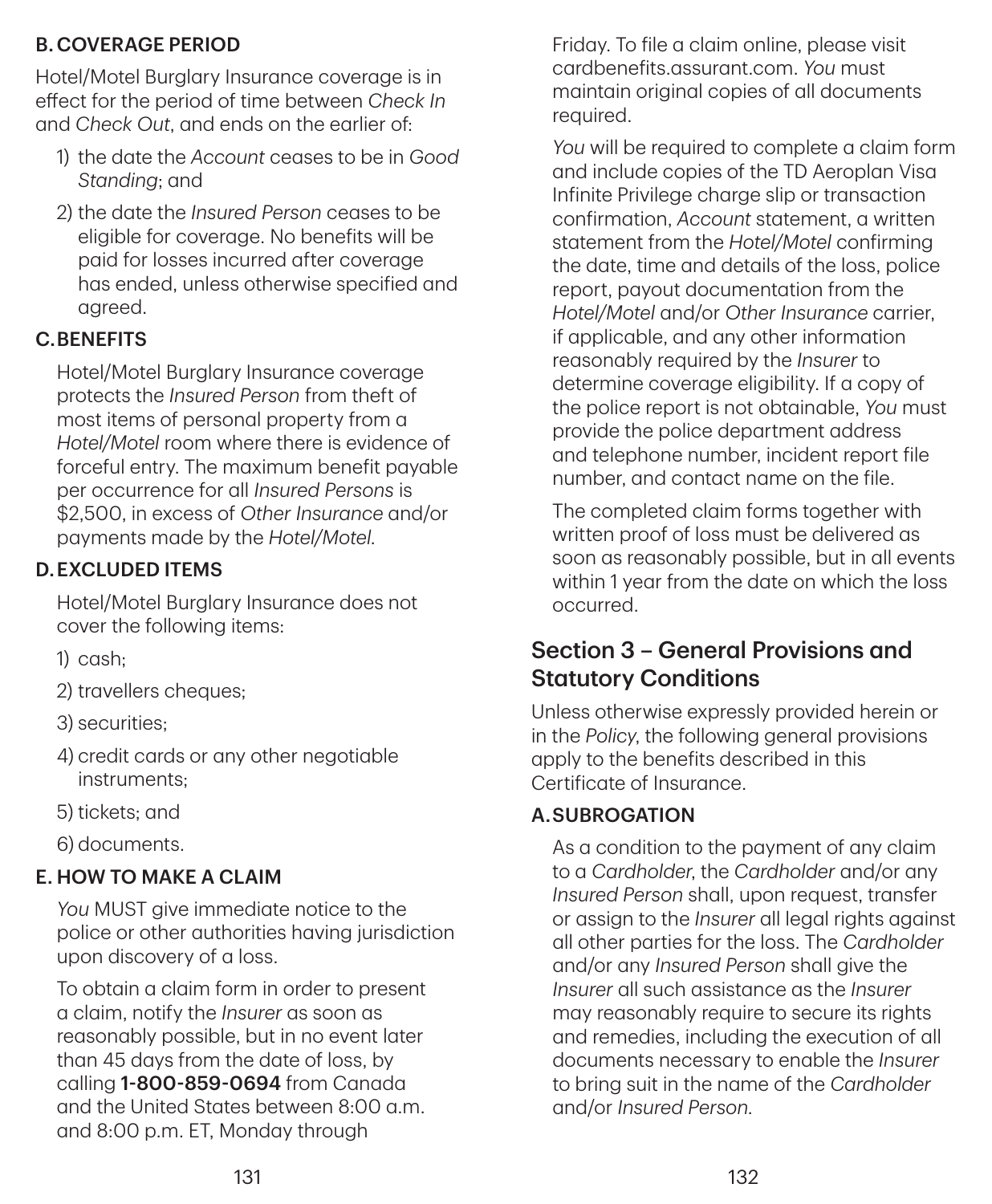#### B.TERMINATION OF INSURANCE

All coverage under this Certificate of Insurance terminates on the earlier of:

- a) the date the *Account* is cancelled or closed; and
- b) the date the *Policy* terminates.

No benefits will be paid for any loss incurred after coverage under this Certificate of Insurance has terminated, unless otherwise specified or agreed.

## C.DUE DILIGENCE

The *Insured Person* shall use diligence and do all things reasonable to avoid or diminish any loss under the *Policy*.

### D.NOTICE AND PROOF OF CLAIM

Written notice of claim must be given to the *Insurer* as soon as reasonably possible after a claim occurs, but in all events provided within 90 days from the date on which loss occurred.

Failure to provide notice or furnish proof of claim within the time prescribed herein does not invalidate the claim if the notice or proof is given or furnished as soon as reasonably possible, and in no event later than 1 year from the date a claim arises hereunder, if it is shown that it was not reasonably possible to give notice or furnish proof within the time so prescribed. If the notice or proof is given or furnished after 1 year, *Your* claim will not be paid.

## E. PAYMENT OF CLAIM

Benefits payable under the *Policy* will be paid upon receipt of full written proof, as determined by the *Insurer*.

## F. LEGAL ACTION

Every action or proceeding against an insurer for the recovery of insurance money payable under the contract is absolutely barred unless commenced within the time set out in the *Insurance Act*, *Limitations Act* or other applicable legislation in Your province or territory.

## G.FALSE CLAIM

If *You* make a claim knowing it to be false or fraudulent in any respect, *You* will not be entitled to the benefit of coverage under the *Policy*, nor to the payment of any claim made under the *Policy*.

### H.IF YOU HAVE A CONCERN OR COMPLAINT

If *You* have a concern or complaint about *Your* coverage, please call the *Insurer* at 1‑800‑859‑0694. The *Insurer* will do its best to resolve *Your* concern or complaint. If for some reason the *Insurer* is unable to do so to *Your* satisfaction, *You* may pursue the concern or complaint in writing to an independent external organization. *You* may also obtain detailed information for the *Insurer's* resolution process and the external recourse either by calling the *Insurer* at the number listed above or at: [www.assurantsolutions.ca/](https://www.assurantsolutions.ca/consumer-assistance) consumer-assistance

### I. PRIVACY

The *Insurer* may collect, use, and share personal information provided by *You* to the *Insurer*, and obtained from others with *Your* consent, or as required or permitted by law. The *Insurer* may use the information to serve *You* as a customer and communicate with *You*. The *Insurer* may process and store *Your* information in another country, which may be subject to access by government authorities under applicable laws of that country. *You* may obtain a copy of the *Insurer's* privacy policy by calling 1‑888‑778‑8023 or from their website: [www. assurantsolutions.ca/privacy.](https://www.assurantsolutions.ca/privacy) If *You* have any questions or concerns regarding the privacy policy or *Your* options for refusing or withdrawing this consent, *You* may call the *Insurer* at the number listed above.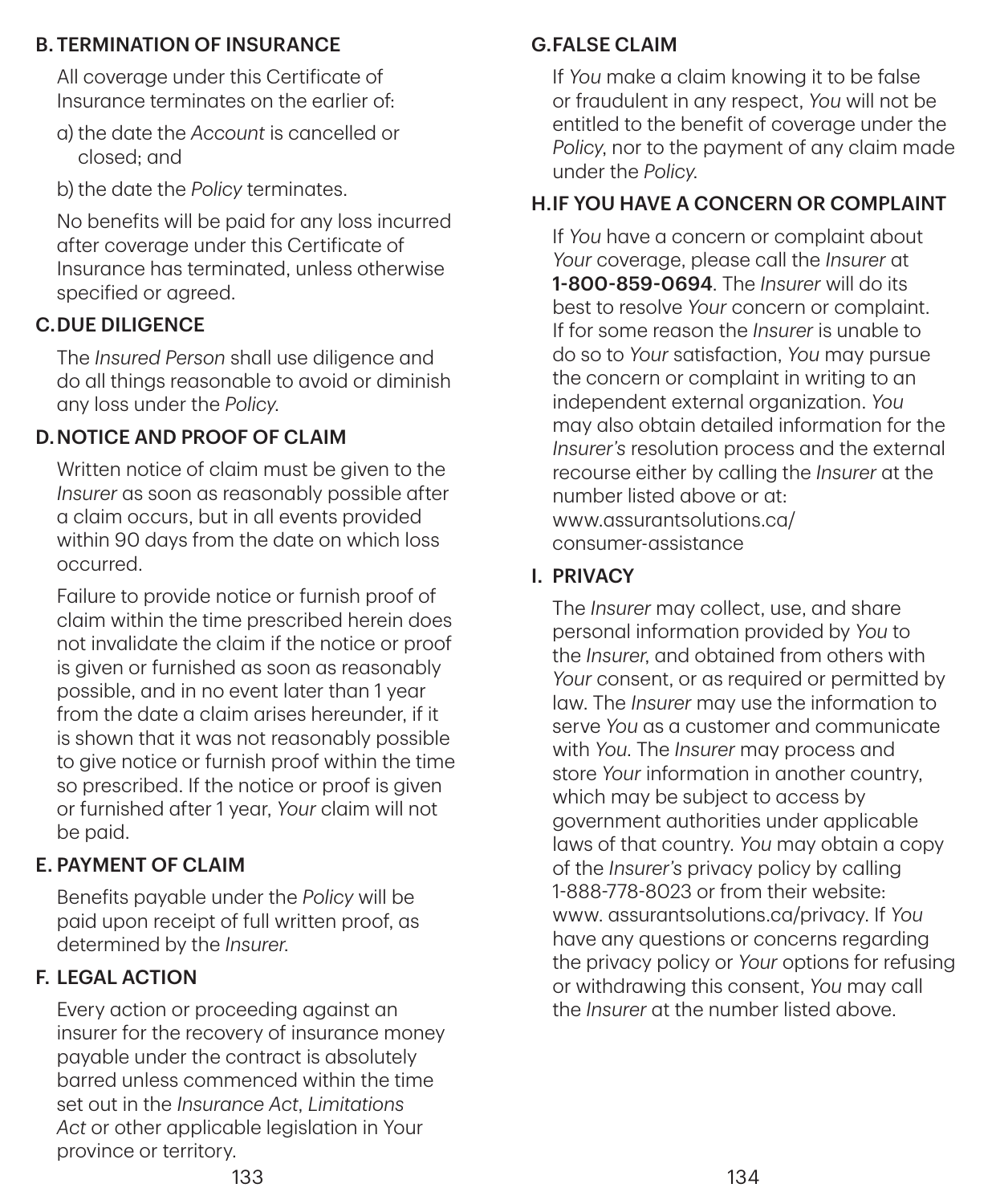All trade-marks are the property of their respective owners.

- \* Trademark of Visa International Service Association and used under license.
- ® The TD logo and other trademarks are the property of The Toronto-Dominion Bank or its subsidiaries.